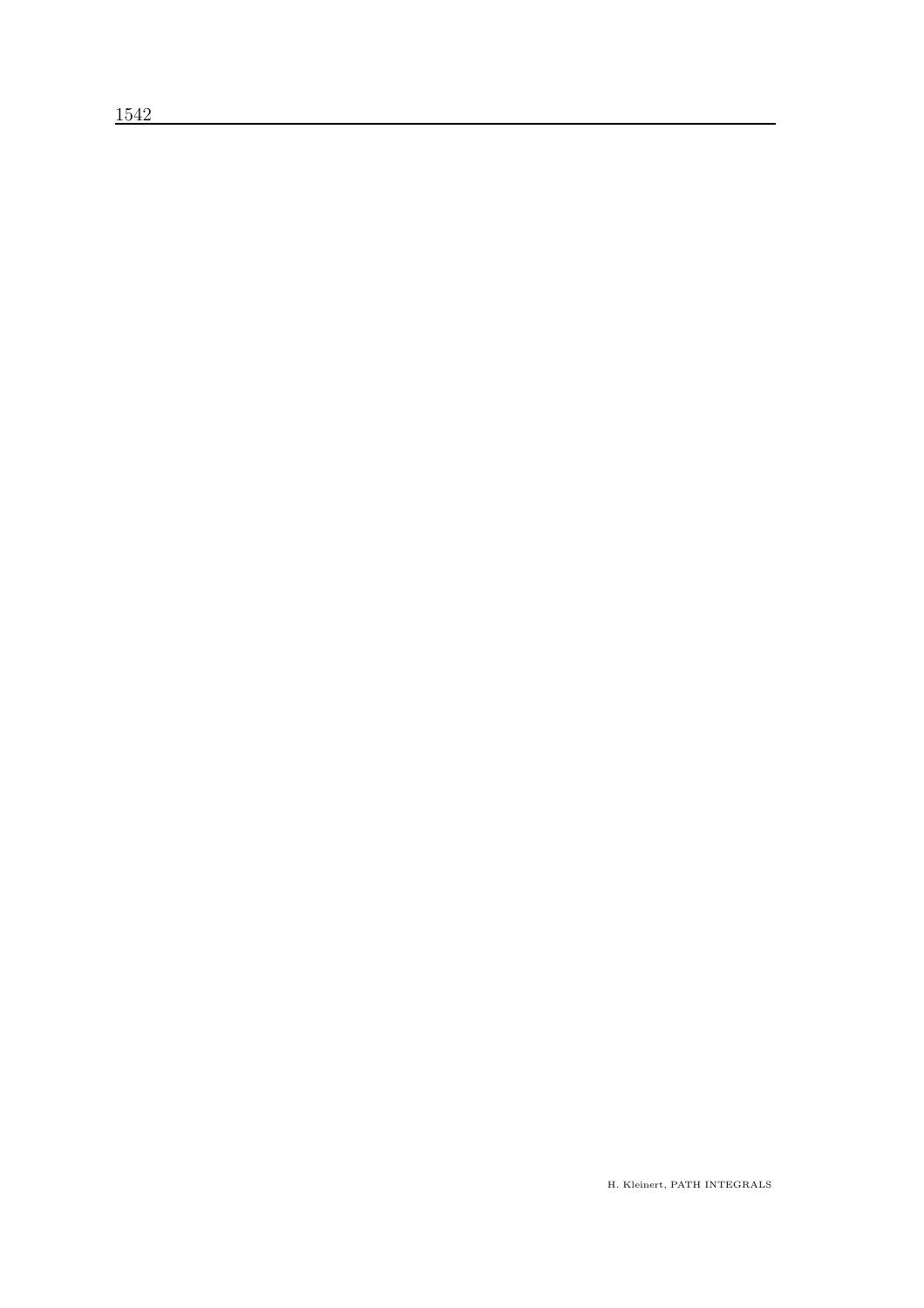January 6, 2016 (/home/kleinert/kleinert/books/pathis/pthic21.tex)

## Index

| ABARBANEL, H.D.I.  208                                                  |
|-------------------------------------------------------------------------|
|                                                                         |
|                                                                         |
| ABRAMOWITZ, $M.$ 50,                                                    |
| 71, 174, 178, 244, 246, 411, 511,                                       |
| 724, 766, 769, 834, 1186                                                |
| $ABRIKOSOV, A.A.$ 1378                                                  |
| absence of extra $R$ -term in curved-space                              |
| Schroedinger equation 809, 905,                                         |
| 914, 917, 948                                                           |
| absorption $\ldots \ldots \ldots \ldots 1353, 1354, 1375$               |
| absorptive part                                                         |
| influence functional  1303                                              |
| of Green function $\dots \dots 1282$ , 1296                             |
|                                                                         |
| canonical $\ldots \ldots \ldots \ldots \ldots \ldots \ldots \ldots 3$   |
| Chern-Simons  . 1136, 1139, 1150,                                       |
| 1152, 1159, 1172                                                        |
|                                                                         |
|                                                                         |
| effective $\ldots$ 300-303, 305, 308, 879                               |
|                                                                         |
| Einstein-Hilbert 1402                                                   |
| Euclidean  137, 238, 242, 1216                                          |
| Faddeev-Popov 876, 879, 1062, 1067                                      |
| Jacobian  803, 806, 808, 909, 910,                                      |
| 912, 913, 917, 949, 950, 958, 960                                       |
|                                                                         |
| Maxwell  1418                                                           |
|                                                                         |
| $\quad$ nonlocal $\ldots \ldots \ldots \ldots \ldots \ldots \ldots 263$ |
| particle in magnetic field  179, 181                                    |
| postpoint $\ldots \ldots \ldots \ldots \ldots \ldots 800, 810$          |
| prepoint $\ldots \ldots \ldots \ldots \ldots \ldots \ldots 801$         |
| $pseudotime-sliced$ 933-936                                             |
| quantum-statistical $\ldots \ldots \ldots \ldots 137$                   |
|                                                                         |
|                                                                         |

| curvilinear coordinates 781                                       |
|-------------------------------------------------------------------|
| Wess-Zumino action 755                                            |
|                                                                   |
|                                                                   |
| ADAMS, D.H. 1173                                                  |
| addition theorem                                                  |
| Bessel functions $\ldots \ldots \ldots \ldots 762, 770$           |
| Gegenbauer polynomials 724                                        |
| hyperspherical harmonics 727                                      |
| Legendre polynomials 721                                          |
| spherical harmonics 721                                           |
|                                                                   |
|                                                                   |
| adjoint Hermitian operator 17                                     |
| adjoint representation $\ldots \ldots \ldots \ldots$ 754          |
| advanced Green function  1280                                     |
| affine connection $\ldots \ldots \ldots \ldots \ldots \ldots$ 785 |
| in Coulomb system 943                                             |
| in dionium atom $\dots \dots \dots \dots \dots 1028$              |
|                                                                   |
|                                                                   |
| AFFLECK, I.  1271                                                 |
| AHARONOV, Y. 1170                                                 |
| Aharonov-Bohm effect 646, 647, 1100,                              |
| 1108, 1150, 1170                                                  |
|                                                                   |
| AITCHISON, I.J.R.  462, 901, 1173                                 |
| Alexander                                                         |
| -Conway knot polynomial  1124                                     |
| knot polynomial 1115, 1118-1120,                                  |
| 1172                                                              |
| generalized to links  1132                                        |
| $ALEXANDROV, A.S.$ 575                                            |
| algebra                                                           |
|                                                                   |
|                                                                   |
| of dynamical group of dionium                                     |
| $atom \ldots \ldots \ldots \ldots \ldots \ldots \ldots 1029$      |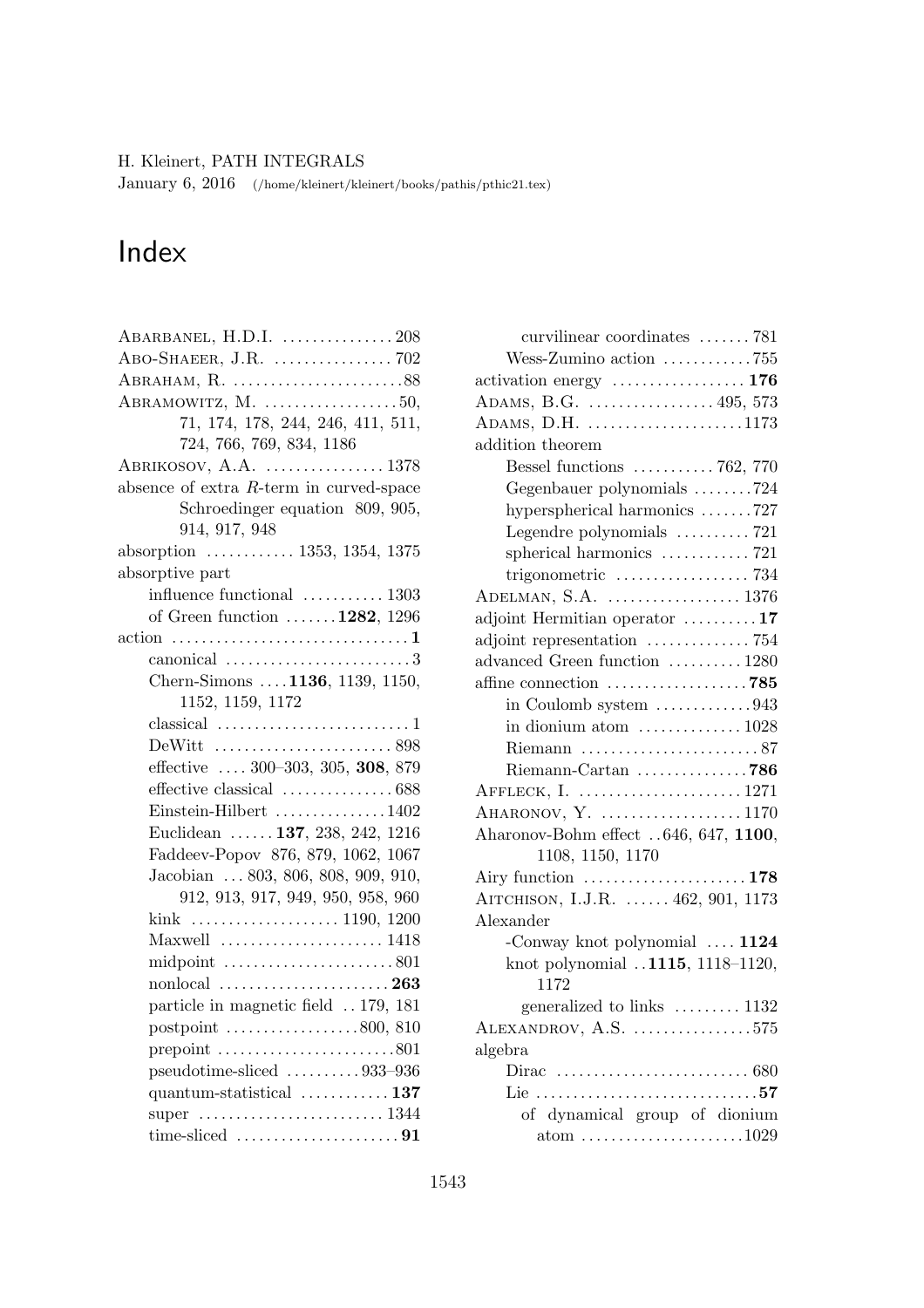| of dynamical group of hydrogen                                          |
|-------------------------------------------------------------------------|
| $atom \ldots \ldots \ldots \ldots \ldots \ldots xy, 978$                |
| rotation group $\ldots \ldots \ldots \ldots 58$                         |
|                                                                         |
| algebraic topology 1115                                                 |
| ALLILUEV, S.P.  463, 984                                                |
| ALONSO, D. $\dots\dots\dots\dots\dots\dots\dots462$                     |
|                                                                         |
| $AMBEGAOKAR, V.$ 1273                                                   |
| ambient isotopy of knots $\dots$ 1116, 1165,                            |
| 1168                                                                    |
| AMELINO-CAMELIA, $G.$ 1170                                              |
|                                                                         |
|                                                                         |
| Ampere law 883, 1418                                                    |
| amplitude, see also time evolution 44, 94                               |
| evolution $\ldots \ldots \ldots \ldots \ldots \ldots \ldots \ldots 985$ |
| fixed-energy  46, 50, 391, 930, 938,                                    |
| 985, 996                                                                |
| Duru-Kleinert transformation 994                                        |
| free-particle spectral representa-                                      |
|                                                                         |
| $fixed$ -pseudoenergy $\dots\dots\dots\dots988$                         |
| free particle $\dots \dots \dots \dots \dots \dots 102$                 |
| from omtonull-oscillator 769                                            |
| $\text{imaginary-time evolution} \dots \dots \dots 141$                 |
| spectral decomposition 767                                              |
| with external source 238                                                |
| integral equation $\dots\dots\dots\dots903$                             |
| near group space $\dots 747-750$ , 759                                  |
|                                                                         |
| near surface of sphere 731, 732, 738,                                   |
| 742, 744, 747, 748                                                      |
| of spinning particle 751                                                |
| of spinning top $\dots \dots \dots \dots 750$ , 751                     |
| on group space 747, 749, 750, 759                                       |
| on surface of sphere 730, 731, 743,                                     |
| 744, 746, 749, 808, 1007                                                |
| oscillator, time-dependent frequency                                    |
| 127                                                                     |
| particle in magnetic field $\dots \dots 179$                            |
| spectral representation $\ldots \ldots$ 774                             |
| pseudotime evolution  938                                               |
| radial 708, 713, 714                                                    |
| Coulomb system $\ldots \ldots \ldots \ldots 1028$                       |
|                                                                         |

| scattering $\ldots \ldots \ldots \ldots \ldots \ldots \ldots 190$       |
|-------------------------------------------------------------------------|
| eikonal approximation $\ldots \ldots$ 71                                |
| first correction to eikonal  341                                        |
| time evolution $\ldots$ 44, 46, 89, 94, 100,                            |
| 101, 235, 760, 938, 1274                                                |
| fixed path average $\dots \dots \dots \dots 237$                        |
| of free particle $\dots \dots \dots \dots \dots 110$                    |
| of freely falling particle $\dots \dots 177$                            |
| of particle in magnetic field 179,<br>181, 183                          |
| perturbative in curved space . 854                                      |
| with external source $\dots \dots \dots 232$                            |
| time-sliced $\ldots \ldots \ldots \ldots \ldots \ldots 89, 102$         |
| configuration space $\dots \dots \dots \dots 97$                        |
| in curvilinear coordinates  781                                         |
| momentum space $\dots\dots\dots\dots94$                                 |
| phase space $\dots\dots\dots\dots\dots\dots91$                          |
|                                                                         |
| analytic regularization  159                                            |
| ANDERSON, M.H. 702                                                      |
|                                                                         |
| ANDREWS, M.R. $\dots\dots\dots\dots\dots\dots.702$                      |
| angle                                                                   |
|                                                                         |
|                                                                         |
| tilt 965, 967                                                           |
| angular                                                                 |
| barrier  733, 735, 740, 1002                                            |
| four-dimensional $\ldots \ldots \ldots \ldots 1005$                     |
| $momentum$ 57                                                           |
| conservation law  439                                                   |
| decomposition 706, 713, 714, 722,<br>728, 731                           |
| anharmonic oscillator $\dots$ xli, 473, 1225                            |
| effective classical potential $\ldots$ . 476                            |
| anholonomy, objects of 895                                              |
| annihilation operator .650, 965, 966, 978                               |
| anomalous                                                               |
| dimension $\ldots \ldots \ldots \ldots \ldots \ldots 523$               |
| magnetic moment  1157, 1222                                             |
| square-root trick $\dots\dots\dots\dots 524$                            |
| anomaly, eccentric  441                                                 |
| ANSHELEVIN, V.V.  1171                                                  |
| anti-instanton $\dots \dots \dots \dots \dots \dots 1180$               |
| anticausal $\ldots \ldots \ldots \ldots \ldots \ldots \ldots \ldots 38$ |
| time evolution operator $\dots \dots \dots 38$<br>anticommutation rules |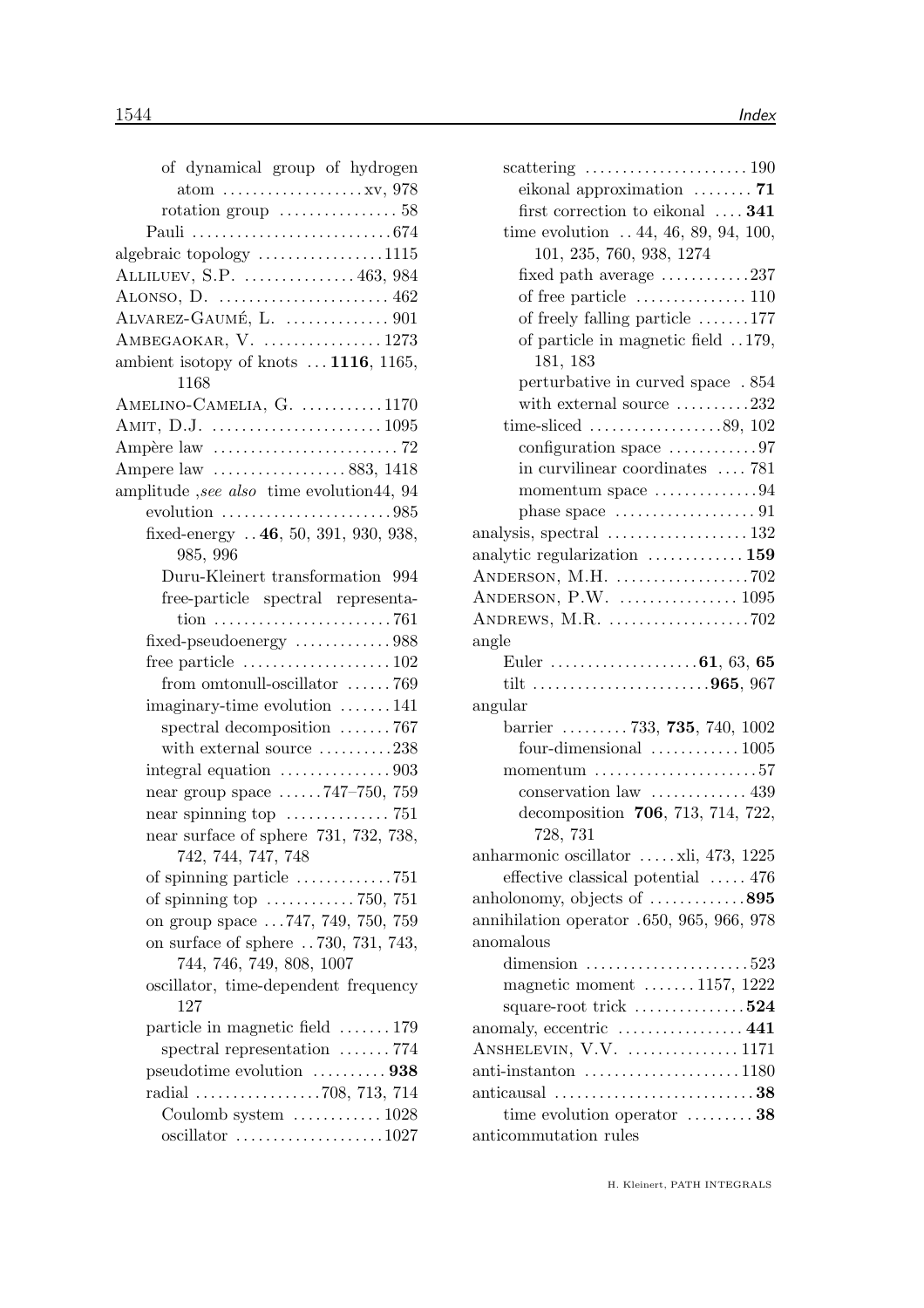| Grassmann variables  661, 671                                   |
|-----------------------------------------------------------------|
| anticommuting variables $\dots \dots 661,682$                   |
| antikink $\ldots \ldots \ldots \ldots \ldots \ldots 1179, 1180$ |
| antiperiodic                                                    |
| boundary conditions . 224, 225, 231,                            |
| 346                                                             |
| functional determinant 349                                      |
| Green function . 224, 225, 248, 1278                            |
| anyons  xiii, 646, 1112                                         |
| anypoint time slicing 801                                       |
| approximation                                                   |
| Born <b>71</b> , 75, 191, 344                                   |
| eikonal  194, 340, 369, 420, 446                                |
| Feynman-Kleinert  470                                           |
| Ginzburg-Landau $\dots\dots\dots\dots 305$                      |
|                                                                 |
| isotropic for effective classical poten-<br>tial 487            |
|                                                                 |
| mean-field $\ldots \ldots \ldots 306, 312, 338$                 |
| Padee 1088                                                      |
| saddle point  377, 1218, 1253                                   |
| semiclassical  369, 1178, 1179                                  |
| Thomas-Fermi  443                                               |
|                                                                 |
| Wentzel-Kramers-Brillouin (WKB)                                 |
| 369, 372, 374, 397, 1237, 1271                                  |
|                                                                 |
| AROVAS, D.P. 1173, 1174                                         |
| ARRIGHINI, G.P.  207                                            |
| ARTHURS, A.M.  206                                              |
|                                                                 |
| asymmetric                                                      |
| spinning top $\dots\dots\dots\dots\dots\dots 86$                |
| asymptotic expansion 461                                        |
|                                                                 |
| of perturbation theory 273, 378, 511,                           |
| 639, 1221                                                       |
| atom                                                            |
| hydrogen 917, <i>see also</i> Coulomb                           |
| system940                                                       |
| one-dimensional $\ldots \ldots \ldots 376, 454$                 |
| hydrogen-like $\ldots \ldots \ldots \ldots \ldots \ldots$ . 72  |
| Thomas-Fermi $\dots\dots\dots\dots\dots 435$                    |
| atomic units  488, 964, 1250                                    |
| attempt frequency $\dots \dots \dots \dots \dots 1219$          |
| AUERBACH, A.  1271                                              |
|                                                                 |

| auxiliary nonholonomic variation  793                                          |
|--------------------------------------------------------------------------------|
| average                                                                        |
|                                                                                |
| functional $\ldots \ldots \ldots \ldots \ldots 209$ , 249                      |
|                                                                                |
| AVRON, J.E.  495, 573, 574                                                     |
| axial gauge $\dots \dots \dots \dots \dots \dots \dots \dots \dots \dots \886$ |
|                                                                                |
| Вöнм, М.  759, 1030                                                            |
|                                                                                |
| BABCENCO, A. 595, 984                                                          |
| BACHMANN, M. 255, 367, 554, 574, 596,                                          |
| 1379                                                                           |
| background                                                                     |
| field 321                                                                      |
| field method for effective action 321,<br>879                                  |
|                                                                                |
|                                                                                |
| Baker-Campbell-Hausdorff formula 43,                                           |
| 90, 201, 207, 350, 459, 461, 658                                               |
|                                                                                |
|                                                                                |
| BANERJEE, K. 573                                                               |
|                                                                                |
| BANKS, T. 572, 1173                                                            |
| BARNES, T. 573                                                                 |
| barrier                                                                        |
| angular $\ldots \ldots \ldots 733, 735, 740, 1002$                             |
| four-dimensional $\ldots \ldots \ldots \ldots 1005$                            |
| centrifugal . 709, 711, 714, 723, 729,                                         |
| 730, 927                                                                       |
|                                                                                |
| height $\ldots \ldots \ldots \ldots \ldots \ldots \ldots 1177$                 |
| high, semiclassical tunneling $\dots$ 1178                                     |
| low, sliding regime $\dots \dots \dots \dots 1231$                             |
| BARUT, A.O. . xv, 983, 984, 1029, 1030,                                        |
| 1438                                                                           |
| basis                                                                          |
| complete in Hilbert space $\dots \dots 21$                                     |
| functions 21                                                                   |
|                                                                                |
| multivalued                                                                    |
|                                                                                |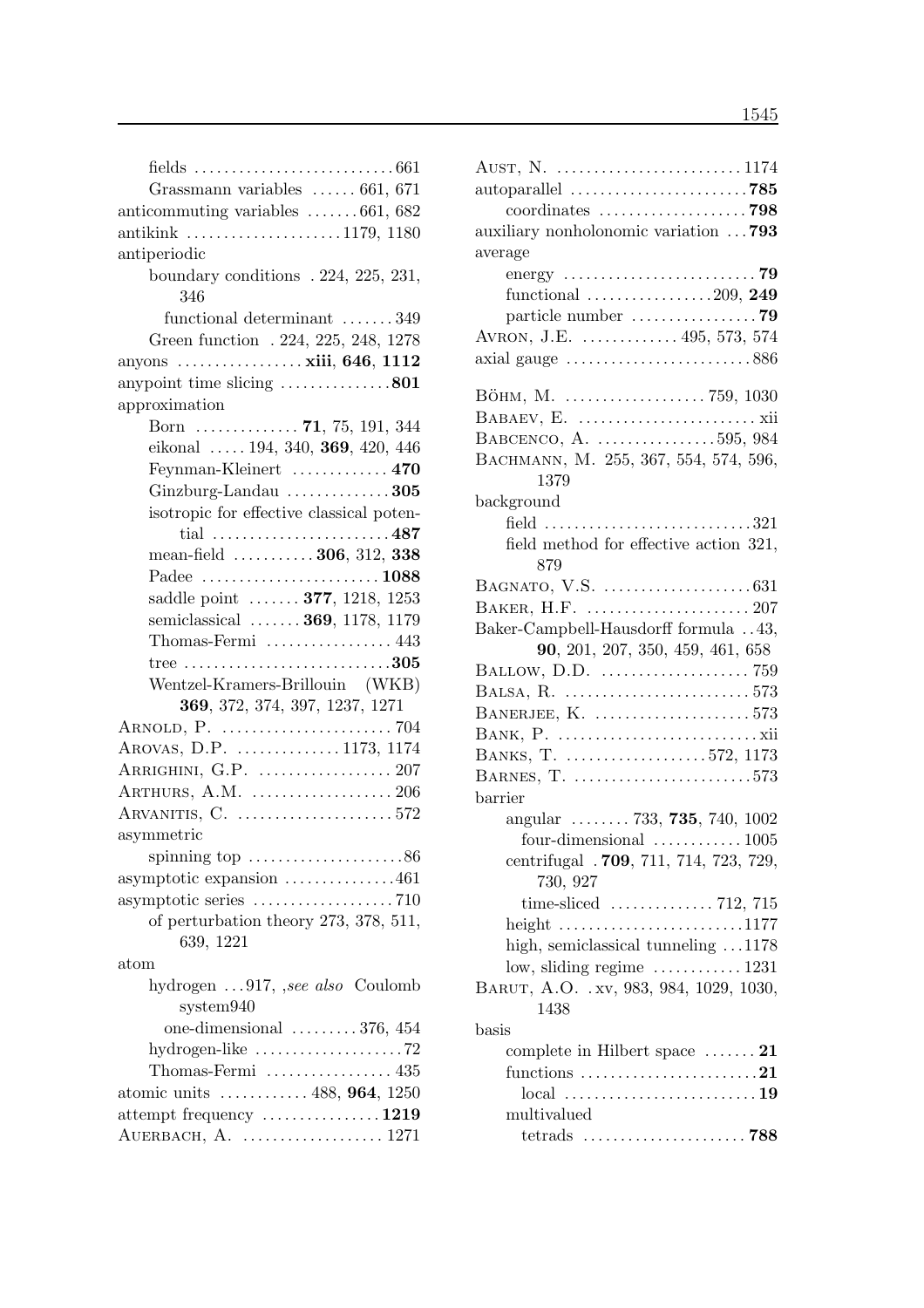| triads  786, 788                                             |  |
|--------------------------------------------------------------|--|
|                                                              |  |
| multivalued 788                                              |  |
| reciprocal 787                                               |  |
|                                                              |  |
| multivalued  786, 788                                        |  |
|                                                              |  |
| BASTIANELLI, F. 900                                          |  |
| BATEMAN, H. 724                                              |  |
| bath                                                         |  |
| Ohmic                                                        |  |
| for oscillator $\dots\dots\dots\dots\dots268$                |  |
| oscillators 262                                              |  |
|                                                              |  |
| for oscillator $\dots\dots\dots\dots\dots271$                |  |
| master equation $\dots \dots \dots \dots 1352$               |  |
| thermal                                                      |  |
|                                                              |  |
| thermal for quantum particles . 262                          |  |
| BATICH, C. 1171                                              |  |
|                                                              |  |
|                                                              |  |
| BAYM, G. 703, 704, 1378                                      |  |
| BELOKUROV, V.V. 901                                          |  |
| BEN-EFRAIM, D.A. 1171                                        |  |
| BENDER, C.M.  353, 463, 572, 1273                            |  |
| Bender-Wu recursion relations  353                           |  |
| BENGURIA, R. 1379                                            |  |
| BEREZIN, F.A. 702, 1438                                      |  |
| BERGMAN, O.  1170                                            |  |
|                                                              |  |
| Bernoulli                                                    |  |
| numbers $\ldots \ldots \ldots \ldots \ldots 170,639$         |  |
| polynomials 245                                              |  |
| Berry phase  756, 759                                        |  |
| BERRY, M.V.  405, 462, 1170, 1172                            |  |
| Bessel function . 50, 156, 169, 411, 1033,                   |  |
| 1045                                                         |  |
| addition theorem $\ldots \ldots \ldots 762$ , 770            |  |
| as regulator  988, 994, 997, 1005,                           |  |
| 1027                                                         |  |
| modified $\ldots \ldots \ldots \ldots \ldots \ldots 50, 707$ |  |
| representation of distributions (gen-                        |  |
| eralized functions)  833                                     |  |
|                                                              |  |
| Beta function 433, 699, 1147                                 |  |

| BETHE, H.A.  984, 1379                                                     |
|----------------------------------------------------------------------------|
| Bianchi identity 884                                                       |
|                                                                            |
| bilocal density of states  409                                             |
| BINGHAM, R.  1439                                                          |
| Biot-Savart energy 894                                                     |
| bipolaron $\ldots \ldots \ldots \ldots \ldots \ldots \ldots \ldots 550$    |
| BIRELL, N.D. 984                                                           |
| BJORKEN, J.D. 1438                                                         |
| black                                                                      |
| body 1375                                                                  |
| holes $\ldots \ldots \ldots \ldots \ldots \ldots \ldots \ldots \ldots$ 782 |
| blackboard framing 1163                                                    |
|                                                                            |
| BLASONE, M. 1377                                                           |
|                                                                            |
| BLM/Ho knot polynomials .1121, 1165,                                       |
| 1168                                                                       |
|                                                                            |
|                                                                            |
| Bogoliubov transformation 684                                              |
| BOGOLIUBOV, N.N.  574, 704, 901                                            |
| BOGOMONLY, E.B.  462                                                       |
|                                                                            |
| Bohr                                                                       |
| magneton $\dots\dots\dots\dots\dots 181, 1427$                             |
| radius 424, 473, 492, 635, 964, 1356,                                      |
| 1412                                                                       |
| Bohr-Sommerfeld quantization rule 373,                                     |
| 375, 398, 453, 454                                                         |
|                                                                            |
| Boltzmann                                                                  |
| 77<br>$constant$<br>المتمعا                                                |
| distribution $\ldots \ldots 94, 136, 138, 154$                             |
|                                                                            |
| $local$ 330, 464, 465                                                      |
| quantum $\ldots \ldots \ldots \ldots 1219, 1266$                           |
|                                                                            |
| effective $\dots\dots\dots\dots\dots\dots\dots1044$                        |
| <b>Borel</b>                                                               |
| resummability $\ldots \ldots \ldots \ldots 1222$                           |
| transform $\ldots \ldots \ldots \ldots \ldots \ldots 1222$                 |
| BORKOVEC, M. 1272                                                          |
|                                                                            |
| Born approximation  71, 75, 191, 344                                       |
|                                                                            |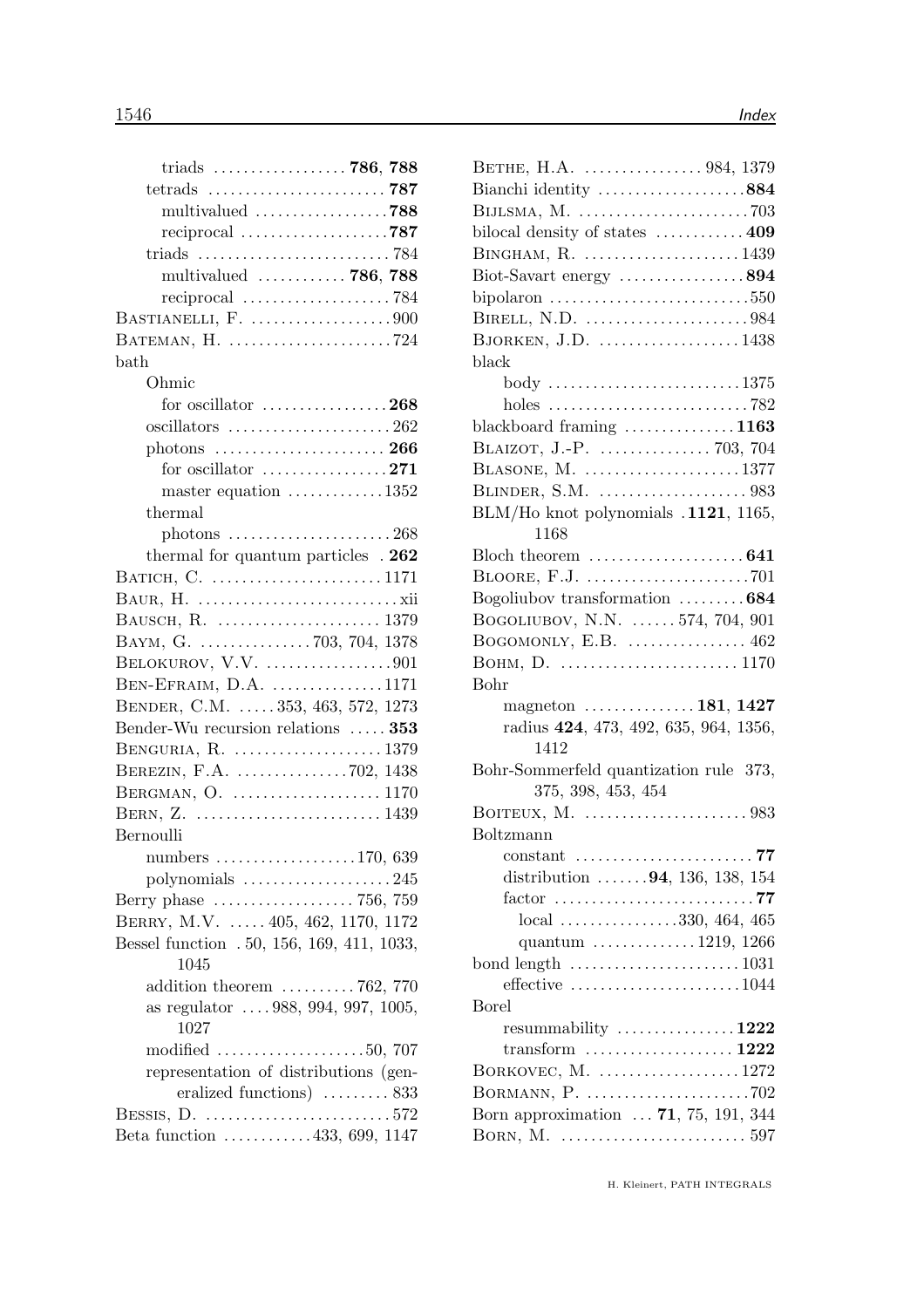| BOROWITZ, S. $\dots\dots\dots\dots\dots\dots423$<br><b>Bose</b>      |
|----------------------------------------------------------------------|
| -Einstein                                                            |
| condensate $\ldots$ 88, 597, 605, 609,                               |
| 624, 627                                                             |
| condensate, rotating $\dots \dots \dots 627$                         |
| distribution $\ldots \ldots 222, 248, 1280$                          |
| normal part $\dots \dots \dots \dots \dots 624$                      |
| fields                                                               |
| fluctuating $\ldots \ldots \ldots \ldots \ldots \ldots 650$          |
| quantized $\ldots \ldots \ldots \ldots \ldots \ldots 647$            |
| occupation number $\dots \dots 222$ , 248                            |
| particles                                                            |
| ensemble of orbits 598                                               |
| partition function $\dots \dots \dots \dots 653$                     |
| bosons $\ldots$ 222, 248, 597, 598, 642, 644                         |
| field quantization $\dots \dots \dots \dots \dots 647$               |
| free energy $\dots\dots\dots\dots\dots\dots 685$                     |
| free particle amplitude  643                                         |
| integration $\ldots \ldots \ldots \ldots \ldots \ldots \ldots 652$   |
| many orbits $\dots\dots\dots\dots\dots\dots 598$                     |
| Nambu-Goldstone  311, 324, 325                                       |
| nonequilibrium Green functions 1278                                  |
| quantization of particle number 647                                  |
| second quantization $\dots \dots \dots \dots 647$                    |
| bounce solution $\dots\dots\dots\dots\dots1213$                      |
| bound states                                                         |
| Coulomb system  944                                                  |
| poles $\ldots \ldots \ldots \ldots \ldots \ldots \ldots \ldots 1030$ |
| boundary condition                                                   |
| antiperiodic 224, 225, 231, 346                                      |
| Dirichlet  104, 126, 153, 213, 216,                                  |
| 229, 260, 262, 340, 346, 846                                         |
| in momentum space $\dots \dots \dots 154$                            |
| functional determinant  349                                          |
| Neumann 153, 230, 1061                                               |
| periodic  126, 167, 219, 222, 242,                                   |
| 247, 250, 256                                                        |
| box, particle in  585, 587, 588                                      |
| Boz, M. 1170                                                         |
| bra-ket formalism of Dirac $\ldots$ 18, 21, 670                      |
| for probability evolution $\ldots \ldots 1339$                       |
| BRAATEN, E. $\dots\dots\dots\dots\dots\dots\dots901$                 |
| bracket                                                              |
| Kauffman knot polynomial  1121                                       |
| Lagrange $\dots\dots\dots\dots\dots\dots\dots$ 7, 8                  |

| Poisson $\dots \dots$ 4, 8, 9, 40, 57, 670                        |
|-------------------------------------------------------------------|
|                                                                   |
| <b>Bragg</b>                                                      |
|                                                                   |
| reflection 12                                                     |
| scattering $\ldots \ldots \ldots \ldots \ldots \ldots \ldots 252$ |
| BRANDT, S.F.  368                                                 |
| BRERETON, M.G.  1171, 1174                                        |
|                                                                   |
| BREZIN, E.  1272                                                  |
| BRILLOUIN, L.  279, 462                                           |
| Brillouin-Wigner perturbation theory                              |
| 279                                                               |
| BRINK, L.  1438                                                   |
| BRITTIN, W.E.  xv, 984, 1376                                      |
| BRODIMAS, G.N.  207                                               |
| BRODIN, G. 1439                                                   |
| BROSENS, F.  xii, 575, 702, 704                                   |
| <b>Brownian</b>                                                   |
| bridge $\ldots \ldots \ldots \ldots \ldots \ldots \ldots 1362$    |
| motion $\ldots \ldots \ldots \ldots \ldots \ldots \ldots 1361$    |
|                                                                   |
| BRUDNER, H.J. 423                                                 |
| BRUSH, S.G. 206                                                   |
| bubble                                                            |
| critical xlii, 1213, 1219, 1255, 1256,                            |
| 1259-1264, 1266                                                   |
| in Minkowski space  1267                                          |
|                                                                   |
| radius $\ldots \ldots \ldots 1259, 1262-1264$                     |
| wall $\ldots \ldots \ldots \ldots \ldots \ldots 1262, 1265$       |
| decay frequency 1219                                              |
|                                                                   |
| BUCKLEY, I.R.C. 572                                               |
|                                                                   |
|                                                                   |
|                                                                   |
| BURGHARDT, I. 462                                                 |
|                                                                   |
| CABRERA, B. $\dots\dots\dots\dots\dots\dots1174$                  |
|                                                                   |
|                                                                   |
|                                                                   |
| CALAGAREAU, G. 1171                                               |
| Calagareau-White relation 1134, 1135,<br>1171                     |
| calculus                                                          |
|                                                                   |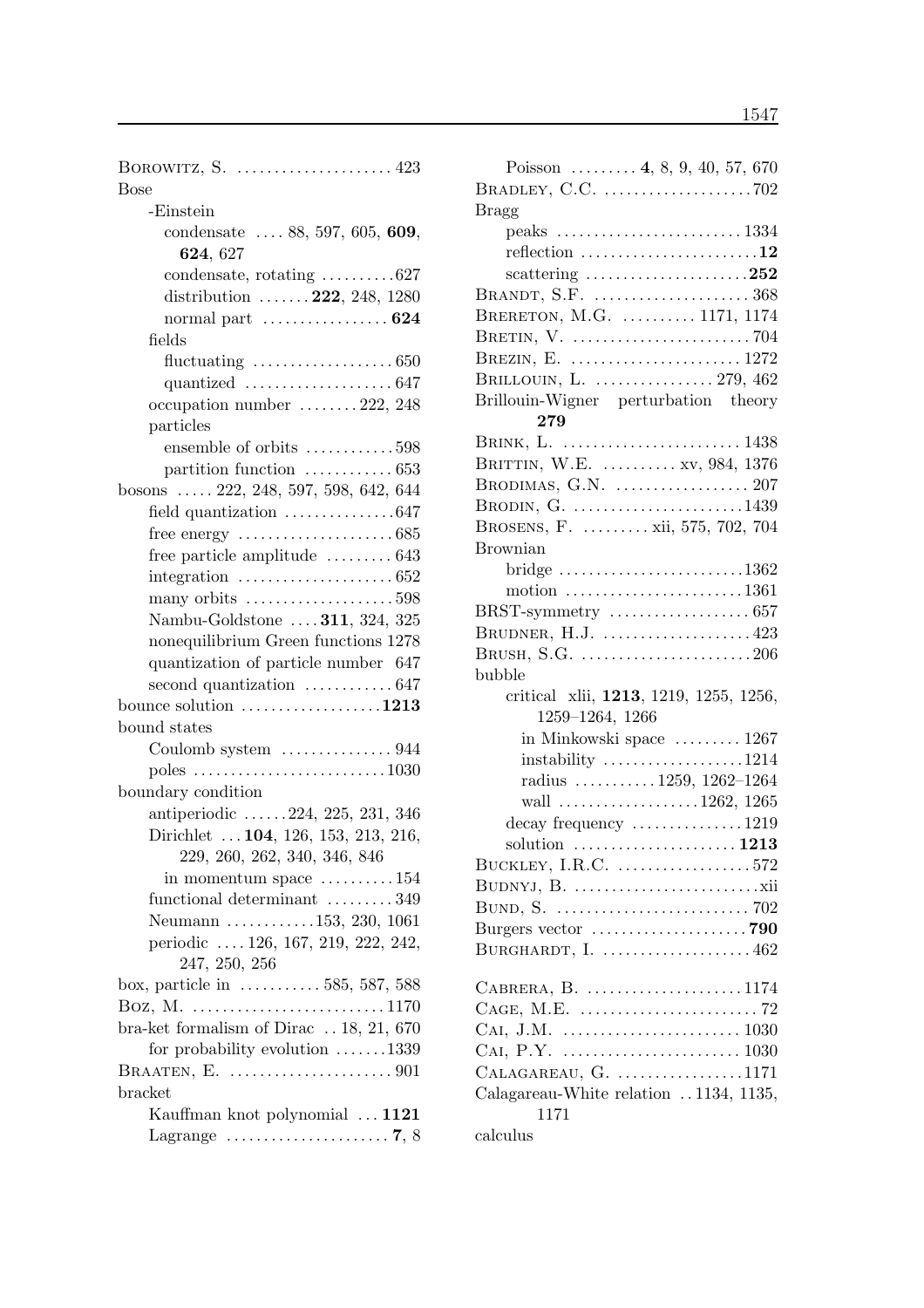| CHANDLER, D. 572                                                     |
|----------------------------------------------------------------------|
| CHANDRASEKHAR, S. . 1093, 1377, 1378                                 |
| CHANG, B.K. 571                                                      |
|                                                                      |
|                                                                      |
| chaos                                                                |
| hard 405                                                             |
|                                                                      |
| character expansion $\dots\dots\dots\dots\dots$ 748                  |
| charge                                                               |
| quantization                                                         |
|                                                                      |
| charged particle                                                     |
| in magnetic field                                                    |
| fixed-energy amplitude 773                                           |
| wave functions $\ldots \ldots \ldots 771, 774$                       |
| wave functions, radial  774                                          |
| CHAUDHURI, D.  1094                                                  |
| chemical potential  78, 603, 1083, 1369                              |
|                                                                      |
|                                                                      |
|                                                                      |
| CHENG, K.S.  xvi, 88, 898, 924, 925                                  |
|                                                                      |
| CHERN, S. 1172                                                       |
| Chern-Simons                                                         |
| action 1136, 1139, 1150, 1152, 1159                                  |
| theory $\ldots \ldots \ldots \ldots 1149, 1159, 1172$                |
| nonabelian $\ldots \ldots \ldots 1161$ , 1167                        |
| of entangled polymers xiii, 1136,                                    |
| 1139                                                                 |
| CHERVYAKOV, A.  247, 596, 900, 901,                                  |
| 1378                                                                 |
| CHETYRKIN, K.G.  1095, 1273                                          |
|                                                                      |
| CHING, W.Y. 983                                                      |
|                                                                      |
| Christoffel symbol 11, 87, 784, 785, 788,                            |
| 800, 807                                                             |
| circle, particle on $\dots \dots \dots 577, 580, 587$                |
|                                                                      |
| classes of knot topology  1113                                       |
| classical                                                            |
| $\alpha$ action, effective $\dots \dots \dots \dots \dots \dots 688$ |
| Boltzmann factor  155, 329, 333                                      |
|                                                                      |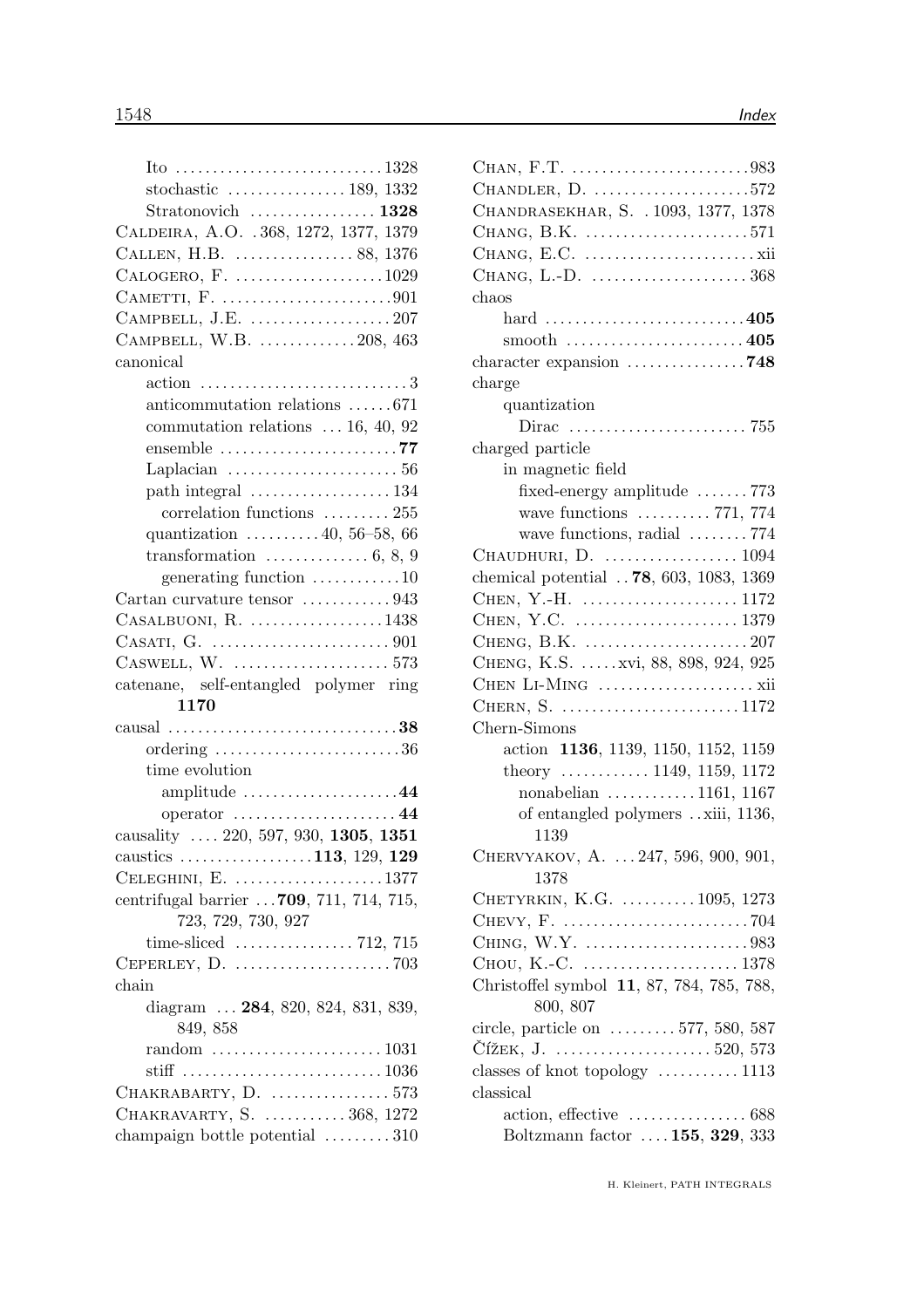| effective $\ldots$ 329, 333                                                 |
|-----------------------------------------------------------------------------|
| differential cross section  449                                             |
| effective action $\dots \dots \dots \dots 309,688$                          |
| effective potential $\ldots$ 328, 333, 688                                  |
| eikonal $\ldots \ldots \ldots \ldots \ldots \ldots \ldots 371$              |
|                                                                             |
| local density of states  409                                                |
| mechanics 1                                                                 |
| momentum, $local$ 369                                                       |
| motion in gravitational field 783                                           |
|                                                                             |
| particle distribution  138                                                  |
| partition function $\dots\dots\dots\dots\dots$ 77                           |
|                                                                             |
| path integral $\ldots \ldots \ldots \ldots 384$ , 1344                      |
| potential                                                                   |
| effective  xxxviii, 328, 333, 336,                                          |
| 469, 470, 473, 477, 479, 480, 482,                                          |
| 688                                                                         |
| solution $\ldots$ 1186, 1224, 1225, 1262                                    |
| almost $\ldots \ldots \ldots \ldots \ldots \ldots 1202$                     |
| tunneling $\ldots \ldots \ldots \ldots \ldots 1179$                         |
|                                                                             |
|                                                                             |
| closed-path variations in action principle                                  |
| 792                                                                         |
| closed-time path integral $\dots$ 1306, 1352                                |
|                                                                             |
| cluster decomposition  294                                                  |
| coefficient                                                                 |
|                                                                             |
| $Hadamard$ 918<br>coefficients                                              |
|                                                                             |
| strong-coupling                                                             |
| expansion $\ldots \ldots \ldots \ldots \ldots 518$<br>virial 1112, 1112     |
| COHEN-TANNOUDJI, C.  1379                                                   |
| coherence length 1247                                                       |
| coherent states 350, 657                                                    |
| COLEMAN, S.  462, 1271, 1273                                                |
| collapse of path fluctuations  710, 735,                                    |
| 927, 928, 941, 1253                                                         |
| collective                                                                  |
| excitations $\ldots \ldots \ldots \ldots \ldots 620, 690$                   |
| field $\dots\dots\dots\dots\dots\dots\dots\dots\dots691$                    |
| fields $\ldots \ldots \ldots \ldots \ldots \ldots \ldots \ldots \ldots 690$ |

| phenomena $\ldots \ldots \ldots \ldots \ldots \ldots \ldots 690$                  |
|-----------------------------------------------------------------------------------|
| variables $\ldots \ldots \ldots \ldots \ldots \ldots \ldots \ldots 690$           |
|                                                                                   |
| COLLINS, J.C. 1273                                                                |
| COLLINS, P.D.B. $\dots\dots\dots\dots\dots 1029$                                  |
| commutation rules                                                                 |
| canonical $\ldots \ldots \ldots \ldots \ldots 16, 40, 92$                         |
| equal-time $\dots\dots\dots\dots\dots\dots\dots40$                                |
| field $\ldots \ldots \ldots \ldots \ldots \ldots \ldots \ldots \ldots \ldots 648$ |
| commuting observables $\dots\dots\dots\dots\dots$                                 |
| complete basis $\dots \dots \dots \dots \dots \dots \dots 21$                     |
| completeness relation $19, 22, 23, 28, 31,$                                       |
| 46, 48, 577, 772, 776                                                             |
| basis dyads $\dots \dots \dots \dots \dots 52$ , 785                              |
|                                                                                   |
| lattice $\dots \dots \dots \dots \dots \dots \dots \dots \dots 108$               |
| composite                                                                         |
| field  306, 1250                                                                  |
|                                                                                   |
| composition law for time evolution ampli-                                         |
| tude $\ldots \ldots \ldots \ldots \ldots \ldots \ldots \ldots 90$                 |
| 709                                                                               |
| composition law for time evolution oper-                                          |
| ator $\ldots \ldots \ldots \ldots \ldots \ldots \ldots 38$                        |
| 73                                                                                |
| compound knots  1114, 1117, 1120                                                  |
| inequivalent $\ldots \ldots \ldots \ldots 1115, 1116$                             |
| Compton wavelength  424, 1386, 1387,                                              |
| 1389, 1412, 1414                                                                  |
| $\rm condensate$                                                                  |
| Bose-Einstein 88, 597, 605, 609,                                                  |
| 624, 627                                                                          |
| critical temperature $\ldots \ldots 602, 608$                                     |
| Bose-Einstein, rotating $\dots \dots \dots 627$                                   |
| superconductor $\dots\dots\dots\dots 1250$                                        |
| energy 1252, 1254                                                                 |
| superfluid helium $\ldots \ldots \ldots \ldots \ldots 612$                        |
| critical temperature  612                                                         |
| condition                                                                         |
| Schwarz integrability $\ldots$ 7, 180, 645,                                       |
| 785, 786, 788, 856, 887                                                           |
| Wentzel-Kramers-Brillouin (WKB)                                                   |
| 370, 373                                                                          |
| configuration space $\dots\dots\dots\dots\dots98$                                 |
| confluent hypergeometric functions .765,                                          |
| 971                                                                               |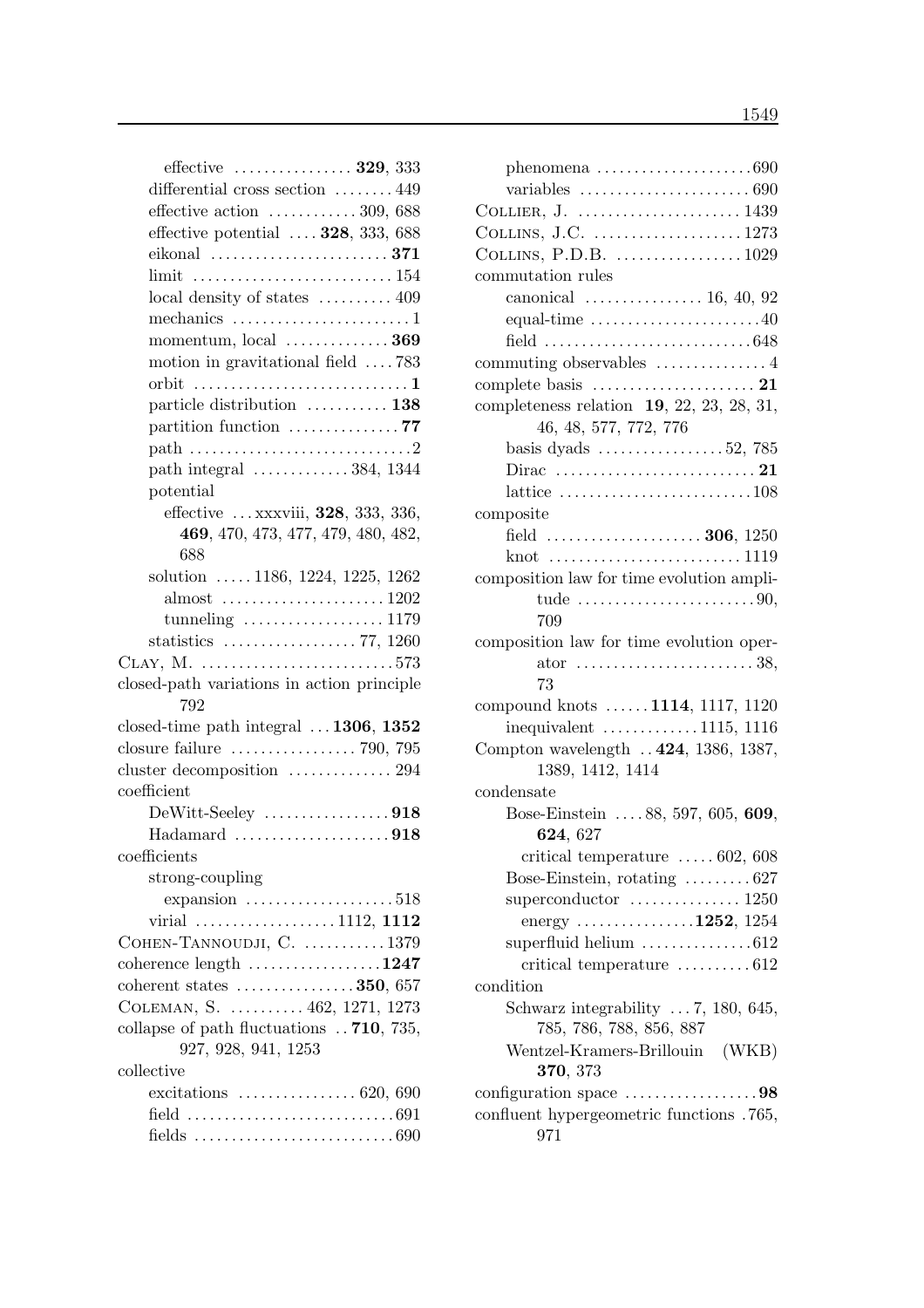| conformal                                                                  |
|----------------------------------------------------------------------------|
| group $\ldots \ldots \ldots \ldots \ldots \ldots \ldots \ldots \ldots 980$ |
| invariance in field theory $\dots \dots 973$                               |
| transformation                                                             |
|                                                                            |
| conformal transformation 462                                               |
| conformally flat $\ldots \ldots \ldots \ldots \ldots 972$ , 972            |
| conjugate points $\dots \dots \dots \dots \dots \dots 129$                 |
| connected                                                                  |
| correlation functions 288                                                  |
| generating functional 288                                                  |
|                                                                            |
| npoint function $\ldots \ldots \ldots 292$ , 303                           |
| two-point function $\dots\dots\dots\dots 302$                              |
| connectedness structure                                                    |
| of correlation functions 289                                               |
| connection                                                                 |
| affine $\dots\dots\dots\dots\dots\dots\dots\dots 785$                      |
| in Coulomb system $\ldots \ldots \ldots \ldots 943$                        |
|                                                                            |
| Riemann  87, 784                                                           |
| rules, Wentzel-Kramers-Brillouin                                           |
| $(WKB)$ 372                                                                |
| spin $\ldots$ 896                                                          |
| conservation law                                                           |
| angular momentum $\dots \dots \dots \dots$ 439                             |
| current $\ldots \ldots \ldots \ldots \ldots \ldots \ldots 18$              |
| energy $\ldots \ldots \ldots \ldots \ldots 14, 76, 1181$                   |
| momentum $\ldots \ldots \ldots \ldots 301, 1098$                           |
| probability  16, 1305, 1309, 1312,                                         |
| 1346, 1348, 1352                                                           |
| constant                                                                   |
|                                                                            |
|                                                                            |
| coupling                                                                   |
| dimensionally transmuted . 1249                                            |
| Ginzburg-Landau expansion<br>in                                            |
| 1247                                                                       |
| dielectric $\ldots \ldots \ldots \ldots \ldots \ldots 540$                 |
| diffusion $\ldots \ldots \ldots \ldots \ldots \ldots \ldots 1305$          |
| Euler-Mascheroni  156, 548, 1210                                           |
| fine-structure $\ldots$ 72, 424, 635, 1410,                                |
| 1419, 1428                                                                 |
| Hubble $\dots\dots\dots\dots\dots\dots\dots1403$                           |
|                                                                            |
|                                                                            |

| constraint                                                    |
|---------------------------------------------------------------|
|                                                               |
| topological $\ldots \ldots \ldots \ldots 577, 1097$           |
| continuity law $\dots\dots\dots\dots\dots\dots\dots 18$       |
| continuous spectrum 48                                        |
| Coulomb system  971                                           |
| continuum limit $\ldots \ldots \ldots \ldots \ldots 92, 93$   |
|                                                               |
| contraction                                                   |
| tensors appearing in Wick expansion                           |
| 417, 717, 951, 1034, 1053                                     |
| Wick pair $\dots \dots \dots \dots \dots \dots 251$           |
| convention, Einstein summation $\dots$ 2, 4                   |
| functional $\ldots \ldots \ldots \ldots \ldots \ldots 290$    |
| convergence                                                   |
| proof for variational perturbation ex-                        |
| pansion $\ldots \ldots \ldots \ldots \ldots 1245$             |
| radius of strong-coupling expansion                           |
| 1247                                                          |
|                                                               |
| vanishing radius in perturbation se-                          |
|                                                               |
| convex                                                        |
| effective potential  338                                      |
| function $\ldots \ldots \ldots \ldots \ldots \ldots 338, 466$ |
| Conway knot polynomial $\ldots \ldots \ldots 1121$            |
| CONWAY, J.H. 1123, 1172                                       |
| Conway-Seifert knot 1120                                      |
| Cooper pair 1248                                              |
| field 1250                                                    |
| coordinate                                                    |
|                                                               |
|                                                               |
| curvilinear $\ldots \ldots \ldots \ldots \ldots$ 706, 782     |
| time-sliced amplitude in $\dots \dots 781$                    |
|                                                               |
|                                                               |
|                                                               |
| independence  812, 817, 819, 839,                             |
| 842, 849, 859, 862                                            |
| of path integral in time-sliced for-                          |
| mulation $\ldots \ldots \ldots \ldots \ldots \ldots 808$      |
|                                                               |
| Riemann  798                                                  |
| parabolic, Coulomb wave functions                             |
| 967                                                           |
|                                                               |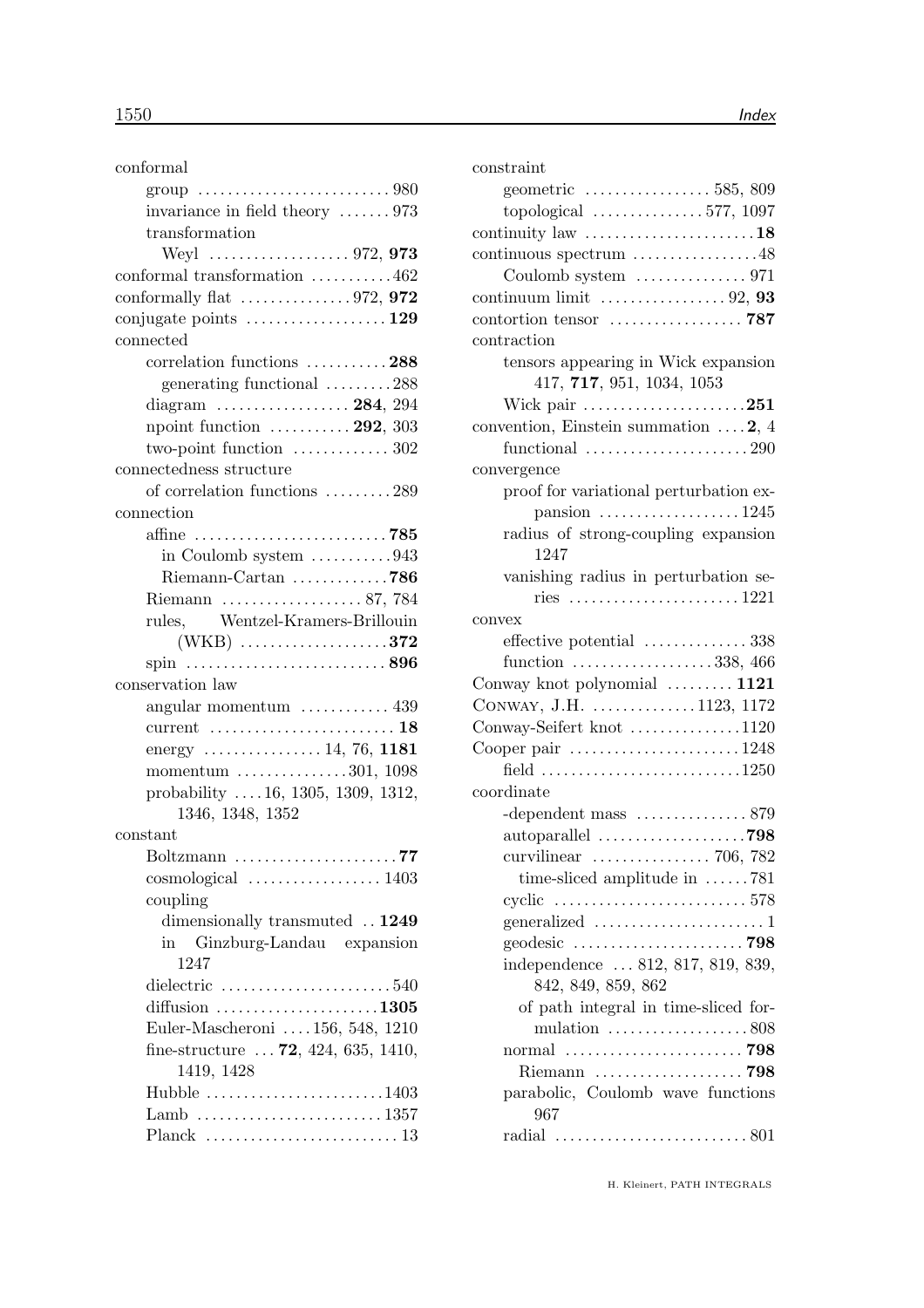| transformation 784, 986, 988, 989,                                      |
|-------------------------------------------------------------------------|
| 993, 995                                                                |
| nonholonomic $\ldots \ldots \ldots \ldots$ 786                          |
| core, repulsive in He3 potential $\dots$ 1250                           |
| CORINALDESI, E. $\ldots$ 1170                                           |
|                                                                         |
|                                                                         |
|                                                                         |
| CORNWALL, J.M. 367                                                      |
|                                                                         |
| correction                                                              |
| fluctuation $\ldots \ldots \ldots \ldots \ldots \ldots 413$             |
| semiclassical expansion . 408, 415,                                     |
| 420, 454                                                                |
|                                                                         |
| fluctuations in tunneling process                                       |
| 1179                                                                    |
| Langer $\dots\dots\dots\dots\dots\dots\dots994$                         |
| time slicing $\ldots$ 990, 992, 1026, 1028                              |
| correlation functions $\ldots$ 209, 249, 250                            |
| connected  288                                                          |
| connectedness structure  289                                            |
| from vacuum diagrams $\dots \dots \dots 298$                            |
| in canonical path integral $\ldots \ldots 255$                          |
|                                                                         |
| one-particle irreducible  300                                           |
| subtracted 222, 225, 244, 264, 327,                                     |
| 333, 334, 336, 868                                                      |
| correspondence principle .16, 17, 31, 55,                               |
| 57, 63, 67                                                              |
|                                                                         |
| Heisenberg $\ldots \ldots \ldots \ldots \ldots 40, 41$                  |
| CORWIN, A.D. $\dots\dots\dots\dots\dots\dots\dots 704$                  |
| cosmic standard time $\ldots \ldots \ldots 1399, 1404$                  |
| cosmological                                                            |
| constant                                                                |
| Einstein 1406                                                           |
| evolution 1393, 1404                                                    |
| cotorsion of polymer 1121                                               |
| COTTA-RAMUSINO, P. $\dots \dots \dots \dots 1173$                       |
| Coulomb                                                                 |
|                                                                         |
| amplitude                                                               |
| dgleich $2 \ldots \ldots \ldots \ldots \ldots \ldots \ldots 947$        |
| dgleich $3 \ldots \ldots \ldots \ldots \ldots \ldots \ldots \ldots 958$ |
| polar decomposition 967                                                 |
| energies $\ldots \ldots \ldots \ldots \ldots \ldots \ldots \ldots 964$  |
| Hamiltonian $\ldots \ldots \ldots \ldots \ldots \ldots 16$              |

| potential $\ldots \ldots \ldots \ldots \ldots \ldots \ldots 927$   |
|--------------------------------------------------------------------|
| scattering $\ldots \ldots \ldots \ldots \ldots \ldots \ldots$ . 71 |
| system .473, 481, 487, 902, 917, 940                               |
| affine connection 943                                              |
| and oscillator  1411                                               |
| bound states $\dots\dots\dots\dots\dots944$                        |
| continuous spectrum $\ldots \ldots \ldots$ 971                     |
| curvature and torsion after trans-                                 |
| formation $\ldots \ldots \ldots \ldots \ldots 940$                 |
| dgleich1, energies 454                                             |
| dgleich $2 \ldots \ldots \ldots \ldots \ldots \ldots \ldots 942$   |
| dgleich2, amplitude  946                                           |
| dgleich2, time-slicing corrections<br>948                          |
| dgleich3, amplitude $\ldots \ldots \ldots 958$                     |
| dgleich3, energies $\dots\dots\dots\dots964$                       |
| dgleich3, time-slicing corrections<br>952, 958                     |
| dynamical group $O(4, 2)$ 979, 982                                 |
| eccentricity of orbit  441                                         |
| effective classical potential $\dots$ 489,<br>573                  |
| energy eigenvalues 964                                             |
| in magnetic field $\dots\dots\dots\dots 490$                       |
| one-dimensional $\ldots \ldots \ldots 376, 454$                    |
| particle distribution xxxviii, 490                                 |
| path integral $\dots \dots \dots \dots xy$ , 940                   |
| pseudotime-sliced action  941                                      |
| pseudotime-sliced amplitude 941                                    |
| radial 997, 998                                                    |
| relativistic path integral xiii, 1409                              |
| solution in momentum space .974                                    |
| time-slicing corrections 961                                       |
|                                                                    |
| transformation to oscillator $\dots$ xv,                           |
| 944, 945, 956, 957, 962, 963, 966,<br>967, 969, 978                |
| wave functions  473, 946, 963, 964,                                |
| 967                                                                |
| algebraic aspects $\dots \dots \dots xy$ , 978                     |
| parabolic coordinates 967                                          |
| coupling                                                           |
| constant                                                           |
| dimensionally transmuted . 1249                                    |
| Ginzburg-Landau expansion<br>in                                    |
| 1247                                                               |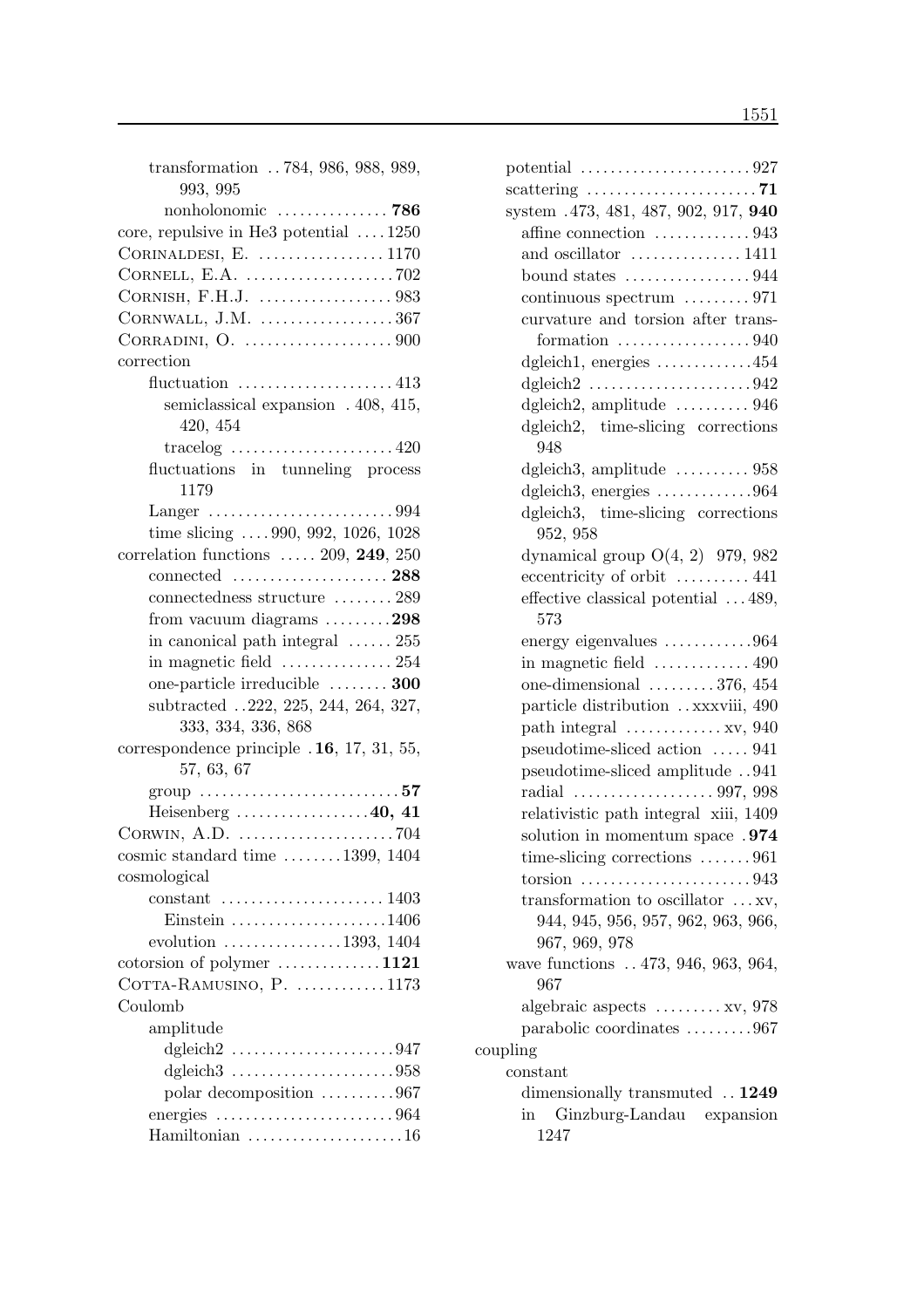| strong $\ldots \ldots \ldots \ldots \ldots \ldots \ldots \ldots 524$ |
|----------------------------------------------------------------------|
|                                                                      |
|                                                                      |
| covariant                                                            |
| derivative 788                                                       |
| functional $\ldots \ldots \ldots \ldots \ldots \ldots$ 881           |
| fluctuations $\dots\dots\dots\dots\dots 881$                         |
| Laplacian 904, 908, 915                                              |
|                                                                      |
| perturbation expansion 873                                           |
| Taylor expansion 799                                                 |
|                                                                      |
| COWLEY, E.R. $\dots\dots\dots\dots\dots\dots\dots572$                |
|                                                                      |
| CRAIGIE, N.S. 1174                                                   |
| creation operator  650, 965, 966, 978                                |
| CRICK, F.H.C. 1171                                                   |
| critical                                                             |
| bubble xlii, 1213, 1219, 1255, 1256,                                 |
| 1259-1264, 1266                                                      |
| in Minkowski space  1267                                             |
| $\text{instability}$ 1214                                            |
| radius $\ldots \ldots \ldots 1259, 1262-1264$                        |
| wall 1262, 1265                                                      |
| current $\ldots \ldots \ldots 1161, 1254, 1254$                      |
| exponent                                                             |
| of field theory $\dots \dots \dots \dots \dots 1239$                 |
| of polymers $\dots\dots\dots\dots\dots$ 1036                         |
| exponent, polymers $\dots$ 1074, 1081,                               |
| 1087, 1089, 1095                                                     |
| phenomena $\ldots$ 1273                                              |
| temperature                                                          |
| Bose-Einstein $\ldots \ldots \ldots 602, 608$                        |
| of superconductor 1248                                               |
| superfluid helium 612                                                |
|                                                                      |
| cross section                                                        |
| $classical$ 449                                                      |
|                                                                      |
| crossings in knot graph $\ldots \ldots \ldots \ldots 1097$ ,         |
| 1115, 1116, 1117, 1119, 1125,                                        |
| 1126, 1131, 1133                                                     |
| crystals, quantum $\ldots \ldots \ldots \ldots \ldots 572$           |
| CUCCOLI, A. 571, 572                                                 |
|                                                                      |

| expansion in perturbation theory                                          |
|---------------------------------------------------------------------------|
| 274, 278, 294, 499                                                        |
| polymer distribution  1035                                                |
| current $\ldots \ldots \ldots \ldots \ldots \ldots 209, 240, 250$         |
| conservation law $\dots\dots\dots\dots\dots 18$                           |
| critical 1161, 1254, 1254                                                 |
| density $\dots \dots \dots \dots \dots \dots \dots \dots 18$              |
| Hall                                                                      |
| periodic 247                                                              |
| super $\ldots \ldots \ldots \ldots \ldots \ldots \ldots 1252$             |
| CURTRIGHT, T.L. $\dots\dots\dots\dots\dots901$                            |
| curvature $\ldots \ldots \ldots \ldots \ldots \ldots \ldots \ldots$ . 791 |
| effective potential 917                                                   |
| in transformed H-atom $\dots \dots \dots 940$                             |
| scalar $\ldots \ldots \ldots \ldots \ldots \ldots \ldots \ldots 67, 87$   |
| of spinning top $\dots \dots \dots \dots \dots 87$                        |
|                                                                           |
| sphere $\ldots \ldots \ldots \ldots \ldots \ldots \ldots 808$             |
| tensor                                                                    |
|                                                                           |
| Riemann 788                                                               |
| Riemann-Cartan $\ldots \ldots \ldots$ 787, 943                            |
| curvature and torsion                                                     |
|                                                                           |
| Schroedinger equation 902                                                 |
|                                                                           |
| curvilinear coordinates $\ldots \ldots \ldots$ . 706, 782                 |
| time-sliced amplitude in 781                                              |
| cutoff                                                                    |
| infrared $(IR)$ 822                                                       |
|                                                                           |
|                                                                           |
| cycles in permutations $\dots \dots \dots \dots 601$                      |
| cyclic                                                                    |
| coordinate $\ldots$ 10, 578                                               |
|                                                                           |
| variable $\ldots \ldots \ldots \ldots \ldots \ldots 577, 580$             |
| cyclotron frequency $\dots \dots \dots 181$ , 1391                        |
| cylinder function, parabolic 1064                                         |
|                                                                           |
| d'Alembert formula  124                                                   |
|                                                                           |
|                                                                           |
|                                                                           |
| Daniels distribution for polymers  1054                                   |
| DANIELS, H.E. 1094                                                        |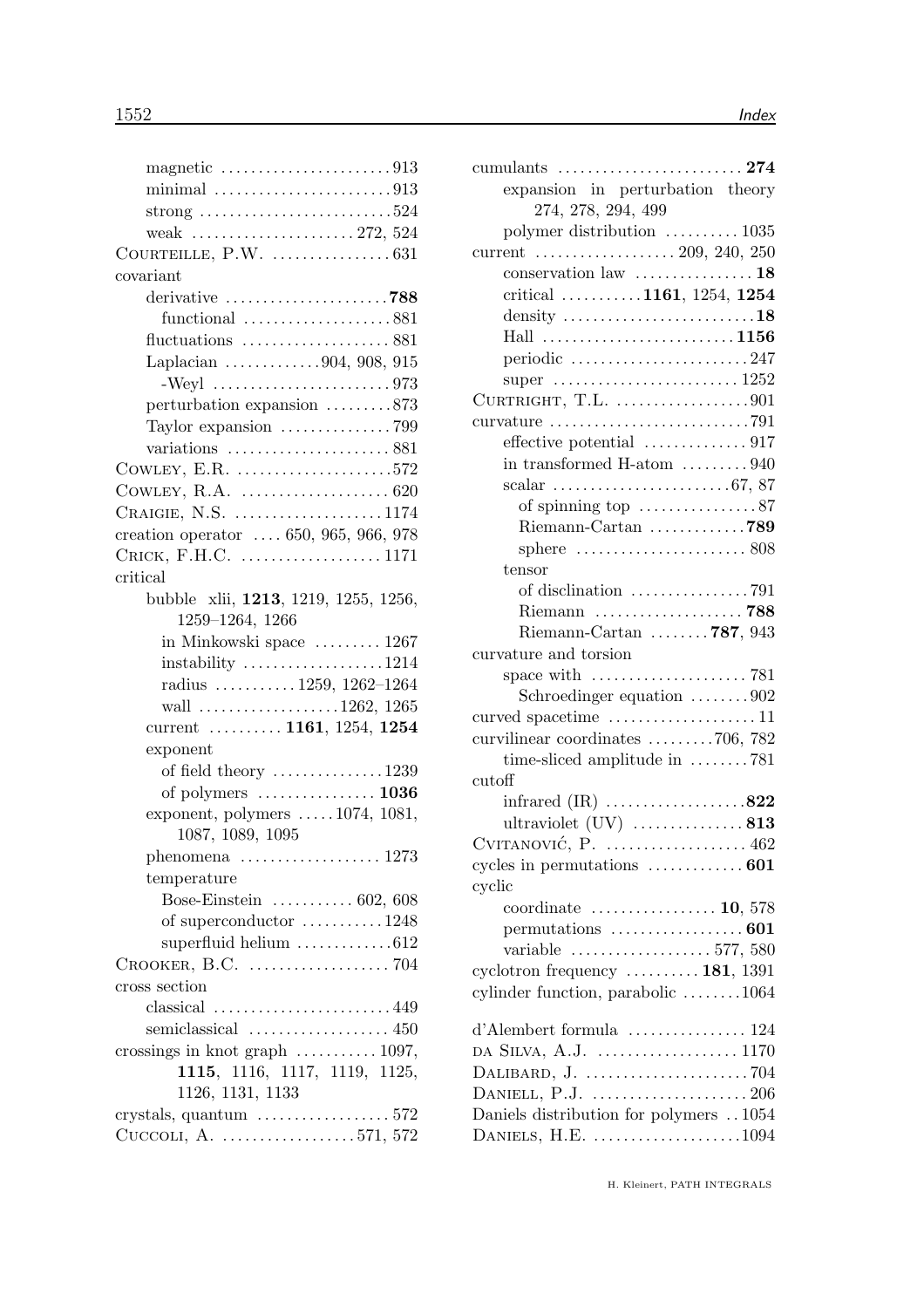| DASHEN, $R.$ 462                                                            |
|-----------------------------------------------------------------------------|
|                                                                             |
|                                                                             |
|                                                                             |
|                                                                             |
| DE DOMINICIS, C. 367                                                        |
| DE RAEDT, B. 208                                                            |
| DE RAEDT, H. 208                                                            |
| DE SOUZA CRUZ, F.F. 704                                                     |
| de Broglie                                                                  |
| thermal wavelength $\ldots \ldots$ 139, 601                                 |
| wavelength $\ldots \ldots \ldots \ldots \ldots \ldots 370$                  |
| Debye                                                                       |
| -Waller factor $\dots \dots \dots 252$ , 1334                               |
| function $\ldots \ldots \ldots \ldots \ldots 1043, 1061$                    |
| temperature $\dots \dots \dots \dots \dots \dots 1248$                      |
|                                                                             |
| decay                                                                       |
| bubble, frequency $\dots \dots \dots \dots 1219$                            |
| of supercurrent by tunneling  1247                                          |
| rate 1212, 1258                                                             |
| thermally driven $\dots\dots\dots\dots 1267$                                |
| via tunneling $\ldots$ 1211, 1212, 1225,                                    |
| 1254, 1257, 1259, 1266                                                      |
|                                                                             |
| decomposition, angular momentum 706,                                        |
| 713, 714, 722, 728, 731                                                     |
| in D-dimensions $\ldots \ldots \ldots \ldots \ldots$ 723                    |
| in four dimensions 738                                                      |
| defect                                                                      |
|                                                                             |
| field $\ldots \ldots \ldots \ldots \ldots \ldots \ldots \ldots \ldots 1381$ |
| DEFENDI, A. 208, 1379                                                       |
| definition of path integral                                                 |
| perturbative $\dots\dots\dots\dots\dots\dots 287$                           |
| time-sliced $\ldots \ldots \ldots \ldots \ldots \ldots$ 89                  |
| degeneracy of spherical harmonics  725                                      |
|                                                                             |
| DEGENNES, P.G.  1094, 1095                                                  |
| DEKKER, H.  xvi, 88, 898, 926                                               |
| DELOS, J.B. $\dots\dots\dots\dots\dots\dots\dots462$                        |
| delta-function                                                              |
| and Heaviside function  44                                                  |
|                                                                             |
|                                                                             |
|                                                                             |

| density                                                             |
|---------------------------------------------------------------------|
| current $\dots\dots\dots\dots\dots\dots\dots\dots$ 18               |
| matrix 33, 141                                                      |
| of states $\dots \dots \dots \dots \dots \dots 270, 607$            |
| bilocal $\ldots \ldots \ldots \ldots \ldots \ldots \ldots 409$      |
| local classical $\ldots \ldots 399, 401, 409$                       |
| local quantum-mechanical  406                                       |
| local semiclassical  409                                            |
| Thomas-Fermi $\dots\dots\dots\dots422$                              |
| of supercoiling in DNA $\ldots \ldots$ 1130                         |
| operator  33, 1289                                                  |
| particle $\dots \dots \dots \dots \dots \dots \dots \dots 138$      |
| partition function  136, 469, 554                                   |
| probability $\dots \dots \dots \dots \dots \dots \dots 18$          |
| spin current $\ldots \ldots \ldots \ldots \ldots \ldots 915$        |
| states $\ldots \ldots \ldots \ldots \ldots \ldots \ldots \ldots 83$ |
| derivative                                                          |
|                                                                     |
| expansion 174, 408, 413, 415, 420,                                  |
| 883                                                                 |
| functional $\ldots \ldots \ldots \ldots \ldots \ldots 209$          |
| covariant 881                                                       |
| lattice $\ldots \ldots \ldots \ldots \ldots \ldots \ldots 105$      |
| DES CLOIZEAUX, J. $\dots \dots \dots \dots \dots \dots 1095$        |
|                                                                     |
| DESER, S.  1172, 1438                                               |
| desired velocity  189                                               |
| DESITTER, $J.$ 575                                                  |
| determinant                                                         |
| Faddeev-Popov  871, 874–877                                         |
| fluctuation $\dots\dots\dots\dots\dots\dots111$                     |
| easy way $\ldots$ 1197                                              |
| functional                                                          |
| free particle $\dots \dots \dots \dots \dots \dots 111$             |
| from Green function $\dots \dots 344$                               |
|                                                                     |
| oscil-                                                              |
| lator, time-dependent frequency                                     |
| 121                                                                 |
| Van Vleck-Pauli-Morette 388, 390,                                   |
| 917                                                                 |
| Wronski  123, 125, 214, 345                                         |
| DEVORET, M.H. $\dots\dots\dots\dots\dots368$                        |
| DEVREESE, J.T. .xii, xvi, 276, 575, 595,                            |
| 702, 704, 984, 1376                                                 |
| DeWitt                                                              |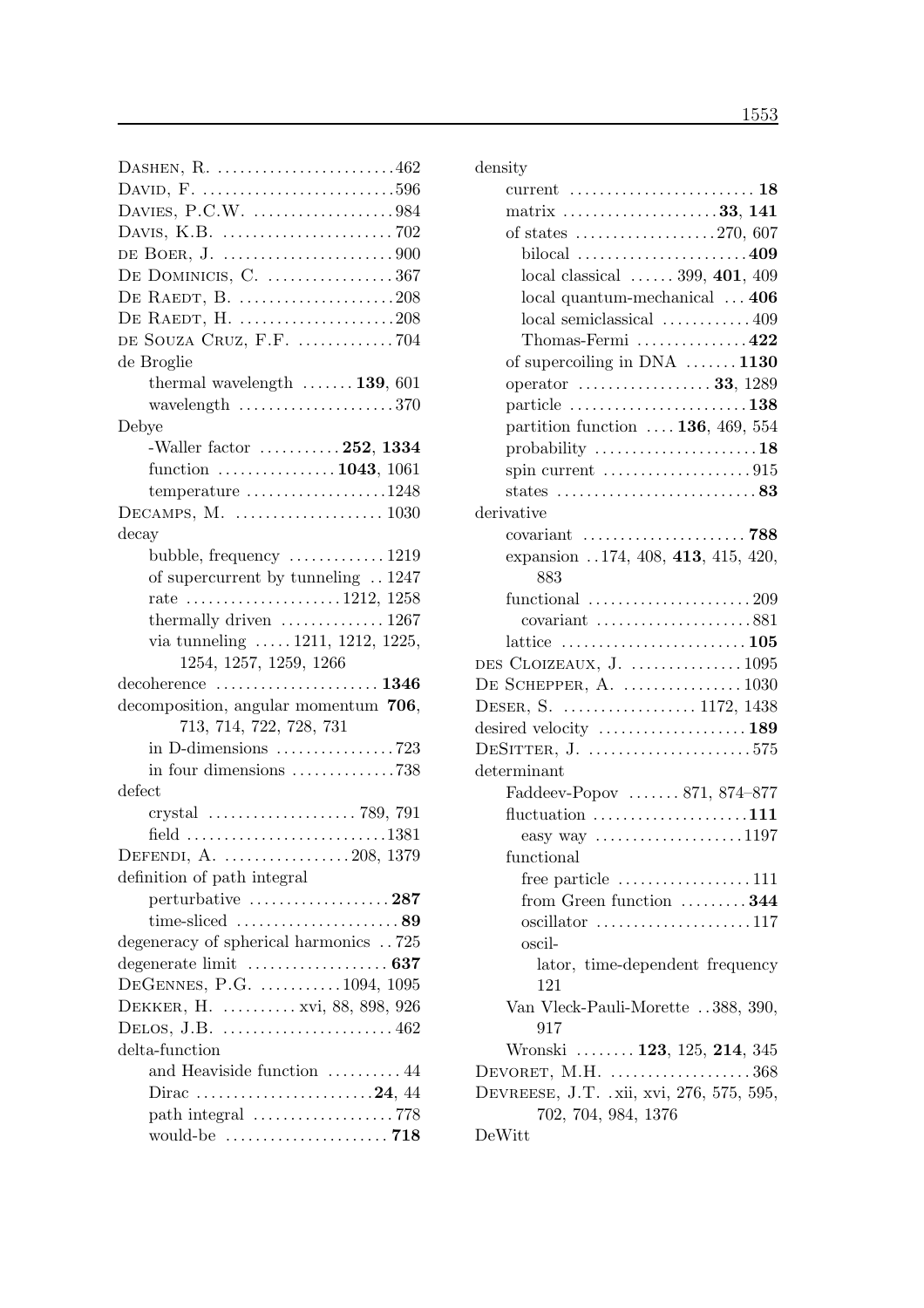| -Seeley expansion $\ldots$ 859, 918, 920                               |
|------------------------------------------------------------------------|
| action 898                                                             |
| extra $R$ -term $\ldots \ldots \ldots \ldots \ldots \ldots \ldots 917$ |
| DEWITT, B.S.  xvi, 88, 367, 898, 901,                                  |
| 925, 926, 984                                                          |
| DEWITT-MORETTE, C. . 207, 388, 595,                                    |
| 701, 925, 926, 1030                                                    |
| DeWitt-Seeley                                                          |
| expansion                                                              |
| coefficients 918                                                       |
| DeWitt-Seeley expansion  454, 918                                      |
| DHAR, A. 1094                                                          |
| diagram                                                                |
| chain . 284, 820, 824, 831, 839, 849,                                  |
| 858                                                                    |
| connected  284                                                         |
| disconnected $\ldots \ldots \ldots \ldots \ldots 284$                  |
| Feynman  282, 1380                                                     |
|                                                                        |
|                                                                        |
|                                                                        |
| one-particle                                                           |
| irreducible (1PI)  300, 304, 318,                                      |
| 319, 507, 879                                                          |
| reducible 318                                                          |
|                                                                        |
| tree $\dots \dots \dots \dots 304$ , 307, 310, 315                     |
| watermelon 284, 820, 824, 831, 839,                                    |
| 849, 858                                                               |
| dielectric constant 540                                                |
| differential cross section                                             |
| $classical$ 449                                                        |
| semiclassical $\ldots$ 450, 450                                        |
| Mott scattering $\ldots \ldots \ldots \ldots 452$                      |
| differential equation                                                  |
|                                                                        |
| Green function $\dots\dots\dots\dots 219$                              |
| Green function for time-dependent                                      |
|                                                                        |
| Hamilton-Jacobi  10, 370, 384, 922                                     |
| Riccati 167, 370                                                       |
|                                                                        |
|                                                                        |
| Thomas-Fermi $\dots\dots\dots\dots\dots$ 429                           |
| diffraction pattern 29                                                 |
| diffusion                                                              |
|                                                                        |

| $constant$ 1305                                                              |
|------------------------------------------------------------------------------|
| matrix  1309                                                                 |
| DIJKGRAAF, $R.$ 1439                                                         |
| dilatations $\ldots \ldots \ldots \ldots \ldots \ldots \ldots \ldots$ 980    |
|                                                                              |
| dilation operator $\dots \dots \dots \dots 965$ , 967                        |
|                                                                              |
| dimension, anomalous $\dots \dots \dots \dots 523$                           |
| dimensionally transmuted coupling con-                                       |
| stant 1249                                                                   |
| $D$ INEYKHAN, M. 575                                                         |
| dionium atom $\dots\dots\dots\dots\dots\dots985$                             |
| affine connection 1028                                                       |
| dynamical group $O(4, 2) \dots \dots 1029$                                   |
| path integral $\dots \dots \dots \dots \dots \dots 1013$                     |
| time slicing corrections                                                     |
|                                                                              |
|                                                                              |
| Dirac                                                                        |
| -Fermi distribution $\dots\dots\dots 225$                                    |
| $algebra \ldots \ldots \ldots \ldots \ldots \ldots \ldots \ldots \ldots 680$ |
| bra-ket formalism $\dots\dots\dots\dots\dots$ 21                             |
| for probability evolution $\ldots$ 1339                                      |
| brackets $\ldots \ldots \ldots \ldots \ldots \ldots 18,670$                  |
| charge quantization $\ldots \ldots \ldots \ldots$ 755                        |
| delta-function $\ldots \ldots \ldots \ldots 24, 44$                          |
| and Heaviside function  44                                                   |
|                                                                              |
| interaction picture                                                          |
| generating functional 1298                                                   |
| time evolution operator $\dots$ 1291                                         |
| string $\ldots \ldots 647, 889, 1102, 1105$                                  |
| theory of magnetic monopoles $\,.\,.\,889$                                   |
| DIRAC, P.A.M. 88, 206, 759, 1030, 1174                                       |
| Dirichlet boundary conditions 104, 126,                                      |
| 153, 213, 216, 229, 260, 262, 340,                                           |
| 346, 846                                                                     |
| in momentum space $\dots \dots \dots \dots 154$                              |
| disclinations and curvature 791                                              |
| disconnected diagrams  284                                                   |
| discontinuity                                                                |
| fixed-energy amplitude $\dots\dots\dots 48$                                  |
| dislocations and torsion  789                                                |
| disorder field  1381                                                         |
| dispersion relation $\ldots \ldots \ldots \ldots 1223$                       |
| dispersive part of Green function . 1282                                     |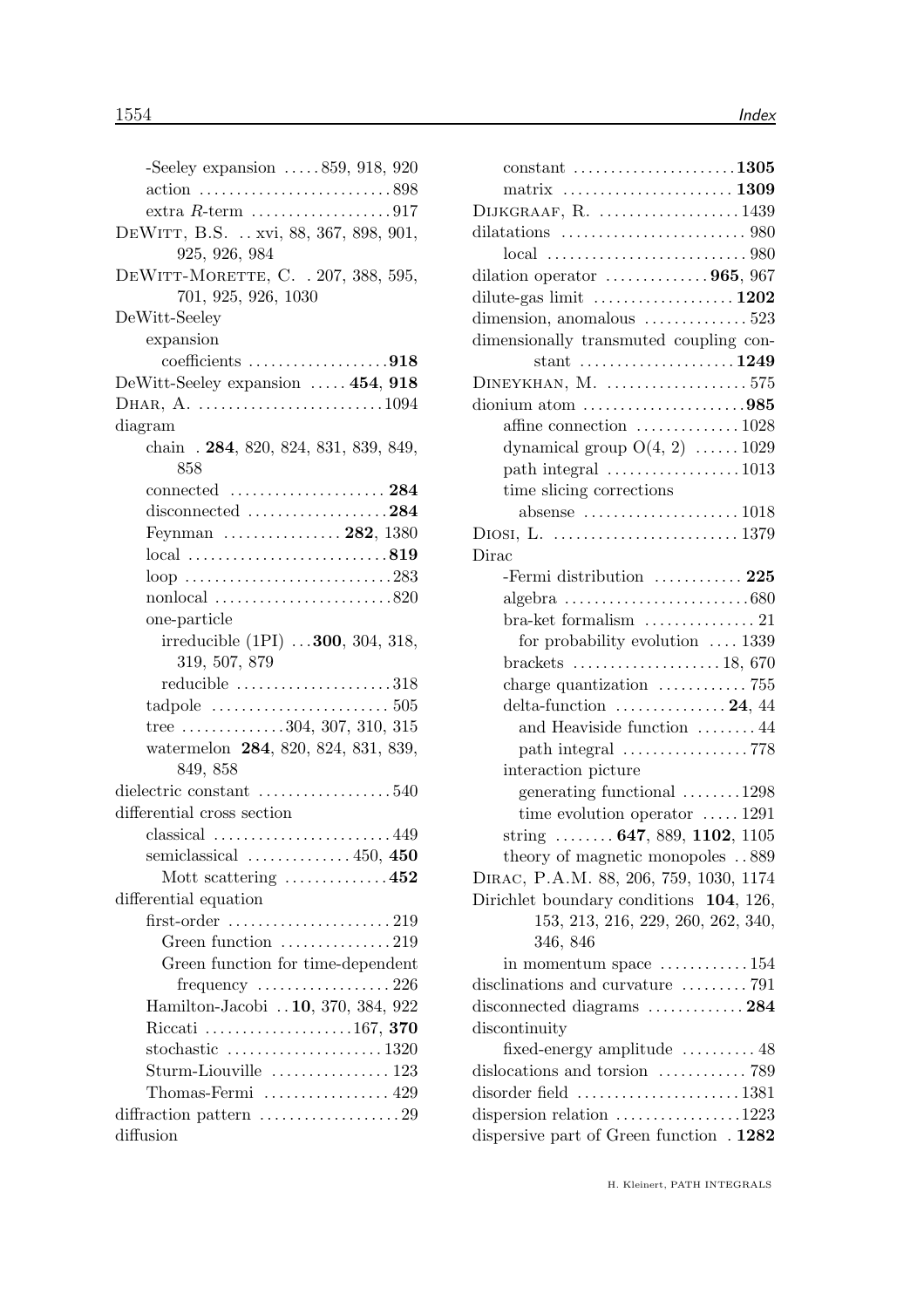| displacement field, electric 540                                   |
|--------------------------------------------------------------------|
| dissipation $\ldots \ldots \ldots \ldots \ldots \ldots \ldots 262$ |
| -fluctuation theorem $\ldots$ 1283, 1287,                          |
| 1288, 1348, 1375, 1376                                             |
| Drude  265, 268, 1304, 1311, 1312,                                 |
| 1314, 1319                                                         |
|                                                                    |
| dissipative part                                                   |
| in influence functional 1303                                       |
| of Green function .1282, 1283, 1296                                |
| distance                                                           |
| geodetic $\ldots \ldots \ldots \ldots \ldots \ldots \ldots 922$    |
| distribution                                                       |
| Boltzmann $\ldots \ldots \ldots \ldots 94, 138, 154$               |
| Bose-Einstein $\ldots \ldots \ldots 222$ , 1280                    |
| classical of particles $\dots \dots \dots \dots 138$               |
|                                                                    |
| Fermi-Dirac 225, 1280                                              |
| Heaviside $\ldots \ldots \ldots \ldots \ldots \ldots \ldots 25$    |
| Maxwell $\ldots$ 1338                                              |
| particle $\ldots \ldots \ldots \ldots \ldots \ldots 155, 182$      |
| distributions (generalized functions) 25,                          |
| 45                                                                 |
| as limits of Bessel functions  833                                 |
| extension to semigroup $\dots \dots \dots 829$                     |
| products of $\dots\dots\dots\dots\dots\dots838$                    |
| $\text{DiVecc}$ HIA, P. 1438                                       |
| divergence                                                         |
| infrared $(IR)$ 822                                                |
| of perturbation series $\ldots$ 1221, 1245                         |
| ultraviolet $(UV)$ 159, 813                                        |
| DNA molecules 1129, 1129, 1130, 1132,                              |
| 1171                                                               |
| circular $\ldots \ldots \ldots \ldots \ldots \ldots \ldots 1129$   |
| DODONOV, V.V. $\dots\dots\dots\dots\dots\dots 207$                 |
| DOLAN, L. 1271                                                     |
|                                                                    |
|                                                                    |
| DORDA, G. 1173                                                     |
| DORSEY, A.T. $\dots\dots\dots\dots\dots\dots 1272$                 |
| double                                                             |
| -well potential $.478, 479, 528, 1176,$                            |
| 1177, 1180, 1181, 1202                                             |
| convex effective potential 338                                     |
|                                                                    |
| helix 1129, 1129, 1130, 1132, 1171                                 |
|                                                                    |

| $circular$ 1129                                                                                          |
|----------------------------------------------------------------------------------------------------------|
| double-slit experiment 12                                                                                |
| DOWKER, J.S.  595, 898                                                                                   |
| DRĂGULESCU, A.A.  xii                                                                                    |
| DRELL, S.D. 1438                                                                                         |
| drift                                                                                                    |
| Wiener process $\dots\dots\dots\dots\dots 1322$                                                          |
| Drude                                                                                                    |
| dissipation  265, 268, 1304, 1311,<br>1312, 1314, 1319                                                   |
| relaxation time $\ldots \ldots \ldots \ldots 265$                                                        |
| duality transformation 168, 169                                                                          |
| DUBOIS, D. 1376                                                                                          |
| Dulong-Petit law  176, 327, 611-613,                                                                     |
| 631, 640                                                                                                 |
| DUNCAN, A. 572                                                                                           |
| DUNHAM, J.L. 373                                                                                         |
| DUNNE, G.V. 1173, 1439                                                                                   |
| DUPONT-ROC, J. 1379                                                                                      |
| DURANTE, N.L. $\dots\dots\dots\dots\dots\dots207$                                                        |
|                                                                                                          |
| DURU, I.H.  xvi, 929, 983, 1272, 1438                                                                    |
| Duru-Kleinert equivalence  987                                                                           |
| angular barrier and Rosen-Morse po-                                                                      |
| tential $\ldots \ldots \ldots \ldots \ldots \ldots 1002$                                                 |
| D-dimensional systems $\dots \dots \dots 1011$                                                           |
| extended Hulthen potential general                                                                       |
| Rosen-Morse potential  1011                                                                              |
| four-dimensional angular barrier and                                                                     |
| general Rosen-Morse potential<br>1005                                                                    |
| Hulthen potential and general Rosen-                                                                     |
| Morse potential $\ldots \ldots \ldots \ldots 1008$                                                       |
| radial Coulomb and Morse system<br>997                                                                   |
| radial Coulomb and radial oscillator<br>998                                                              |
| radial oscillator and Morse system<br>994                                                                |
| Duru-Kleinert transformation .935, 940,<br>985, 989, 993-995, 997, 1003,<br>1006, 1008, 1009, 1021, 1027 |
|                                                                                                          |
| effective potential $\ldots \ldots \ldots \ldots 987$                                                    |
| fixed-energy amplitude $\ldots \ldots \ldots 994$                                                        |
| of Schroedinger equation  993                                                                            |
|                                                                                                          |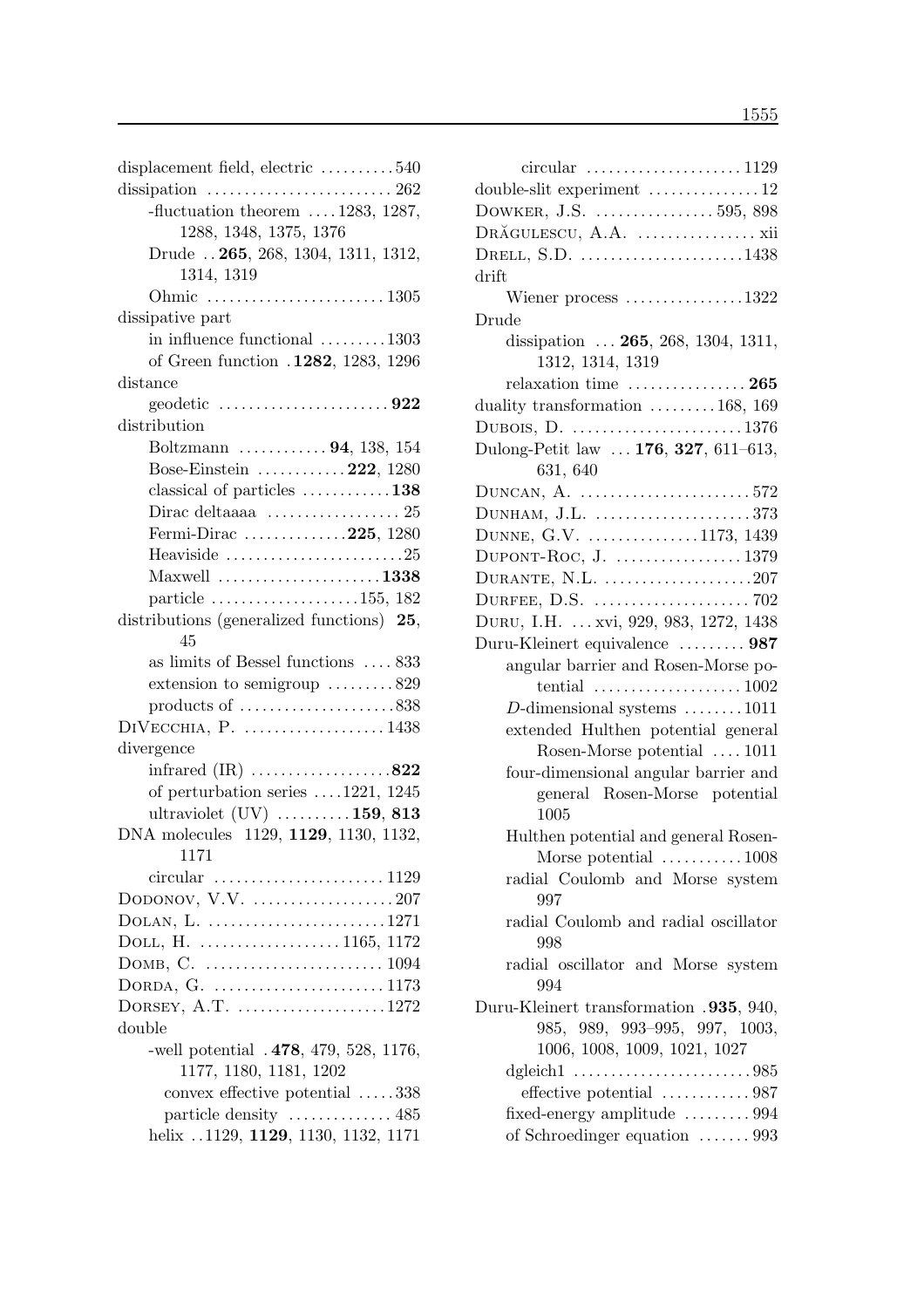| radial                                                      |
|-------------------------------------------------------------|
| Coulomb action 997                                          |
| oscillator 998                                              |
| time-slicing corrections $\dots \dots \dots 987$            |
| dynamical                                                   |
|                                                             |
| group $O(4, 2)$                                             |
| of Coulomb system $\ldots \ldots$ 979, 982                  |
| of dionium atom  1029                                       |
| metric $\ldots$ 381                                         |
| Dyson series $\dots\dots\dots\dots\dots\dots36$ , 203       |
| DYSON, F.J. 1273                                            |
| DZYALOSHINSKI, I.E.  1378                                   |
|                                                             |
|                                                             |
| eccentric anomaly 441                                       |
| eccentricity of Coulomb orbit 441                           |
|                                                             |
|                                                             |
| ECKHARDT, B. $\dots\dots\dots\dots\dots\dots462$            |
| EDMONDS, A.R. 88, 984                                       |
| EDWARDS, S.F. 758, 1093, 1095, 1171                         |
| effect                                                      |
| Aharonov-Bohm  646, 647, 1100,                              |
| 1108, 1150, 1170                                            |
| excluded-volume in polymers . 1074,                         |
| 1075, 1081, 1082                                            |
| Meissner 312, 1160                                          |
| quantum Hall  1158, 1173                                    |
| fractional  xiii, 1155, 1158, 1172                          |
| effective                                                   |
| action $\ldots \ldots 300 - 303, 305, 308, 879$             |
| background field method 321, 879                            |
| classical approximation 309, 688                            |
|                                                             |
| bond length 1044                                            |
| classical                                                   |
|                                                             |
| Boltzmann factor  329, 333                                  |
| free energy 473                                             |
| potential xxxviii, 328, 333, 336,                           |
| 465, 469, 470, 473, 477, 479, 480,                          |
| 482, 688                                                    |
| potential vs. effective potential 336                       |
| energy $\ldots \ldots \ldots \ldots \ldots \ldots 302, 305$ |
| potential  308, 336, 337, 908, 925                          |
| convex in double well  338                                  |
|                                                             |

| due to curvature $\dots\dots\dots\dots917$                      |
|-----------------------------------------------------------------|
| Duru-Kleinert transformation,                                   |
| dgleich $1$ 987                                                 |
| from effective classical potential                              |
| 336                                                             |
| in space with curvature and torsion<br>807                      |
| mean-field $\ldots \ldots \ldots \ldots \ldots \ldots 338$      |
| on sphere $\dots\dots\dots\dots\dots\dots 809$                  |
| vs. effective classical potential 336                           |
|                                                                 |
| EFIMOV, G.V. 575                                                |
| eikonal 370, 371                                                |
| approximation 194, 340, 369, 420,                               |
| 446                                                             |
| Einstein                                                        |
| -Bose distribution $\ldots \ldots \ldots 222$ , 1280            |
| equation $\ldots \ldots \ldots \ldots \ldots 1403, 1404$        |
|                                                                 |
|                                                                 |
| equivalence principle  782, 783                                 |
| $invariance$ 895                                                |
| summation convention $2, 4, 290, 309$                           |
|                                                                 |
|                                                                 |
| Einstein-Hilbert action  1402                                   |
| electric displacement field $\dots \dots \dots 540$             |
| electrodynamics, quantum (QED) 1381,                            |
| 1433                                                            |
| electromagnetic                                                 |
| field 891, 1419                                                 |
|                                                                 |
| self-energy $\dots\dots\dots\dots\dots\dots$ 1419               |
|                                                                 |
| ELIEZER, D. 1174                                                |
| elliptic eigenvalue of stability matrix 404                     |
| elliptic theta function 613, 696                                |
| ELWORTHY, K.D. 926                                              |
| emission, spontaneous . 1353, 1354, 1375                        |
| end-to-end distribution, polymer 1031,                          |
| 1032                                                            |
| cumulants $\ldots \ldots \ldots \ldots \ldots \ldots 1035$      |
|                                                                 |
| Gaussian approximation 1041                                     |
| moments $\ldots \ldots \ldots \ldots \ldots \ldots \ldots 1033$ |
|                                                                 |
| saddle point approximation  1040                                |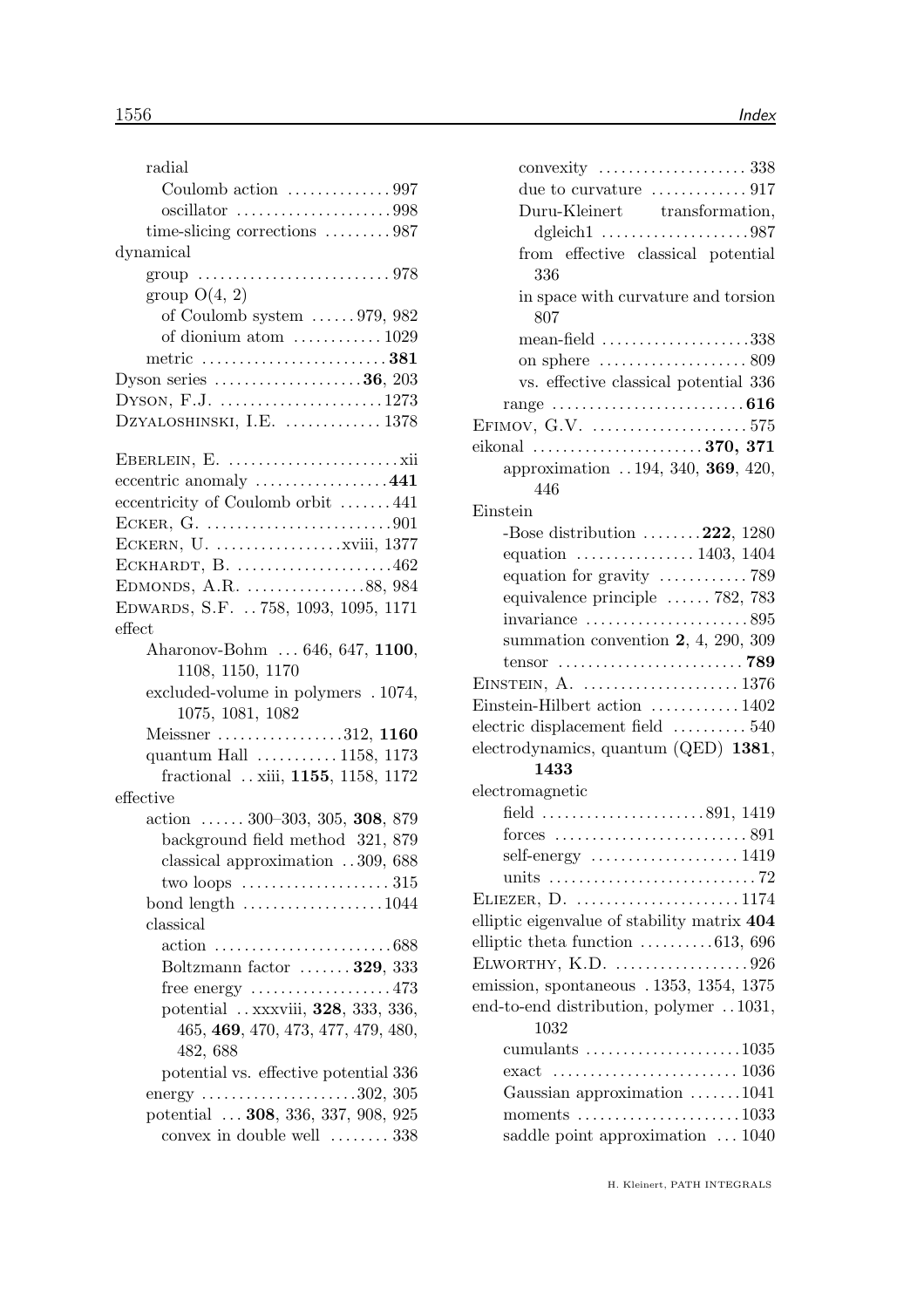| short-distance expansion $\ldots \ldots 1038$                  |
|----------------------------------------------------------------|
|                                                                |
| energy                                                         |
| -entropy argument for path collapse<br>928                     |
| -momentum tensor                                               |
| symmetric $\dots\dots\dots\dots\dots\dots$ 789                 |
| $\text{activation}$ 176                                        |
|                                                                |
| Biot-Savart 894                                                |
| $conservation$ 1181                                            |
| conservation law $\dots \dots \dots \dots 14$ , 76             |
| density, Thomas-Fermi  423, 424                                |
| effective $\ldots \ldots \ldots \ldots \ldots \ldots 302, 305$ |
| excitation $\ldots \ldots \ldots \ldots \ldots 619, 620$       |
| Fermi  422, 637                                                |
|                                                                |
| functional                                                     |
| Ginzburg-Landau  306                                           |
| ground state                                                   |
| anharmonic oscillator  472                                     |
| hydrogen atom $\dots\dots\dots\dots473$                        |
|                                                                |
| of condensate in superconductor                                |
| 1252, 1254                                                     |
|                                                                |
|                                                                |
|                                                                |
| shift 274, 276, 278-280, 352                                   |
| Thomas-Fermi  432, 434, 435, 438                               |
|                                                                |
| zero-point  146, 332, 684, 1231                                |
| energy-momentum tensor 1403                                    |
| ensemble                                                       |
| Bose particle orbits 598                                       |
|                                                                |
| Fermi particle orbits  598                                     |
|                                                                |
|                                                                |
|                                                                |
| Chern-Simons theory  xiii                                      |
| entanglement                                                   |
| paths $\ldots \ldots \ldots \ldots 1096, 1100, 1113$           |
| Chern-Simons theory 1136, 1139                                 |
| polymers 1096, 1100, 1113                                      |
| Chern-Simons theory 1136, 1139                                 |

| -energy argument for path collapse<br>928                       |
|-----------------------------------------------------------------|
| equal-time commutation rules  40                                |
| equation                                                        |
| Einstein $\ldots \ldots \ldots \ldots \ldots 1403, 1404$        |
| Einstein for gravity $\dots \dots \dots \dots 789$              |
| Euler-Lagrange $\ldots$ 2, 3, 5, 6, 11, 235,                    |
| 1307                                                            |
| first and second London $\dots \dots 1169$                      |
| Fokker-Planck 1307, 1316, 1377                                  |
| with inertia $\ldots$ 1309, 1330, 1331                          |
| with inertia, overdamped $\dots$ 1331                           |
| Hamilton-Jacobi 10, 370, 384, 922                               |
| Klein-Kramers $\dots \dots \dots \dots 1307$ , 1309             |
| overdamped $\ldots \ldots \ldots \ldots \ldots 1316$            |
| Landau-Lifshitz $\ldots \ldots \ldots \ldots \ldots$ 757        |
| Langevin $\dots\dots\dots\dots\dots1301, 1377$                  |
| operator form $\dots \dots \dots \dots 1320$                    |
| quantum $\ldots \ldots \ldots \ldots \ldots \ldots 1320$        |
| semiclassical $\ldots \ldots \ldots \ldots \ldots 1320$         |
| with inertia $\ldots \ldots \ldots \ldots \ldots 1321$          |
| Lindblad 1348, 1352                                             |
| Liouville $\ldots \ldots \ldots \ldots \ldots \ldots \ldots 34$ |
| Lippmann-Schwinger  74, 75, 344,                                |
| 616, 1103, 1170                                                 |
| master $\ldots \ldots \ldots \ldots \ldots 1347, 1348$          |
| photon bath $\dots \dots \dots \dots \dots 1352$                |
|                                                                 |
|                                                                 |
| Hamilton $\dots \dots \dots \dots \dots 3, 4, 42$               |
| Heisenberg $\ldots \ldots \ldots \ldots 42, 757$                |
| Poisson 424, 425, 1418                                          |
| Riccati differential $\ldots \ldots \ldots \ldots 370$          |
| Schroedinger $15, 16-18, 25,$                                   |
| 26, 34, 35, 39, 40, 44, 45, 52, 54,                             |
| 905, 917, 962, 1274                                             |
| Duru-Kleinert transformation 993                                |
| in space with curvature and torsion<br>902                      |
| time-independent $\ldots \ldots \ldots 16$ , 938                |
| Smoluchowski  1307, 1316                                        |
| Thomas-Fermi $\dots\dots\dots\dots\dots$ 425                    |
| Thomas-Fermi differential  429                                  |
| Wentzel-Kramers-Brillouin (WKB)<br>371                          |
| equilibrium, thermal $\ldots \ldots \ldots \ldots \ldots 249$   |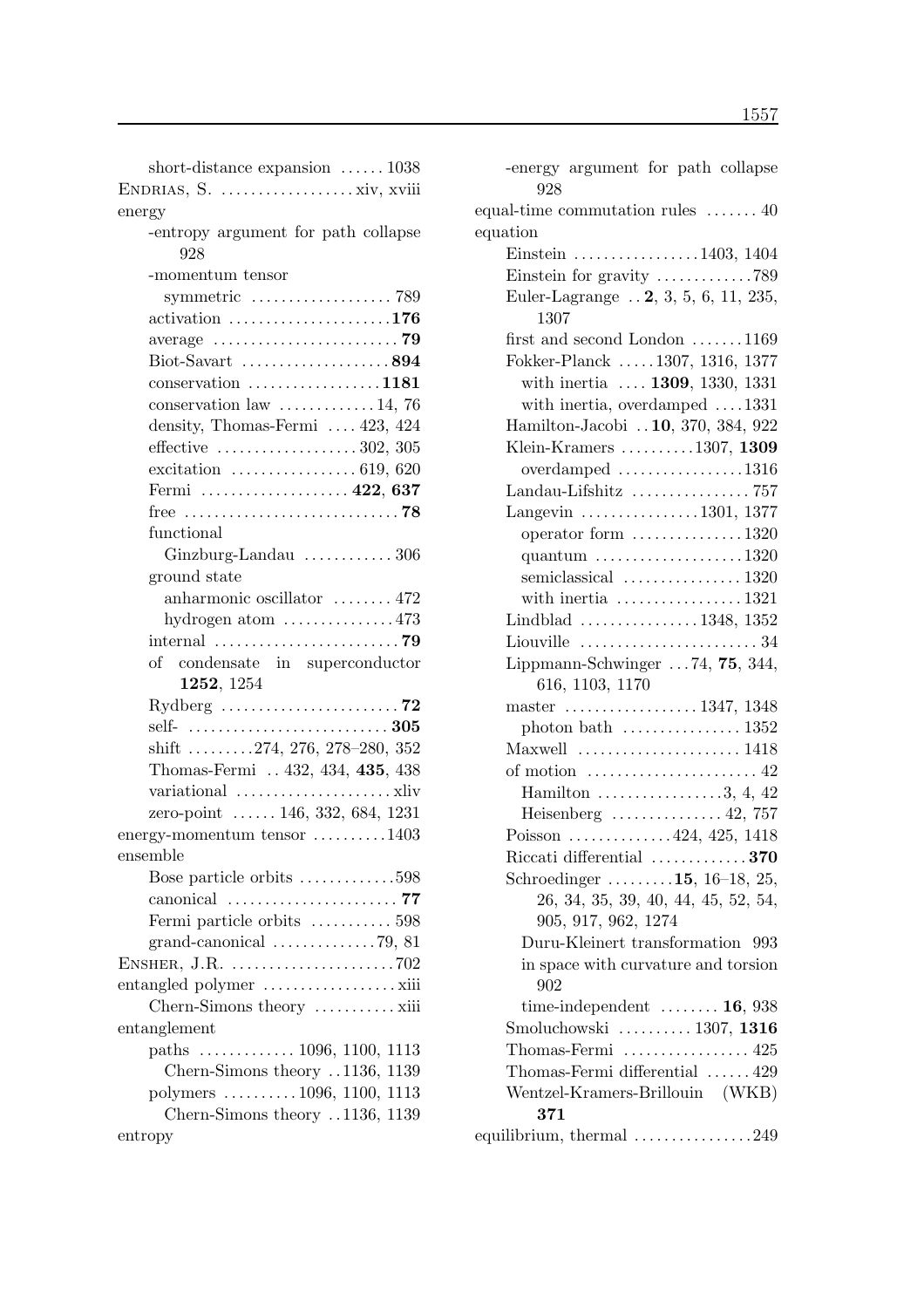| equipartition theorem $\dots \dots 327, 468$<br>equivalence |
|-------------------------------------------------------------|
| Duru-Kleinert 987                                           |
|                                                             |
| angular barrier and Rosen-Morse                             |
| potential $\ldots \ldots \ldots \ldots \ldots 1002$         |
| D-dimensional systems $\dots \dots 1011$                    |
| extended Hulthen potential and                              |
| general Rosen-Morse potential<br>1011                       |
|                                                             |
| four-dimensional angular barrier                            |
| and general Rosen-Morse poten-                              |
|                                                             |
| Hulthen potential and general                               |
| Rosen-Morse potential  1008                                 |
| radial Coulomb and Morse system<br>997                      |
| radial Coulomb and radial oscilla-                          |
|                                                             |
| radial oscillator and Morse system                          |
| 994                                                         |
| principle                                                   |
|                                                             |
| new  792, 1359                                              |
| quantum $\ldots \ldots \ldots \ldots \ldots 806, 917$       |
| equivalent                                                  |
| knots                                                       |
| path integral representations  909                          |
|                                                             |
| ESTEVE, D. 368                                              |
| ESTEVE, J.G. $\dots\dots\dots\dots\dots\dots\dots\dots573$  |
| Euclidean                                                   |
| action $\ldots$ 137, 238, 242, 256, 1216                    |
| Green function $\dots\dots\dots\dots\dots 251$              |
| group $\ldots \ldots \ldots \ldots \ldots \ldots \ldots 57$ |
| Legendre transform  137                                     |
| periodic Green function  240                                |
|                                                             |
|                                                             |
| space, metric $\dots\dots\dots\dots\dots 1382$              |
| time evolution amplitude 141                                |
| Euler                                                       |
| -Heisenberg formula $\ldots \ldots \ldots 1398$             |
| -Lagrange equations $\ldots$ 2, 3, 5, 6, 11,<br>235, 1307   |
| -Maclaurin formula $\ldots \ldots \ldots \ldots 174$        |
| -Mascheroni constant 156, 548, 1210                         |
|                                                             |

| relation, thermodynamic $\dots \dots 82$                         |
|------------------------------------------------------------------|
| EULER, $H.$ 1439                                                 |
| evolution , see also time 34                                     |
| $cosmological$ 1393, 1404                                        |
| $exceptional knots$ 1120                                         |
| exchange interaction $\dots\dots\dots\dots\dots 431$             |
| excitation                                                       |
| energy $\ldots \ldots \ldots \ldots \ldots 619, 620, 690$        |
| excluded-volume effects in polymers                              |
| 1074, 1075, 1081, 1082                                           |
| expanding universe 1399                                          |
| expansion                                                        |
| asymptotic 273, 378, 461, 511, 639                               |
| character $\ldots \ldots \ldots \ldots \ldots \ldots \ldots$ 748 |
| cumulant in perturbation theory 274,                             |
| 278, 294, 499                                                    |
| derivative or gradient $167, 408, 413,$                          |
| 415, 420, 883                                                    |
| DeWitt-Seeley  859                                               |
| fluctuations $\ldots \ldots \ldots \ldots 104$ , 113             |
| Ginzburg-Landau $\dots\dots\dots\dots1247$                       |
| gradient $\ldots \ldots \ldots \ldots \ldots \ldots 168, 883$    |
| Hadamard 454, 918                                                |
| heat kernel $\dots \dots \dots \dots 454$ , 918                  |
| large-stiffness $1053$ , $1054$ , $1059$ ,                       |
| 1069, 1071                                                       |
|                                                                  |
|                                                                  |
|                                                                  |
|                                                                  |
| Neumann-Liouville $\ldots \ldots \ldots 36, 203$                 |
| normal modes $\dots\dots\dots\dots\dots 1184$                    |
| perturbation $\ldots \ldots \ldots \ldots \ldots \ldots 272$     |
|                                                                  |
|                                                                  |
| path integral with delta-function                                |
| potential $\ldots \ldots \ldots \ldots \ldots \ldots$ . 778      |
|                                                                  |
|                                                                  |
| Robinson  172, 173, 606                                          |
| saddle point $\dots\dots\dots\dots\dots377$                      |
|                                                                  |
| around eikonal $\dots\dots\dots\dots371$                         |
| small-stiffness $\ldots \ldots \ldots \ldots 1053, 1054$         |
| strong-coupling  xxxviii, xliv,                                  |
| 518-521, 549, 572, 1245-1247                                     |
|                                                                  |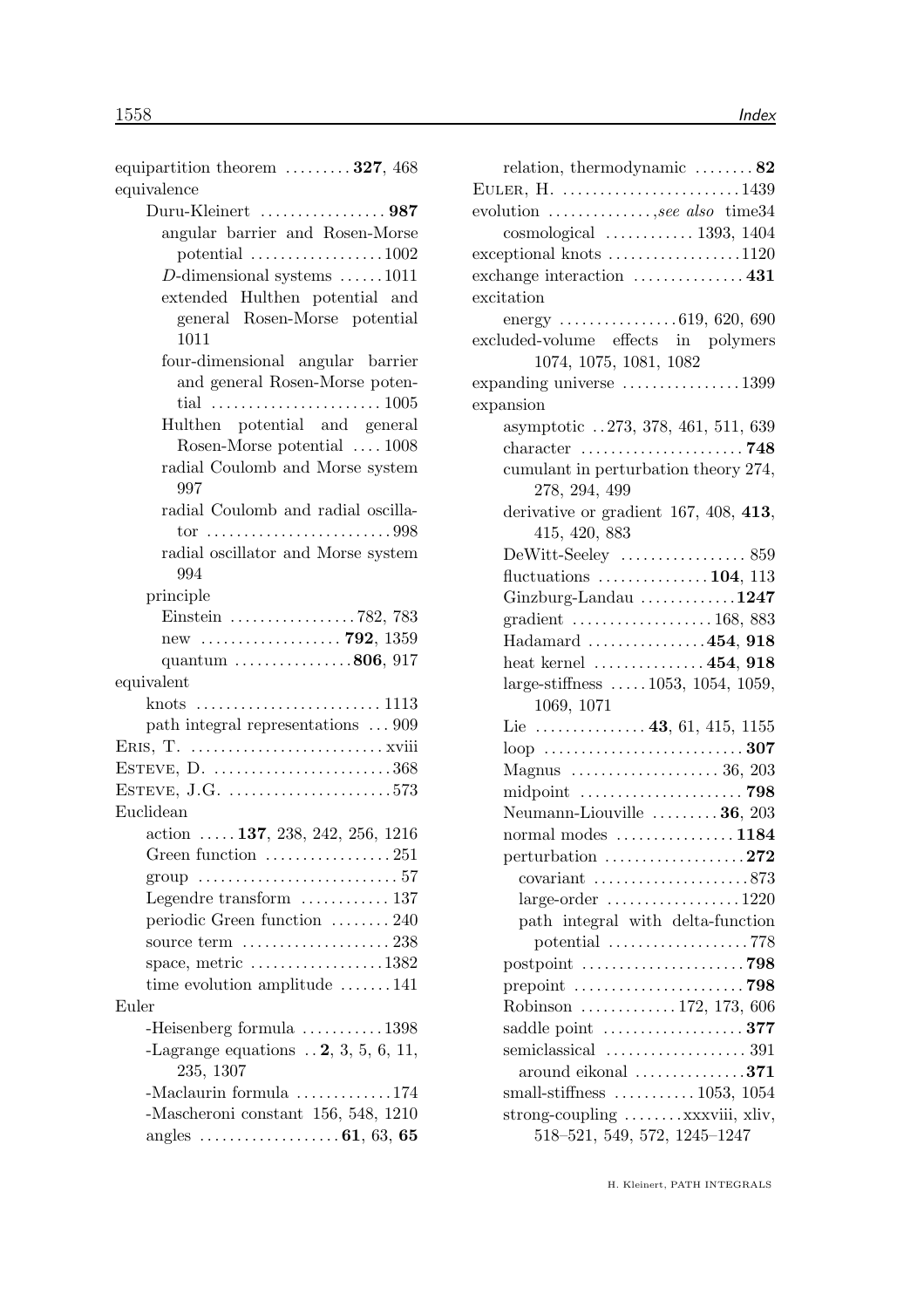| coefficients $\ldots \ldots \ldots \ldots \ldots 518$            |
|------------------------------------------------------------------|
| Taylor $\dots \dots \dots \dots \dots \dots \dots \dots \dots 2$ |
|                                                                  |
| virial 1111                                                      |
| weak-coupling $\dots\dots\dots\dots\dots\dots549$                |
| Wick 209, 249, 251, 252, 1334, 1375                              |
| expectation value $\dots \dots \dots 32$ , 209, 249              |
| $\rm local$ 466                                                  |
| experiment                                                       |
| double-slit 12                                                   |
| exponent                                                         |
| critical                                                         |
| of field theory $\dots \dots \dots \dots \dots 1239$             |
| of polymers  1036, 1074, 1081,<br>1087, 1089, 1095               |
| Wegner $\ldots$ 524                                              |
| exponential integral $\dots \dots \dots 156$ , 1221              |
| extended zone scheme $\ldots$ 581, 599, 1021                     |
| extension of theory of distributions (gen-                       |
| eralized functions) 829,                                         |
| 838                                                              |
| external                                                         |
| force                                                            |
| potential $\ldots \ldots \ldots \ldots \ldots \ldots \ldots 810$ |
| source                                                           |
| second quantization $\ldots$ 681, 682                            |
| EZRA, G.S. $\dots\dots\dots\dots\dots\dots\dots\dots462$         |
|                                                                  |
| factor                                                           |
| Boltzmann 77                                                     |
| fluctuation $\ldots \ldots \ldots \ldots \ldots \ldots 104$      |
| tunneling $\ldots \ldots \ldots \ldots \ldots \ldots 1179$       |
| Landé 1428                                                       |
| structure of polymer $\dots$ 1042, 1045                          |
| FADDEEV, L.D.  192, 901, 1175, 1273                              |
| Faddeev-Popov                                                    |
| action $\ldots \ldots \ldots 876, 879, 1062, 1067$               |
| determinant  871, 874–877                                        |
| gauge-fixing functional $\ldots$ 192, 866,                       |
| 1162, 1190                                                       |
| failure of closure $\dots \dots \dots \dots \dots$ 790, 795      |
| FAINBERG, $V$ . 1170                                             |
|                                                                  |
| FEDORIUK, M.V.  116, 462                                         |
| $FERANSHUK, I.D.$ 574                                            |
| Fermi                                                            |
| -Dirac distribution $\ldots$ 225, 248, 1280                      |

| energy $\dots\dots\dots\dots\dots\dots422,637$                                               |
|----------------------------------------------------------------------------------------------|
| fields                                                                                       |
| fluctuating $\ldots \ldots \ldots \ldots \ldots \ldots 661$                                  |
|                                                                                              |
| liquid $\ldots \ldots \ldots \ldots \ldots \ldots \ldots \ldots 1250$                        |
| momentum $\ldots \ldots \ldots \ldots 422, 637$                                              |
| occupation number  225, 248                                                                  |
| particle orbits 598                                                                          |
| sphere $\ldots \ldots \ldots \ldots 422, 605, 1250$                                          |
|                                                                                              |
| fermions  225, 248, 597, 598, 642-644,<br>646, 660                                           |
| field quantization 660                                                                       |
|                                                                                              |
| free particle amplitude $\dots \dots \dots 643$                                              |
| integration $\ldots \ldots \ldots \ldots \ldots \ldots \ldots 664$                           |
|                                                                                              |
| nonequilibrium Green functions 1278                                                          |
|                                                                                              |
| quantization of particle number 660                                                          |
| second quantization $\ldots \ldots \ldots \ldots 660$                                        |
| statistics interaction 643                                                                   |
| FERRARI, F. 1174                                                                             |
| ferromagnetism, classical Heisenberg                                                         |
| model $\ldots \ldots \ldots \ldots \ldots \ldots 1047$                                       |
| FESHBACH, H.  133, 205, 1029                                                                 |
| FETTER, A.L.  702, 1172, 1378                                                                |
| Feynman                                                                                      |
|                                                                                              |
|                                                                                              |
| path integral formula $\dots \dots \dots$ 91                                                 |
| rule  817, 840, 843                                                                          |
| FEYNMAN, R.P.  xv, xvii, 206,                                                                |
| 207, 571, 573-575, 701, 702, 901,                                                            |
| 1378, 1438                                                                                   |
| Feynman-Kleinert approximation 470,                                                          |
| 481, 482, 484                                                                                |
| field                                                                                        |
| anticommutation relations 661                                                                |
| $background \dots \dots \dots \dots \dots \dots 321$                                         |
| background method for effective ac-                                                          |
| tion $\ldots \ldots \ldots \ldots \ldots \ldots \ldots 321$ ,<br>879                         |
|                                                                                              |
| collective $\ldots \ldots \ldots \ldots \ldots \ldots 690, 691$<br>commutation relations 648 |
| composite  306, 1250                                                                         |
|                                                                                              |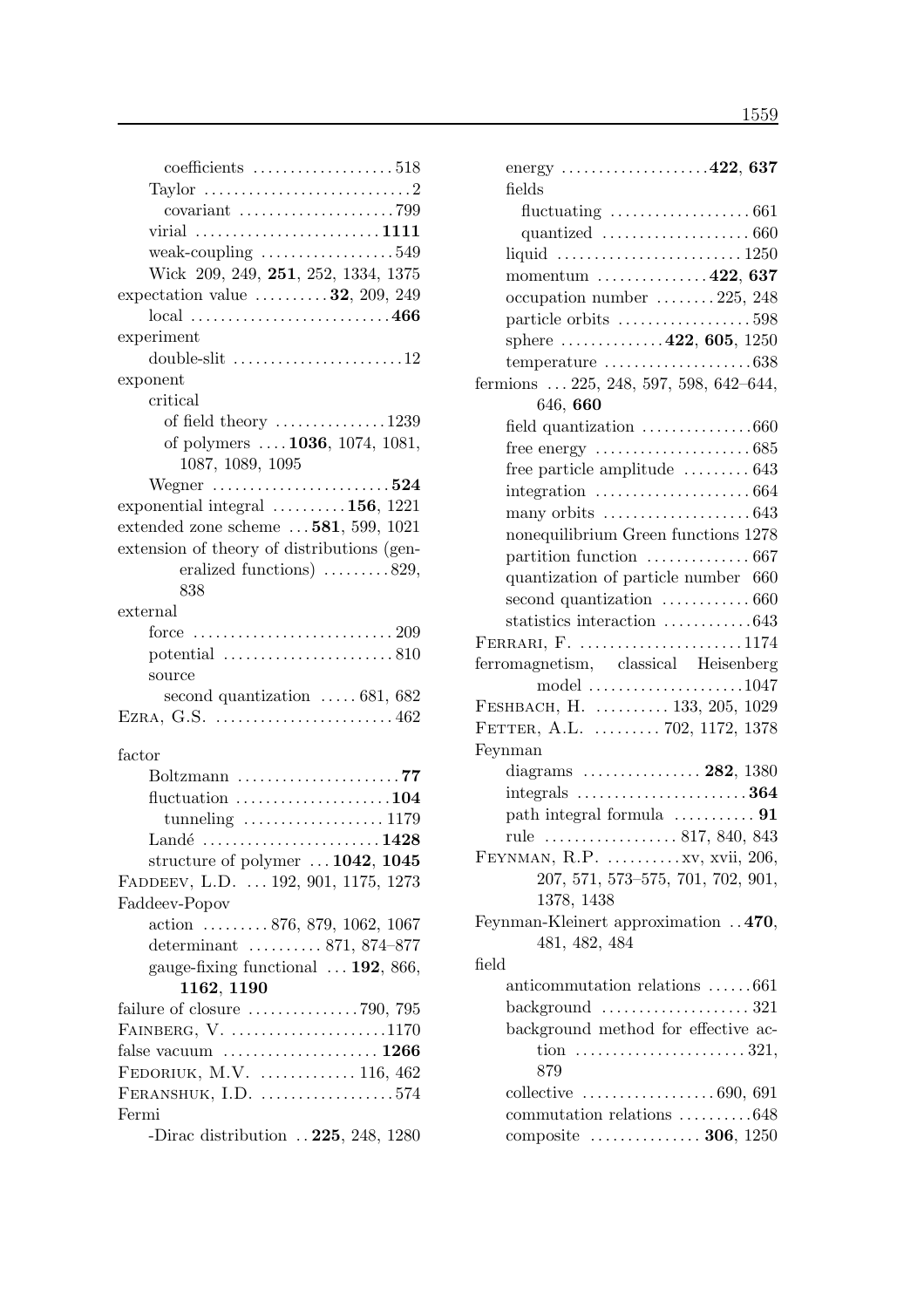| Cooper pair 1250                                                   |  |
|--------------------------------------------------------------------|--|
| $defect$ 1381                                                      |  |
| $disorder$ 1381                                                    |  |
| electric displacement 540                                          |  |
|                                                                    |  |
| energy $\ldots \ldots \ldots \ldots \ldots \ldots \ldots 1136$     |  |
|                                                                    |  |
| minimal coupling 891                                               |  |
| Klein-Gordon  1386                                                 |  |
| Green function 1386                                                |  |
| magnetic $\ldots \ldots \ldots \ldots \ldots 179, 490$             |  |
|                                                                    |  |
| order 1247, 1259                                                   |  |
| quantization                                                       |  |
|                                                                    |  |
| external source $\dots \dots \dots 681,682$                        |  |
| fermions $\ldots \ldots \ldots \ldots \ldots \ldots \ldots 660$    |  |
| relativistic $\ldots \ldots \ldots \ldots \ldots \ldots 1290$      |  |
| statisto-magnetic $\ldots \ldots 1152$ , 1154,                     |  |
| 1155, 1158                                                         |  |
|                                                                    |  |
| theory                                                             |  |
| conformal invariance  973                                          |  |
| critical exponents  1239                                           |  |
| effective classical 688                                            |  |
| polymer 1082                                                       |  |
|                                                                    |  |
| relativistic quantum $\ldots$ 597, 1380                            |  |
| vierbein  791, 894                                                 |  |
| vortex $\dots\dots\dots\dots\dots\dots\dots\dots 1381$             |  |
| weak magnetic $\dots \dots \dots \dots 490, 494$                   |  |
| fine-structure constant $\ldots$ . 72, 424, 635,                   |  |
| 1222, 1410, 1419, 1428                                             |  |
| FINKLER, P.  208, 463                                              |  |
| first quantization $\ldots \ldots \ldots \ldots \ldots \ldots 686$ |  |
| first-order differential equation  219                             |  |
| Green function $\ldots \ldots \ldots \ldots \ldots 219$            |  |
| antiperiodic 225                                                   |  |
| periodic 222                                                       |  |
| time-dependent frequency $\dots$ 226                               |  |
| FISHER, M.P.A. $\ldots \ldots \ldots \ldots 1272, 1379$            |  |
| fixed-energy amplitude $46, 50, 391, 930,$<br>938, 985, 996        |  |
| charged particle in magnetic field 773                             |  |
| discontinuity $\dots\dots\dots\dots\dots\dots48$                   |  |
| Duru-Kleinert transformation  994                                  |  |
|                                                                    |  |

| free particle $\ldots \ldots \ldots \ldots \ldots$ 760–762                 |
|----------------------------------------------------------------------------|
| discontinuity $\ldots \ldots \ldots \ldots \ldots$ 762                     |
| spectral representation $\ldots \ldots$ 761                                |
| oscillator                                                                 |
| radial $\ldots \ldots \ldots \ldots \ldots \ldots \ldots \ldots$ 763       |
| spectral representation $\ldots \ldots$ 764                                |
| Poeschl-Teller potential  1004                                             |
| Rosen-Morse potential  1004                                                |
| fixed-pseudoenergy amplitude  988                                          |
|                                                                            |
| FLÜGGE, S.  372, 759, 1029, 1030                                           |
|                                                                            |
| FLANNERY, B.P. 1378                                                        |
| flat                                                                       |
| conformally $\ldots \ldots \ldots \ldots \ldots 972, 972$                  |
| space $\ldots \ldots \ldots \ldots \ldots \ldots \ldots \ldots \ldots$ 783 |
| flexibility of polymer $\dots \dots \dots 1063$ , 1066                     |
| FLIEGNER, D. $\dots\dots\dots\dots\dots\dots463$                           |
| Flory theory of polymers  1081                                             |
|                                                                            |
| fluctuation                                                                |
| -dissipation theorem $\ldots$ 1283, 1287,                                  |
| 1288, 1348, 1375, 1376                                                     |
| Bose fields $\ldots \ldots \ldots \ldots \ldots \ldots \ldots 650$         |
|                                                                            |
| semiclassical expansion . 408, 415,                                        |
| 420, 454                                                                   |
| tracelog $\ldots \ldots \ldots \ldots \ldots \ldots 420$                   |
| tunneling $\ldots \ldots \ldots \ldots \ldots 1179$                        |
| correction to tunneling $\dots$ xli, 1183-                                 |
| 1185, 1193, 1213, 1224, 1256                                               |
| covariant $\ldots \ldots \ldots \ldots \ldots \ldots \ldots 881$           |
| determinant $\ldots \ldots \ldots 111, 385, 1197$                          |
| easy way $\ldots \ldots \ldots \ldots \ldots 1197$                         |
| ratio 118                                                                  |
| expansion $\dots \dots \dots \dots \dots 104$ , 113                        |
| $factor$ 104                                                               |
| free particle $\dots \dots \dots \dots \dots \dots 111$                    |
| oscillator 113-116, 118-120                                                |
| tunneling $\ldots \ldots \ldots \ldots \ldots 1179$                        |
| Fermi fields $\dots\dots\dots\dots\dots\dots \dots$ 661                    |
|                                                                            |
| formula $\ldots \ldots \ldots \ldots \ldots \ldots \ldots 117$             |
| kinks                                                                      |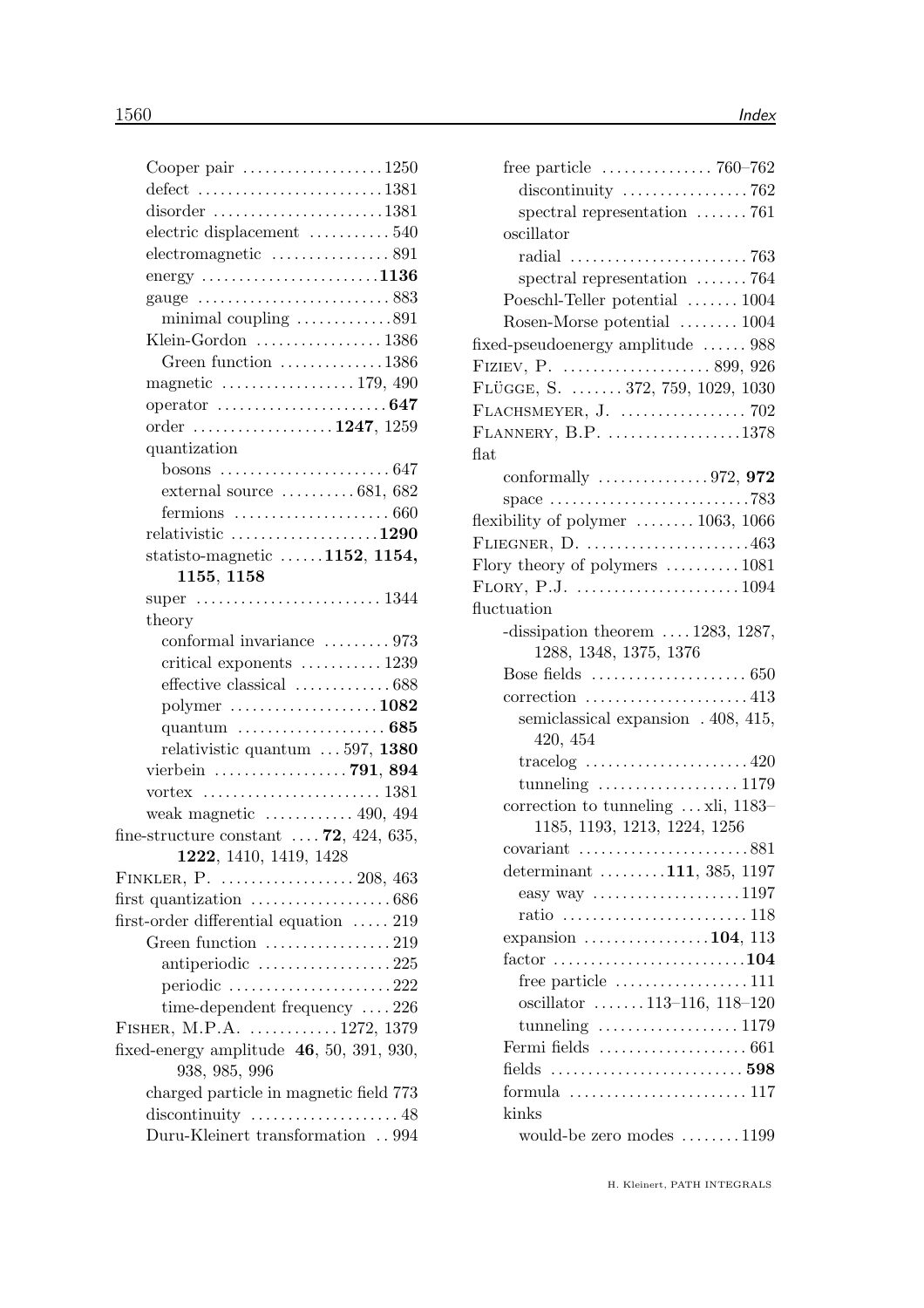| zero modes  1186, 1189, 1192,<br>1195, 1199, 1213, 1214, 1257       |
|---------------------------------------------------------------------|
| part of Green function . 1282, 1283                                 |
| part of influence functional  1303                                  |
|                                                                     |
| quantum  xv, 101, 104, 328, 369,<br>377, 469, 497                   |
| thermal $\ldots$ 101, 249, 328, 469, 497,<br>1206                   |
| translational $\ldots \ldots \ldots \ldots \ldots \ldots 386$       |
| width                                                               |
| $local$ 468                                                         |
| $longitudinal$ 531                                                  |
| transversal $\ldots \ldots \ldots \ldots \ldots \ldots 531$         |
| flux                                                                |
| magnetic $\ldots \ldots \ldots \ldots \ldots \ldots 1102$           |
| quantization $\ldots \ldots \ldots \ldots 1100, 1102$               |
| in superconductor 1102                                              |
| tube $\ldots \ldots \ldots \ldots \ldots \ldots \ldots \ldots 1102$ |
| FOKKER, $A.A.$ 1378                                                 |
|                                                                     |
| Fokker-Planck equation  1307, 1308,                                 |
| 1316, 1359, 1377                                                    |
| with inertia $\ldots \ldots 1309$ , 1330, 1331                      |
| overdamped 1331                                                     |
| Foldy-Wouthuysen transformation .1421                               |
| FOMIN, V.M. $\dots\dots\dots\dots\dots\dots\dots.575$               |
| forces                                                              |
|                                                                     |
| external $\ldots \ldots \ldots \ldots \ldots \ldots \ldots 209$     |
| gravitational $\ldots \ldots \ldots \ldots \ldots \ldots$ 782       |
| magnetic 179                                                        |
| statisto-magnetic $\ldots \ldots \ldots \ldots 1152$                |
| FORD, G.W. 368, 1377, 1379                                          |
| FORD, K.W. $\dots\dots\dots\dots\dots\dots\dots463$                 |
| formalism                                                           |
| Hamilton<br>$\ldots 3$                                              |
| Lagrange $\dots \dots \dots \dots \dots 2, 1307$                    |
| formula                                                             |
| Baker-Campbell-Hausdorff  43, 90,<br>201, 207, 350, 459, 461, 658   |
|                                                                     |
| Euler-Maclaurin $\ldots \ldots \ldots \ldots 174$                   |
| fluctuation $\dots\dots\dots\dots\dots\dots 117$                    |
| Fresnel integral $\dots$ 49, 98, 110, 114,                          |
| 115, 145                                                            |
| Gelfand-Yaglom 120, 121, 122, 123,                                  |
| 125, 126, 1197                                                      |
|                                                                     |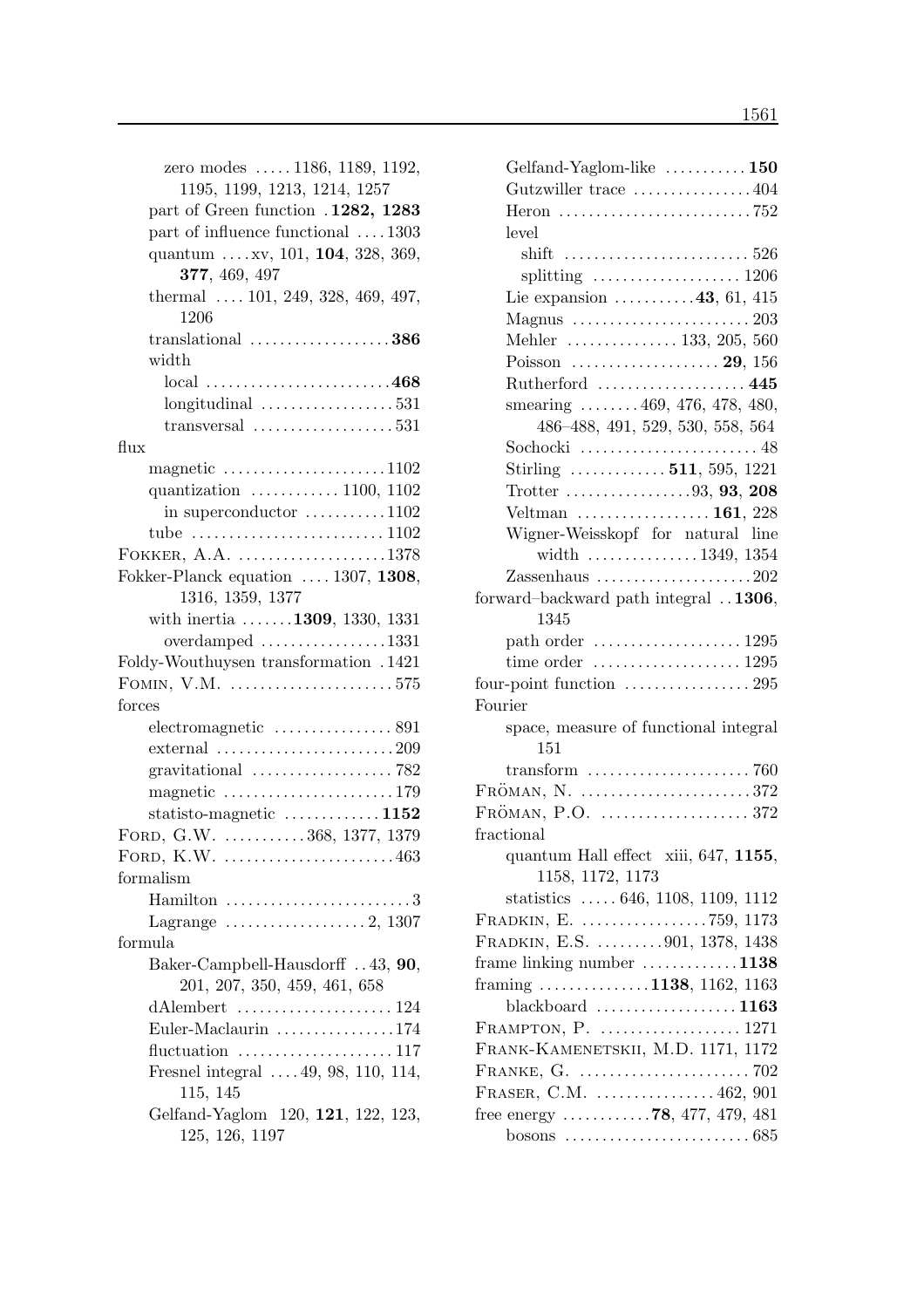|           | effective classical  473                                               |
|-----------|------------------------------------------------------------------------|
|           | fermions $\ldots \ldots \ldots \ldots \ldots \ldots \ldots \ldots 685$ |
| free fall |                                                                        |
|           | time evolution amplitude 177                                           |
|           | free particle                                                          |
|           | amplitude                                                              |
|           | for bosons $\ldots \ldots \ldots \ldots \ldots \ldots \ldots 643$      |
|           | for fermions $\ldots \ldots \ldots \ldots \ldots 643$                  |
|           | from omtonull-oscillator 769                                           |
|           | fixed-energy amplitude 760-762                                         |
|           | discontinuity $\ldots \ldots \ldots \ldots \ldots$ 762                 |
|           | spectral representation $\ldots \ldots$ 761                            |
|           | fluctuation factor 111                                                 |
|           | from harmonic oscillator $\ldots$ 140, 187                             |
|           | functional determinant 111                                             |
|           | path integral $\ldots \ldots \ldots 101, 104, 135$                     |
|           | $quantum-statistical$ 135                                              |
|           | radial                                                                 |
|           |                                                                        |
|           |                                                                        |
|           | time evolution amplitude $\ldots$ 102, 110                             |
|           | momentum space $\dots \dots \dots \dots 102$                           |
|           | wave functions  132                                                    |
|           | from omtonull-oscillator 769                                           |
|           | FREED, K.F. $\dots\dots\dots\dots\dots\dots\dots \dots 1093$           |
|           | FREEDMAN, D.Z. $\dots\dots\dots\dots\dots901$                          |
|           | freely falling particle                                                |
|           | time evolution amplitude 177                                           |
|           | FREIDKIN, E. $\dots\dots\dots\dots\dots\dots368$                       |
|           | frequency                                                              |
|           | cyclotron $\ldots \ldots \ldots \ldots \ldots 181, 1391$               |
|           | insertion $\ldots \ldots \ldots \ldots \ldots \ldots \ldots 306$       |
|           | Landau  181, 181, 491, 1391                                            |
|           | magnetic $\dots \dots \dots \dots \dots \dots 181, 491$                |
|           | Matsubara  143, 144, 151, 154, 155                                     |
|           | of wave $\dots \dots \dots \dots \dots \dots \dots \dots 12$           |
|           | optimal in variational perturbation                                    |
|           | theory $\ldots \ldots \ldots \ldots \ldots 503$                        |
|           |                                                                        |
|           | shift 264                                                              |
|           | Fresnel integral $\dots$ 49, 98, 110, 114, 115,                        |
|           | 145                                                                    |
|           |                                                                        |
|           | FREYD, $P.$ 1172                                                       |
| friction  |                                                                        |
|           | coefficient 270                                                        |

| Drude .1304, 1311, 1312, 1314, 1319                                           |
|-------------------------------------------------------------------------------|
| force $\ldots$ 265                                                            |
|                                                                               |
| FRIEDEN, B.R. $\dots\dots\dots\dots\dots\dots901$                             |
| Friedmann                                                                     |
| model $\ldots \ldots \ldots \ldots \ldots \ldots \ldots 1404$                 |
| universe $\ldots \ldots \ldots \ldots \ldots \ldots 1404$                     |
|                                                                               |
| FRISCH, H.L. $\dots\dots\dots\dots\dots\dots\dots 1171$                       |
| fugacity $\ldots \ldots \ldots \ldots \ldots \ldots \ldots \ldots \ldots 603$ |
|                                                                               |
| FUJII, M. $\dots\dots\dots\dots\dots\dots\dots\dots\dots1094$                 |
| FUJIKAWA, K.  984, 1439                                                       |
|                                                                               |
| FULLER, F.B.  1171                                                            |
| function                                                                      |
|                                                                               |
|                                                                               |
|                                                                               |
| Bessel .50, 156, 169, 411, 1033, 1045                                         |
| modified $\ldots \ldots \ldots \ldots \ldots 50, 707$                         |
| regulating 988, 994, 997, 1005,                                               |
| 1027                                                                          |
| Beta  433, 699, 1147                                                          |
| confluent hypergeometric 971                                                  |
| convex $\ldots \ldots \ldots \ldots \ldots \ldots 338, 466$                   |
| correlation $\ldots \ldots \ldots \ldots 209$ , 249                           |
| connectedness structure $\ldots \ldots 289$                                   |
| in canonical path integral $\ldots$ 255                                       |
| in magnetic field $\ldots \ldots \ldots \ldots 254$                           |
| subtracted 222, 225, 244, 264, 327,                                           |
| 333, 334, 336, 868                                                            |
| Debye $\ldots \ldots \ldots \ldots \ldots 1043, 1061$                         |
| elliptic theta $\ldots \ldots \ldots \ldots 613, 696$                         |
| Gamma $\ldots \ldots \ldots \ldots \ldots \ldots \ldots 160$                  |
| Gelfand-Yaglom .125, 126, 129, 150,                                           |
| 151                                                                           |
|                                                                               |
| generating for canonical transforma-                                          |
|                                                                               |
| Green  44, 123, 211-215, 218                                                  |
| harmonic oscillator 213                                                       |
|                                                                               |
| spectral representation $\ldots \ldots 217$                                   |
| summing spectral representation<br>229                                        |
|                                                                               |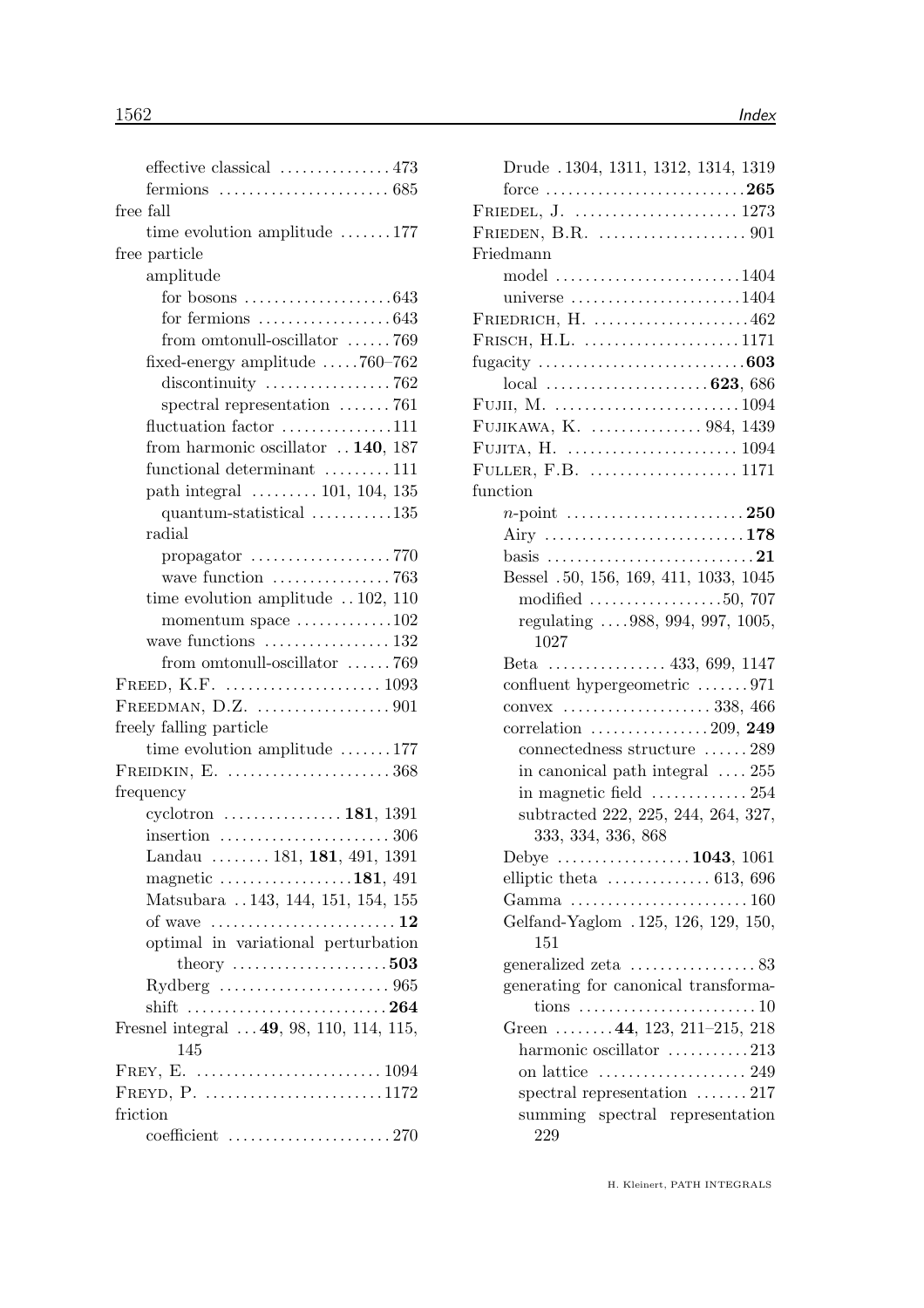| Hankel $\dots\dots\dots\dots\dots\dots\dots\dots 51$                 |
|----------------------------------------------------------------------|
| Heaviside 44, 101, 166                                               |
| Hurwitz zeta 606                                                     |
| hypergeometric $\ldots \ldots \ldots \ldots 64$ , 724                |
| confluent $\ldots \ldots \ldots \ldots \ldots \ldots \ldots$ 765     |
| Kummer 765, 766, 769, 971                                            |
| Langevin $\dots \dots \dots \dots \dots \dots \dots 1040$            |
| Legendre $\dots\dots\dots\dots\dots\dots\dots 737$                   |
|                                                                      |
| operator zeta $\dots\dots\dots\dots\dots\dots 83$                    |
| parabolic cylinder 1064                                              |
| Polylogarithmic  605, 696                                            |
| proper vertex $\dots\dots\dots\dots\dots 301$                        |
| regulating  932, 934, 961, 988, 995                                  |
| Riemann zeta  84, 163, 170                                           |
|                                                                      |
| vertex $\ldots \ldots \ldots \ldots \ldots \ldots \ldots \ldots 301$ |
| wave $\ldots \ldots \ldots \ldots 12, 47, 133, 760$                  |
| Whittaker  764, 765, 774, 971                                        |
| Wigner <b>33</b> , 1345                                              |
| functional                                                           |
|                                                                      |
| derivative $\ldots \ldots \ldots \ldots \ldots \ldots 209$           |
|                                                                      |
| determinant                                                          |
| antiperiodic boundary conditions<br>349                              |
|                                                                      |
| free particle $\dots \dots \dots \dots \dots \dots 111$              |
| from Green function $\dots \dots 344$                                |
| oscil-                                                               |
| lator, time-dependent frequency<br>121                               |
| periodic boundary conditions .349                                    |
| gauge-fixing . 192, 866, 1140, 1162,<br>1190, 1385                   |
| generating . 209, 243, 249, 250, 275,<br>340                         |
| canonical path integral $\dots \dots 259$                            |
| Dirichlet boundary conditions 258,<br>259                            |
| for connected correlation functions                                  |
| 288                                                                  |
| for vacuum diagrams 294                                              |
| momentum correlation functions<br>255                                |

| influence $\dots$ 1303, 1304, 1350, 1351,<br>1354                                   |
|-------------------------------------------------------------------------------------|
| integral measure                                                                    |
| in Fourier space $\dots \dots \dots \dots 151$                                      |
| time-sliced $\ldots \ldots \ldots \ldots \ldots 101$                                |
| integral, extension of path integral                                                |
| 817                                                                                 |
| matrix $\dots \dots \dots \dots 39, 211, 242, 254$                                  |
| fundamental                                                                         |
|                                                                                     |
| identity $\ldots \ldots \ldots \ldots \ldots \ldots \ldots 856$                     |
| FURRY, W.H. 372, 1029                                                               |
| Gamma                                                                               |
| function $\ldots \ldots \ldots \ldots \ldots \ldots \ldots 160$                     |
| GANBOLD, G. $\dots\dots\dots\dots\dots\dots\dots.575$                               |
| GARDINER, C.W. 1377, 1379                                                           |
| GARG, A. 1272                                                                       |
| GARROD, C.  207, 758                                                                |
| gas phase $\dots \dots \dots \dots \dots \dots \dots \dots 1259$                    |
|                                                                                     |
| gauge                                                                               |
| -fixing functional $\ldots$ 192, 866, 1137,<br>1140, 1162, 1190, 1385               |
|                                                                                     |
|                                                                                     |
|                                                                                     |
| axial 886                                                                           |
| field 883                                                                           |
| minimal coupling 891                                                                |
| statistics interaction $\dots \dots \dots 645$                                      |
| invariance $\dots \dots \dots \dots \dots 1137, 1425$                               |
| monopole $\ldots \ldots \ldots \ldots \ldots \ldots$ 890                            |
| London $\dots\dots\dots\dots\dots\dots\dots1169$                                    |
| nonholonomic transformation 889                                                     |
| transformation $\ldots \ldots \ldots 185, 1136$                                     |
| nonholonomic  786                                                                   |
| transverse $\dots \dots \dots \dots \dots \dots \dots 1137$                         |
| Gauss                                                                               |
| integral 49, 102, 113, 139, 145, 160,                                               |
| 186                                                                                 |
| invariant integral                                                                  |
|                                                                                     |
| topological 1128, 1129, 1132-1135,                                                  |
| 1138, 1149, 1164, 1171                                                              |
| limit of stiff polymer                                                              |
| structure factor  1043                                                              |
| link invariant $\dots\dots\dots\dots\dots 1127$<br>polymer, end-to-end distribution |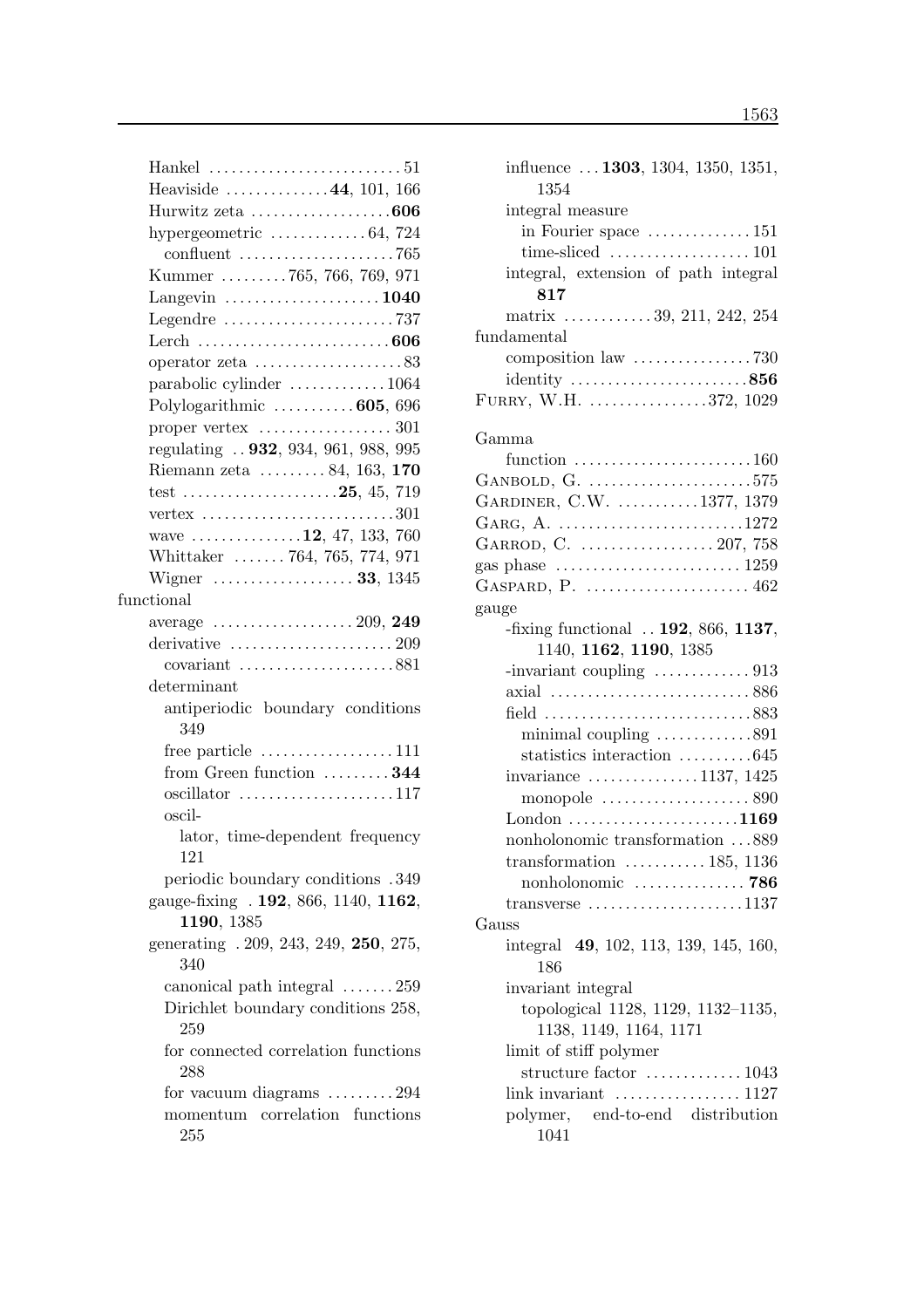| Gauss law 1418                                                      |
|---------------------------------------------------------------------|
| GAUSS, G.F. 1171                                                    |
| GAVAZZI, G.M.  xvi, 88, 899, 926                                    |
| Gegenbauer polynomials . 723, 727, 737,                             |
| 1051                                                                |
| addition theorem 724                                                |
| GELFAND, I.M. 88, 121, 206                                          |
| Gelfand-Yaglom                                                      |
| -like formula $\dots\dots\dots\dots\dots\dots150$                   |
| formula $\ldots$ 120, 121, 122, 123, 125,                           |
| 126, 148, 345, 385, 1197                                            |
| function $.125, 126, 129, 150, 151$                                 |
| generalized                                                         |
| $coordinates \dots \dots \dots \dots \dots \dots 1$                 |
| functions (distributions) $\ldots$ 25, 45                           |
| as limits of Bessel functions $\ldots$ 833                          |
| Poeschl-Teller potential  742                                       |
| Rosen-Morse potential  1007                                         |
| zeta function $\ldots \ldots \ldots \ldots \ldots 83$               |
| generating function for canonical trans-                            |
| formations $\dots \dots \dots \dots \dots \dots 10$                 |
| generating functional 209, 243, 249, 250,                           |
| 275, 340                                                            |
| canonical path integral  259                                        |
| Dirichlet boundary conditions . 258,                                |
| 259                                                                 |
| for connected correlation functions                                 |
| 288                                                                 |
| for vacuum diagrams $\dots \dots \dots 294$                         |
| for vertex functions  300                                           |
| momentum correlation functions 255                                  |
| nonequilibrium Green functions 1298                                 |
| geodesic $\ldots \ldots \ldots \ldots \ldots \ldots \ldots 11, 784$ |
|                                                                     |
|                                                                     |
| geometric                                                           |
| constraint $\ldots \ldots \ldots \ldots \ldots 585, 809$            |
|                                                                     |
|                                                                     |
|                                                                     |
|                                                                     |
| GEYER, F. 574                                                       |
| GHANDOUR, G.I.  573                                                 |
| ghost                                                               |
|                                                                     |
|                                                                     |
|                                                                     |

| GIACCONI, P. 1170                                           |
|-------------------------------------------------------------|
| GIACHETTI, R. 571                                           |
| GIACOMELLI, G. 1174                                         |
| GILLAN, M.J. 572                                            |
|                                                             |
| Ginzburg-Landau                                             |
| approximation $\ldots \ldots \ldots \ldots \ldots 305$      |
| energy functional 306                                       |
| expansion $\ldots \ldots \ldots \ldots \ldots \ldots 1247$  |
| GIORDANO, N. 1272                                           |
| GIULINI, D. 1379                                            |
| glass, Vycor $\dots\dots\dots\dots\dots\dots\dots\dots$ 618 |
| GLASSER, M.L. 573                                           |
| GLAUBER, R.J. 350                                           |
|                                                             |
| GOBUSH, W. 1094                                             |
| GODDARD, P. 1174                                            |
|                                                             |
| GOHBERG, I. 208                                             |
| GOLDBERGER, M.L.  279, 373                                  |
|                                                             |
| Goldstone-Nambu                                             |
| boson 311, 324, 325                                         |
| theorem $\ldots \ldots \ldots \ldots 311, 324, 325$         |
| GOMES, M. 1170                                              |
| GOMPPER, G. $\dots\dots\dots\dots\dots\dots\dots 596$       |
| GOOVAERTS, M.J.  207, 276, 575, 595,                        |
| 984                                                         |
|                                                             |
| GORKOV, L.P. 1378                                           |
| GOSSARD, A.C. 1173                                          |
| GOZZI, E. 1379                                              |
| GRÉMAUD, B. 462                                             |
| GRABERT, H.  368, 1272, 1377                                |
|                                                             |
| gradient                                                    |
| expansion of tracelog  167                                  |
| representation of magnetic field 893,                       |
| 894                                                         |
|                                                             |
| gradient expansion $168, 174, 408, 413,$                    |
| 415, 420, 883                                               |
| GRADSHTEYN, I.S.<br>$\ldots \ldots \ldots \ldots 50,$       |
| 110, 115, 116, 133, 146, 156, 163,                          |
| 169, 171, 178, 206, 245, 246, 269,                          |
| 375, 408, 412, 639, 644, 667, 724,                          |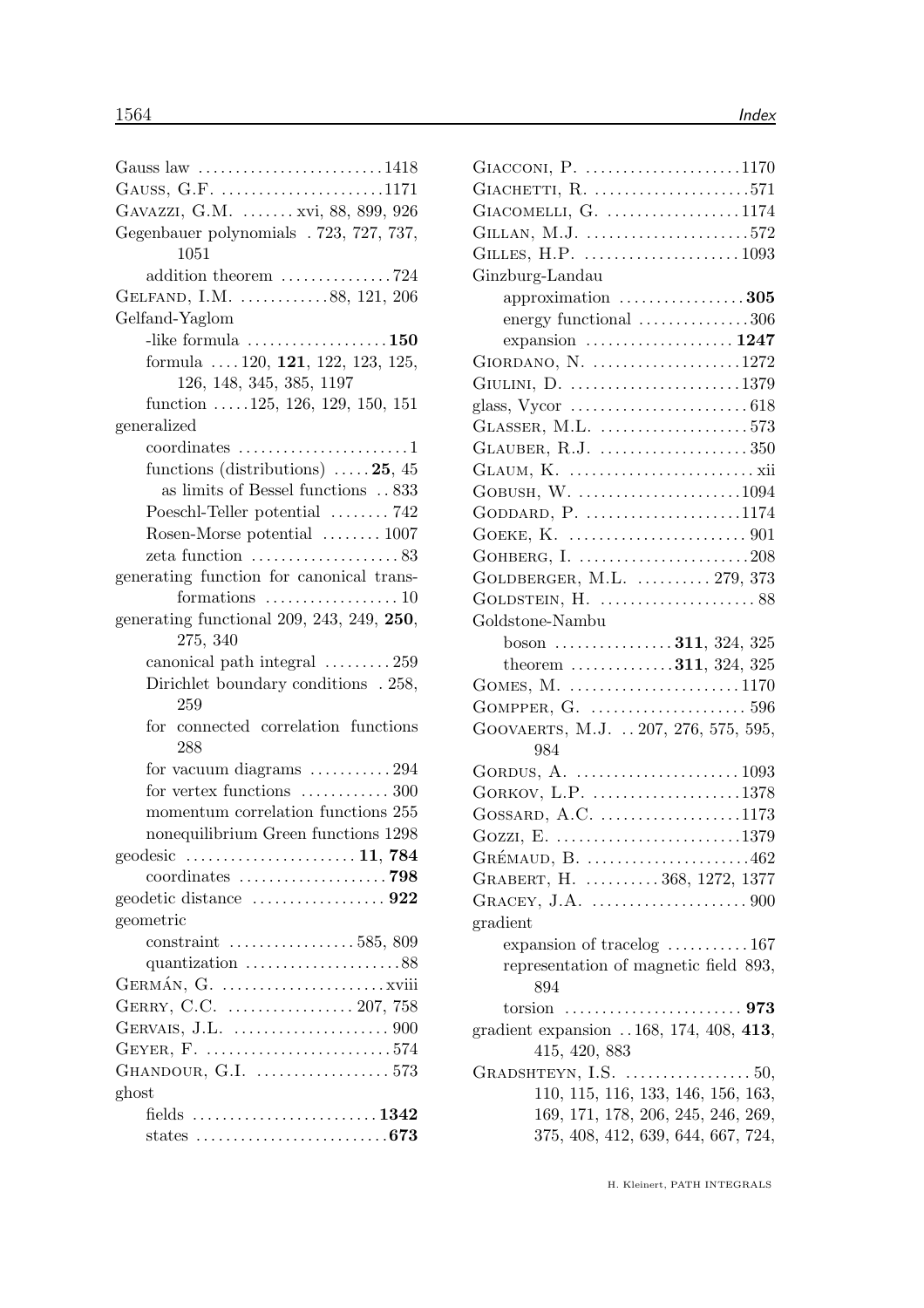| 737, 741, 762, 763, 765, 767, 770,<br>835, 837, 1033, 1045, 1052, 1057,<br>1064, 1223, 1270<br>grand-canonical<br>Hamiltonian  78<br>quantum-statistical partition func-<br>granny knot  1115, 1126<br>Grassmann variables $\ldots \ldots \ldots 661, 702$<br>anticommutation rules  661<br>complex $\ldots \ldots \ldots \ldots \ldots \ldots \ldots \ldots 663$<br>integration over $\ldots \ldots 661, 662, 663$<br>nilpotency $\ldots \ldots \ldots \ldots \ldots 661, 667$<br>gravitational<br>field, classical motion in $\dots \dots 783$<br>universality $\ldots \ldots \ldots \ldots \ldots \ldots$ 782<br>mass $\ldots \ldots \ldots \ldots \ldots \ldots \ldots \ldots \ldots$ 782<br>Green function $\ldots \ldots$ 44, 123, 211-215,<br>218-220, 224<br>Schwinger-Keldysh theory 1289<br>and functional determinant  344<br>antiperiodic  224, 225, 1278<br>first-order differential equation . 219 |
|------------------------------------------------------------------------------------------------------------------------------------------------------------------------------------------------------------------------------------------------------------------------------------------------------------------------------------------------------------------------------------------------------------------------------------------------------------------------------------------------------------------------------------------------------------------------------------------------------------------------------------------------------------------------------------------------------------------------------------------------------------------------------------------------------------------------------------------------------------------------------------------------------------------|
|                                                                                                                                                                                                                                                                                                                                                                                                                                                                                                                                                                                                                                                                                                                                                                                                                                                                                                                  |
|                                                                                                                                                                                                                                                                                                                                                                                                                                                                                                                                                                                                                                                                                                                                                                                                                                                                                                                  |
|                                                                                                                                                                                                                                                                                                                                                                                                                                                                                                                                                                                                                                                                                                                                                                                                                                                                                                                  |
|                                                                                                                                                                                                                                                                                                                                                                                                                                                                                                                                                                                                                                                                                                                                                                                                                                                                                                                  |
|                                                                                                                                                                                                                                                                                                                                                                                                                                                                                                                                                                                                                                                                                                                                                                                                                                                                                                                  |
|                                                                                                                                                                                                                                                                                                                                                                                                                                                                                                                                                                                                                                                                                                                                                                                                                                                                                                                  |
|                                                                                                                                                                                                                                                                                                                                                                                                                                                                                                                                                                                                                                                                                                                                                                                                                                                                                                                  |
|                                                                                                                                                                                                                                                                                                                                                                                                                                                                                                                                                                                                                                                                                                                                                                                                                                                                                                                  |
|                                                                                                                                                                                                                                                                                                                                                                                                                                                                                                                                                                                                                                                                                                                                                                                                                                                                                                                  |
|                                                                                                                                                                                                                                                                                                                                                                                                                                                                                                                                                                                                                                                                                                                                                                                                                                                                                                                  |
|                                                                                                                                                                                                                                                                                                                                                                                                                                                                                                                                                                                                                                                                                                                                                                                                                                                                                                                  |
|                                                                                                                                                                                                                                                                                                                                                                                                                                                                                                                                                                                                                                                                                                                                                                                                                                                                                                                  |
|                                                                                                                                                                                                                                                                                                                                                                                                                                                                                                                                                                                                                                                                                                                                                                                                                                                                                                                  |
|                                                                                                                                                                                                                                                                                                                                                                                                                                                                                                                                                                                                                                                                                                                                                                                                                                                                                                                  |
|                                                                                                                                                                                                                                                                                                                                                                                                                                                                                                                                                                                                                                                                                                                                                                                                                                                                                                                  |
|                                                                                                                                                                                                                                                                                                                                                                                                                                                                                                                                                                                                                                                                                                                                                                                                                                                                                                                  |
|                                                                                                                                                                                                                                                                                                                                                                                                                                                                                                                                                                                                                                                                                                                                                                                                                                                                                                                  |
|                                                                                                                                                                                                                                                                                                                                                                                                                                                                                                                                                                                                                                                                                                                                                                                                                                                                                                                  |
|                                                                                                                                                                                                                                                                                                                                                                                                                                                                                                                                                                                                                                                                                                                                                                                                                                                                                                                  |
|                                                                                                                                                                                                                                                                                                                                                                                                                                                                                                                                                                                                                                                                                                                                                                                                                                                                                                                  |
|                                                                                                                                                                                                                                                                                                                                                                                                                                                                                                                                                                                                                                                                                                                                                                                                                                                                                                                  |
|                                                                                                                                                                                                                                                                                                                                                                                                                                                                                                                                                                                                                                                                                                                                                                                                                                                                                                                  |
|                                                                                                                                                                                                                                                                                                                                                                                                                                                                                                                                                                                                                                                                                                                                                                                                                                                                                                                  |
|                                                                                                                                                                                                                                                                                                                                                                                                                                                                                                                                                                                                                                                                                                                                                                                                                                                                                                                  |
|                                                                                                                                                                                                                                                                                                                                                                                                                                                                                                                                                                                                                                                                                                                                                                                                                                                                                                                  |
| antiperiodic $\ldots \ldots \ldots \ldots \ldots 225$                                                                                                                                                                                                                                                                                                                                                                                                                                                                                                                                                                                                                                                                                                                                                                                                                                                            |
| periodic 222                                                                                                                                                                                                                                                                                                                                                                                                                                                                                                                                                                                                                                                                                                                                                                                                                                                                                                     |
| time-dependent frequency $\dots$ 226                                                                                                                                                                                                                                                                                                                                                                                                                                                                                                                                                                                                                                                                                                                                                                                                                                                                             |
| harmonic oscillator 213                                                                                                                                                                                                                                                                                                                                                                                                                                                                                                                                                                                                                                                                                                                                                                                                                                                                                          |
| $imaginary-time \ldots \ldots \ldots \ldots 252, 1277$                                                                                                                                                                                                                                                                                                                                                                                                                                                                                                                                                                                                                                                                                                                                                                                                                                                           |
| Klein-Gordon field  1386                                                                                                                                                                                                                                                                                                                                                                                                                                                                                                                                                                                                                                                                                                                                                                                                                                                                                         |
|                                                                                                                                                                                                                                                                                                                                                                                                                                                                                                                                                                                                                                                                                                                                                                                                                                                                                                                  |
| periodic $\ldots \ldots \ldots \ldots \ldots 220, 223$                                                                                                                                                                                                                                                                                                                                                                                                                                                                                                                                                                                                                                                                                                                                                                                                                                                           |
| real-time for Tungzero $\dots$ 1274, 1277                                                                                                                                                                                                                                                                                                                                                                                                                                                                                                                                                                                                                                                                                                                                                                                                                                                                        |
| retarded $\ldots$ 215, 216, 226, 267, 1276,                                                                                                                                                                                                                                                                                                                                                                                                                                                                                                                                                                                                                                                                                                                                                                                                                                                                      |
| 1367                                                                                                                                                                                                                                                                                                                                                                                                                                                                                                                                                                                                                                                                                                                                                                                                                                                                                                             |
| spectral representation  217                                                                                                                                                                                                                                                                                                                                                                                                                                                                                                                                                                                                                                                                                                                                                                                                                                                                                     |
| summation $\ldots \ldots \ldots \ldots \ldots \ldots 229$                                                                                                                                                                                                                                                                                                                                                                                                                                                                                                                                                                                                                                                                                                                                                                                                                                                        |
|                                                                                                                                                                                                                                                                                                                                                                                                                                                                                                                                                                                                                                                                                                                                                                                                                                                                                                                  |
| Wronski construction                                                                                                                                                                                                                                                                                                                                                                                                                                                                                                                                                                                                                                                                                                                                                                                                                                                                                             |
| Dirichlet case 213                                                                                                                                                                                                                                                                                                                                                                                                                                                                                                                                                                                                                                                                                                                                                                                                                                                                                               |
| periodic $\ldots \ldots \ldots \ldots \ldots \ldots \ldots 231$                                                                                                                                                                                                                                                                                                                                                                                                                                                                                                                                                                                                                                                                                                                                                                                                                                                  |
|                                                                                                                                                                                                                                                                                                                                                                                                                                                                                                                                                                                                                                                                                                                                                                                                                                                                                                                  |
| GROSCHE, C. 595, 780, 899                                                                                                                                                                                                                                                                                                                                                                                                                                                                                                                                                                                                                                                                                                                                                                                                                                                                                        |
| GROSJEAN , C.C. $\dots\dots\dots\dots\dots 207$                                                                                                                                                                                                                                                                                                                                                                                                                                                                                                                                                                                                                                                                                                                                                                                                                                                                  |

| ground state                                                            |
|-------------------------------------------------------------------------|
|                                                                         |
| energy                                                                  |
| anharmonic oscillator  472                                              |
| hydrogen atom $\dots\dots\dots\dots473$                                 |
| group                                                                   |
|                                                                         |
| $correspondence principle \ldots \ldots 57$                             |
| dynamical $\ldots \ldots \ldots \ldots \ldots \ldots \ldots \ldots 978$ |
| Euclidean $\ldots \ldots \ldots \ldots \ldots \ldots 57$                |
| knots 1114, 1115                                                        |
| Lorentz $\ldots \ldots \ldots \ldots \ldots \ldots \ldots \ldots 980$   |
| permutations $\dots\dots\dots\dots\dots\dots 597$                       |
|                                                                         |
| quantization $\ldots \ldots \ldots \ldots 57, 60$                       |
| renormalization $\ldots \ldots \ldots \ldots 1249$                      |
| space, amplitude on $\dots \dots \dots \dots$ 749                       |
| growth                                                                  |
| parameters perturbation expansion                                       |
| 1226                                                                    |
| precocious of perturbation expansion                                    |
| 517                                                                     |
| retarded of perturbation expansion                                      |
| 517                                                                     |
|                                                                         |
|                                                                         |
| GUADAGNINI, E. $\dots\dots\dots\dots\dots 1173$                         |
|                                                                         |
| GUBERNATIS, J.E. 1378                                                   |
| GUIDA, R.  572, 574                                                     |
|                                                                         |
| GULYAEV, Y.V. 758                                                       |
|                                                                         |
| GUSEV, Y.V. $\dots\dots\dots\dots\dots\dots926$                         |
|                                                                         |
| Gutzwiller trace formula 404                                            |
| GUTZWILLER, M.C. .129, 401, 462, 744,                                   |
| 1030                                                                    |
| gyromagnetic ratio $\ldots \ldots \ldots \ldots 757, 1428$              |
| HÄNGGI, P. 368, 1272, 1377                                              |
| HÖHLER, S. 574                                                          |
| HAAKE, F. 368                                                           |
|                                                                         |
| HABA, Z. 1377, 1379                                                     |
|                                                                         |
| Hadamard                                                                |
|                                                                         |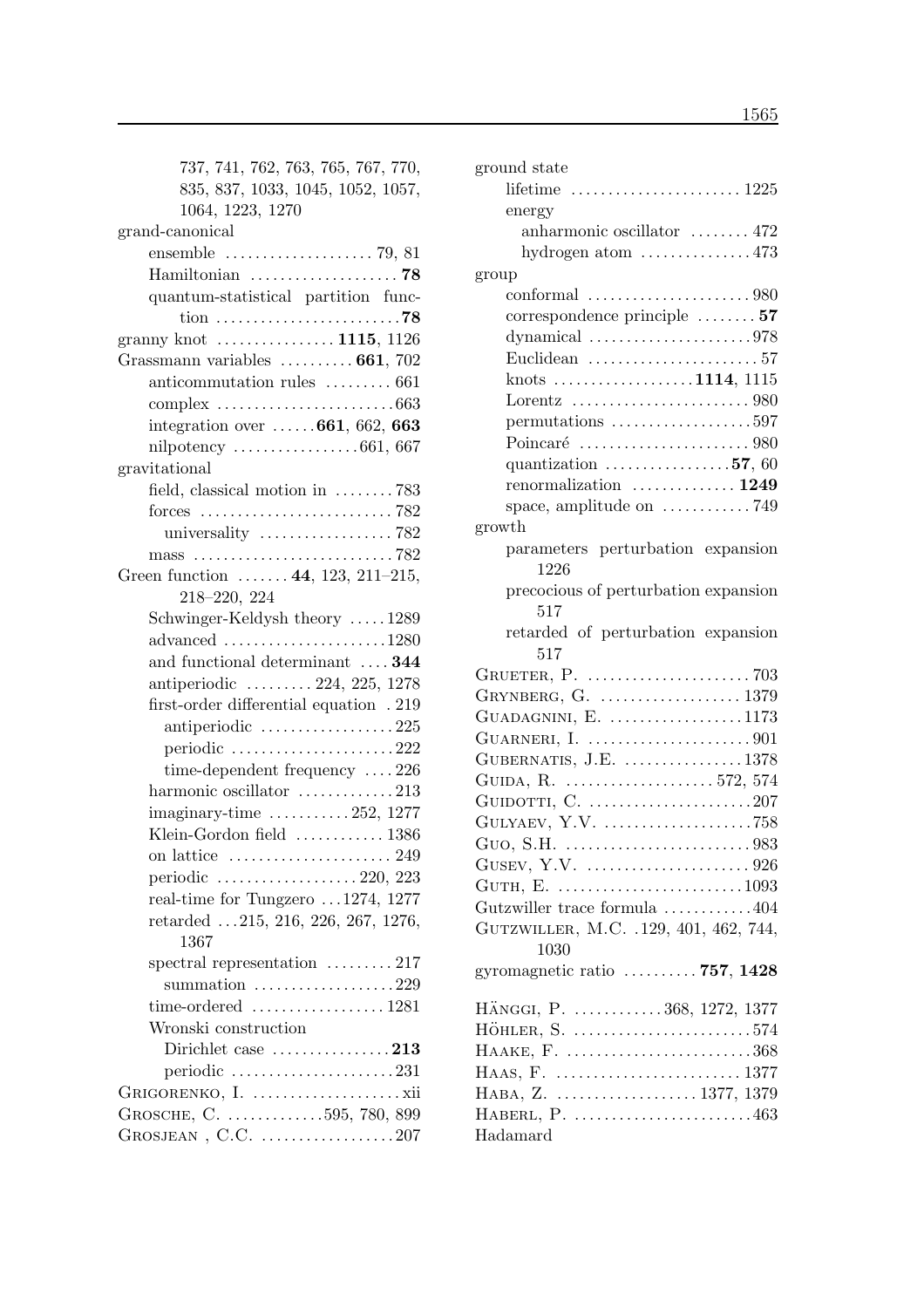| expansion $\dots \dots \dots \dots \dots 454$ , 918                     |
|-------------------------------------------------------------------------|
| coefficients 918                                                        |
| Hadamard lemma $\dots\dots\dots\dots\dots\dots43$                       |
| HADAMARD, J. 454, 926                                                   |
| HAGEN, C.R. 899, 1170                                                   |
| HALDANE, F.D.M. 1173                                                    |
| half-space, particle in $\ldots$ 581, 582, 584                          |
| Hall                                                                    |
|                                                                         |
| $\rm effect$                                                            |
| fractional quantum $\dots \dots \dots \dots 647$                        |
| quantum $\ldots \ldots \ldots \ldots \ldots \ldots \ldots$ . 72         |
| resistance $\ldots \ldots \ldots \ldots 1157, 1170$                     |
| HALPERIN, B.I. 1172, 1173, 1273                                         |
| HALPERN, M.B. 1439                                                      |
|                                                                         |
| Hamilton                                                                |
| -Jacobi differential equation 10, 370,                                  |
| 384                                                                     |
| equation of motion $\dots \dots 3, 4, 42$                               |
| formalism $\ldots \ldots \ldots \ldots \ldots \ldots \ldots 3$          |
| Hamilton-Jacobi                                                         |
| differential equation 922                                               |
| Hamiltonian $\ldots \ldots \ldots \ldots \ldots \ldots \ldots \ldots 2$ |
|                                                                         |
|                                                                         |
|                                                                         |
| $pseudotime \ldots \ldots \ldots \ldots \ldots \ldots \ldots 986$       |
| standard form $\ldots \ldots \ldots \ldots \ldots \ldots 90$            |
| HAMPRECHT, B.  596, 1094, 1273                                          |
| HANKE, A.  368                                                          |
|                                                                         |
| HANNA, C.  1172                                                         |
| HANNAY, J.H. 1171                                                       |
| HAO, B.-L. 1378                                                         |
| hard chaos 405                                                          |
| HARDING, A.K. 573                                                       |
| harmonic                                                                |
| hyperspherical $\ldots \ldots \ldots \ldots$ 725, 761                   |
| addition theorem 727                                                    |
| oscillator $\dots$ , see also oscillator112                             |
| spherical $\ldots \ldots \ldots \ldots \ldots 59, 1000$                 |
| addition theorem 721                                                    |
| in one dimension $\dots \dots \dots \dots 585$                          |
| in three dimensions $\dots \dots \dots 721$                             |
|                                                                         |

| HASHITSUME, N. 1377, 1379                               |  |
|---------------------------------------------------------|--|
| HASSLACHER, B. 462                                      |  |
|                                                         |  |
|                                                         |  |
| HAUGERUD, H.  573                                       |  |
| HAUSDORFF, F. 207                                       |  |
|                                                         |  |
| HAYASHI, M. 573                                         |  |
|                                                         |  |
| heat                                                    |  |
| kernel expansion $\dots \dots \dots \dots 859$ , 918    |  |
| heat bath 262                                           |  |
| general                                                 |  |
| particle in $\dots \dots \dots \dots \dots 262$         |  |
| Ohmic 268                                               |  |
|                                                         |  |
| master equation $\dots \dots \dots \dots 1352$          |  |
| oscillator in 271                                       |  |
| particle in $\dots \dots \dots \dots \dots 266$         |  |
| heat kernel $\dots\dots\dots\dots\dots\dots141, 454$    |  |
| DeWitt-Seeley expansion . 454, 918                      |  |
| expansion                                               |  |
| coefficients $\dots\dots\dots\dots\dots918$             |  |
| Heaviside function 44, 44, 101, 166, 221                |  |
|                                                         |  |
| Heisenberg                                              |  |
|                                                         |  |
| correspondence principle  40, 41                        |  |
| equation of motion $\dots \dots \dots 42$ , 757         |  |
| Euler formula $\ldots \ldots \ldots \ldots \ldots 1398$ |  |
| matrices $\dots \dots \dots \dots \dots 39, 41, 42$     |  |
| model of ferromagnetism 1047                            |  |
| operator $\dots\dots\dots\dots\dots\dots\dots41$        |  |
| picture $\ldots \ldots \ldots 39, 40, 41, 1275$         |  |
| for probability evolution $\ldots$ 1339                 |  |
| in nonequilibrium theory $\dots$ 1275,                  |  |
| 1284                                                    |  |
|                                                         |  |
| uncertainty principle $\dots \dots \dots \dots 15$      |  |
| HEISENBERG, W.  1439                                    |  |
| HELFRICH, W. 596                                        |  |
| helium, superfluid  597, 612, 613, 618                  |  |
| helix                                                   |  |
| double, DNA  1129, 1129, 1130,<br>1132, 1171            |  |
|                                                         |  |
|                                                         |  |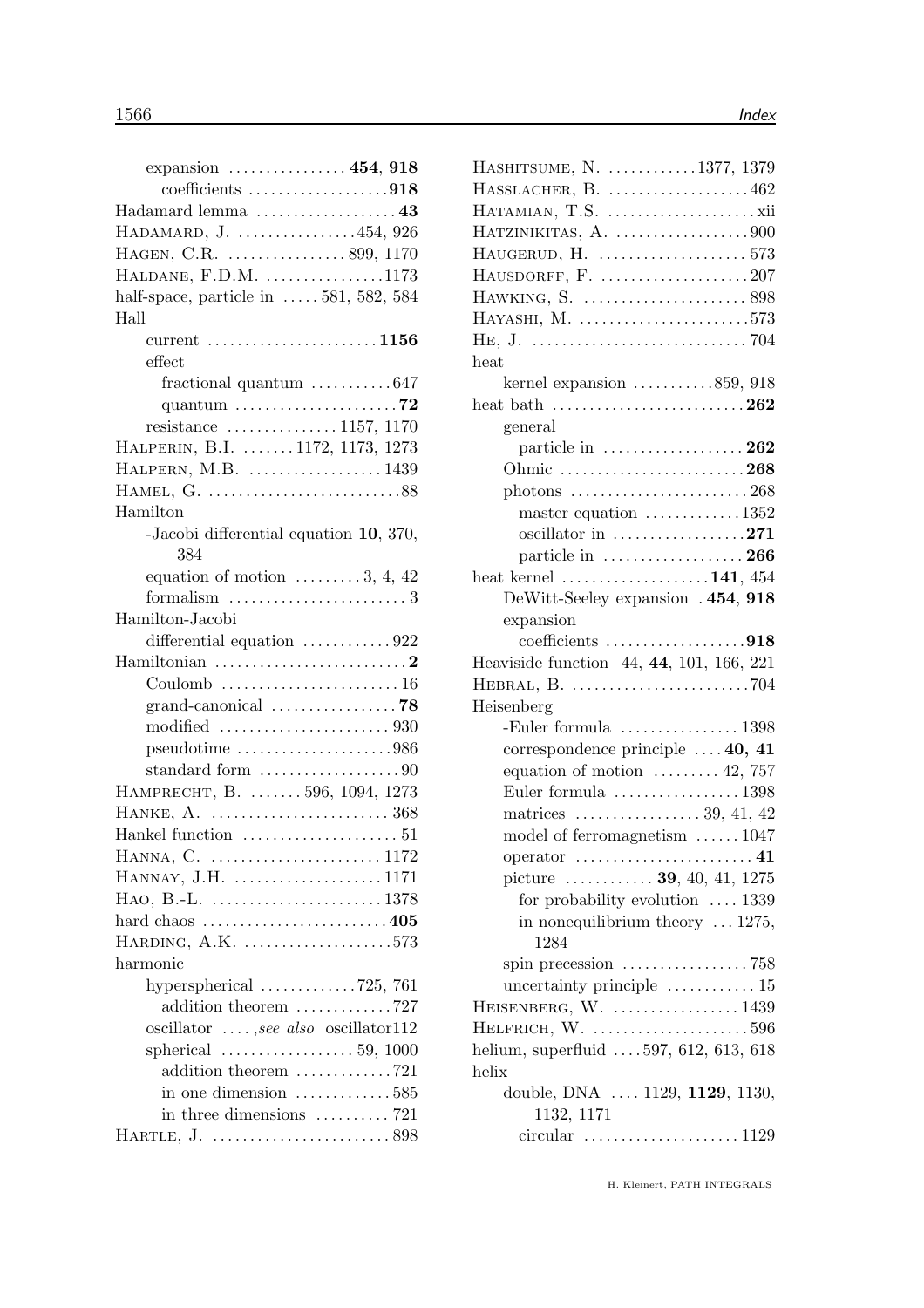| HELLER, E.J. $\dots\dots\dots\dots\dots\dots\dots463$                           |
|---------------------------------------------------------------------------------|
|                                                                                 |
|                                                                                 |
| HERMANS, J.J.  1094                                                             |
| Hermite polynomials 133, 205, 353, 769                                          |
| Hermitian                                                                       |
| -adjoint operator $\dots\dots\dots\dots\dots17$                                 |
| operator $\dots\dots\dots\dots\dots\dots\dots 17$                               |
|                                                                                 |
| Heron formula $\ldots \ldots \ldots \ldots \ldots \ldots \ldots$ 752            |
| Hessian metric  3, 54, 65, 86, 880                                              |
|                                                                                 |
| HIBBS, A.R.  xv, 207, 1378                                                      |
| high-temperature superconductor  xiii,                                          |
| 551, 1159, 1172                                                                 |
| Hilbert                                                                         |
|                                                                                 |
| Hilbert space 18                                                                |
| HILLARY, M. 573                                                                 |
|                                                                                 |
|                                                                                 |
|                                                                                 |
|                                                                                 |
|                                                                                 |
| HOLZMANN, M.  703, 704                                                          |
| HOMFLY knot polynomials 1115, 1119,                                             |
| 1121, 1125, 1126, 1132, 1133,                                                   |
| 1163, 1168, 1172                                                                |
| homogeneous universe 1399                                                       |
|                                                                                 |
| HONTSCHA, W. 1272                                                               |
| Hopf link  1122, 1122, 1124                                                     |
| HORNIG, D.F. 573                                                                |
|                                                                                 |
| HORVATHY, P.A.  xviii, 207, 595, 702                                            |
|                                                                                 |
| HOSTLER, L.C. 983, 1029                                                         |
|                                                                                 |
| HOWE, P.S. 901, 1438                                                            |
| $H\text{SIUNG}, \text{A}. \dots \dots \dots \dots \dots \dots \dots \dots 1093$ |
| HSIUNG, C. 1093                                                                 |
|                                                                                 |
|                                                                                 |
|                                                                                 |
| Hubbard-Stratonovich transformation                                             |
| 691, 1075, 1084, 1090                                                           |
| Hubble constant $\dots\dots\dots\dots\dots\dots 1403$                           |
|                                                                                 |

| HULET, R.G. $\dots\dots\dots\dots\dots\dots\dots$ 702           |  |
|-----------------------------------------------------------------|--|
|                                                                 |  |
|                                                                 |  |
| and Rosen-Morse system  1008                                    |  |
|                                                                 |  |
|                                                                 |  |
| Hurwitz zeta function  606                                      |  |
| hydrogen                                                        |  |
| -like atom $\dots \dots \dots \dots \dots \dots \dots \dots 72$ |  |
| atom.,see also Coulomb system940                                |  |
|                                                                 |  |
| energy eigenvalues 964                                          |  |
| one-dimensional $\ldots$ 376, 454, 942                          |  |
| three-dimensional $\ldots \ldots 952, 958$                      |  |
| two-dimensional $\ldots \ldots \ldots 942, 948$                 |  |
| hyperbolic                                                      |  |
| eigenvalue of stability matrix 404                              |  |
| hypergeometric functions $\ldots \ldots 64$ , 724               |  |
|                                                                 |  |
| hyperspherical harmonics $\ldots \ldots$ 725, 761               |  |
| addition theorem 727                                            |  |
| identical particle orbits 598                                   |  |
| identity                                                        |  |
|                                                                 |  |
|                                                                 |  |
| Bianchi 884                                                     |  |
| fundamental $\ldots \ldots \ldots \ldots \ldots$ . 856          |  |
|                                                                 |  |
| resolution of $\ldots \ldots \ldots \ldots \ldots 657, 659$     |  |
| Ward-Takakashi  325                                             |  |
| ieta-prescription $\ldots \ldots \ldots \ldots \ldots 47, 115$  |  |
| ILIOPOULOS, J. $\dots \dots \dots \dots \dots 462, 901$         |  |
|                                                                 |  |
| imaginary-time                                                  |  |
| evolution amplitude $\dots \dots \dots \dots 141$               |  |
| spectral decomposition 767                                      |  |
| with external source 238                                        |  |
| Green function $\ldots \ldots \ldots 252, 1277$                 |  |
|                                                                 |  |
| independence                                                    |  |
| of coordinates 817<br>index                                     |  |
| critical                                                        |  |
|                                                                 |  |
| of field theory $\dots \dots \dots \dots \dots 1239$            |  |
| Maslov-Morse  116, 129, 388, 396,                               |  |
| 401, 403<br>Morse                                               |  |
| indistinguishable particles 597                                 |  |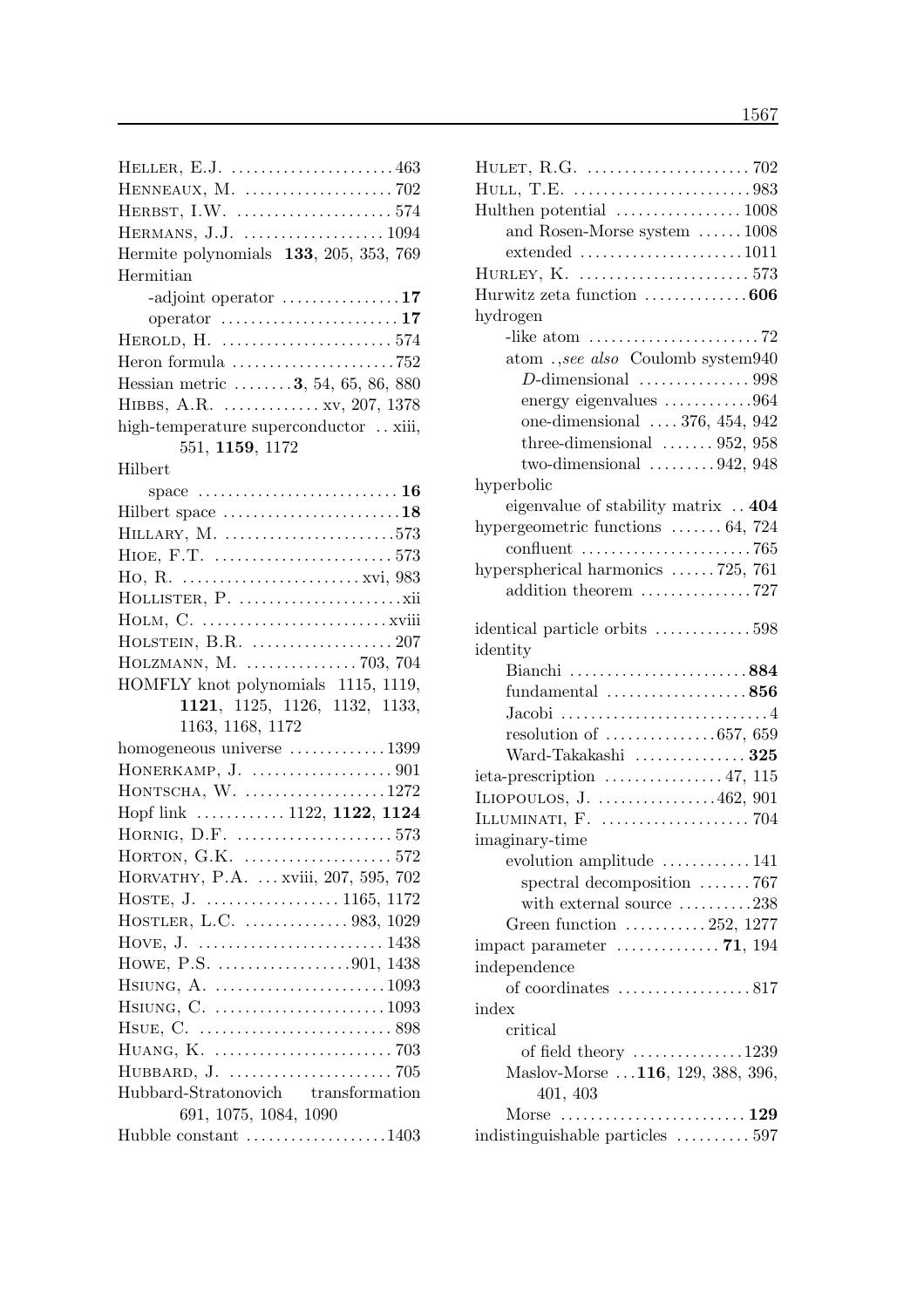| induced                                                             |
|---------------------------------------------------------------------|
| emission  1353, 1354, 1375                                          |
| and absorption  1375                                                |
| metric  783, 785                                                    |
| inequality                                                          |
| for nonequilibrium Green functions                                  |
| 1283, 1368                                                          |
| Jensen-Peierls  466, 499, 550, 575,<br>1368                         |
| inequivalent                                                        |
| compound knots $\dots \dots 1115$ , 1116                            |
|                                                                     |
| simple knots $\dots\dots\dots\dots\dots\dots 1116$                  |
| inertial mass $\dots \dots \dots \dots \dots \dots \dots \dots$ 782 |
|                                                                     |
| infinite wall potential 581, 582, 584, 585,                         |
| 587                                                                 |
| influence functional  1303, 1304, 1350,                             |
| 1351, 1354                                                          |
| dissipative part $\dots \dots \dots \dots \dots 1303$               |
| fluctuation part $\dots \dots \dots \dots 1303$                     |
| infrared $(IR)$                                                     |
| cutoff 822                                                          |
| divergence $\ldots \ldots \ldots \ldots \ldots 822$                 |
| INGOLD, G.-L. $\dots \dots \dots \dots \dots 368$ , 1377            |
| INOMATA, A.  xvi, 207, 744, 758, 983,                               |
| 1030, 1170                                                          |
| insertion                                                           |
| of frequency 306                                                    |
| of mass 306, 366                                                    |
| instability                                                         |
| of critical bubble $\ldots \ldots \ldots \ldots 1214$               |
|                                                                     |
| instanton $\dots \dots \dots \dots \dots \dots 1180$ , 1271         |
| integrability condition, Schwarz $\dots \dots 7$ ,                  |
| 180, 645, 785, 786, 788, 856, 887,                                  |
| 1153                                                                |
| integral                                                            |
| -equation                                                           |
| for amplitude $\dots\dots\dots\dots\dots903$                        |
| kernel for Schroedinger equation                                    |
| 903                                                                 |
| exponential $\ldots \ldots \ldots \ldots \ldots 156$                |
| Feynman $\ldots \ldots \ldots \ldots \ldots \ldots 364$             |
| Fresnel  49, 98, 110, 114, 115, 145                                 |

| functional, extension of path integral<br>817                          |
|------------------------------------------------------------------------|
| Gaussian  49, 102, 113, 139, 145,<br>160, 186                          |
| principal-value $\ldots \ldots 48, 1282, 1394$                         |
| Wilson loop $\dots\dots\dots\dots\dots\dots$ 1162                      |
| integration                                                            |
| by parts $\dots \dots \dots \dots \dots \dots 106$ , 112               |
|                                                                        |
| over boson variable 652                                                |
| over complex Grassmann variable                                        |
| 663                                                                    |
| over fermion variable  664                                             |
| over Grassmann variable  661, 662                                      |
| interaction 272                                                        |
| exchange $\dots\dots\dots\dots\dots\dots\dots$ 431                     |
|                                                                        |
| magnetic 179                                                           |
| picture (Dirac) $\ldots \ldots$ 42, 73, 1291                           |
| generating functional 1298                                             |
| time evolution operator $\dots$ 1291                                   |
| statistic $\ldots \ldots \ldots \ldots 598, 641, 645$                  |
| for fermions $\dots\dots\dots\dots\dots\dots643$                       |
| gauge potential $\ldots \ldots \ldots \ldots 645$                      |
| topological  643, 645, 1101, 1149                                      |
| interatomic potential in He3 $\dots \dots 1250$                        |
|                                                                        |
| interpolation, variational 524                                         |
| intersections of polymers  1096                                        |
|                                                                        |
| intrinsic geometric quantities 800<br>invariance                       |
|                                                                        |
| Einstein $\ldots \ldots \ldots \ldots \ldots \ldots \ldots$ . 895      |
| gauge 1137, 1425                                                       |
| Lorentz $\dots\dots\dots\dots\dots\dots\dots 895$                      |
|                                                                        |
| scale $\ldots \ldots \ldots \ldots \ldots \ldots \ldots \ldots 1087$   |
| under coordinate transformations<br>812, 817, 819, 839, 842, 849, 859, |
| 862                                                                    |
| under path-dependent time transfor-                                    |
| mations $\dots\dots\dots\dots\dots\dots934$                            |
| invariant                                                              |
| for knots $\dots \dots \dots \dots \dots \dots \dots 1165$             |
| for ribbons $\ldots \ldots 1165, 1167, 1168$                           |
| Gauss integral for links 1127                                          |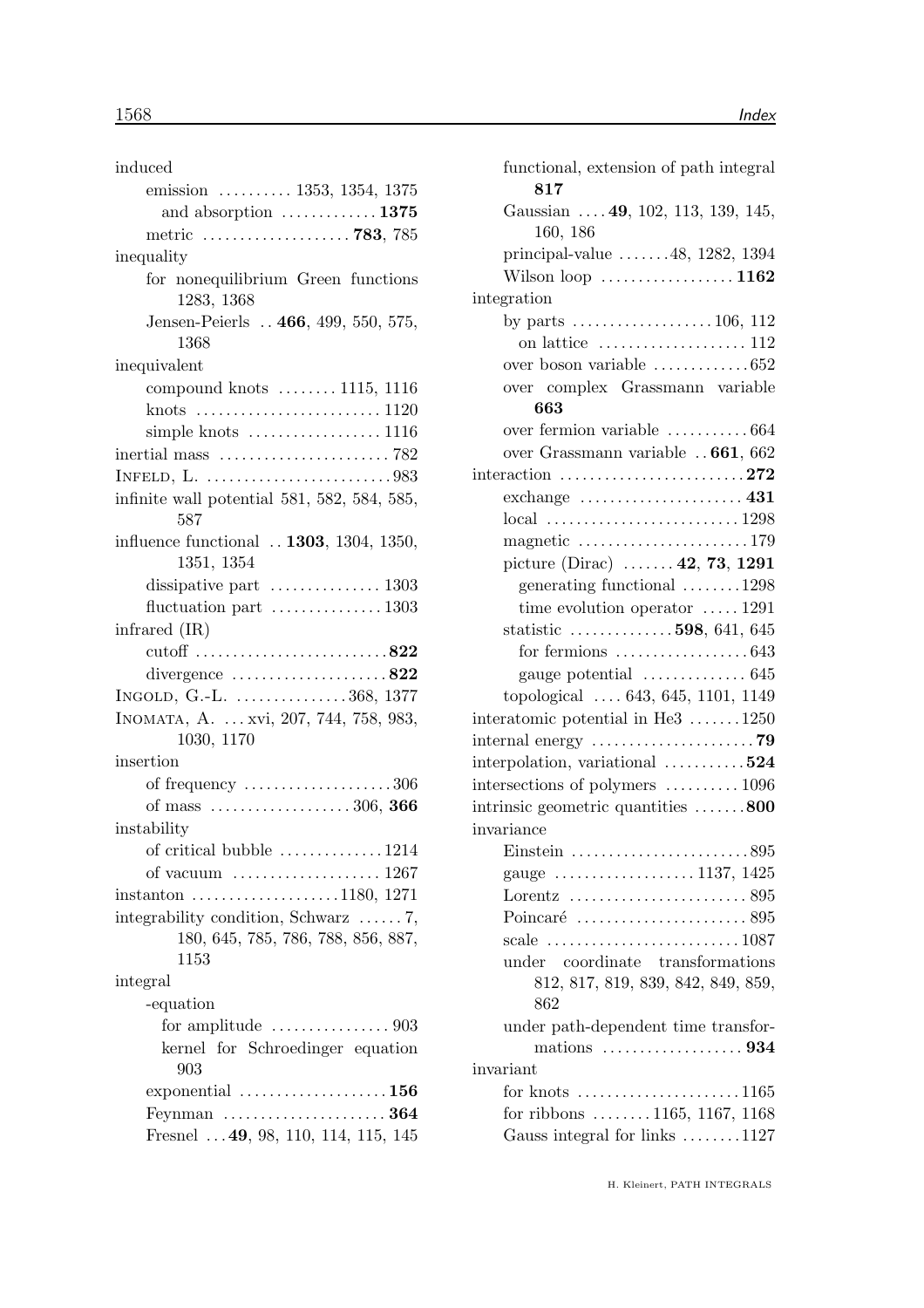| topological 1097, 1101, 1128-1130,<br>1132, 1134                  |
|-------------------------------------------------------------------|
| inverse                                                           |
| hyperbolic eigenvalue of stability ma-                            |
| $trix$ 404                                                        |
| Langevin function $\dots \dots \dots \dots 1041$                  |
| parabolic eigenvalue of stability ma-<br>trix 404                 |
|                                                                   |
| isotopy of knots                                                  |
| ambient  1116, 1165, 1168                                         |
| regular $\ldots \ldots \ldots 1116$ , 1165, 1168                  |
| isotropic approximation in variational ap-                        |
| proach $\dots\dots\dots\dots\dots\dots487$                        |
| isotropic universe 1399                                           |
| Ito                                                               |
| calculus $\ldots \ldots \ldots \ldots \ldots \ldots \ldots 1328$  |
| integral $\ldots \ldots \ldots \ldots \ldots \ldots \ldots 1363$  |
| lemma 1332, 1333                                                  |
|                                                                   |
| ITZYKSON, C.  208, 287, 462, 901, 926,                            |
| 1438                                                              |
| JACKIW, R. . 367, 899, 1170, 1172, 1173,                          |
| 1175                                                              |
| JACKSON, J.D. 123, 763                                            |
| Jacobi                                                            |
| action .803, 806, 808, 909, 910, 912,                             |
| 913, 917, 949, 950, 958, 960                                      |
| identity<br>. 4                                                   |
| polynomials  64, 724, 737, 741                                    |
| JAENICKE, J. $\dots\dots\dots\dots\dots\dots\dots 572$            |
| JAIN, J.K. 1173                                                   |
| JANKE, W. 208, 367, 482, 571, 573, 574,                           |
| 587, 596, 1379                                                    |
| JANNER, A. $\ldots \ldots \ldots \ldots \ldots \ldots \ldots 207$ |
| JANUSSIS, A.D. $\dots\dots\dots\dots\dots\dots 207$               |
| Jensen-Peierls inequality .466, 478, 499,                         |
| 550, 575, 1368                                                    |
| JEVICKI, A.  759, 900, 1439                                       |
|                                                                   |
|                                                                   |
| JONA-LASINIO, G. $\dots\dots\dots\dots\dots901$                   |
| Jones knot polynomial 1121, 1123, 1126                            |
| JONES, C.E.  208, 463                                             |
| JONES, H.F. 572                                                   |
|                                                                   |

| JONES, W.F.R. 1172                                        |
|-----------------------------------------------------------|
|                                                           |
| Jordan rule $\dots\dots\dots\dots\dots\dots\dots\dots$ 16 |
| JORDAN, P. 597                                            |
| JUNKER, G.  207, 705, 744, 759, 1030                      |
| JURIEV, D. $\dots\dots\dots\dots\dots\dots\dots 1439$     |
|                                                           |
| KÜRZINGER, W. 574                                         |
| KAC, M.  206–208, 1379                                    |
| KALLIN, C. 1173                                           |
|                                                           |
|                                                           |
| KARAMATSKOU, A.  462, 984                                 |
| KARRLEIN, R.  1273                                        |
| KASHURNIKOV, V.A.  704                                    |
| KASPI, V.M. 573                                           |
| KASTENING, B. $\dots\dots\dots\dots\dots$ xii, 367        |
|                                                           |
| Kauffman                                                  |
| bracket polynomial $\ldots$ 1121, 1124                    |
| polynomial .1121, 1121, 1122, 1165                        |
| relation to Wilson loop integral                          |
| 1165                                                      |
| KAUFFMAN, L.H. 1172                                       |
| KAUL, R. 1271                                             |
| KAWAI, T.  xvi, 88, 898, 925                              |
|                                                           |
| KAZANSKII, A.K. 367                                       |
| KEHREIN, S. 368                                           |
| KELDYSH, K.V. 1376, 1378                                  |
|                                                           |
| KENZIE, D.S. 1094                                         |
| Kepler law $\dots\dots\dots\dots\dots\dots\dots440$       |
| kernel, heat 859, 918                                     |
|                                                           |
| KHANDEKAR, D.C.  207                                      |
|                                                           |
| KHOLODENKO, A. 1094, 1127, 1171                           |
| KHVESHCHENKO, D.V.  1172                                  |
| KIEFER, C. 1379                                           |
| KIKKAWA, K.  462, 901                                     |
| kink 1179, 1180, 1182, 1183                               |
| $\arctan \ldots \ldots \ldots \ldots \ldots 1190, 1200$   |
| KINOSHITA, T. 1272, 1439                                  |
| Kinoshita-Terasaka knot 1120                              |
| KIVELSON, S. 1173, 1271                                   |
|                                                           |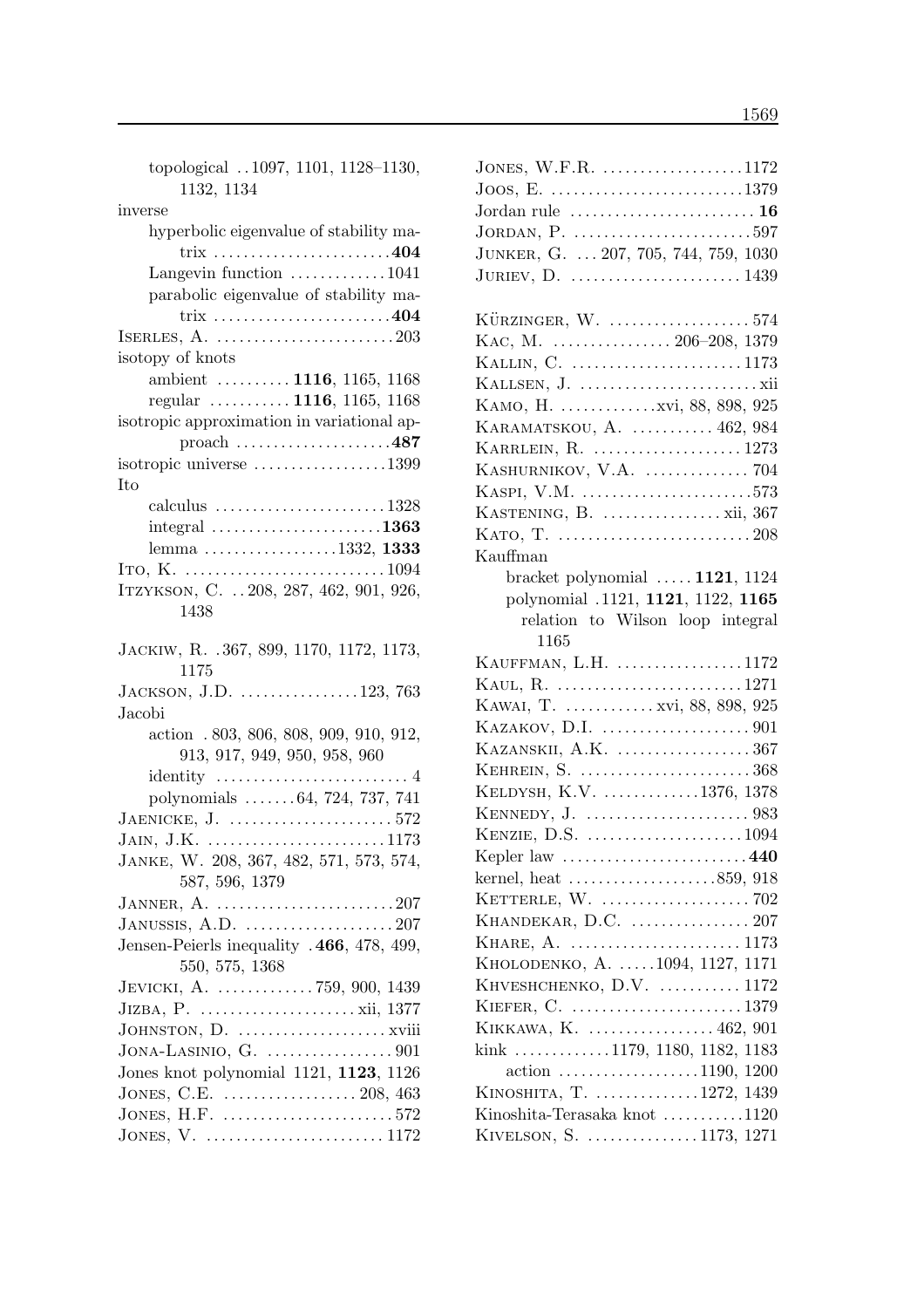| KLAUDER, J.R. 704, 705, 744, 758, 759,<br>1030              |
|-------------------------------------------------------------|
|                                                             |
| Klein-Gordon                                                |
| equation $\ldots \ldots \ldots \ldots \ldots \ldots 1290$   |
| field 1386                                                  |
| Green function 1386                                         |
| Klein-Kramers equation $\ldots$ 1307, 1309                  |
| overdamped $\ldots \ldots \ldots \ldots \ldots \ldots 1316$ |
| KLEINERT, A.  xii, xiv, xviii                               |
| KLEINERT, H.  xv-xvii, 11,                                  |
| 67, 101, 161, 175, 207, 247, 255,                           |
| 287, 301, 367, 368, 390, 462, 482,                          |
| 554, 571-575, 587, 596, 647, 702-                           |
|                                                             |
| 704, 758, 759, 899-901, 926, 929,                           |
| 939, 983, 984, 1029, 1030, 1094,                            |
| 1095, 1172, 1174, 1250, 1271-                               |
| 1273, 1377-1379, 1438, 1439                                 |
| KLIMIN, S.N. 575                                            |
| KNEUR, J.L. $\dots\dots\dots\dots\dots\dots\dots 704$       |
| knot                                                        |
| composite $\dots \dots \dots \dots \dots \dots \dots 1119$  |
| compound 1114, 1117, 1120                                   |
| inequivalent $\ldots \ldots \ldots 1115$ , 1116             |
| Conway-Seifert 1120                                         |
| crossings in graph $\ldots \ldots \ldots \ldots 1097$ ,     |
| 1115, 1116, 1117, 1119, 1125,                               |
| 1126, 1131, 1133                                            |
| equivalent $\ldots \ldots \ldots \ldots \ldots \ldots 1113$ |
| $exceptional$ 1120                                          |
|                                                             |
| granny  1115, 1126                                          |
| graph                                                       |
| crossing  1097, 1115, 1116, 1117                            |
| overpass $\dots \dots \dots \dots \dots \dots 1118$         |
| underpass $\ldots \ldots 1116, 1118, 1132$                  |
| group  1114, 1115                                           |
| $inequivalent$ 1120                                         |
| invariant $\ldots \ldots \ldots \ldots \ldots \ldots 1165$  |
| Kinoshita-Terasaka 1120                                     |
| multiplication law 1114                                     |
|                                                             |
| Alexander 1115, 1118-1120, 1172                             |
| Alexander-Conway  1124                                      |
| $BLM/Ho \ldots \ldots \ldots \ldots \ldots 1121$            |
|                                                             |
|                                                             |
| $HOMFLY$ 1121                                               |

| Jones 1121, 1123                                                  |
|-------------------------------------------------------------------|
| Kauffman 1121, 1121, 1122, 1165                                   |
| Kauffman bracket  1121, 1124                                      |
| Kauffman, relation to Wilson loop                                 |
| $integral \dots \dots \dots \dots \dots \dots 1165$               |
| Xpol  1121, 1121                                                  |
| prime  1114, 1120                                                 |
| simple $\ldots \ldots \ldots \ldots 1114, 1119, 1120$             |
| $inequivalent$ 1116                                               |
| square $\ldots \ldots \ldots \ldots \ldots 1115, 1126$            |
| stereoisomer 1120                                                 |
|                                                                   |
| KOBZAREV, I.Y. 1271                                               |
| KOGAN, I.I. 1172, 1439                                            |
| KOMAROV, L.I. 574                                                 |
| KONISHI, K.  572, 574                                             |
| KORENMAN, V. 1376                                                 |
|                                                                   |
| KOSOWER, D.A. $\dots\dots\dots\dots\dots1439$                     |
| Kosterlitz-Thouless phase transition 608                          |
| KOUVELIOTOU, C. 573                                               |
| KOYAMA, R. 1094                                                   |
|                                                                   |
| KRAMERS, H.A.  462, 1378                                          |
| KRATKY, O. 1094                                                   |
|                                                                   |
| KRIEGER, J.R. 373                                                 |
| KROLL, D.M. 596                                                   |
| Kubo stochastic Liouville equation 1328,                          |
| 1329, 1348, 1359                                                  |
| KUBO, R. 1377, 1379                                               |
| KUCHAR, K. 899, 926                                               |
| KÜRZINGER, W. 575                                                 |
| KUHNO, T. 1172                                                    |
| Kummer functions  765, 766, 769, 971                              |
|                                                                   |
| KURN, D.M. 702                                                    |
| KUSTAANHEIMO, P. 983                                              |
| Kustaanheimo-Stiefel transformation                               |
| 952, 963, 1409, 1410                                              |
| Lagrange                                                          |
|                                                                   |
| formalism $\ldots \ldots \ldots \ldots \ldots 2, 1307$            |
| multiplier $\ldots \ldots \ldots \ldots \ldots \ldots \ldots$ 746 |
|                                                                   |

| multiplier $\ldots \ldots \ldots \ldots \ldots \ldots \ldots$ 746 |
|-------------------------------------------------------------------|
| LAGRANGE, J.L. $\dots\dots\dots\dots\dots\dots 88$                |
| Lagrangian $\dots \dots \dots \dots \dots \dots \dots \dots 1$    |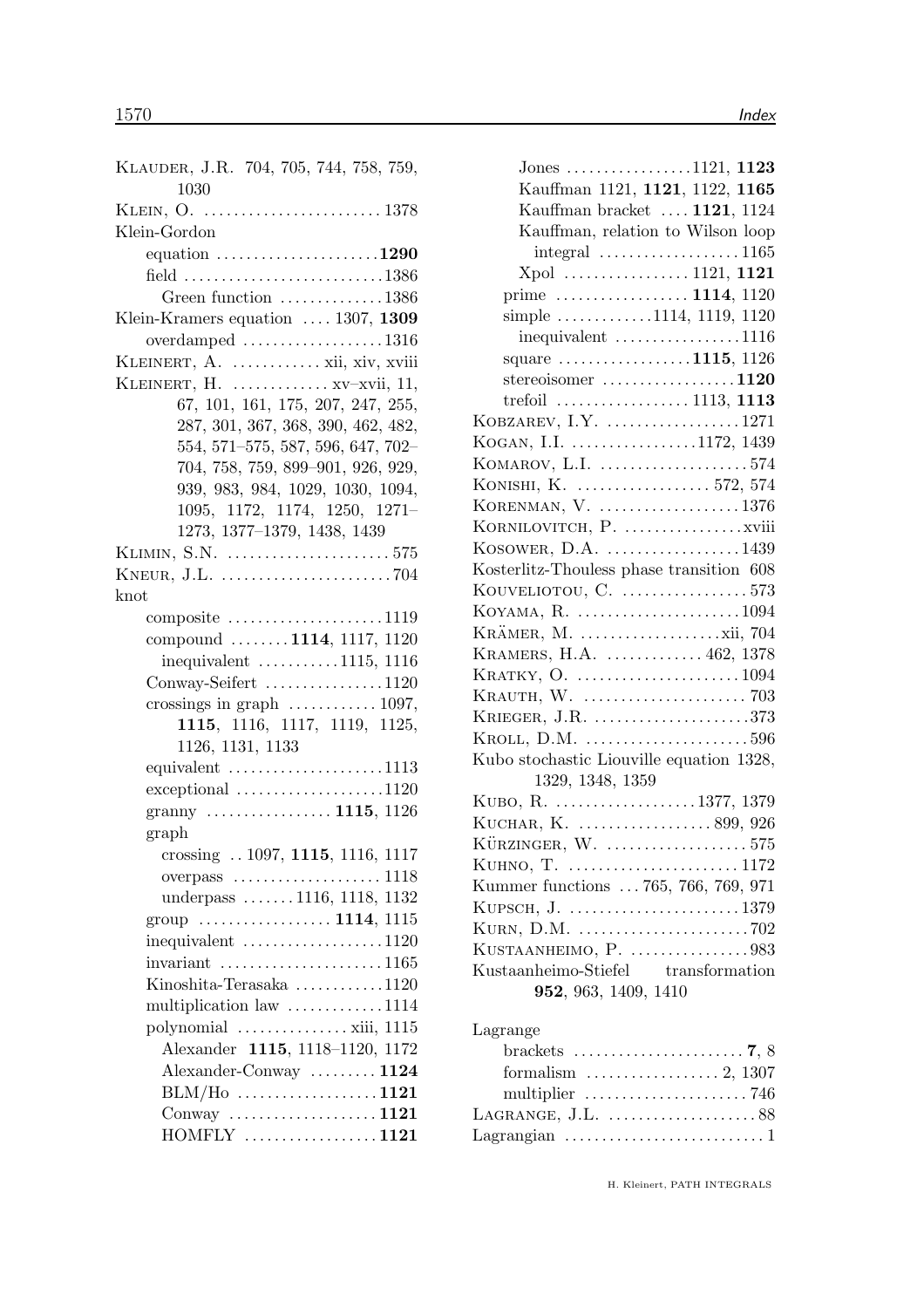| Laguerre polynomials 767, 970                                   |
|-----------------------------------------------------------------|
| LAIDLAW, M.G.G. 595, 701                                        |
|                                                                 |
| Lamb                                                            |
|                                                                 |
| shift 1349, 1354, 1357, 1432, 1433                              |
| Lambert's law $\dots\dots\dots\dots\dots\dots442$               |
| LAMBERT, J.H. $\dots\dots\dots\dots\dots442$                    |
| Landé factor $\dots\dots\dots\dots\dots\dots1428$               |
| Landau                                                          |
| -Ginzburg expansion $\dots \dots \dots 1247$                    |
| approximation $\ldots$ 305                                      |
| frequency  181, 181, 491, 1391                                  |
|                                                                 |
| orbit $\ldots \ldots \ldots \ldots \ldots \ldots 181, 1156$     |
| radius 775                                                      |
| LANDAU, L.D. 88, 179, 306,                                      |
| 373, 574, 759, 767, 774, 970, 971,                              |
| 1030, 1273                                                      |
| Landau-Lifshitz equation 757                                    |
| LANDWEHR, G. $\dots\dots\dots\dots\dots\dots575$                |
|                                                                 |
| Langer correction $\dots \dots \dots \dots 376, 994$            |
|                                                                 |
| LANGER, J.S. 1271, 1273                                         |
| LANGER, R.E.  372, 1029                                         |
| Langevin                                                        |
| equation $\ldots \ldots \ldots \ldots \ldots 1301, 1377$        |
| operator form $\dots \dots \dots \dots \dots 1320$              |
| quantum $\ldots \ldots \ldots \ldots \ldots \ldots 1320$        |
| semiclassical  1320                                             |
| with inertia $\ldots \ldots \ldots \ldots \ldots 1321$          |
| function $\ldots \ldots \ldots \ldots \ldots \ldots 1040$       |
| LANGEVIN, P. $\dots\dots\dots\dots\dots\dots 1379$              |
| LANGGUTH, W. 758                                                |
|                                                                 |
| LANGRETH, D. $\dots\dots\dots\dots\dots\dots 1376$              |
| Laplace                                                         |
| -Beltrami operator $$ 54, 56, 57, 60,                           |
| 66, 904, 915, 917, 1360                                         |
| $transform$<br>$\ldots$ 760                                     |
| Laplacian $\ldots \ldots \ldots \ldots \ldots 52, 53, 57$       |
| canonical $\ldots \ldots \ldots \ldots \ldots \ldots \ldots 56$ |
| covariant  904, 908, 915                                        |
|                                                                 |
| lattice $\ldots \ldots \ldots \ldots \ldots \ldots \ldots 107$  |

| large-order perturbation theory $\dots$ 1220,                   |  |
|-----------------------------------------------------------------|--|
| 1221, 1223, 1224, 1226, 1230                                    |  |
| large-stiffness expansion $\ldots$ 1053, 1054,                  |  |
| 1059, 1069, 1071                                                |  |
| LARIN, S.A.  1095, 1273                                         |  |
| LARKIN, A.I.  368, 1272                                         |  |
| LARSEN, D. $\dots\dots\dots\dots\dots\dots\dots\dots575$        |  |
| lattice                                                         |  |
| completeness relation 108                                       |  |
| derivative $\ldots \ldots \ldots \ldots \ldots \ldots 105$      |  |
| Green function 249                                              |  |
| Laplacian $\dots \dots \dots \dots \dots \dots \dots 107$       |  |
| models                                                          |  |
| quantum field theories $\dots \dots 155$                        |  |
| statistical mechanics $\dots \dots \dots 524$                   |  |
| orthogonality relation  108                                     |  |
| LAUGHLIN, R.B. 1172, 1173                                       |  |
| law                                                             |  |
| Ampère $\dots \dots \dots \dots \dots \dots \dots \dots$ 72     |  |
| Ampere 883, 1418                                                |  |
| angular momentum conservation 439                               |  |
| composition for time evolution am-                              |  |
| plitude $\ldots \ldots \ldots \ldots \ldots \ldots \ldots 90$ , |  |
| 709                                                             |  |
| continuity $\dots \dots \dots \dots \dots \dots \dots 18$       |  |
| current conservation  18                                        |  |
| Dulong-Petit  176, 327, 611-613,                                |  |
| 631, 640                                                        |  |
| energy conservation $\dots \dots \dots 14$ , 76                 |  |
| energy conservation law $\dots \dots 1181$                      |  |
| for multiplication of knots $\dots$ 1114                        |  |
| Gauss 1418                                                      |  |
| Kepler 440                                                      |  |
| momentum conservation 301, 1098                                 |  |
| Newtons second $\ldots \ldots \ldots \ldots \ldots$ 782         |  |
| probability conservation $\ldots$ 16, 1305,                     |  |
| 1309, 1312, 1346, 1348, 1352                                    |  |
| scaling for polymers $\dots$ 1036, 1074,<br>1081, 1087, 1094    |  |
| LAWANDE, $S.V.$ 207                                             |  |
|                                                                 |  |
| LAZZIZZERA, I.  1174                                            |  |
| LE GUILLOU, J.C. 1272                                           |  |
|                                                                 |  |
|                                                                 |  |
| Legendre                                                        |  |
|                                                                 |  |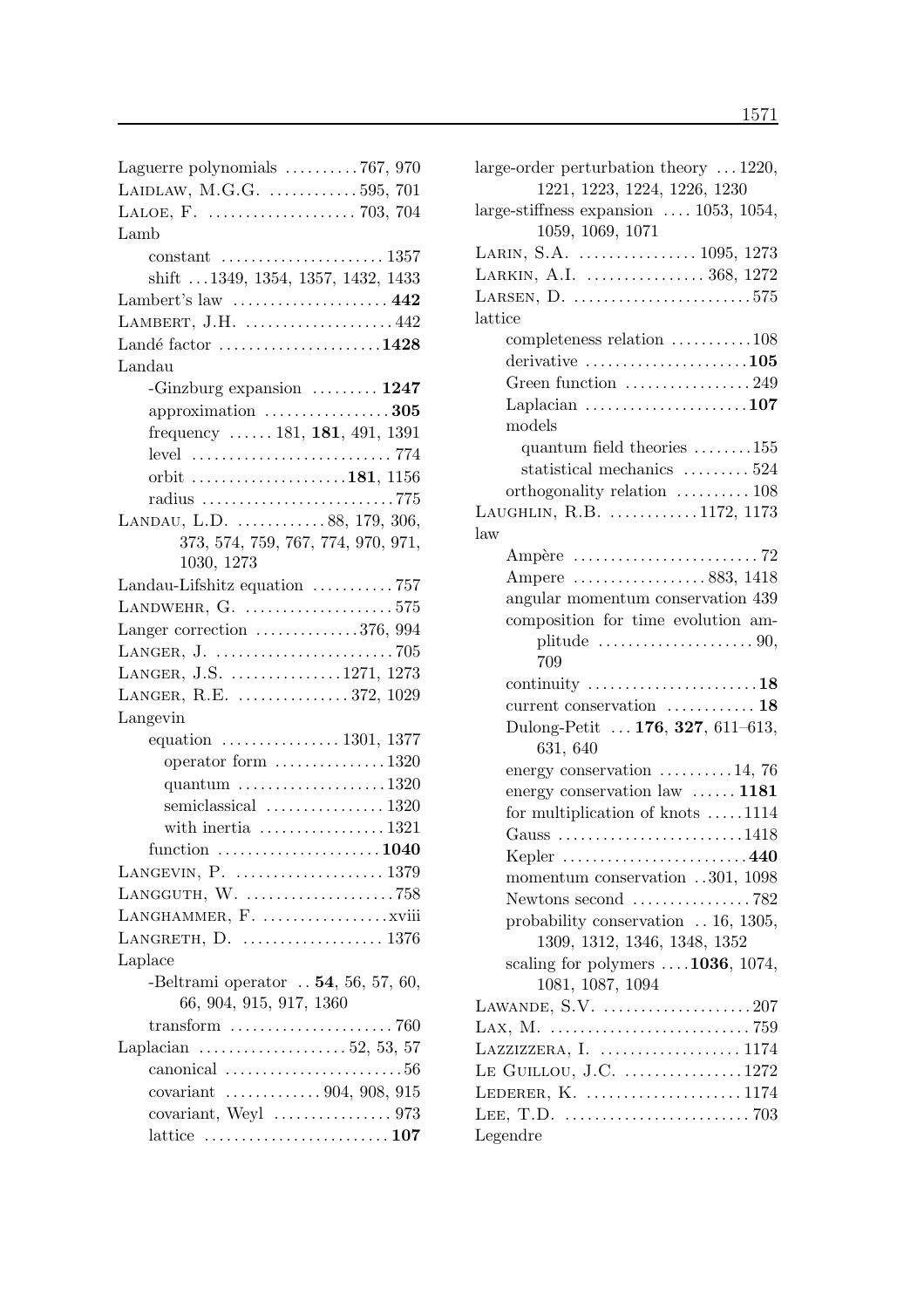| functions 737                                                          |  |
|------------------------------------------------------------------------|--|
| polynomials $\ldots \ldots \ldots \ldots$ 721, 736                     |  |
| associated $\ldots \ldots \ldots \ldots \ldots 732, 734$               |  |
| Legendre transform                                                     |  |
| Euclidean 137                                                          |  |
| LEGGETT, A.J.  368, 1272, 1377, 1379                                   |  |
| $LEGUILIOU, J.C.$ 574                                                  |  |
|                                                                        |  |
| LEIBBRANDT, G. $\dots\dots\dots\dots\dots\dots159$                     |  |
| LEINAAS, J.J. 595, 1173                                                |  |
| lemma                                                                  |  |
|                                                                        |  |
|                                                                        |  |
|                                                                        |  |
| Riemann-Lebesgue 74                                                    |  |
| LEMMENS, D. 1030                                                       |  |
| LEMMENS, L.F.  575, 702, 704                                           |  |
| length                                                                 |  |
| bond 1031                                                              |  |
| effective $\ldots \ldots \ldots \ldots \ldots \ldots 1044$             |  |
| classical of oscillator  140                                           |  |
| coherence $\ldots \ldots \ldots \ldots \ldots 1247$                    |  |
| oscillator 542                                                         |  |
| persistence $\dots \dots \dots \dots 1048$ , 1052                      |  |
| Planck 1403                                                            |  |
| proper $\ldots \ldots \ldots \ldots \ldots \ldots \ldots 1385$         |  |
| quantum                                                                |  |
| of oscillator $\ldots \ldots \ldots \ldots \ldots 133$                 |  |
| scattering $\ldots \ldots \ldots \ldots \ldots \ldots \ldots 616$      |  |
| thermal $\ldots \ldots \ldots \ldots 139, 601, 608$                    |  |
| Lenz-Pauli vector 973                                                  |  |
| Lerch function $\dots\dots\dots\dots\dots\dots 606$                    |  |
| LERDA, A. $\dots\dots\dots\dots\dots\dots\dots\dots1173$               |  |
| level                                                                  |  |
| -splitting formula $\ldots \ldots \ldots \ldots 1206$                  |  |
| Landau 774                                                             |  |
| $\text{shift}$                                                         |  |
| due to tunneling  1178                                                 |  |
| formula $\ldots \ldots \ldots \ldots \ldots 279, 526$                  |  |
| operator $\ldots \ldots \ldots \ldots \ldots \ldots 279$               |  |
|                                                                        |  |
| quadratic fluctuations 1206                                            |  |
| Levi-Civita                                                            |  |
|                                                                        |  |
| tensor $\ldots \ldots \ldots \ldots \ldots \ldots \ldots \ldots$ . 791 |  |
| transformation $\ldots \ldots 942, 942, 944$                           |  |
| LEVINE, $M.J.$ 1272                                                    |  |
| Levinson theorem  1194                                                 |  |

| LEVINSON, N. $\dots\dots\dots\dots\dots\dots1272$                         |
|---------------------------------------------------------------------------|
|                                                                           |
|                                                                           |
|                                                                           |
| LICKORISH, W.B.R. $\dots\dots\dots\dots 1165$                             |
| Lie                                                                       |
|                                                                           |
| rotation group $\ldots \ldots \ldots \ldots 58$                           |
| expansion formula $43, 61, 415, 1155$                                     |
| lifetime                                                                  |
| metastable state  1225                                                    |
| universe $\dots \dots \dots \dots \dots \dots \dots 1403$                 |
| LIFSHITZ, E.M. . 88, 179, 373, 574, 759,                                  |
| 767, 774, 970, 971, 1030, 1273                                            |
| light                                                                     |
| scattering $\ldots \ldots \ldots \ldots \ldots \ldots 1042$               |
| velocity $\dots\dots\dots\dots\dots\dots\dots\dots 14$                    |
|                                                                           |
| limit                                                                     |
| classical $\ldots \ldots \ldots \ldots \ldots \ldots \ldots 154$          |
| degenerate 637                                                            |
| strong-coupling $\dots \dots \dots \dots$ xiii, 500                       |
| thermodynamic $\ldots \ldots \ldots \ldots \ldots 288$                    |
| Lindblad equation $\dots \dots \dots 1348$ , 1352                         |
|                                                                           |
| LINDQUIST, $W.B.$ 1272                                                    |
| line width $\ldots \ldots \ldots \ldots \ldots \ldots 1349, 1353$         |
| linear                                                                    |
| $oscillator$ , see also oscillator112                                     |
| response theory $141, 1274, 1276,$                                        |
| 1289                                                                      |
| space $\ldots \ldots \ldots \ldots \ldots \ldots \ldots \ldots \ldots 25$ |
| LING ZHI LIANG $\ldots$ 1030                                              |
| link  1132, 1171, 1172                                                    |
| Hopf 1122, 1122, 1124                                                     |
| polynomial                                                                |
| Alexander $\dots\dots\dots\dots\dots\dots1132$                            |
| simple $\dots \dots \dots \dots$ xlv, 1131, 1133                          |
| linked curves $\dots\dots\dots\dots\dots\dots 1128$                       |
| linking number  1128, 1129, 1132                                          |
|                                                                           |
| Liouville                                                                 |
| equation                                                                  |
| stochastic Kubo 1328, 1329, 1348,<br>1359                                 |
| Wigner equation  34                                                       |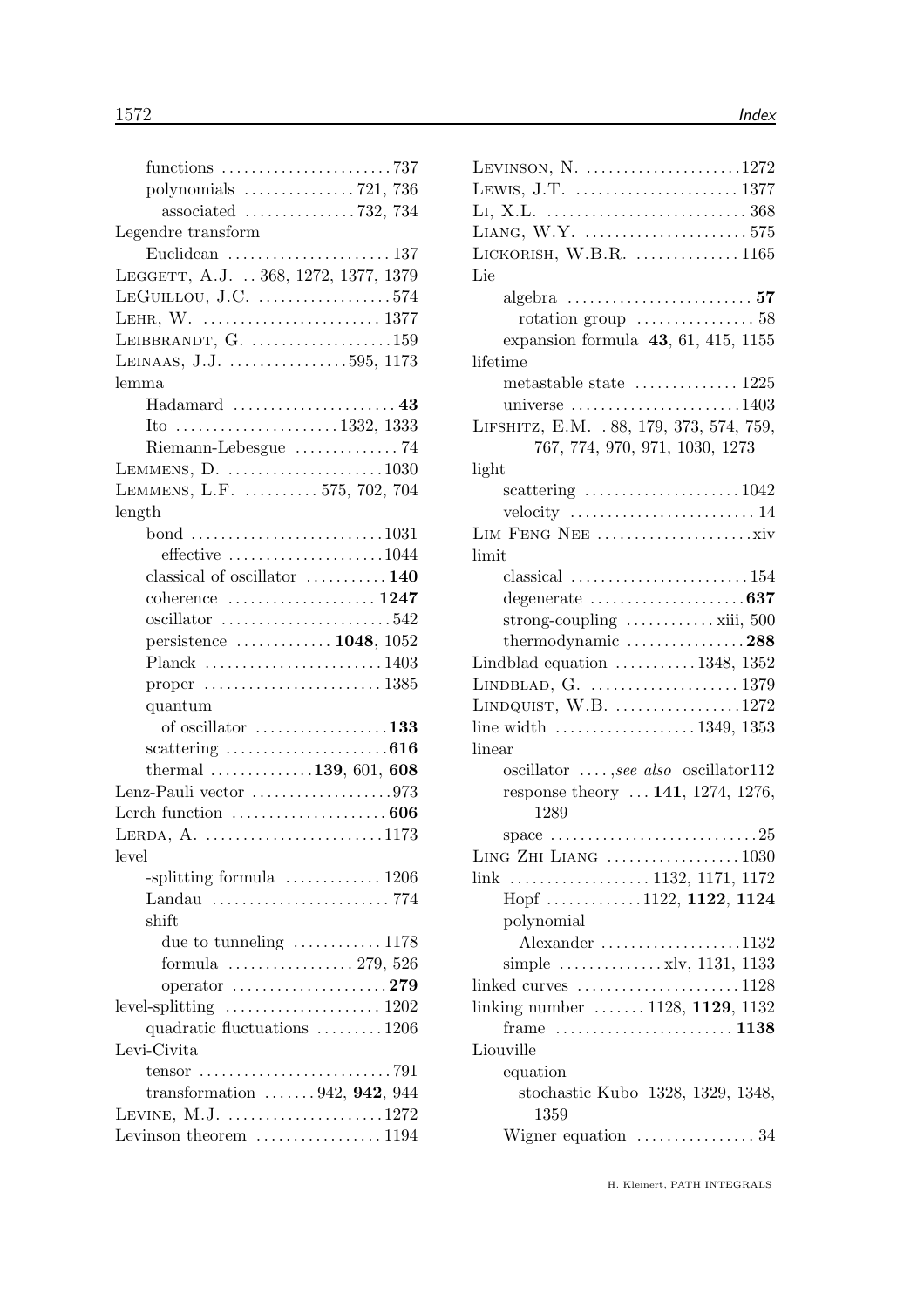| Liouville equation $\dots\dots\dots\dots\dots 34$                  |
|--------------------------------------------------------------------|
| LIPATOV, L.N. 1271                                                 |
| LIPOWSKI, R. 596                                                   |
| Lippmann-Schwinger equation $\ldots$ 74, 75,                       |
| 344, 616, 1103, 1170                                               |
| liquid                                                             |
|                                                                    |
|                                                                    |
| phase $\ldots \ldots \ldots \ldots \ldots \ldots \ldots 1259$      |
|                                                                    |
|                                                                    |
| basis functions $\dots\dots\dots\dots\dots\dots$ 19                |
| Boltzmann factor  330, 464, 465                                    |
| classical momentum $\dots \dots \dots 369$                         |
| conservation law $\dots\dots\dots\dots\dots 18$                    |
| density of states $\dots \dots \dots 399, 401$                     |
| classical $\ldots \ldots \ldots \ldots \ldots \ldots 409$          |
| quantum-mechanical 406                                             |
|                                                                    |
|                                                                    |
| dilatations $\ldots \ldots \ldots \ldots \ldots \ldots \ldots$ 980 |
| expectation value $\dots \dots \dots \dots 466$                    |
| field energy $\ldots \ldots \ldots \ldots \ldots \ldots 1136$      |
| fluctuation                                                        |
|                                                                    |
|                                                                    |
|                                                                    |
|                                                                    |
| interaction $\ldots \ldots \ldots \ldots \ldots 1298$              |
| pair correlation function 530, 531                                 |
| partition function $\ldots \ldots \ldots 465, 496$                 |
| supersymmetry $\dots\dots\dots\dots 1435$                          |
|                                                                    |
| of coordinates $\dots\dots\dots\dots 892$                          |
| trial                                                              |
| $\arctan$ 465                                                      |
| $U(1)$ transformations 892                                         |
|                                                                    |
|                                                                    |
|                                                                    |
| London                                                             |
|                                                                    |
|                                                                    |
|                                                                    |
| LONDON, $H.$ 1174                                                  |
| longitudinal                                                       |
| fluctuation width $\dots\dots\dots\dots\dots 531$                  |
| projection matrix $\dots \dots \dots 310, 485$                     |
| trial frequency $\dots\dots\dots\dots\dots 485$                    |
| loop                                                               |
| diagram $\ldots$ 283                                               |

| expansion $\ldots \ldots \ldots \ldots \ldots \ldots \ldots 307$<br>integral |  |
|------------------------------------------------------------------------------|--|
| Gauss, for links  1127                                                       |  |
| Wilson $\dots\dots\dots\dots\dots\dots1162$                                  |  |
| Lorentz                                                                      |  |
| frame $\ldots \ldots \ldots \ldots \ldots \ldots \ldots \ldots 895$          |  |
|                                                                              |  |
|                                                                              |  |
|                                                                              |  |
| transformations $\dots\dots\dots\dots\dots 895$                              |  |
| loxodromic eigenvalue of stability matrix                                    |  |
| 404                                                                          |  |
| LOZANO, G. 1170                                                              |  |
|                                                                              |  |
| LUKASHIN, A.V. 1171, 1172                                                    |  |
| LUNDIN, J.  1439                                                             |  |
| LUNDSTRÖM, E.  1439                                                          |  |
| LUTTINGER, J.M. $\dots\dots\dots\dots\dots.703$                              |  |
| LYKKEN, J.D.  1173                                                           |  |
|                                                                              |  |
|                                                                              |  |
|                                                                              |  |
| MACKENZIE, R.  462, 901                                                      |  |
| MACMILLAN, D. 573                                                            |  |
| $MAGALINSKY, V.B.$ 573                                                       |  |
|                                                                              |  |
| magnetic                                                                     |  |
| field 179, 490                                                               |  |
| correlation function  254                                                    |  |
| polaron in $\dots \dots \dots \dots \dots \dots 550$                         |  |
| time evolution amplitude of parti-                                           |  |
| cle 179, 181,                                                                |  |
| 183                                                                          |  |
| flux quantization $\dots \dots \dots 1100$ , 1102                            |  |
|                                                                              |  |
| forces $\ldots \ldots \ldots \ldots \ldots \ldots \ldots \ldots 179$         |  |
| frequency $\dots \dots \dots \dots \dots 181, 491$                           |  |
| interaction $\ldots \ldots \ldots \ldots \ldots 179, 913$                    |  |
| moment                                                                       |  |
| anomalous $\ldots \ldots \ldots \ldots 1157, 1222$                           |  |
| $\text{electron}\ \dots\dots\dots\dots\dots\dots\dots1427$                   |  |
| monopole 756, 883, 1013                                                      |  |
| Dirac theory  889                                                            |  |
| susceptibility $\ldots \ldots \ldots \ldots 1048, 1053$                      |  |
| trap for Bose-Einstein condensation<br>621                                   |  |
| anisotropic $\ldots \ldots \ldots \ldots \ldots \ldots 626$                  |  |
| magnetization 336, 337, 338                                                  |  |
|                                                                              |  |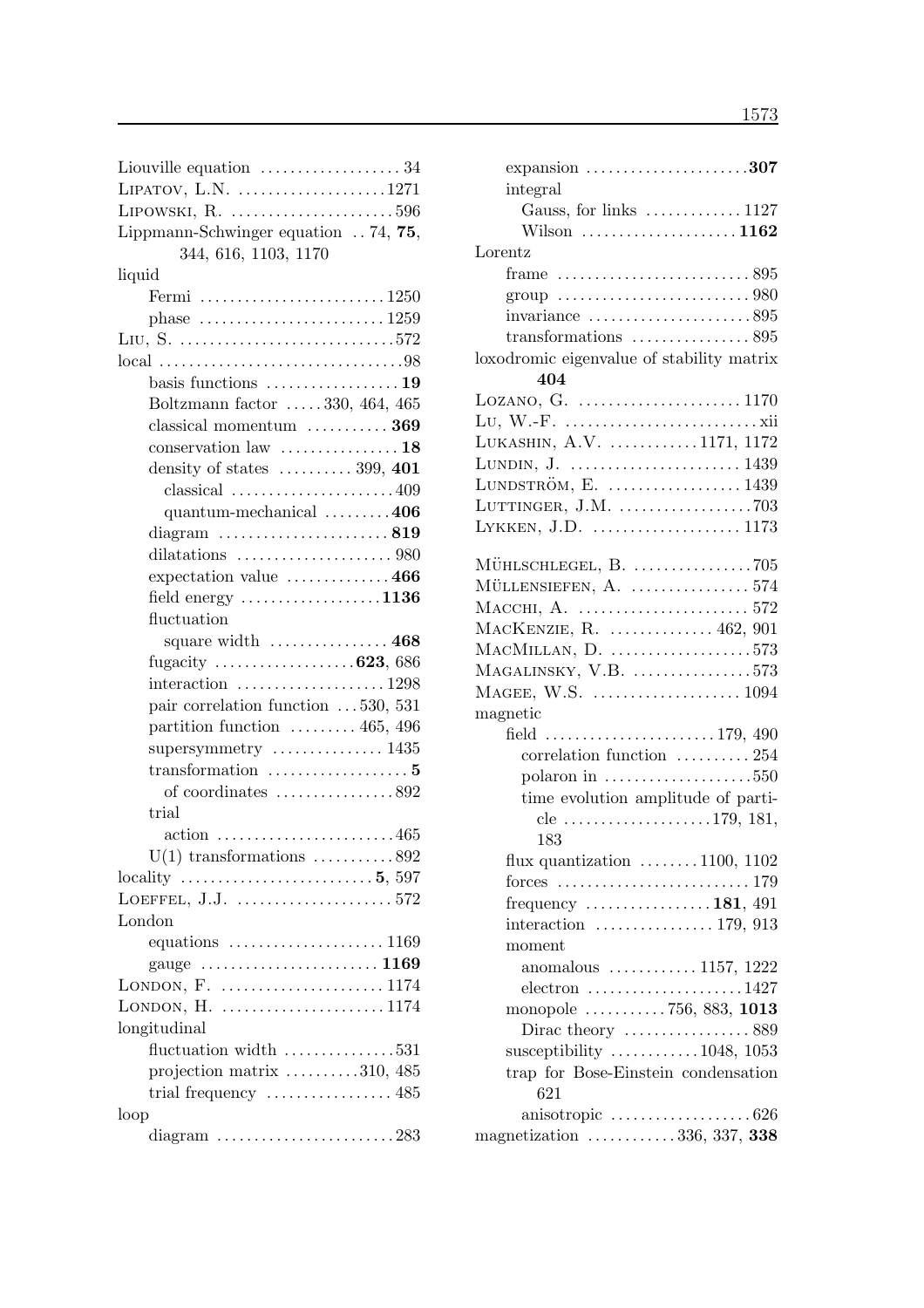| magneton, Bohr $\dots \dots \dots \dots 181$ , 1427                    |  |
|------------------------------------------------------------------------|--|
| Magnus expansion  36, 203                                              |  |
| MAGNUS, W.  207, 208                                                   |  |
| MAHESHWARI, $A.$ 207                                                   |  |
|                                                                        |  |
| MALBOUISSON, J.M.C.  1170                                              |  |
| MALDAGUE, P.  1376                                                     |  |
| MALTONI, F.  1170                                                      |  |
|                                                                        |  |
| MANNING, $R.S.$ 462                                                    |  |
| MANUEL, C. 1170                                                        |  |
| many                                                                   |  |
| $-$ boson orbits 598                                                   |  |
| -fermion orbits $\dots\dots\dots\dots\dots643$                         |  |
| mapping                                                                |  |
| from flat to space with curvature and                                  |  |
|                                                                        |  |
| nonholonomic  789, 797, 902                                            |  |
| MARADUDIN, A. 571                                                      |  |
| MARINOV, M.S.  xvi, 899, 926, 1438                                     |  |
| MARKLUND, M.  1439                                                     |  |
| MARKOFF, $A.A.$ 1093                                                   |  |
|                                                                        |  |
| MARSDEN, J.E. $\dots\dots\dots\dots\dots\dots 88$                      |  |
| $MARSHALL, J.T.$ 575                                                   |  |
| MARTELLINI, M. $\dots\dots\dots\dots\dots1173$                         |  |
|                                                                        |  |
| MARTIN, A.  462, 572, 901                                              |  |
| MARTIN, P.C.  367, 1376                                                |  |
| MARTINEZ PEÑA, G.M.  573                                               |  |
| MARTINIS, $J.M.$ 368                                                   |  |
| Maslov                                                                 |  |
| -Morse index  116, 129, 388, 396,                                      |  |
| 401, 403                                                               |  |
| MASLOV, V.P. $\dots\dots\dots\dots\dots 116, 462$                      |  |
| mass                                                                   |  |
| coordinate-dependent  879                                              |  |
| gravitational $\ldots \ldots \ldots \ldots \ldots \ldots$ 782          |  |
| inertial $\ldots \ldots \ldots \ldots \ldots \ldots \ldots \ldots$ 782 |  |
| insertion $\ldots \ldots \ldots \ldots \ldots 306, 366$                |  |
|                                                                        |  |
|                                                                        |  |
|                                                                        |  |
| master equation 1347, 1348                                             |  |
|                                                                        |  |
| material waves $\dots\dots\dots\dots\dots\dots\dots 12$                |  |
| matrix                                                                 |  |

| diffusion $\ldots$ 1309                                          |
|------------------------------------------------------------------|
| functional $\ldots \ldots \ldots 39, 211, 242, 254$              |
| Heisenberg $\ldots \ldots \ldots \ldots 39, 41, 42$              |
| Hessian $\ldots \ldots \ldots 3, 54, 65, 86, 880$                |
|                                                                  |
|                                                                  |
| projection                                                       |
| longitudinal $\ldots \ldots \ldots \ldots 310, 485$              |
| transversal $\ldots \ldots \ldots \ldots 310, 485$               |
| representation of spin $\dots \dots \dots$ 751                   |
| scattering $\ldots \ldots \ldots \ldots \ldots 68, 190$          |
| $T$ 191, 192, 616                                                |
| $scattering$ 344                                                 |
| stability $\dots\dots\dots\dots\dots\dots\dots$                  |
|                                                                  |
| Matsubara frequencies  143, 144, 151,                            |
| 154, 155, 219, 224, 243, 248                                     |
| even $\dots \dots \dots \dots \dots \dots \dots \dots \dots 143$ |
| odd 224                                                          |
|                                                                  |
| Maupertius principle  380, 978                                   |
| Maxwell                                                          |
| action 1418                                                      |
| equations $\ldots \ldots \ldots \ldots \ldots \ldots 1418$       |
|                                                                  |
| Maxwell distribution 1338                                        |
|                                                                  |
| $MCUMBER, D.E.$ 1273                                             |
| $MCGURN, A.R.$ 571                                               |
| MCKANE, A.J.  1095, 1379                                         |
| MCKEAN, H.P.  901, 926, 1094                                     |
| $McLAUGHLIN, D.W.$ 758                                           |
| mean motion $\dots\dots\dots\dots\dots\dots\dots440$             |
| mean-field                                                       |
| approximation $\dots \dots 306, 312, 338$                        |
| effective potential 338                                          |
| measure                                                          |
| functional integral                                              |
| in Fourier space $\dots \dots \dots \dots 151$                   |
| of path integral                                                 |
|                                                                  |
| in space with curvature and torsion<br>802, 807                  |
| transformation of $.990, 1026 - 1028$                            |
|                                                                  |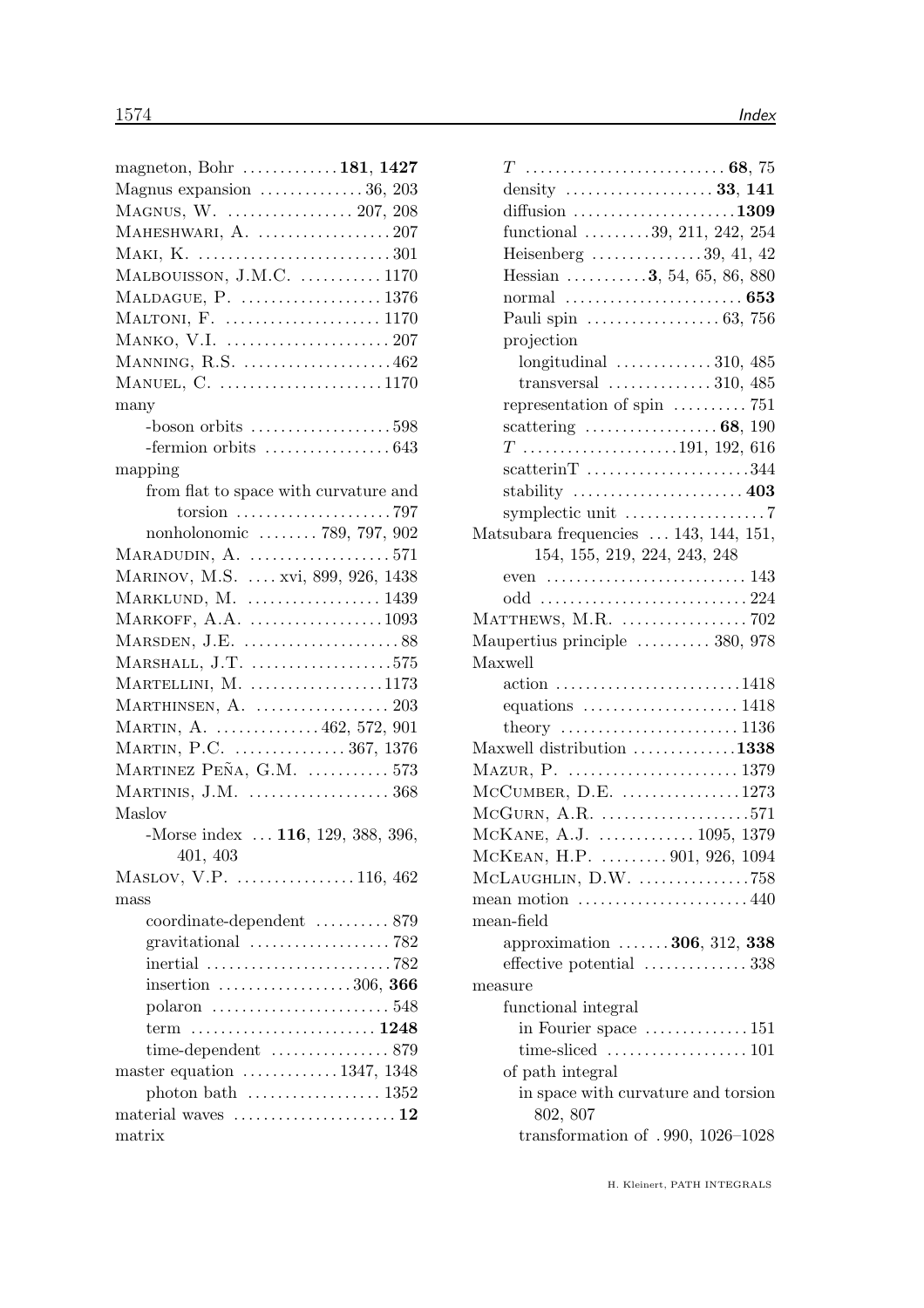| of path integration $\dots \dots 781, 898$                          |
|---------------------------------------------------------------------|
| of perturbatively defined path inte-                                |
| gral                                                                |
| in space with curvature $\dots \dots 855$                           |
| mechanics                                                           |
|                                                                     |
| quantum $\dots \dots \dots \dots \dots \dots 1$ , 12                |
| level shift due to tunneling 1178                                   |
|                                                                     |
|                                                                     |
| Mehler formula  133, 205, 560                                       |
|                                                                     |
|                                                                     |
| Meissner effect $\dots\dots\dots\dots312$ , 1160                    |
|                                                                     |
| melting process $\dots \dots \dots \dots \dots \dots 1381$          |
| $MENDONCA, J.T.$ 1439                                               |
| $MENDOZA, H.V.$ 573                                                 |
| $M \text{ENOSSI}, E.$ 1170                                          |
| MENSKII, M.B. 898                                                   |
| MENZEL-DORWARTH, A. 1377                                            |
| MERMIN, D. 1378                                                     |
| MERZBACHER, E. $\dots\dots\dots\dots 88, 373$                       |
|                                                                     |
| metastable                                                          |
| phase $\dots \dots \dots \dots \dots \dots \dots \dots 1259$        |
| state $\ldots \ldots \ldots \ldots \ldots \ldots \ldots 1261$       |
|                                                                     |
|                                                                     |
| -affine space .781, 792, 801, 807, 909                              |
|                                                                     |
| Euclidean space 1382                                                |
| Hessian $\ldots \ldots \ldots 3, 54, 65, 86, 880$                   |
|                                                                     |
| Minkowski space  677, 1382                                          |
| Robertson-Walker 1401                                               |
| tensor $\ldots \ldots \ldots \ldots \ldots \ldots \ldots \ldots 53$ |
|                                                                     |
| Mexican hat potential $\dots\dots\dots\dots 310$                    |
|                                                                     |
| MICHELS, J.P.J. 1126, 1171                                          |
| midpoint                                                            |
|                                                                     |
|                                                                     |
| prescription $\ldots \ldots \ldots \ldots \ldots \ldots 802$        |
| MIELKE, A. 368                                                      |
| MILLER, W.H. $\dots\dots\dots\dots\dots\dots\dots572$               |
| MILLET, K.C.  1165, 1172                                            |
|                                                                     |

| MILTON, K.A. 1030                                           |
|-------------------------------------------------------------|
| minimal                                                     |
|                                                             |
| gauge field $\ldots \ldots \ldots \ldots \ldots \ldots 891$ |
| substitution $\ldots \ldots \ldots 180, 913, 1153$          |
| subtraction $\ldots \ldots \ldots \ldots \ldots 160$        |
| Minkowski space 787, 980                                    |
|                                                             |
| metric 677, 1382                                            |
| MINTCHEV, M.  1173                                          |
| MISHELOFF, M.N. $\ldots$ 208, 463                           |
| MITTER, H. 573                                              |
|                                                             |
| MIYAKE, S.J. 574                                            |
| MIZRAHI, M.M. 898                                           |
| mnemonic rule $\dots \dots \dots \dots \dots \dots 1192$    |
| free-particle partition function<br>for                     |
| 140, 187                                                    |
|                                                             |
| MOATS, R.K. 573                                             |
| mode                                                        |
| negative-eigenvalue for decay . 1215,                       |
| 1216                                                        |
|                                                             |
|                                                             |
| model                                                       |
| Drude for dissipation 1304                                  |
| for tunneling processes $\dots \dots 1176$                  |
| Friedmann $\ldots \ldots \ldots \ldots \ldots \ldots 1404$  |
| $Ginzburg-Landau$ 1247                                      |
| Heisenberg, of ferromagnetism . 1047                        |
| lattice                                                     |
| quantum field theories $\ldots \ldots \ldots 155$           |
| statistical mechanic $\dots \dots \dots 524$                |
| nonlinear sigmaaaa $.746, 756, 813,$                        |
| 1050                                                        |
| random chain for polymer $\dots$ 1031                       |
| Thomas-Fermi $\dots\dots\dots\dots\dots422$                 |
| modified                                                    |
| Bessel function $\ldots \ldots \ldots \ldots \ldots 50$     |
|                                                             |
| Poeschl-Teller potential 1004                               |
| time evolution operator $\dots \dots 930$                   |
| Moebius strip $\dots\dots\dots\dots\dots\dots 1129$         |
| molecules                                                   |
| DNA . 1129, 1129, 1130, 1132, 1171                          |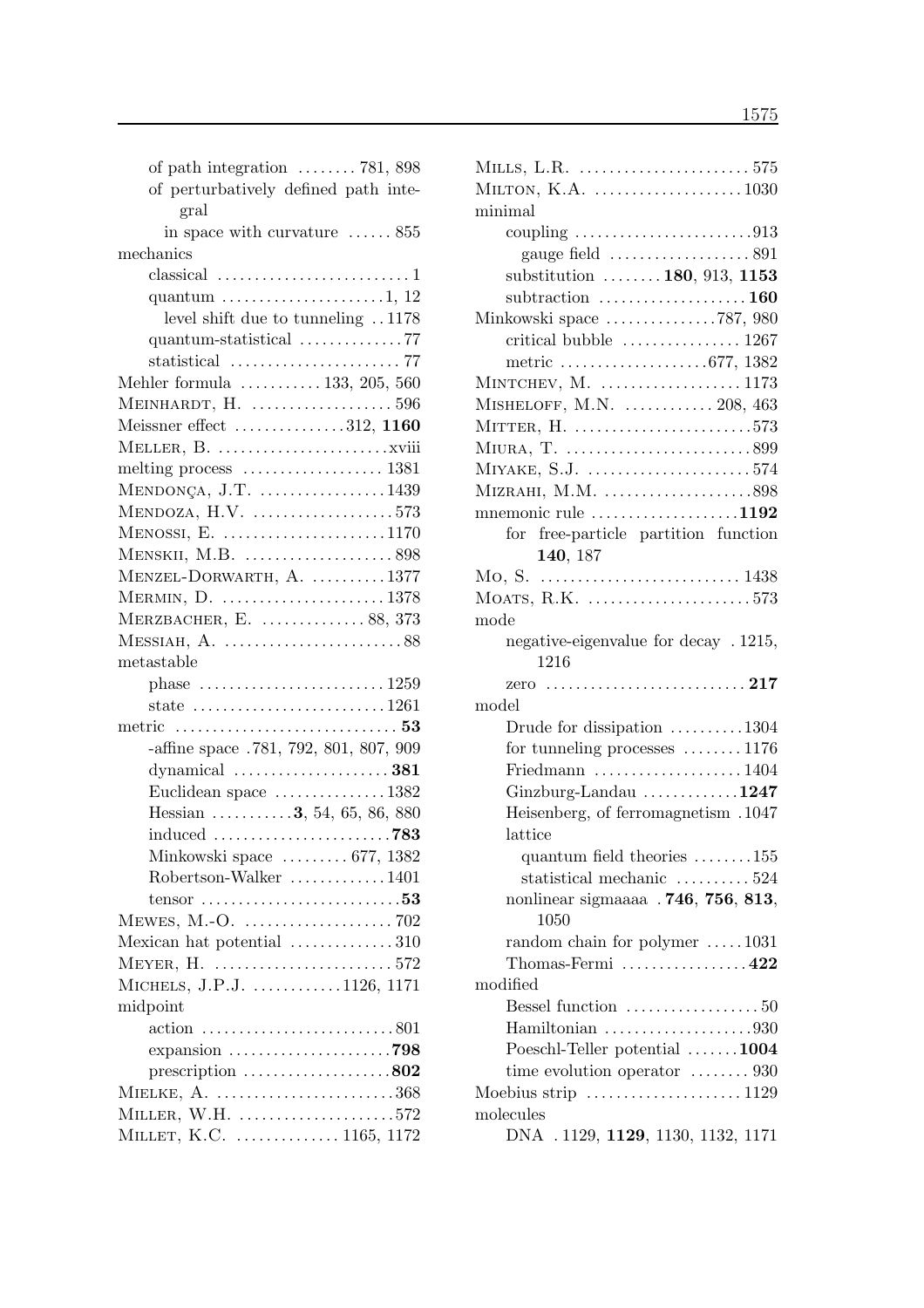| moment                                                             |
|--------------------------------------------------------------------|
| magnetic                                                           |
| $electron \dots \dots \dots \dots \dots \dots \dots 1427$          |
| moments                                                            |
| in polymer end-to-end distribution                                 |
| 1033                                                               |
|                                                                    |
| momentum                                                           |
| $angular$ 57                                                       |
| conservation law $\dots \dots \dots 301$ , 1098                    |
| Fermi  422, 637                                                    |
|                                                                    |
| operator $\dots \dots \dots \dots \dots \dots \dots \dots 92$      |
| space                                                              |
| path integral of Coulomb system                                    |
| 974                                                                |
| wave functions in $\dots \dots \dots \dots 28$                     |
|                                                                    |
| monopole, magnetic 756, 883, 890, 1013                             |
| Dirac theory $\dots\dots\dots\dots\dots 889$                       |
| gauge invariance  890                                              |
| gauge field $\ldots \ldots \ldots \ldots \ldots \ldots$ 890        |
| gauge invariance 1014                                              |
| spherical harmonics $\ldots \ldots$ 751, 1017                      |
| MONTROLL, $E.W.$ 573                                               |
|                                                                    |
| MORANDI, G. 595, 702, 1170                                         |
| Morse                                                              |
| -Maslov index  116, 129, 388, 396                                  |
|                                                                    |
|                                                                    |
| MORSE, P.M.  133, 205, 1029, 1030                                  |
|                                                                    |
| motion                                                             |
| Brownian $\ldots \ldots \ldots \ldots \ldots \ldots 1361$          |
| equation of $\dots \dots \dots \dots \dots \dots 42$               |
| mean $\ldots \ldots \ldots \ldots \ldots \ldots \ldots \ldots 440$ |
| Mott scattering $\dots \dots \dots \dots \dots \dots 451$          |
| MOUNT, K.E. 462                                                    |
| move, Reidemeister in knot theory 1115,                            |
| 1116, 1163                                                         |
|                                                                    |
|                                                                    |
|                                                                    |
| multiplication law for knots  1114                                 |

| multiplicity $\ldots \ldots \ldots \ldots \ldots \ldots \ldots 283$ |
|---------------------------------------------------------------------|
| multiply connected spaces  1096, 1100                               |
| multivalued basis                                                   |
|                                                                     |
|                                                                     |
|                                                                     |
| MUSTAPIC, I.  xviii, 758, 1029, 1273                                |
|                                                                     |
|                                                                     |
| NAHM, W. 1174                                                       |
|                                                                     |
| Nambu-Goldstone                                                     |
| boson 311, 324, 325                                                 |
| theorem $\ldots \ldots \ldots \ldots 311, 324, 325$                 |
| NAMGUNG, $W.$ 573                                                   |
| NAMIKI, M. 1377                                                     |
| natural                                                             |
| units 476                                                           |
| atomic $\ldots \ldots \ldots \ldots \ldots \ldots \ldots 964$       |
| $NEDELKO, S.N.$ 575                                                 |
| negative-eigenvalue solution .1215, 1216,                           |
| 1225, 1226, 1263                                                    |
| NELSON, B.L. 207, 926                                               |
|                                                                     |
| NEPOMECHIE, $R.I.$ 463                                              |
|                                                                     |
|                                                                     |
| Neumann boundary conditions 153, 230,                               |
| 1061                                                                |
| NEUMANN, $M.$ 572                                                   |
| Neumann-Liouville expansion $\ldots$ 36, 203                        |
| neutron                                                             |
| scattering $\ldots \ldots \ldots \ldots \ldots \ldots 1042$         |
|                                                                     |
|                                                                     |
| Newton's second law $\dots\dots\dots\dots\dots$ 782                 |
|                                                                     |
| nilpotency of Grassmann variables . 661,<br>667                     |
| node, in wave function  1178                                        |
| noise 1319, 1358                                                    |
| quantum $\dots\dots\dots\dots\dots\dots 1361$                       |
| white 1321, 1332, 1361, 1364, 1367                                  |
| nonequilibrium                                                      |
| Green function                                                      |
|                                                                     |
|                                                                     |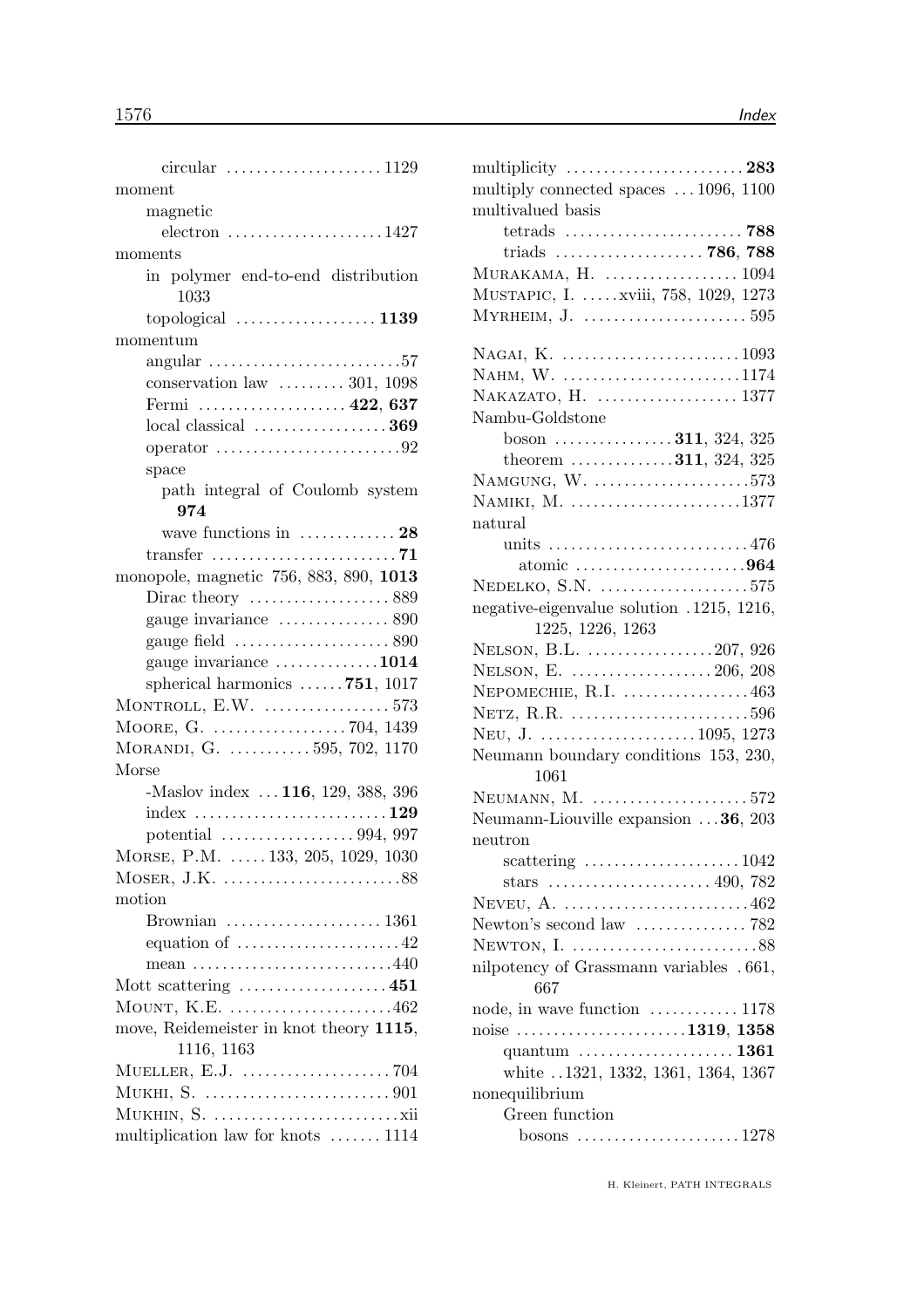| generating functional 1298                                           |
|----------------------------------------------------------------------|
| inequalities $\ldots \ldots \ldots \ldots 1283, 1368$                |
| perturbation theory 1298                                             |
| spectral representation $\dots \dots 1277$                           |
| Heisenberg picture  1275, 1284                                       |
| quantum statistics 1274, 1289, 1295,                                 |
| 1298                                                                 |
| Schroedinger picture  1275                                           |
| nonholonomic                                                         |
| coordinate transformation  786                                       |
| gauge transformation $\ldots$ 786, 889                               |
| mapping $\ldots \ldots \ldots \ldots \ldots$ 789, 797, 902           |
|                                                                      |
|                                                                      |
| auxiliary 793                                                        |
| nonintegrable mapping 789, 797, 902                                  |
| nonlinear sigmamodel  746, 756, 813,                                 |
| 1050                                                                 |
| nonlocal                                                             |
|                                                                      |
| diagram $\ldots \ldots \ldots \ldots \ldots \ldots \ldots 820$       |
|                                                                      |
| normal                                                               |
| -mode expansion  1184                                                |
|                                                                      |
|                                                                      |
| part of Bose gas $\dots \dots \dots \dots 624$                       |
| product  1372, 1375                                                  |
| NORREYS, P.  1439                                                    |
| NORTHCLIFFE, $A.$ 463                                                |
| npoint                                                               |
| function $\ldots \ldots \ldots 250$ , 251, 292, 294                  |
| connected $\ldots \ldots \ldots \ldots 292, 303$                     |
| vertex function 303                                                  |
| number                                                               |
| Bernoulli  170, 639                                                  |
| Euler-Mascheroni  156, 548, 1210                                     |
| frame linking $\dots\dots\dots\dots\dots1138$                        |
| linking  1129, 1132                                                  |
| Tait 1121                                                            |
| twist $\ldots \ldots \ldots \ldots \ldots \ldots \ldots \ldots 1163$ |
| winding $\ldots \ldots \ldots \ldots \ldots 600, 1097$               |
| writhing $\ldots \ldots \ldots 1134, 1134, 1174$                     |
| NYQUIST, H. 1376                                                     |
|                                                                      |
|                                                                      |

| objects of anholonomy $\dots \dots \dots \dots$ 895                   |
|-----------------------------------------------------------------------|
| observables                                                           |
|                                                                       |
| operators $\dots \dots \dots \dots \dots \dots \dots 31$              |
| OCNEANU, A. 1172                                                      |
| O'CONNELL, R.F. 368, 573, 1377                                        |
| $O'G$ ORMAN, E.V. 572                                                 |
| Ohmic dissipation 265, 1305                                           |
| OKANO, K. 1377                                                        |
| OKOPINSKA, A. 573                                                     |
|                                                                       |
| OLAUSSEN, K.  463                                                     |
| old-fashioned perturbation expansion                                  |
| 276                                                                   |
| OLSCHOWSKI, P. 368, 1272                                              |
| OMOTE, M. 898                                                         |
| one-dimensional oscillator  768                                       |
| radial wave functions 768                                             |
| one-particle irreducible (1PI)                                        |
| correlation functions 300                                             |
| diagrams $\ldots \ldots \ldots 300, 304, 318, 319$                    |
| vacuum $\ldots \ldots \ldots \ldots 322, 507, 879$                    |
| vertex functions  300                                                 |
| one-particle reducible diagrams 318, 504                              |
| one-point function $\dots \dots \dots \dots 292$ , 301                |
| one-sided $\delta$ -function  1304                                    |
| operation, skein $\dots \dots \dots \dots \dots 1123$                 |
| operator                                                              |
| annihilation 650, 965, 966, 978                                       |
| creation $\ldots \ldots \ldots 650, 965, 966, 978$                    |
| density $\ldots$ 33, 1289                                             |
| dilation $\ldots \ldots \ldots \ldots \ldots \ldots 965, 967$         |
|                                                                       |
| Heisenberg $\dots\dots\dots\dots\dots\dots41$                         |
| Hermitian 17                                                          |
| Laplace-Beltrami 54, 56, 57, 60, 66,                                  |
| 904, 915, 917, 1360                                                   |
| level shift $\dots\dots\dots\dots\dots\dots\dots279$                  |
| momentum $\ldots \ldots \ldots \ldots \ldots \ldots \ldots 92$        |
| observable $\ldots \ldots \ldots \ldots \ldots \ldots \ldots 31$      |
| ordering problem $\dots$ xvi, 17, 55, 802,                            |
| 1309, 1376                                                            |
| solved $\ldots \ldots \ldots \ldots \ldots \ldots 802, 812$           |
| position $\ldots \ldots \ldots \ldots \ldots \ldots \ldots \ldots 92$ |
| pseudotime evolution 932, 933                                         |
|                                                                       |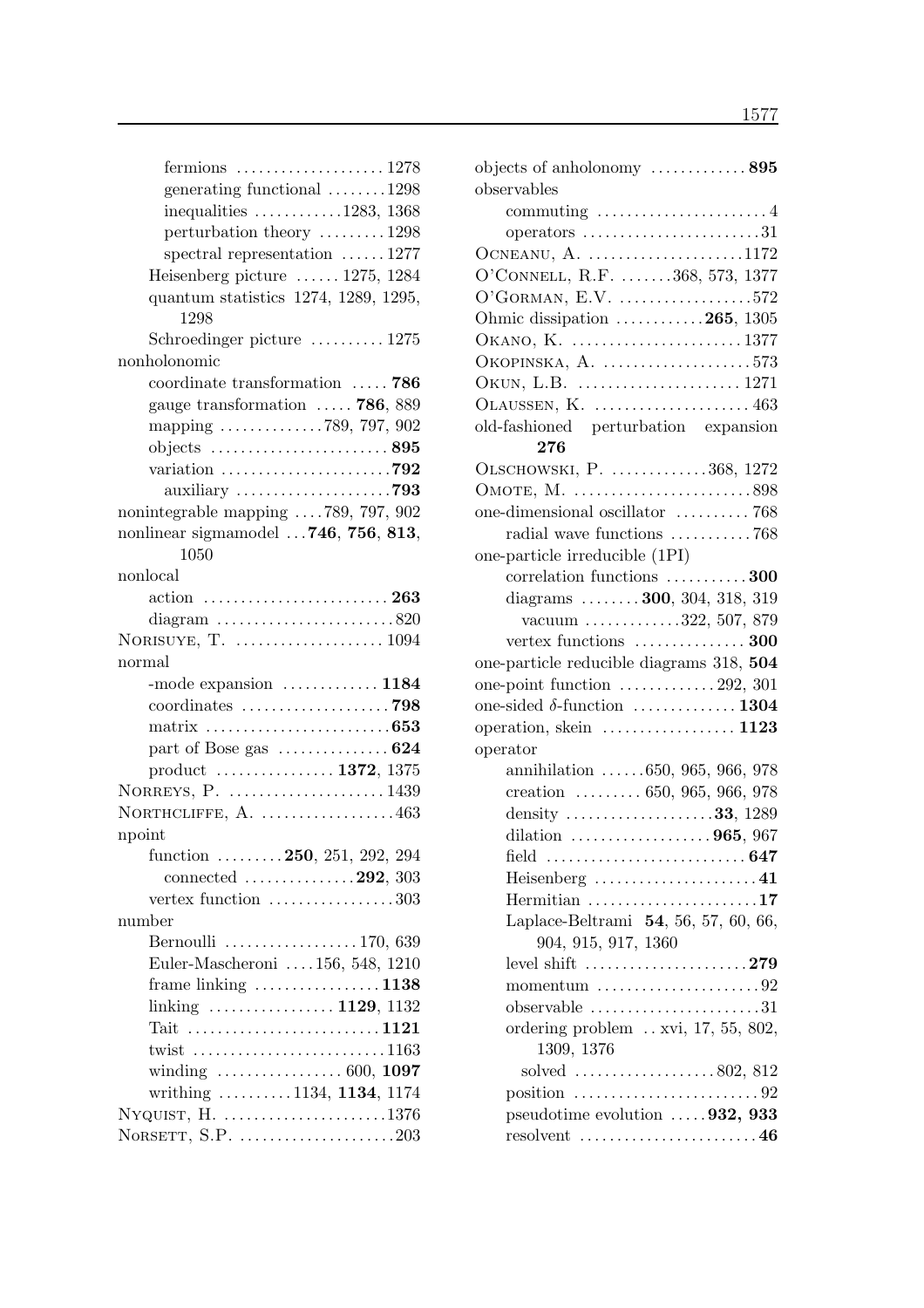| smearing $\ldots \ldots \ldots \ldots \ldots \ldots \ldots 459$                                |
|------------------------------------------------------------------------------------------------|
|                                                                                                |
| tilting $\ldots \ldots \ldots \ldots \ldots \ldots \ldots \ldots 573$                          |
| time evolution 34, 35, 37-40, 44, 73,<br>78, 89, 90, 94, 250                                   |
| interaction picture $\dots\dots\dots\dots 42$                                                  |
|                                                                                                |
| time-ordering $\ldots \ldots \ldots 36, 37, 229$                                               |
| zeta function $\dots\dots\dots\dots\dots\dots 83$                                              |
| optimization in variational perturbation<br>theory $.470, 492, 494, 497-499,$<br>507, 522, 550 |
| orbits                                                                                         |
|                                                                                                |
| identical particles  598                                                                       |
| Landau 1156                                                                                    |
| many-boson $\dots\dots\dots\dots\dots\dots.598$                                                |
|                                                                                                |
| order                                                                                          |
| field 1247, 1259                                                                               |
| of operators, causal $\dots \dots \dots \dots 36$                                              |
| parameter 1247, 1255                                                                           |
| superconductor $\dots\dots\dots\dots 1255$                                                     |
| problem for operators $\dots$ xvi, 17, 55,<br>802, 1309, 1376                                  |
| solved $\ldots \ldots \ldots \ldots \ldots 802, 812$                                           |
|                                                                                                |
| orthogonality                                                                                  |
| of time and space $\dots \dots \dots \dots 1399$                                               |
| relation $\ldots \ldots \ldots \ldots \ldots \ldots \ldots 19$                                 |
| basis dyads $\dots \dots \dots \dots \dots 52$ , 785                                           |
| lattice $\ldots \ldots \ldots \ldots \ldots \ldots \ldots 108$                                 |
| orthonormality                                                                                 |
|                                                                                                |
| oscillator                                                                                     |
| anharmonic $\ldots \ldots \ldots \ldots \ldots \ldots 473$                                     |
| dgleich1                                                                                       |
| spectral representation $\dots \dots 133$                                                      |
| fixed-energy amplitude                                                                         |
| radial $\ldots \ldots \ldots \ldots \ldots \ldots \ldots \ldots$ 763                           |
| spectral representation $\ldots \ldots$ 764                                                    |
| fluctuation factor .113-116, 118-120                                                           |
| particle amplitude from<br>free                                                                |
| omtonull-limit 769                                                                             |

| from Coulomb system .xv, 944, 945,                         |
|------------------------------------------------------------|
| 956, 957, 962, 963, 966, 967, 969,                         |
| 978, 1411                                                  |
| functional determinant  117                                |
| in heat bath                                               |
| of photons $\dots \dots \dots \dots \dots \dots 271$       |
| in Ohmic heat bath $\dots \dots \dots 268$                 |
|                                                            |
| $classical$ 140                                            |
|                                                            |
| path integral  112, 143                                    |
|                                                            |
| principal quantum number  765                              |
| wave function $\ldots \ldots \ldots \ldots 765$ , 767      |
| wave functions for dgleich1  768                           |
| radial amplitude $\ldots \ldots \ldots$ 996, 1027          |
| time evolution amplitude 112<br>time-dependent frequency   |
| functional determinant $\ldots \ldots$ 121                 |
| path integral $\ldots \ldots \ldots 127, 148$              |
| wave function $\dots\dots\dots\dots\dots 132$              |
| wavelength                                                 |
|                                                            |
|                                                            |
|                                                            |
|                                                            |
| OUVRY, S. 1170                                             |
| OVCHINNIKOV, Y.N.  368, 1272                               |
| overcompleteness relation 657                              |
| overdamped                                                 |
| Fokker-Planck equation with inertia                        |
| 1331                                                       |
| Langevin equation with inertia 1322                        |
| overdamping  1315                                          |
| overheated phase 1259                                      |
| overpass in knot graph  1118                               |
|                                                            |
|                                                            |
| PACHECO, A.F. 573                                          |
| packet, wave $\dots\dots\dots\dots\dots\dots\dots\dots 15$ |
| Padee approximation  1088                                  |
| pair                                                       |
| Cooper 1248                                                |
| correlation function $\dots \dots \dots 530, 531$          |
| field 1250                                                 |
| terms                                                      |
| in second quantization $\ldots \ldots 683$                 |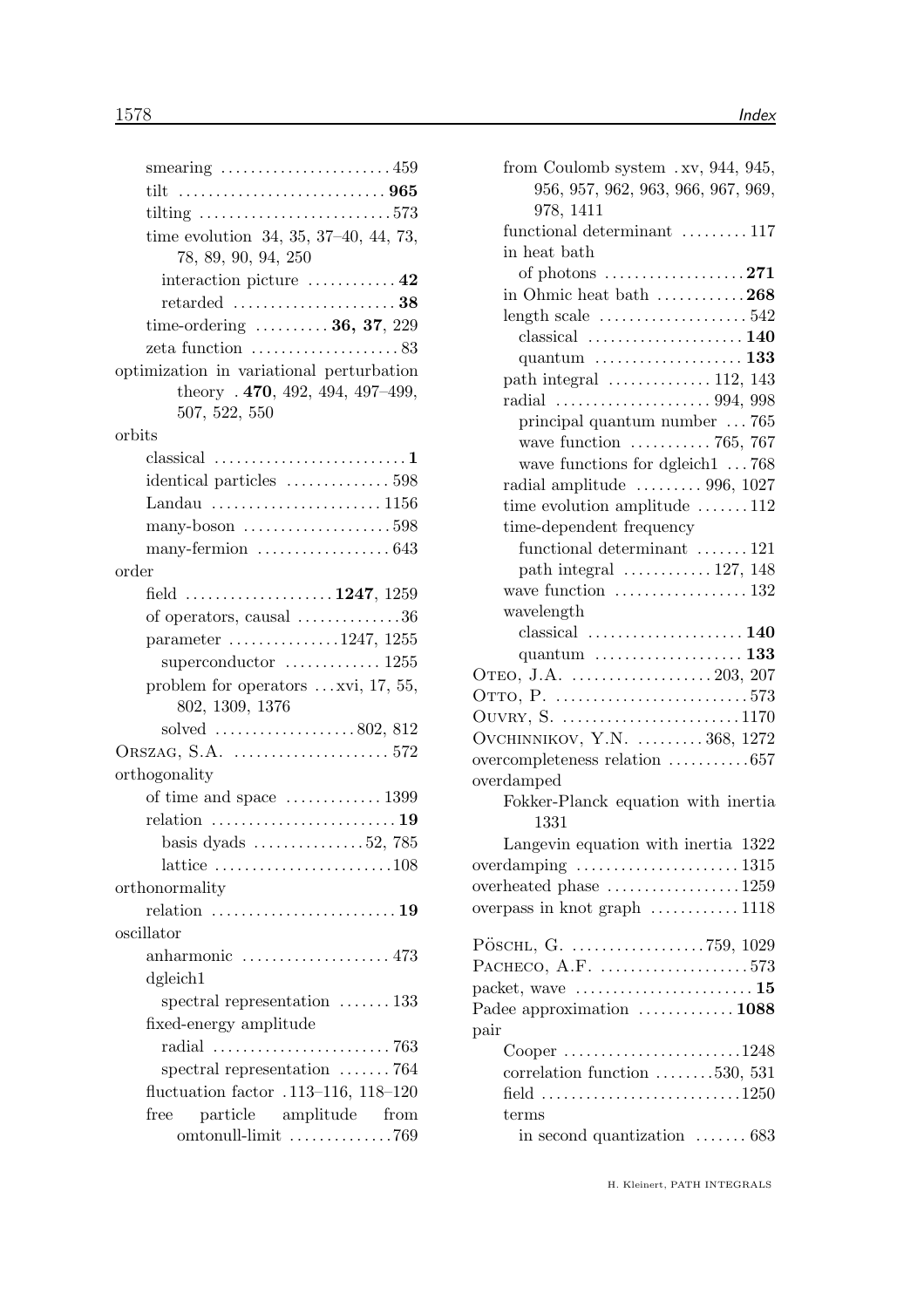| in superconductivity $\dots \dots \dots 684$                          |
|-----------------------------------------------------------------------|
| Wick contraction  251                                                 |
| PAK, N.K. 1029, 1170                                                  |
|                                                                       |
| PANIGRAHI, P.K. 1173                                                  |
| PAPADOPOULOS, G. 901                                                  |
|                                                                       |
| parabolic                                                             |
| coordinates, Coulomb wave functions<br>967                            |
| cylinder function $\dots \dots \dots \dots \dots 1064$                |
| eigenvalue of stability matrix  404                                   |
| parameter                                                             |
| impact $\ldots \ldots \ldots \ldots \ldots \ldots \ldots \ldots$ . 71 |
| order 1247, 1255                                                      |
| PARISI, G.  1095, 1272, 1379                                          |
|                                                                       |
| partial                                                               |
| integration $\ldots \ldots \ldots \ldots \ldots 106, 112$             |
| lattice $\dots \dots \dots \dots \dots \dots \dots \dots 112$         |
| summation $\ldots \ldots \ldots \ldots 106$ , 112                     |
| particle                                                              |
|                                                                       |
| distribution $\ldots \ldots 137, 138, 155, 182$                       |
|                                                                       |
| Coulomb system  xxxviii, 490                                          |
| free radial propagator $\dots \dots \dots 770$                        |
| in a box $\dots \dots \dots \dots 585, 587, 588$                      |
| in half-space $\dots \dots \dots 581, 582, 584$                       |
| in heat bath $\dots\dots\dots\dots\dots\dots262$                      |
| in heat bath of photons $\dots \dots 266$                             |
| in magnetic field                                                     |
| $\arctan$ 179, 181                                                    |
| fixed-energy amplitude $\ldots \ldots$ 773                            |
| radial wave function $\ldots$ . 774, 777                              |
| spectral representation of ampli-                                     |
| tude 772,<br>774                                                      |
| time evolution amplitude 179, 181,<br>183                             |
| wave function $\ldots \ldots \ldots 771, 774$                         |
| indistinguishability 597                                              |
|                                                                       |
| on a circle $\ldots \ldots \ldots \ldots 577, 580, 587$               |
| on sphere, effective potential  809                                   |
| on surface of sphere $\ldots$ 57, 730, 920                            |

| orbits                                                                 |
|------------------------------------------------------------------------|
| ensemble of bosons 598                                                 |
| ensemble of fermions 598                                               |
| identical $\ldots \ldots \ldots \ldots \ldots \ldots 598$              |
| relativistic $\ldots \ldots \ldots \ldots \ldots \ldots 1380$          |
| and stiff polymer $\dots \dots \dots 1382$                             |
| path integral  1382, 1383                                              |
| particle, spinning                                                     |
|                                                                        |
|                                                                        |
|                                                                        |
|                                                                        |
|                                                                        |
| density $\ldots \ldots \ldots \ldots 136, 469, 554$                    |
| fermions $\ldots \ldots \ldots \ldots \ldots \ldots \ldots \ldots 667$ |
| grand-canonical                                                        |
| quantum-statistical $\ldots \ldots \ldots$ 78                          |
|                                                                        |
| quantum-mechanical 78                                                  |
| relativistic  1423                                                     |
| quantum-statistical 77                                                 |
| path                                                                   |
|                                                                        |
| closed, in action principle $\ldots \ldots$ 792                        |
| collapse  xvii, 710, 715, 735, 740,                                    |
| 759, 927, 928, 941, 1253                                               |
| energy-entropy argument 928                                            |
| fixed average                                                          |
| time evolution amplitude $\ldots$ . 237                                |
| in phase space $\dots \dots \dots \dots 97$ , 137                      |
| order in forward-backward path in-                                     |
| tegral $\ldots \ldots \ldots \ldots \ldots \ldots 1295$                |
| path integral $\ldots \ldots \ldots \ldots \ldots 89, 93-100$          |
| canonical $\ldots \ldots \ldots \ldots \ldots \ldots \ldots 134$       |
| classical                                                              |
| amplitude $\ldots \ldots \ldots \ldots \ldots \ldots 384$              |
| probability 1344                                                       |
| coordinate invariance                                                  |
| in time-sliced formulation  808                                        |
| perturbative definition  817                                           |
|                                                                        |
| relativistic $\dots \dots \dots \dots \dots$ xiii, 1409                |
| equivalent representations 909                                         |
| Feynmans time-sliced definition .89                                    |
|                                                                        |
| for probability $\dots \dots \dots \dots \dots 1301$                   |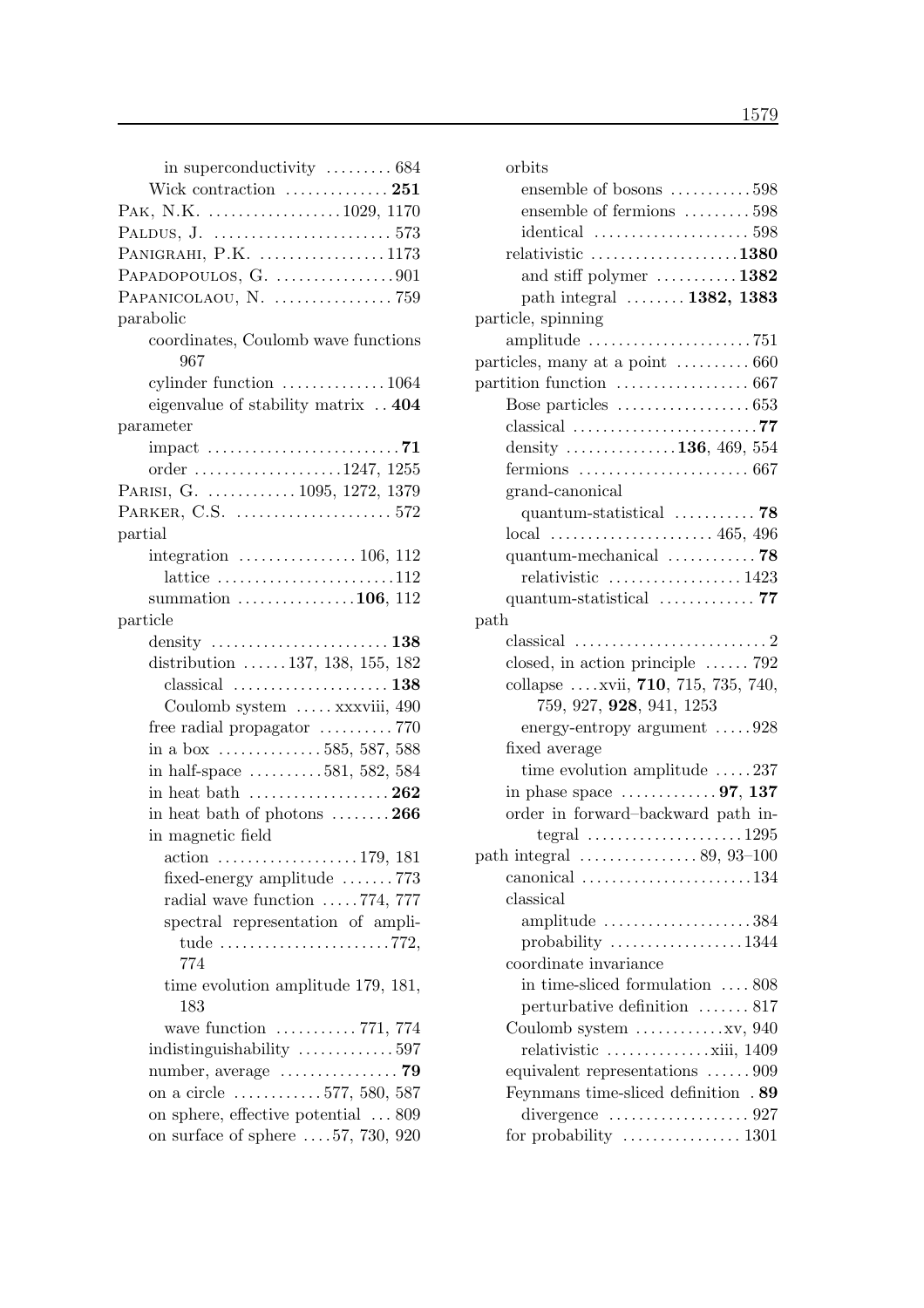| for zero Hamiltonian  91                                                     |
|------------------------------------------------------------------------------|
| forward-backward 1345                                                        |
| path order $\dots\dots\dots\dots\dots\dots 1295$                             |
| free particle $\dots \dots \dots \dots 101, 104, 110$                        |
| momentum space $\dots \dots \dots \dots 102$                                 |
| freely falling particle  177                                                 |
| in dionium atom $\dots\dots\dots\dots\dots$ 1013                             |
|                                                                              |
| in space with curvature and torsion                                          |
| 802, 807                                                                     |
| oscillator 112                                                               |
| time-dependent frequency 127, 148                                            |
| particle in magnetic field 179, 181,                                         |
| 183                                                                          |
| perturbative definition 287                                                  |
| calculations in $\dots\dots\dots\dots 812$                                   |
| measure of path integration  855                                             |
| quantum-statistical $\dots \dots \dots \dots 135$                            |
| oscillator 143                                                               |
| radial $\ldots \ldots \ldots \ldots \ldots \ldots \ldots \ldots \ldots$ 709  |
| relativistic particle  1382                                                  |
| and stiff polymer $\dots \dots \dots \dots 1382$                             |
| reparametrization invariance 1383                                            |
| solvable $\ldots \ldots \ldots \ldots 101, 112, 985$                         |
| spinning particle $\dots \dots \dots \dots \dots$ 751                        |
| spinning top $\ldots \ldots \ldots \ldots \ldots$ 750, 751                   |
| stable for singular potentials $\dots$ 930                                   |
| time-sliced                                                                  |
|                                                                              |
| in space with curvature and torsion                                          |
| 806                                                                          |
| velocity $\dots \dots \dots \dots \dots \dots 189$ , 192                     |
| path-dependent time transformation                                           |
| $(DK)$ 993, 995, 997, 1003, 1006,                                            |
| 1008, 1009, 1021, 1027                                                       |
| reparametrization invariance of 934                                          |
|                                                                              |
| PATTON, B. 1376                                                              |
| Pauli                                                                        |
| $algebra \ldots \ldots \ldots \ldots \ldots \ldots \ldots \ldots \ldots 674$ |
| exclusion principle  597                                                     |
| spin matrices $\ldots \ldots \ldots 63, 726, 756$                            |
|                                                                              |
| PAULI, W. 388                                                                |
|                                                                              |
| PEARSON, K. 1093                                                             |

| PECHUKAS, P. $\dots\dots\dots\dots\dots\dots463$                  |
|-------------------------------------------------------------------|
|                                                                   |
| PEETERS, F.M. $\dots\dots\dots\dots\dots$ xii, 575                |
| PELSTER, A. xii, 255, 367, 368, 554, 574,                         |
| 575, 596, 704, 899, 1030, 1379                                    |
| PELZER, F. $\dots \dots \dots \dots \dots \dots \dots \dots 1377$ |
|                                                                   |
| PERCIVAL, I.C. $\dots\dots\dots\dots\dots\dots463$                |
| periodic                                                          |
| boundary conditions . 126, 167, 219,                              |
| 222, 242, 247, 250, 256                                           |
| functional determinant $\ldots \ldots 349$                        |
| current $\ldots \ldots \ldots \ldots \ldots \ldots \ldots 247$    |
| Green function 220, 221, 223, 248                                 |
| Euclidean $\ldots \ldots \ldots \ldots \ldots \ldots 240$         |
|                                                                   |
| persistence length $\ldots \ldots \ldots 1048$ , 1052             |
| perturbation                                                      |
| coefficients                                                      |
| precocious growth $\ldots \ldots \ldots 517$                      |
| retarded growth $\dots \dots \dots \dots 517$                     |
| expansion                                                         |
| Bender-Wu  353                                                    |
|                                                                   |
|                                                                   |
| path integral with delta-function                                 |
| potential 778                                                     |
| theory  272, 1289                                                 |
| Brillouin-Wigner $\dots\dots\dots279$                             |
| cumulant expansion 274, 278, 294,<br>499                          |
| large-order 1221, 1223, 1224, 1226,                               |
| - 1230                                                            |
| nonequilibrium Green functions<br>1298                            |
| Rayleigh-Schroedinger  xiii, 276,<br>276, 280                     |
| scattering amplitude $\dots \dots \dots 340$                      |
| variational xiii, 464, 502, 502                                   |
| via Feynman diagrams  276                                         |
| perturbative definition of path integral                          |
| 287, 812                                                          |
| coordinate invariance 817                                         |
| measure of path integration $\dots$ 855                           |
| phase                                                             |
|                                                                   |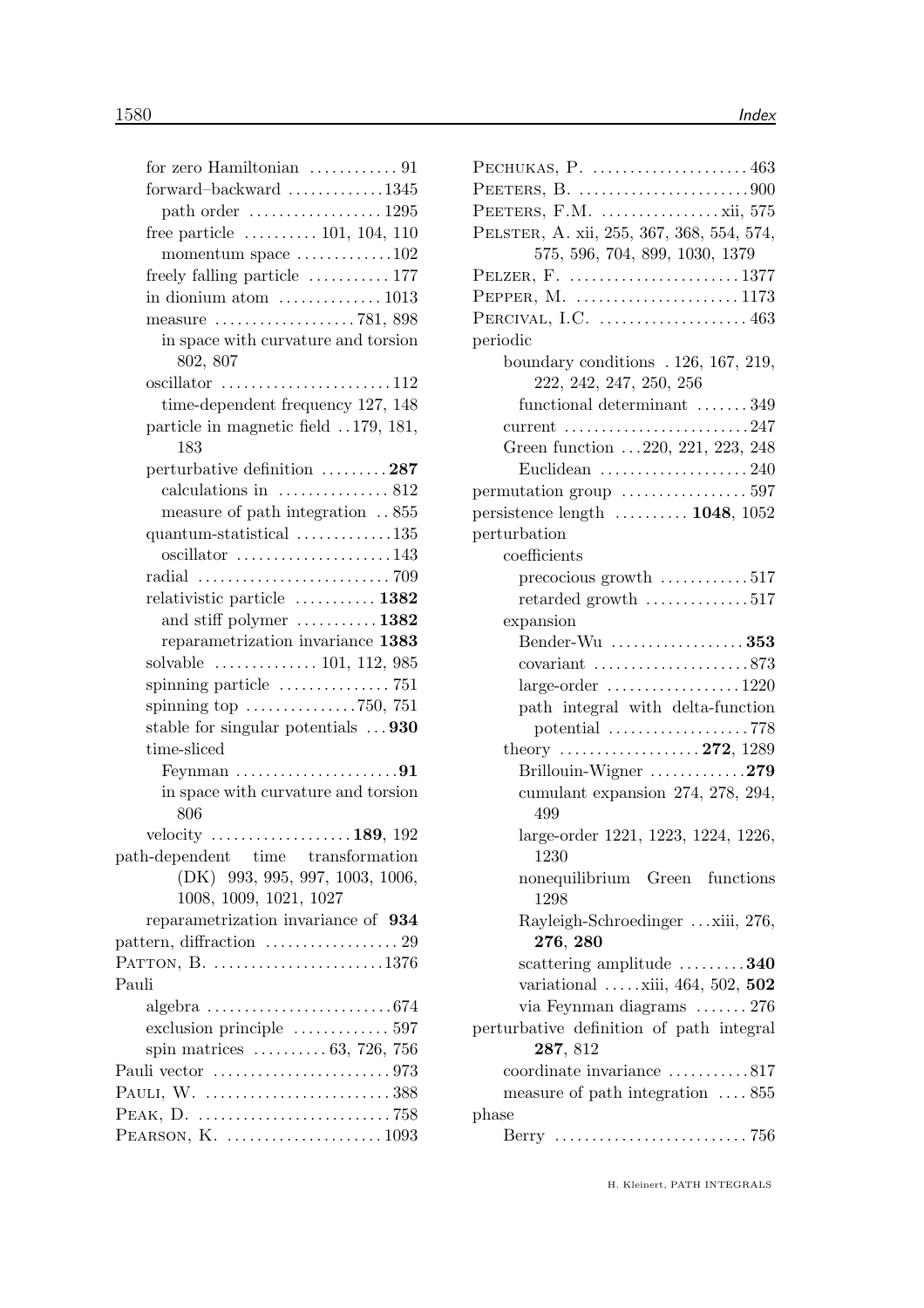| gas 1259                                                              |
|-----------------------------------------------------------------------|
|                                                                       |
| metastable $\ldots \ldots \ldots \ldots \ldots \ldots 1259$           |
| overheated $\ldots \ldots \ldots \ldots \ldots 1259$                  |
| shifts 1187, 1189, 1193, 1196                                         |
|                                                                       |
| slips in thin superconductor $\ldots$ 1255                            |
| space $\dots \dots \dots \dots \dots \dots \dots 3,98$                |
| paths in $\dots \dots \dots \dots \dots 97, 137$                      |
| transition $\ldots \ldots \ldots \ldots \ldots \ldots 1259$           |
| Kosterlitz-Thouless 608                                               |
| phenomena                                                             |
| collective $\ldots \ldots \ldots \ldots \ldots \ldots \ldots 690$     |
| entanglement 1096, 1100, 1113, 1139                                   |
| phenomena, critical  1273                                             |
| PHILLIPS, W.D.  1272                                                  |
| $photoelectric\text{-}effect$ 13                                      |
| photon bath                                                           |
| master equation $\dots \dots \dots 268$ , 1352                        |
| physics of defects $\dots \dots \dots \dots \dots$ 789, 791           |
|                                                                       |
| picture                                                               |
| Heisenberg 39, 40, 41, 1275                                           |
| for probability evolution $\ldots$ 1339                               |
| in nonequilibrium theory $\dots$ 1275,                                |
| 1284                                                                  |
| interaction (Dirac) $\dots \dots \dots 42$ , 73                       |
| generating functional $\ldots \ldots \ldots 1298$                     |
| time evolution operator $\dots$ 1291                                  |
| Schroedinger $\ldots \ldots \ldots \ldots 40, 41$                     |
| in nonequilibrium theory $\dots$ 1275                                 |
|                                                                       |
| PIPPARD, A.B.  1174                                                   |
|                                                                       |
|                                                                       |
| Planck                                                                |
|                                                                       |
| $length$ 1403                                                         |
| PLANCK, M. 1378                                                       |
| plane wave $\dots\dots\dots\dots\dots\dots\dots\dots 14$              |
| PLASTINO, A. 901                                                      |
| PLO, M.                                                               |
|                                                                       |
| Poeschl-Teller potential 738                                          |
| general $\ldots \ldots \ldots \ldots \ldots \ldots \ldots \ldots$ 742 |
| Poincaré                                                              |
|                                                                       |

| POINCARÉ, H.  759, 926                                                |
|-----------------------------------------------------------------------|
| point                                                                 |
| conjugate $\dots \dots \dots \dots \dots \dots \dots 129$             |
|                                                                       |
| turning $\ldots \ldots \ldots \ldots \ldots \ldots \ldots \ldots 129$ |
| Poisson                                                               |
| brackets $\ldots \ldots \ldots 4, 8, 9, 40, 57, 670$                  |
| equation $\ldots \ldots \ldots \ldots 424, 425, 1418$                 |
| summation formula $\ldots$ 29, 156, 264,                              |
| 579, 581, 586, 588                                                    |
| $_{\rm polar}$                                                        |
| coordinates $\ldots \ldots \ldots \ldots 706, 713, 956$               |
| decomposition of Coulomb amplitude                                    |
| 967                                                                   |
| polaron  539, 542                                                     |
| in magnetic field $\dots\dots\dots\dots\dots 550$                     |
|                                                                       |
| $\text{polaronic exciton}$ 550                                        |
| poles from bound states $\ldots \ldots \ldots 1030$                   |
| POLLOCK, E.L. $\dots\dots\dots\dots\dots\dots$ 704                    |
| POLYAKOV, A.M. xvii, 1171, 1439                                       |
| POLYAKOV, $D.$ 1439                                                   |
| POLYCHRONAKOS, $A.$ 1173                                              |
| Polylogarithmic functions  605, 696                                   |
| polymer                                                               |
| Chern-Simons theory $\dots$ 1136, 1139                                |
| critical exponent . 1036, 1074, 1081,                                 |
| 1087, 1089, 1095                                                      |
| end-to-end distribution 1031, 1032                                    |
| cumulants 1035                                                        |
|                                                                       |
|                                                                       |
| Gaussian approximation  1041                                          |
| moments $\ldots \ldots \ldots \ldots \ldots \ldots 1033$              |
| rod-limit 1044                                                        |
| saddle point approximation . 1040                                     |
| short-distance expansion  1038                                        |
| entangled  1096, 1100, 1113                                           |
| excluded-volume effects . 1074, 1075,                                 |
| 1081, 1082                                                            |
| field theory 1082                                                     |
| flexibility $\ldots \ldots \ldots \ldots \ldots 1063, 1066$           |
|                                                                       |
| Gaussian random paths                                                 |
| structure factor  1043                                                |
|                                                                       |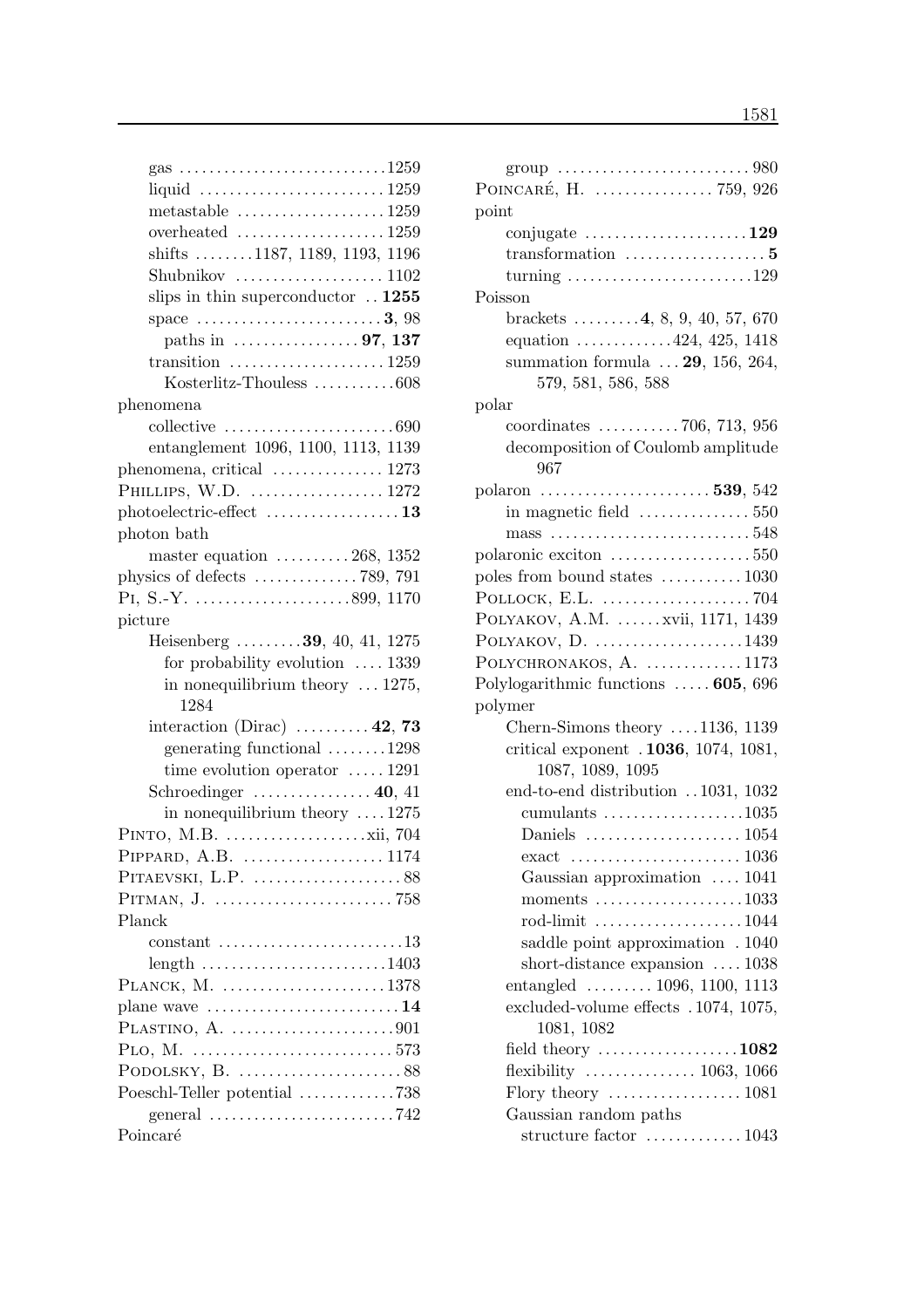| linked 1128                                                     |  |
|-----------------------------------------------------------------|--|
| moments                                                         |  |
| arbitrary stiffness $\dots \dots \dots \dots 1059$              |  |
| Gaussian limit  1044                                            |  |
| rod-limit 1044                                                  |  |
| physics $\ldots \ldots \ldots \ldots \ldots \ldots \ldots 1031$ |  |
| rod limit 1044                                                  |  |
| structure factor $\dots\dots\dots\dots 1045$                    |  |
| scaling law . 1036, 1074, 1081, 1087,                           |  |
| 1094                                                            |  |
| self-entangled ring $\dots \dots \dots \dots 1170$              |  |
| semiclassical approximation  1077                               |  |
|                                                                 |  |
| polynomial                                                      |  |
| Alexander  1115, 1118-1120, 1172                                |  |
| generalized to links  1132                                      |  |
| Bernoulli 245                                                   |  |
| $BLM/Ho \ldots \ldots \ldots \ldots \ldots 1165, 1168$          |  |
| Gegenbauer  723, 737, 1051                                      |  |
| addition theorem 724                                            |  |
| Hermite 133, 205, 769                                           |  |
| HOMFLY  1115, 1119, 1125, 1126,                                 |  |
| 1132, 1133, 1163, 1168, 1172                                    |  |
|                                                                 |  |
|                                                                 |  |
| knot $\dots \dots \dots \dots \dots \dots \dots$ xiii, 1115     |  |
| Alexander 1120                                                  |  |
| Alexander-Conway  1124                                          |  |
| $BLM/Ho$ 1121                                                   |  |
| Conway $\ldots$ 1121                                            |  |
| $HOMFLY$ 1121                                                   |  |
| Jones 1121, 1123                                                |  |
| Kauffman  1121, 1121, 1122                                      |  |
| Kauffman bracket  1121, 1124                                    |  |
| Kauffman, relation to Wilson loop                               |  |
| $integral \dots \dots \dots \dots \dots \dots 1165$             |  |
| Xpol  1121, 1121                                                |  |
| Laguerre $\ldots \ldots \ldots \ldots \ldots \ldots$ 767, 970   |  |
| Legendre $\dots\dots\dots\dots\dots 721$ , 736                  |  |
| associated $\ldots \ldots \ldots \ldots \ldots$ 732, 734        |  |
| POPOV, V.N.  192, 901, 1175, 1273                               |  |
|                                                                 |  |
|                                                                 |  |
| postpoint                                                       |  |
| $\arctan \ldots \arctan \ldots \arctan 800, 810$                |  |
|                                                                 |  |

| prescription $\ldots \ldots \ldots \ldots \ldots \ldots 802$           |
|------------------------------------------------------------------------|
| postulate, Feynman $\ldots \ldots 817, 840, 843$                       |
| potential                                                              |
| champaign bottle $\dots\dots\dots\dots310$                             |
| chemical $\ldots \ldots$ 78, 603, 1083, 1369                           |
| double-well  . 478, 479, 528, 1176,                                    |
| 1177, 1180, 1181, 1202                                                 |
| convex effective potential 338                                         |
| particle density  485                                                  |
| effective  308, 336, 337, 908, 925                                     |
| derivation $\ldots \ldots \ldots \ldots \ldots \ldots 989$             |
| in space with curvature and torsion<br>807                             |
|                                                                        |
| vs. effective classical potential 336                                  |
| effective classical $\ldots$ . 328, 333, 469                           |
| Coulomb  489, 573                                                      |
| vs. effective potential  336                                           |
|                                                                        |
| general Rosen-Morse 1005, 1007,                                        |
| 1008, 1011                                                             |
| Hulthen $\ldots \ldots \ldots \ldots \ldots \ldots \ldots 1008$        |
| $extended \dots \dots \dots \dots \dots \dots \dots 1011$              |
| infinite wall .581, 582, 584, 585, 587                                 |
| interatomic in He3 $\dots \dots \dots \dots 1250$                      |
| Mexican hat $\dots\dots\dots\dots\dots\dots$ 310                       |
| Rosen-Morse 1002, 1004, 1195, 1207,                                    |
| 1225                                                                   |
| singular $\ldots \ldots \ldots \ldots \ldots \ldots \ldots \ldots 927$ |
| statisto-electric $\ldots \ldots \ldots \ldots 1152$                   |
| vector $\ldots \ldots \ldots \ldots \ldots \ldots \ldots \ldots 810$   |
| in Fokker-Planck equation 1316                                         |
| statisto-electromagnetic  1152                                         |
| statisto-magnetic $\dots \dots \dots 1136$                             |
| time-sliced action  810                                                |
| precession, Thomas $\dots \dots \dots \dots 1157$                      |
| precocious growth of perturbation expan-<br>sion 517                   |
| prepoint                                                               |
|                                                                        |
| expansion $\ldots \ldots \ldots \ldots \ldots \ldots \ldots$ 798       |
| prescription $\ldots \ldots \ldots \ldots \ldots \ldots 802$           |
| prescription                                                           |
| ieta 47, 115                                                           |
| midpoint $\ldots \ldots \ldots \ldots \ldots \ldots 802$               |
| postpoint $\ldots \ldots \ldots \ldots \ldots \ldots 802$              |
|                                                                        |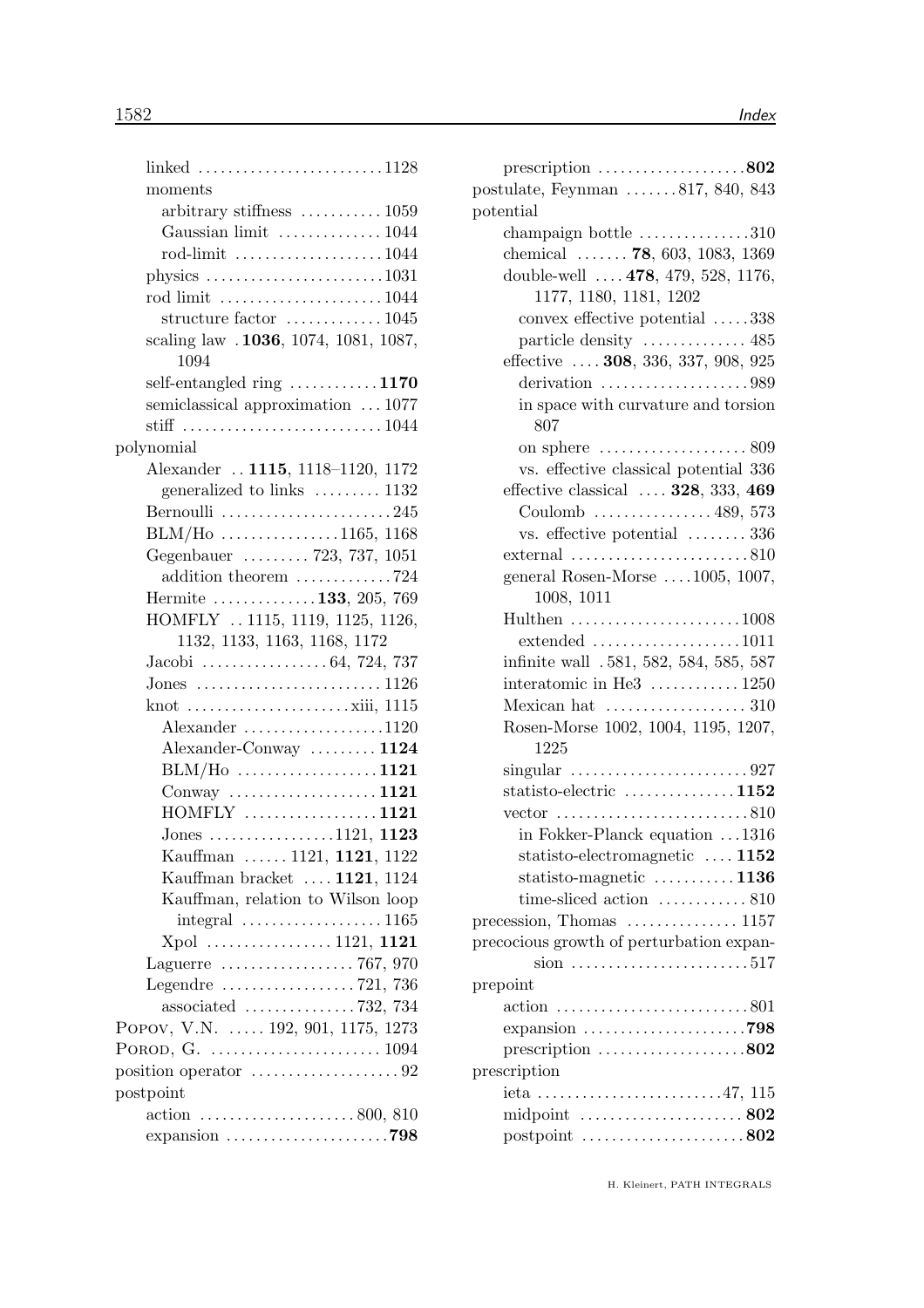| prepoint $\ldots \ldots \ldots \ldots \ldots \ldots 802$                     |
|------------------------------------------------------------------------------|
| PRESILLA, C. $\dots\dots\dots\dots\dots\dots\dots901$                        |
|                                                                              |
| pressure $\ldots \ldots \ldots \ldots \ldots \ldots \ldots \ldots \ldots 82$ |
| prime knot  1114, 1119, 1120                                                 |
| principal quantum number                                                     |
|                                                                              |
| principal-value integral  48, 1282, 1394                                     |
| principle                                                                    |
| correspondence $\ldots$ 16, 17, 31, 55, 57,                                  |
| 63, 67                                                                       |
| equivalence                                                                  |
|                                                                              |
|                                                                              |
| Maupertius 380, 978                                                          |
| Pauli exclusion 597                                                          |
| probability                                                                  |
| conservation law $\ldots$ 16, 1305, 1309,                                    |
| 1312, 1346, 1348, 1352                                                       |
| end-to-end distribution in polymers                                          |
| 1031, 1032                                                                   |
|                                                                              |
| Gaussian approximation  1041                                                 |
| moments $\dots\dots\dots\dots\dots\dots 1033$                                |
| saddle point approximation . 1040                                            |
| short-distance expansion $\dots$ 1038                                        |
| evolution                                                                    |
| $bra-ket$ formalism $\dots\dots\dots 1339$                                   |
| Heisenberg picture  1339                                                     |
| path integral for  1301                                                      |
| problem                                                                      |
| entanglement $\ldots \ldots$ xiii, 1096, 1100                                |
| operator-ordering xvi, 17, 55, 802,                                          |
| 1309, 1376                                                                   |
| solved $\ldots \ldots \ldots \ldots \ldots \ldots 802, 812$                  |
| topological $\ldots \ldots \ldots \ldots 1096, 1100$                         |
| unitarity $\ldots \ldots \ldots \ldots \ldots \ldots \ldots 914$             |
| process                                                                      |
|                                                                              |
| Wiener  1322, 1332                                                           |
| product                                                                      |
| normal of operators $\dots \dots \dots \dots 1375$                           |
| scalar $\ldots \ldots \ldots \ldots \ldots \ldots \ldots \ldots 19$          |
| in space with torsion $\dots \dots \dots 914$                                |
| time-ordered of operators .250, 1375                                         |
| PROKOFEV, N.V. $\dots\dots\dots\dots\dots\dots$ 704                          |

| propagator , see also Green44                                                     |
|-----------------------------------------------------------------------------------|
| proper                                                                            |
| time Schwinger formula  160                                                       |
| vertex functions $\dots \dots \dots \dots \dots 301$                              |
| proper length $\dots\dots\dots\dots\dots\dots 1385$                               |
| proper time $\dots \dots \dots \dots 11$ , 1385, 1424                             |
| pseudo-Hamiltonian 937                                                            |
| pseudoenergy spectrum 964                                                         |
| $pseudotime \ldots \ldots \ldots \ldots \ldots \ldots \ldots 442$                 |
|                                                                                   |
| Coulomb system  941                                                               |
| amplitude $\ldots \ldots \ldots \ldots \ldots \ldots \ldots \ldots 933$           |
| Coulomb system $\ldots \ldots \ldots \ldots 941$                                  |
| evolution                                                                         |
| amplitude 938, 995, 999                                                           |
| operator $\ldots \ldots \ldots \ldots \ldots 932, 935$                            |
| Hamiltonian 986                                                                   |
| Schroedinger equation 937                                                         |
|                                                                                   |
| quadratic                                                                         |
| completion $\ldots \ldots \ldots 211, 242, 256$                                   |
| fluctuations                                                                      |
| $\ldots$ 1206<br>$level-splitting$                                                |
| tunneling  xli, 1183-1185, 1193,                                                  |
| 1206, 1213, 1224, 1256                                                            |
| quantization                                                                      |
| Bohr-Sommerfeld 373, 375, 398, 453,<br>454                                        |
| canonical $\ldots \ldots \ldots 40, 56-58, 66$                                    |
| field $\ldots \ldots \ldots \ldots \ldots \ldots \ldots \ldots \ldots \ldots 686$ |
|                                                                                   |
| geometric $\ldots \ldots \ldots \ldots \ldots \ldots \ldots 88$                   |
| group $\ldots \ldots \ldots \ldots \ldots \ldots 57, 60$                          |
|                                                                                   |
| of magnetic flux 1100, 1102                                                       |
| in superconductor $\dots \dots \dots \dots 1102$                                  |
| particle number                                                                   |
|                                                                                   |
|                                                                                   |
| fermions $\ldots \ldots \ldots \ldots \ldots \ldots \ldots 660$                   |
| second 648, 649, 686                                                              |
| semiclassical 373, 398                                                            |
| stochastic $\ldots \ldots \ldots \ldots 1318, 1324$                               |
| quantum                                                                           |
| -statistical                                                                      |
|                                                                                   |
| partition function 77                                                             |
| path integral $\ldots \ldots \ldots \ldots 135, 143$                              |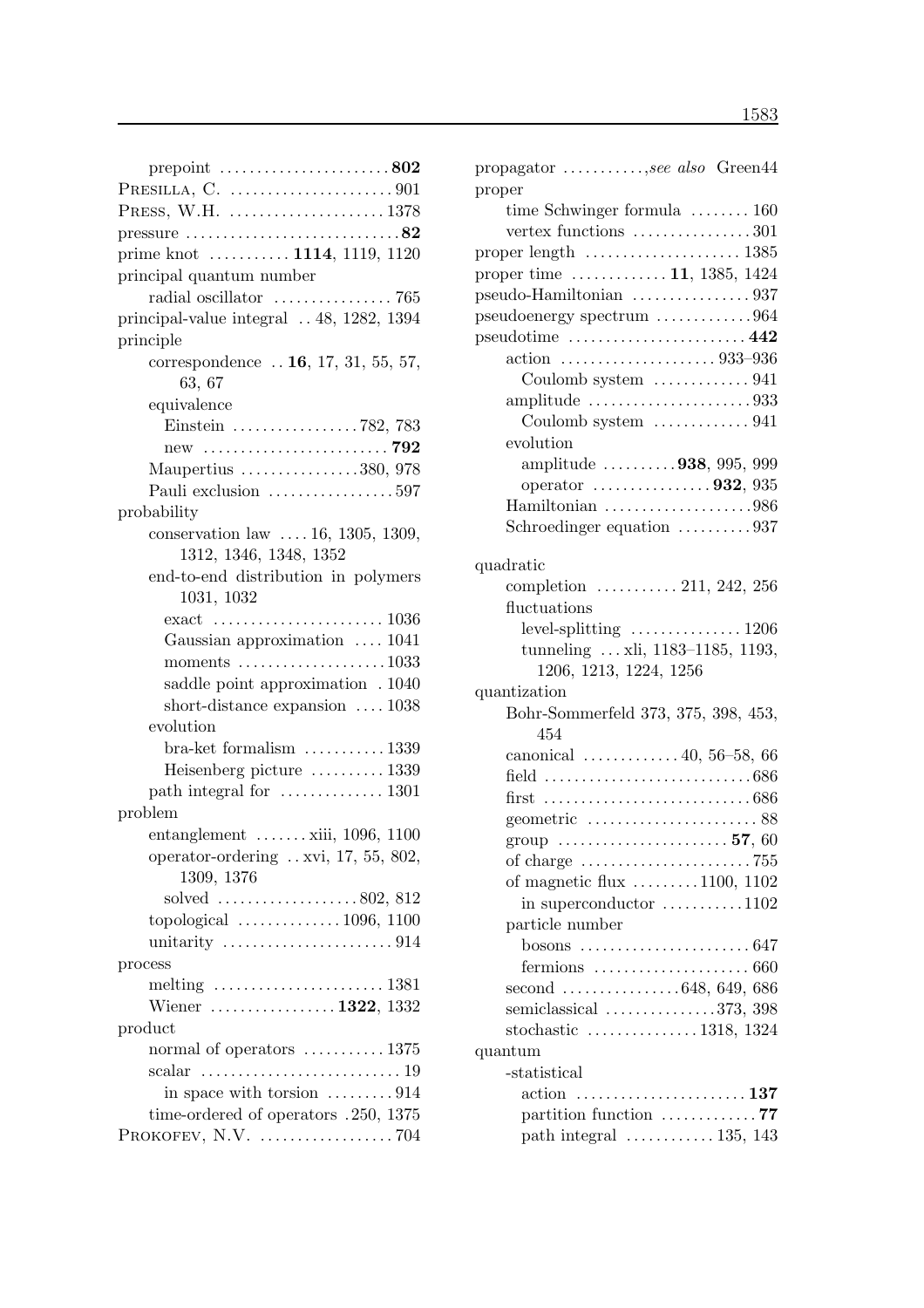| path integral with source 237                                           |
|-------------------------------------------------------------------------|
| Boltzmann factor $\ldots \ldots 1219, 1266$                             |
| crystals $\ldots \ldots \ldots \ldots \ldots \ldots \ldots 572$         |
| electrodynamics $(QED)$ 1222,                                           |
| 1381, 1433                                                              |
| equivalence principle $\dots \dots 806$ , 917                           |
| field theory $\dots\dots\dots\dots\dots\dots\dots597$                   |
| lattice models $\ldots$ 155                                             |
| relativistic $\ldots \ldots \ldots \ldots 597, 1380$                    |
| fluctuation xv, 101, 104, 328, 369,                                     |
| 377, 469, 497                                                           |
| Hall effect $72, 647, 1158, 1173$                                       |
| fractional  xiii, 1155, 1158, 1172                                      |
| Langevin equation $\dots \dots 1320$ , 1348                             |
| mechanics $\dots \dots \dots \dots \dots \dots 1$ , 12                  |
| level shift due to tunneling 1178                                       |
| partition function 78                                                   |
| with source $\dots\dots\dots\dots\dots 209$                             |
|                                                                         |
| number                                                                  |
| principal $\ldots \ldots \ldots \ldots \ldots \ldots \ldots$ 765        |
|                                                                         |
| radial, in relativistic atom 1412                                       |
| statistics $\ldots \ldots \ldots \ldots \ldots \ldots \ldots \ldots$ 77 |
| nonequilibrium . 1274, 1289, 1295,                                      |
| 1298                                                                    |
| wire 942                                                                |
| quantum field theory $\dots \dots \dots 685,688$                        |
|                                                                         |
|                                                                         |
|                                                                         |
| radial                                                                  |
| amplitude  708, 713, 714, 722, 728,<br>729                              |
|                                                                         |
| $coordinates \dots \dots \dots \dots \dots \dots 801$                   |
|                                                                         |
|                                                                         |
| principal quantum number  765                                           |
|                                                                         |
| propagator                                                              |
| free particle $\dots \dots \dots \dots \dots \dots 770$                 |
| quantum number $\ldots \ldots \ldots \ldots \ldots$ 765                 |
| relativistic atom  1412                                                 |
| wave functions                                                          |
| free particle $\dots\dots\dots\dots\dots\dots$ 763                      |
|                                                                         |

| particle in magnetic field  777                                          |
|--------------------------------------------------------------------------|
| radius                                                                   |
| Bohr .424, 473, 492, 635, 964, 1356,<br>1412                             |
| critical bubble $1259, 1262 - 1264$                                      |
| of convergence                                                           |
| strong-coupling expansion $\dots$ 1247                                   |
| vanishing in perturbation series                                         |
| 1221                                                                     |
|                                                                          |
| RAJARAMAN, R.  462, 1271                                                 |
|                                                                          |
|                                                                          |
| RANDJBAR-DAEMI, S.  1173                                                 |
| random chain $\dots \dots \dots \dots \dots \dots \dots 1031$            |
|                                                                          |
| rapidity 1422                                                            |
| RASHBA, E. 575                                                           |
| rate                                                                     |
| decay  1212, 1258                                                        |
| ratio                                                                    |
| gyromagnetic  757, 1428                                                  |
| of fluctuation determinants 118                                          |
|                                                                          |
|                                                                          |
| RAYLEIGH, L. 1093                                                        |
| Rayleigh-Ritz variational method  472                                    |
| Rayleigh-Schroedinger perturbation the-                                  |
| 280                                                                      |
|                                                                          |
| scattering amplitude $\dots \dots \dots 342$<br>real-time Green function |
| for Tungzero $\dots \dots \dots \dots 1274$ , 1277                       |
| reciprocal                                                               |
| basis tetrads 787                                                        |
| basis triads $\ldots \ldots \ldots \ldots \ldots \ldots \ldots$ 784      |
| recursion relations                                                      |
| Bender-Wu  353                                                           |
|                                                                          |
| reflection, Bragg  12                                                    |
|                                                                          |
| regular isotopy of knots $\dots$ 1116, 1165,                             |
| 1168                                                                     |
| regularization, analytic 159                                             |
| regulating                                                               |
|                                                                          |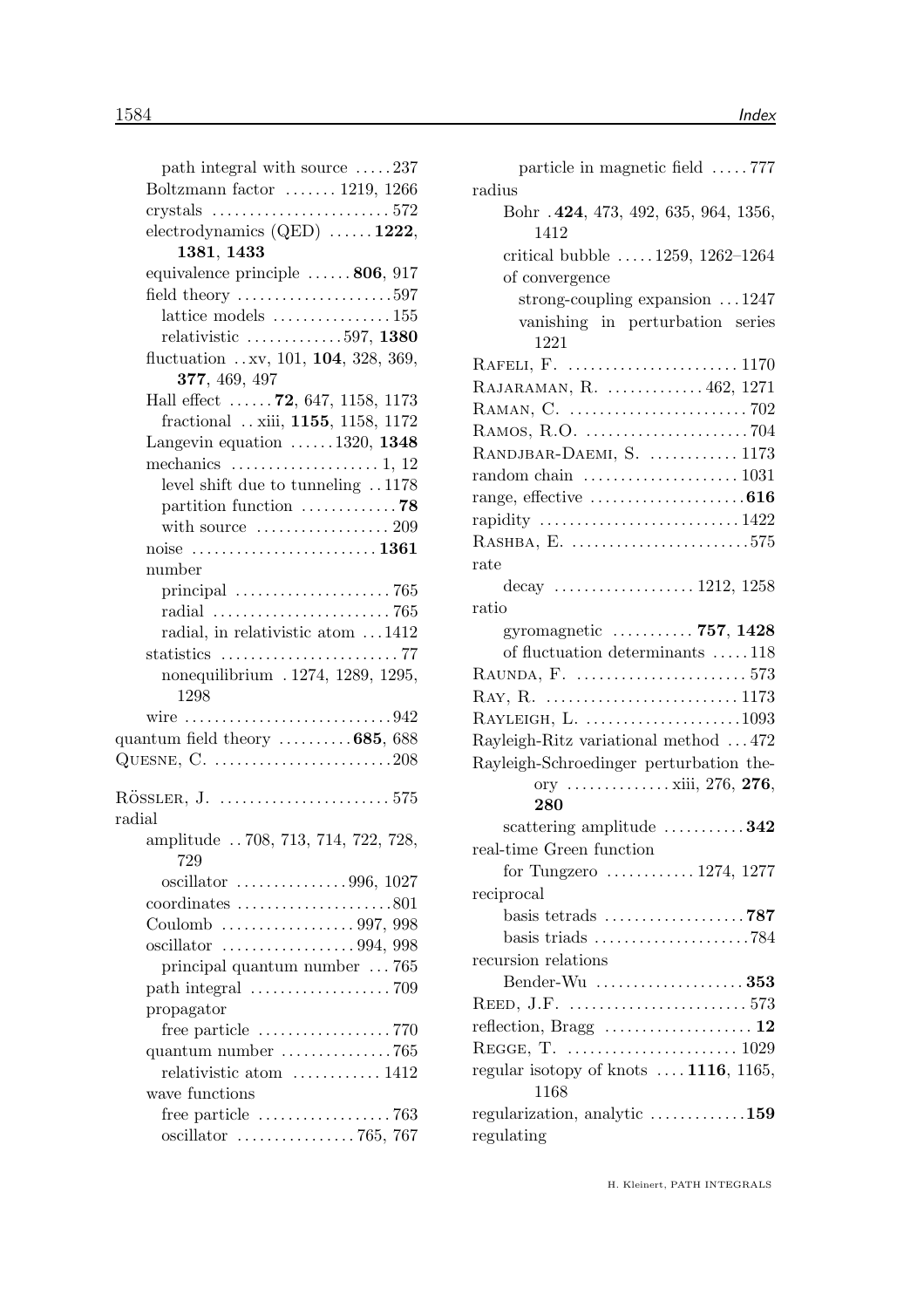| Bessel function .988, 994, 997, 1005,<br>1027                          |
|------------------------------------------------------------------------|
| function in path integral $.932, 934,$<br>961, 988, 995                |
| REIBOLD, R. 368                                                        |
| Reidemeister moves in knot theory 1115,                                |
| 1116, 1163                                                             |
|                                                                        |
| relation                                                               |
| Calagareau-White . 1134, 1135, 1171                                    |
| canonical                                                              |
| anticommutation $\ldots \ldots \ldots \ldots 671$                      |
| commutation $\dots\dots\dots\dots\dots40$                              |
| completeness . 19, 22, 23, 28, 31, 46,                                 |
| 48, 577, 772                                                           |
| basis dyads $\dots \dots \dots \dots 52$ , 785                         |
|                                                                        |
|                                                                        |
|                                                                        |
| basis dyads $\ldots \ldots \ldots \ldots 52, 785$                      |
| orthonormality $\dots\dots\dots\dots\dots 19$                          |
| overcompleteness 657                                                   |
| skein 1123, 1162, 1165, 1167, 1168,                                    |
| 1168, 1172                                                             |
|                                                                        |
| uncertainty $\ldots \ldots \ldots \ldots \ldots \ldots 32$             |
| unitarity $\ldots \ldots \ldots \ldots \ldots \ldots \ldots \ldots 68$ |
| relativistic                                                           |
|                                                                        |
| particle $\ldots \ldots \ldots \ldots \ldots \ldots \ldots 1380$       |
| and stiff polymer $\dots \dots \dots 1382$                             |
| path integral $\dots\dots\dots\dots\dots 1382$                         |
| path integral                                                          |
| Coulomb system xiii, 1409                                              |
| reparametrization invariance 1383                                      |
| quantum field theories $\dots \dots \dots 597$                         |
| renormalization group $\dots \dots \dots 1249$                         |
| renormalized potential  265                                            |
| reparametrization invariance                                           |
| of configuration space 812, 817, 819,                                  |
| 839, 842, 849, 859, 862                                                |
| of relativistic path integral $\dots$ 1383                             |
| under path-dependent time transfor-                                    |
|                                                                        |
|                                                                        |
|                                                                        |

| adjoint $\ldots \ldots \ldots \ldots \ldots \ldots \ldots \ldots$ 754    |  |
|--------------------------------------------------------------------------|--|
| matrices $\ldots \ldots \ldots \ldots \ldots \ldots \ldots$ 751          |  |
| spectral $\ldots \ldots \ldots \ldots 47, 132, 767$                      |  |
| nonequilibrium Green functions                                           |  |
| 1277                                                                     |  |
| spin matrices $\ldots \ldots \ldots \ldots \ldots \ldots$ . 751          |  |
| repulsive core in He3 potential  1250                                    |  |
| resistance, Hall $\ldots \ldots \ldots \ldots 1157, 1170$                |  |
| resolution of identity $\ldots \ldots \ldots \ldots 657, 659$            |  |
| resolvent 930, 932, 934, 985                                             |  |
|                                                                          |  |
|                                                                          |  |
| Green function 215, 216, 226, 267,                                       |  |
| 1276, 1367                                                               |  |
| growth of perturbation expansion                                         |  |
| 517                                                                      |  |
| time evolution                                                           |  |
| amplitude 44                                                             |  |
| operator $\dots\dots\dots\dots\dots 38, 44$                              |  |
| REYES SÁNCHEZ, R. 573                                                    |  |
| REZENDE, J. 349                                                          |  |
| ribbon 1129, 1130, 1132, 1171                                            |  |
|                                                                          |  |
| invariant $\ldots \ldots \ldots 1165, 1167, 1168$                        |  |
| Riccati differential equation  167, 370                                  |  |
|                                                                          |  |
|                                                                          |  |
|                                                                          |  |
| RICHTER, K. 462                                                          |  |
| Riemann                                                                  |  |
| $-Cartan$                                                                |  |
| connection $\ldots \ldots \ldots \ldots \ldots \ldots$ . 786             |  |
| curvature tensor $\ldots \ldots \ldots$ 787, 943                         |  |
|                                                                          |  |
| space<br>-Lebesgue lemma 74                                              |  |
|                                                                          |  |
| connection $\ldots \ldots \ldots \ldots \ldots 87,784$                   |  |
| spinning top $\dots\dots\dots\dots\dots 87$                              |  |
|                                                                          |  |
| curvature tensor 788                                                     |  |
| space $\ldots \ldots \ldots \ldots \ldots \ldots \ldots \ldots$ 731, 856 |  |
| zeta function $\dots \dots \dots 84$ , 163, 170                          |  |
|                                                                          |  |
| right-sided $\delta$ -function 1304                                      |  |
|                                                                          |  |
| RISEBOROUGH, P.  368, 1272                                               |  |
| RISKEN, H.  1377                                                         |  |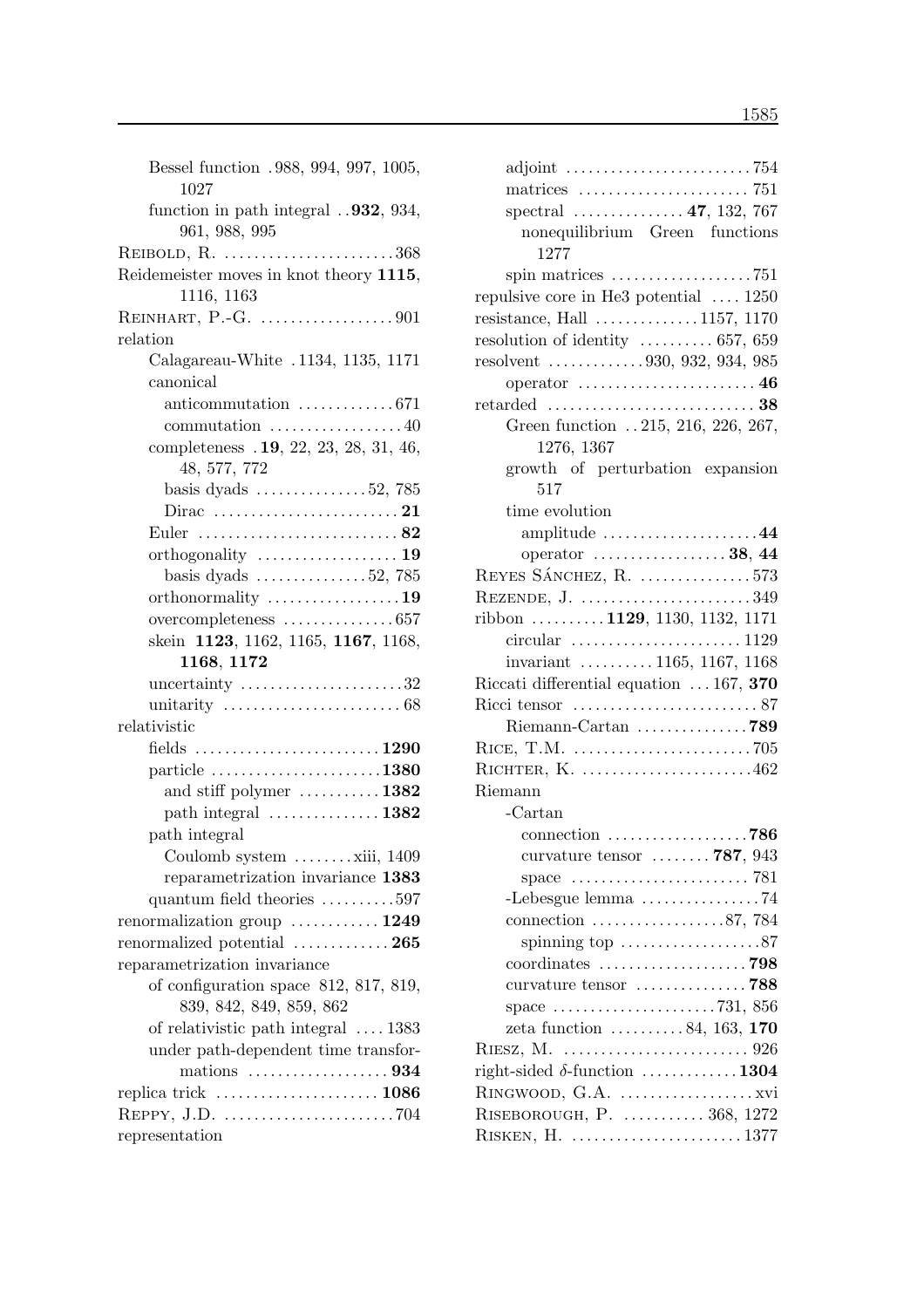| RITSCHEL, U. 573                                                           |
|----------------------------------------------------------------------------|
| ROBERTS, M.J.  463                                                         |
| Robertson-Walker metric 1401                                               |
| Robinson expansion $\ldots \ldots 172, 173, 606$                           |
| ROBINSON, J.E. 172                                                         |
| rod limit of polymer 1044                                                  |
| structure factor $\dots \dots \dots \dots \dots 1045$                      |
|                                                                            |
| ROHRLICH, R.  1379                                                         |
| RONCADELLI, M.  208, 1379                                                  |
|                                                                            |
| Rosen-Morse potential $\ldots \ldots 1002, 1004,$                          |
| 1004, 1195, 1207, 1225                                                     |
| general  1005, 1007, 1008, 1011                                            |
| ROSENFELDER, R.  xii, 193, 208, 342,                                       |
| 575                                                                        |
| ROSENZWEIG, C. 373                                                         |
| ROSKIES, R. 1272                                                           |
|                                                                            |
|                                                                            |
| symmetry $\ldots \ldots \ldots \ldots \ldots$ 706, 742                     |
| R-term in curved-space Schroedinger                                        |
| equation                                                                   |
| absence $\ldots$ 809, 905, 914, 917, 948                                   |
| Cheng $\ldots \ldots \ldots \ldots \ldots \ldots \ldots \ldots \ldots 924$ |
|                                                                            |
|                                                                            |
| RUDER, H. 574                                                              |
| RUIJSENAARS, S.  1170                                                      |
| rule                                                                       |
| Feynman  817, 840, 843                                                     |
|                                                                            |
|                                                                            |
| semiclassical quantization  398                                            |
| smearing $\ldots \ldots 469, 476, 478, 480,$                               |
| 486-488, 491, 529, 530, 558, 564                                           |
| Veltman  161, 228, 822, 824, 826,                                          |
| 828, 839                                                                   |
| Wick 209, 249, 251, 252, 1232, 1334,                                       |
| 1375                                                                       |
|                                                                            |
| Runge-Lenz-Pauli vector  973                                               |
| Rutherford                                                                 |
| formula $\ldots \ldots \ldots \ldots \ldots \ldots \ldots 445$             |
| scattering $\ldots \ldots \ldots \ldots 444, 445$                          |
| Rydberg                                                                    |
|                                                                            |

| energy $\ldots \ldots \ldots \ldots \ldots \ldots \ldots \ldots$ 72    |
|------------------------------------------------------------------------|
|                                                                        |
| RYZHIK, I.M. $\dots\dots\dots\dots\dots\dots\dots\dots50$ ,            |
| 110, 115, 116, 133, 146, 156, 163,                                     |
|                                                                        |
| 169, 171, 178, 206, 245, 246, 269,                                     |
| 375, 408, 412, 639, 644, 667, 724,                                     |
| 737, 741, 762, 763, 765, 767, 770,                                     |
| 835, 837, 1033, 1045, 1052, 1057,                                      |
| 1064, 1223, 1270                                                       |
| RZEWUSKI, J. 367, 702                                                  |
|                                                                        |
|                                                                        |
| saddle point                                                           |
| approximation  377, 1218, 1253                                         |
| for integrals $\dots \dots \dots \dots \dots \dots 376$                |
|                                                                        |
| expansion $\dots \dots \dots \dots \dots 377, 390$                     |
| SAITO, N. 1094, 1377                                                   |
| SAITOH, M. $\dots\dots\dots\dots\dots\dots\dots\dots575$               |
| SAKITA, B.  1173                                                       |
| SAKODA, S. 983, 984                                                    |
| SALAM, A. $\dots \dots \dots \dots \dots \dots \dots \dots \dots 1173$ |
| SALJE, E.K.H. $\ldots \ldots \ldots \ldots \ldots \ldots \ldots 575$   |
|                                                                        |
| SALPETER, E.E. 984                                                     |
|                                                                        |
|                                                                        |
|                                                                        |
| SARKAR, S. 342                                                         |
| SAUER, T. xviii, 208, 1272, 1273                                       |
| scalar                                                                 |
| curvature $\ldots \ldots \ldots \ldots \ldots \ldots 67, 87$           |
| Riemann-Cartan 789                                                     |
| sphere $\ldots \ldots \ldots \ldots \ldots \ldots \ldots 808$          |
|                                                                        |
|                                                                        |
| in space with torsion $\ldots \ldots \ldots 914$                       |
| scale invariance $\dots \dots \dots \dots \dots \dots 1087$            |
|                                                                        |
| scaling law for polymers $\dots$ 1036, 1074,                           |
| 1081, 1087, 1094                                                       |
| scattering                                                             |
| amplitude $\ldots \ldots \ldots \ldots \ldots \ldots \ldots 190$       |
| eikonal approximation $\dots \dots$ 71                                 |
| first correction to eikonal $\ldots$ 341                               |
| perturbation expansion  340                                            |
| Coulomb $\ldots \ldots \ldots \ldots \ldots \ldots \ldots$ . 71        |
|                                                                        |
| length $\ldots \ldots \ldots \ldots \ldots \ldots \ldots \ldots 616$   |
| light $\ldots \ldots \ldots \ldots \ldots \ldots \ldots \ldots 1042$   |
| matrix $\ldots \ldots \ldots \ldots \ldots \ldots \ldots \ldots 190$   |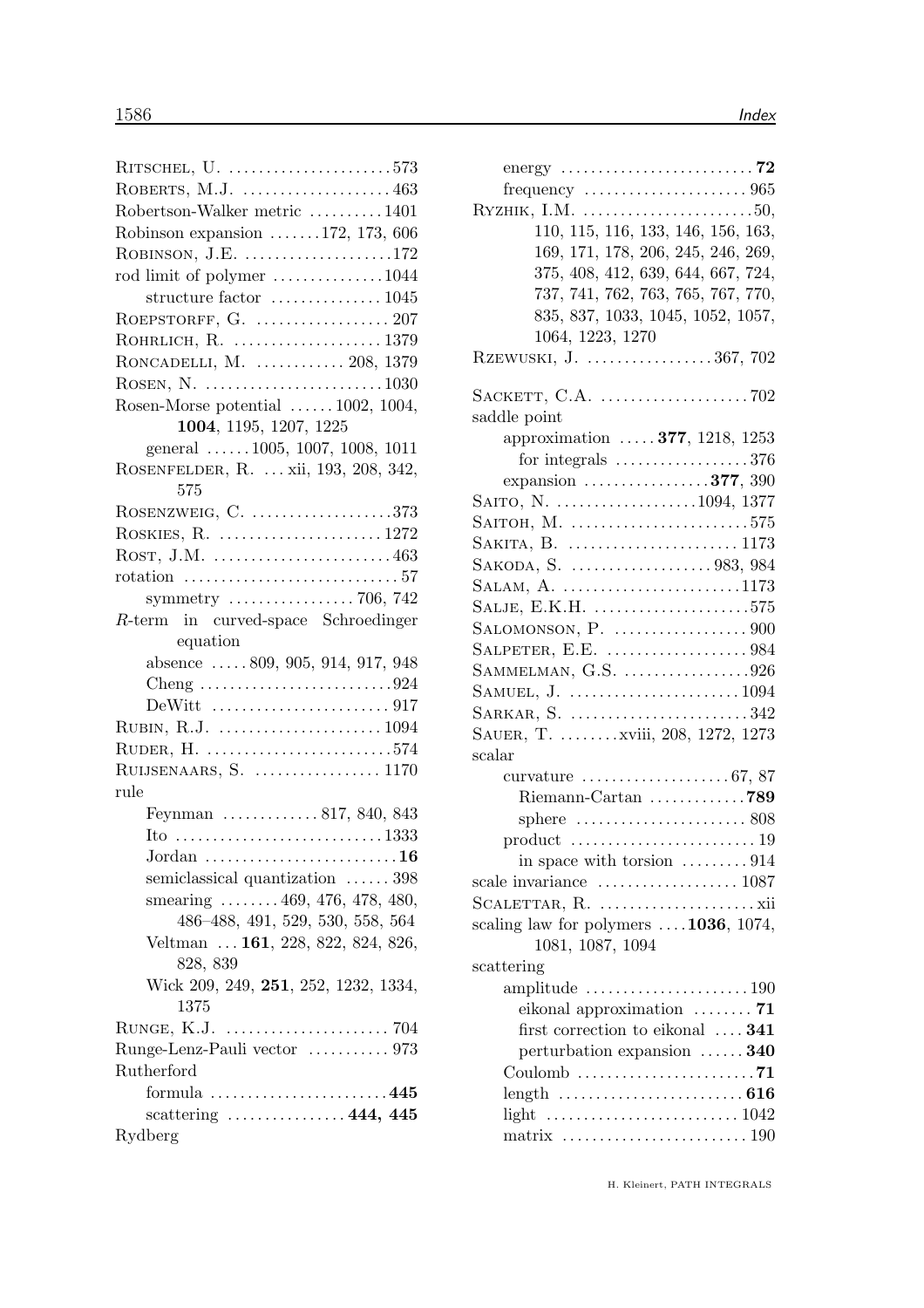| neutron $\ldots \ldots \ldots \ldots \ldots \ldots \ldots 1042$   |
|-------------------------------------------------------------------|
| Rutherford $\dots\dots\dots\dots\dots\dots$ 445                   |
|                                                                   |
| SCHÜLKE, L. 1377                                                  |
| SCHAKEL, A. 702-704, 1172                                         |
|                                                                   |
| SCHEIFELE, G. 983                                                 |
| SCHERER, P. 462                                                   |
| SCHIFF, L.I. 88, 372                                              |
| SCHMID, A. 1376-1378                                              |
| SCHMIDT, $H.-J.$ 1379                                             |
| SCHMIDT, M.G. 463, 1439                                           |
|                                                                   |
| SCHMITZ, R. 1379                                                  |
| SCHNEIDER, C.K.E.  983, 1030                                      |
| SCHOUTEN, J.A.  11, 786                                           |
| SCHRÖDINGER, E.  983                                              |
| SCHRAMM, P. 1377                                                  |
| SCHREIBER, A.W. $\dots\dots\dots\dots\dots575$                    |
| SCHRIEFFER, J.R.  1173                                            |
| Schroedinger                                                      |
| equation $\dots \dots \dots \dots 15$ , 16-18, 25,                |
| 26, 34, 35, 39, 40, 44, 45, 52, 54,                               |
| 905, 917, 937, 962, 1274                                          |
| Duru-Kleinert transformation 993                                  |
| in space with curvature and torsion                               |
| 902                                                               |
| integral kernel $\ldots \ldots \ldots \ldots \ldots 903$          |
| $pseudotime \ldots \ldots \ldots \ldots \ldots \ldots \ldots 937$ |
| time-independent $\ldots \ldots \ldots 16$ , 938                  |
| time-slicing corrections $\ldots \ldots \ldots 993$               |
| picture $\dots \dots \dots \dots \dots \dots 40$ , 41             |
| in nonequilibrium theory $\dots$ 1275                             |
| wave function $\dots\dots\dots\dots\dots\dots 17$                 |
| SCHROER, B. $\dots\dots\dots\dots\dots\dots\dots 597$             |
| SCHUBERT, C.  xii, 463, 901, 1439                                 |
| SCHUETZ, M. 1094                                                  |
| SCHULER, E.R. 1272                                                |
| SCHULMAN, L.S.  207, 595, 701, 758,                               |
| 1170                                                              |
| SCHULTE-FROHLINDE, V. 161, 287, 574,                              |
| 703, 758, 900, 1095, 1272, 1273                                   |
| SCHULTZ, T.D. $\dots\dots\dots\dots\dots\dots \dots$ 575          |
| SCHWARTZ, E.L. 462                                                |
|                                                                   |

| Schwarz integrability condition $\ldots \ldots 7$ ,                                                          |
|--------------------------------------------------------------------------------------------------------------|
| 180, 645, 785, 786, 788, 856, 887,                                                                           |
| 1153                                                                                                         |
|                                                                                                              |
| SCHWEBER, S.S.  367, 1170, 1438                                                                              |
|                                                                                                              |
| Schwinger                                                                                                    |
| -Keldysh formalism  1289                                                                                     |
| proper-time formula $\dots\dots\dots\dots 160$                                                               |
| SCHWINGER, J.  463, 984, 1030, 1174,                                                                         |
| 1378, 1428, 1439                                                                                             |
| SCULLY, M.O. 573                                                                                             |
| second quantization . 598, 648, 649, 686                                                                     |
|                                                                                                              |
| external source $\dots \dots \dots \dots 681, 682$                                                           |
| fermions $\ldots \ldots \ldots \ldots \ldots \ldots \ldots \ldots 660$                                       |
|                                                                                                              |
| SEELEY, R.T. 901, 926                                                                                        |
| Seeley-DeWitt expansion . 859, 918, 920                                                                      |
| Seifert surfaces $\dots\dots\dots\dots\dots\dots 1163$                                                       |
| self                                                                                                         |
| -energy $\dots\dots\dots\dots\dots\dots\dots\dots305$                                                        |
| of electromagnetic field 1419                                                                                |
|                                                                                                              |
| -entangled polymer ring $\dots \dots 1170$                                                                   |
| -interaction                                                                                                 |
|                                                                                                              |
| in field theory $\dots \dots \dots 1086$ , 1089<br>in polymers $\dots \dots \dots \dots \dots \dots 1138$    |
| -intersections of polymers $\dots$ 1096                                                                      |
| SELYUGIN, O.V. $\dots\dots\dots\dots\dots\dots 574$                                                          |
| SEMENOFF, $G.W.$ 1174                                                                                        |
| semiclassical                                                                                                |
| approximation  369, 1178, 1179                                                                               |
|                                                                                                              |
| polymers $\dots\dots\dots\dots\dots\dots 1077$<br>density of states $\dots \dots \dots \dots \dots 409$      |
| differential cross section 450                                                                               |
|                                                                                                              |
| Mott scattering $\ldots \ldots \ldots \ldots 452$<br>expansion $\ldots \ldots \ldots \ldots \ldots 376, 391$ |
| around eikonal $\dots\dots\dots\dots371$                                                                     |
|                                                                                                              |
| Langevin equation $\dots \dots \dots \dots 1320$                                                             |
| quantization rule $\dots \dots \dots 373, 398$<br>time evolution amplitude $\dots \dots 388$                 |
|                                                                                                              |
|                                                                                                              |
|                                                                                                              |
| SERENE, J.W. 1378                                                                                            |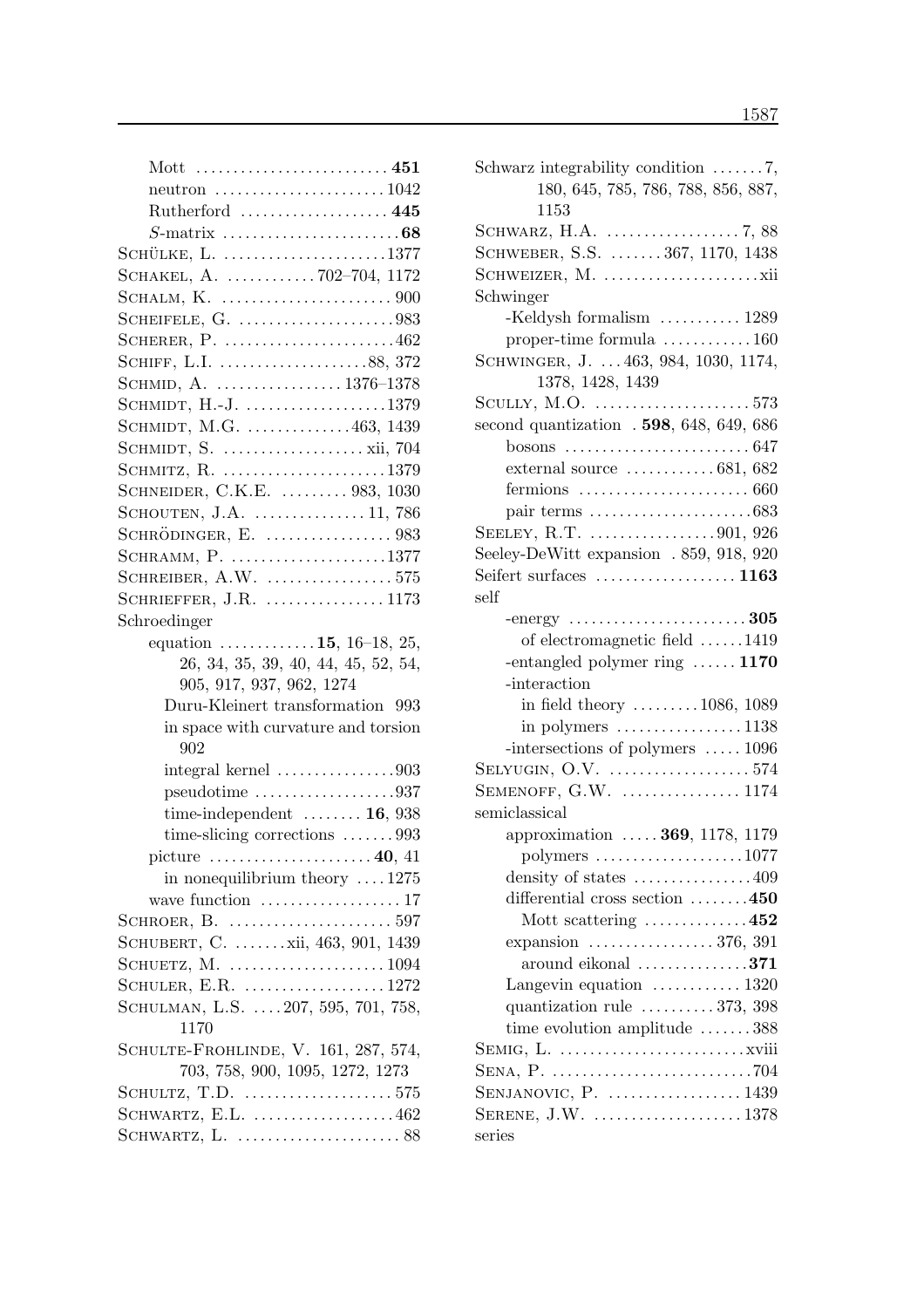| asymptotic 273, 378, 511, 639, 710                               |
|------------------------------------------------------------------|
| Dyson $\ldots \ldots \ldots \ldots \ldots \ldots \ldots 36, 203$ |
| perturbation $\ldots \ldots \ldots \ldots \ldots 272$            |
|                                                                  |
| path integral with delta-function                                |
| potential $\ldots \ldots \ldots \ldots \ldots \ldots$ . 778      |
| strong-coupling $\ldots \ldots 549$ , 1245-1247                  |
| Taylor $\dots\dots\dots\dots\dots\dots\dots\dots\dots2$          |
| weak-coupling $\dots\dots\dots\dots\dots\dots549$                |
| SERVUSS, R.M. $\dots\dots\dots\dots\dots\dots \dots$ 596         |
|                                                                  |
| SEZNEC, R. $\dots \dots \dots \dots \dots \dots \dots \dots 572$ |
| SHABANOV, S. 1379                                                |
| SHAH, S. 1174                                                    |
| SHAPERE, A. 702, 759, 1173, 1174                                 |
| SHAVERDYAN, B.S. $\dots\dots\dots\dots\dots$ 573                 |
|                                                                  |
|                                                                  |
| SHEVCHENKO, O.Y. $\dots\dots\dots\dots\dots573$                  |
| shift                                                            |
|                                                                  |
| Lamb . 1349, 1354, 1357, 1432, 1433                              |
| operator for energy 279                                          |
| phase  1187, 1189, 1193, 1196                                    |
|                                                                  |
|                                                                  |
|                                                                  |
|                                                                  |
| SIEGEL, W. $\dots\dots\dots\dots\dots\dots\dots1439$             |
| sigma model, nonlinear $.746, 756, 813,$                         |
| 1050                                                             |
| SILVER, R.N. 1378                                                |
| SILVERSTONE, H.J.  573                                           |
| SIMON, B. 572, 574, 1172                                         |
| simple                                                           |
|                                                                  |
| $inequivalent$ 1116                                              |
|                                                                  |
|                                                                  |
|                                                                  |
|                                                                  |
| singular potentials $\dots \dots \dots \dots \dots \dots 927$    |
| stable path integral 930                                         |
| SINHA, S. 1094                                                   |
| SISSAKIAN, $A.N.$ 573                                            |
| SIVIA, D.S. 1378                                                 |
| skein                                                            |
|                                                                  |

| operations $\ldots \ldots \ldots \ldots \ldots \ldots 1123$ |
|-------------------------------------------------------------|
| relation  1123, 1162, 1165, 1167,                           |
| 1168, 1168, 1172                                            |
|                                                             |
|                                                             |
| sliding decay $\ldots \ldots \ldots \ldots 572$ , 1231      |
| slip of phase in thin superconductor 1255                   |
|                                                             |
| small-stiffness expansion $\ldots$ 1053, 1054               |
|                                                             |
| smearing formula $\ldots$ . 469, 476, 478, 480,             |
| 486-488, 491, 529, 530, 558, 564                            |
|                                                             |
|                                                             |
| Smoluchowski equation  1307, 1316                           |
| $SMOLUCHOWSKI, M.$ 1378                                     |
| SMONDYREV, M.A. $\ldots \ldots \ldots \ldots \ldots 574$    |
|                                                             |
| Sochocki formula  48                                        |
| SOKMEN, I.  1029                                            |
|                                                             |
| SOLOVTSOV, I.L. $\ldots$ 573                                |
| solution                                                    |
| bounce $\dots\dots\dots\dots\dots\dots\dots 1213$           |
| $classical$ 1186                                            |
| almost $\ldots \ldots \ldots \ldots \ldots \ldots 1202$     |
| tunneling $\ldots \ldots \ldots \ldots \ldots 1179$         |
| critical bubble 1213                                        |
| negative-eigenvalue for decay . 1215,                       |
| 1216                                                        |
| solvable path integral $\ldots$ 101, 112, 985               |
| SOMMERFELD, A. 88, 1029                                     |
| SOMORJAI, R.L. $\dots\dots\dots\dots\dots\dots 573$         |
| SOPER, D.E. $\dots\dots\dots\dots\dots\dots\dots 1273$      |
| source .209, 210, 212, 232-237, 242, 247,                   |
| 249                                                         |
| imaginary-time evolution ampli-<br>in                       |
|                                                             |
| in quantum mechanics $\dots \dots \dots 209$                |
| in quantum-statistical path integral                        |
| 237                                                         |
| in time evolution amplitude $\ldots$ 232                    |
| SOURIAU, J.M. $\dots\dots\dots\dots\dots\dots 207$          |
|                                                             |
| space                                                       |
| -time                                                       |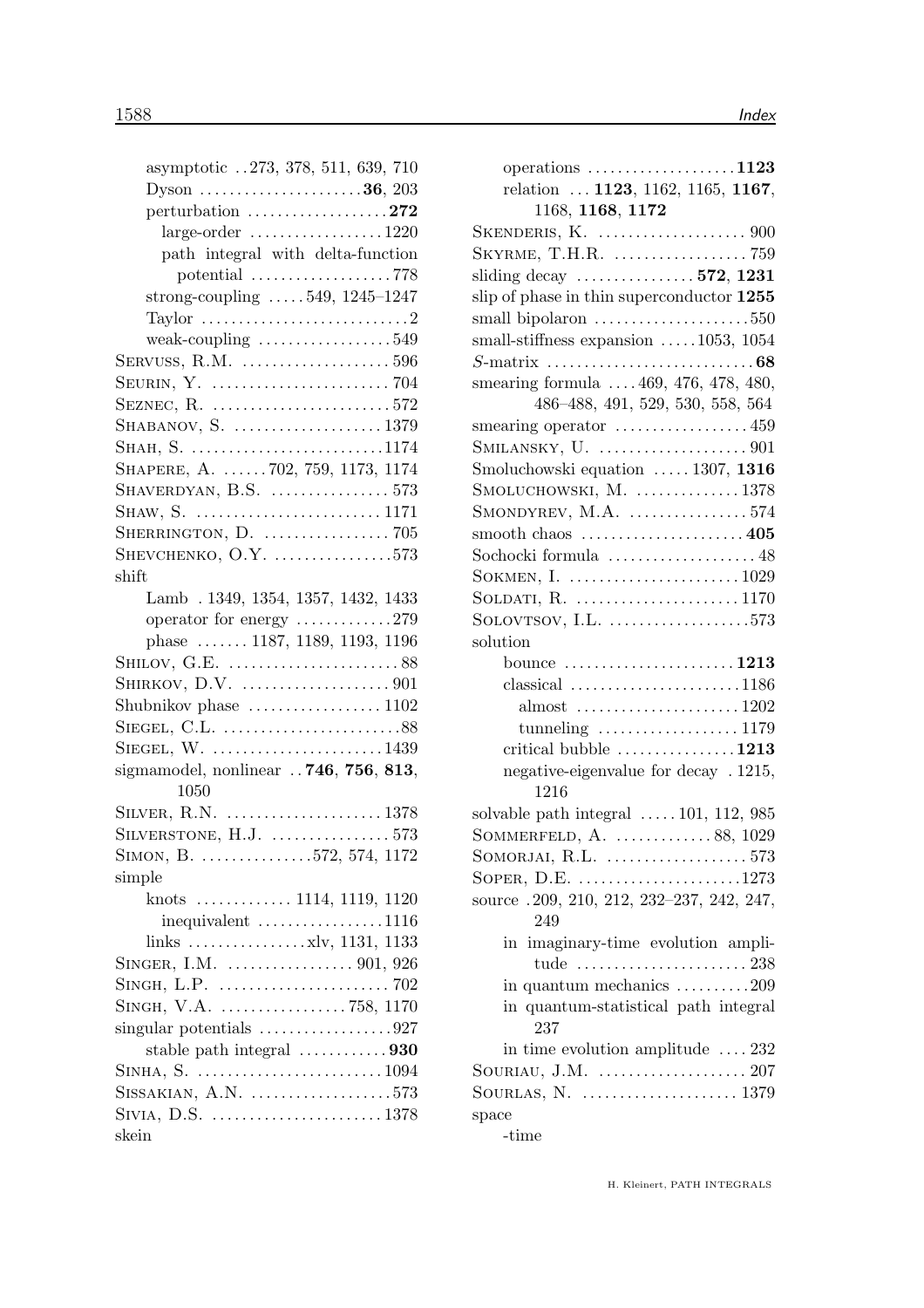| Minkowski  787                                                 |
|----------------------------------------------------------------|
| configuration $\ldots \ldots \ldots \ldots \ldots \ldots 98$   |
| extended time  817                                             |
|                                                                |
| Hilbert 16, 18                                                 |
|                                                                |
| metric-affine $\ldots \ldots \ldots 781, 801, 909$             |
|                                                                |
| multiply connected $\ldots \ldots 1096$ , 1100                 |
| phase $\dots \dots \dots \dots \dots \dots \dots \dots 3,98$   |
| reparametrization invariance 812,                              |
| 817, 819, 839, 842, 849, 859, 862                              |
| Riemann $\ldots \ldots \ldots \ldots \ldots \ldots$ 731, 856   |
| Riemann-Cartan 781                                             |
| super  1344, 1434                                              |
| space with curvature and torsion $\dots$ 781                   |
|                                                                |
| mapping to $\dots\dots\dots\dots\dots\dots$ 797                |
|                                                                |
| measure $\ldots \ldots \ldots \ldots \ldots 802, 807$          |
| time-sliced $\ldots \ldots \ldots \ldots \ldots \ldots 806$    |
| scalar product 914                                             |
| Schroedinger equation $\ldots \ldots \ldots 902$               |
| spectral                                                       |
| analysis $\dots \dots \dots \dots \dots \dots \dots \dots 132$ |
| density $\ldots \ldots \ldots \ldots \ldots \ldots \ldots 265$ |
|                                                                |
| function sum rule $\dots \dots \dots \dots 1284$               |
| representation $\ldots \ldots \ldots 47, 132, 767$             |
| amplitude of particle in magnetic                              |
|                                                                |
| dissipative part  1283                                         |
| fixed-energy amplitude, free parti-                            |
|                                                                |
| fixed-energy amplitude, oscillator                             |
| 764                                                            |
| nonequilibrium Green functions                                 |
| 1277                                                           |
| of Green function $\ldots \ldots 217, 229$                     |
| spectrum                                                       |
| continuous<br>. . 48                                           |
|                                                                |
| bound-state $\dots\dots\dots\dots\dots944$                     |
|                                                                |
|                                                                |
| sphere                                                         |

| amplitude                                                      |
|----------------------------------------------------------------|
| near surface 731, 732, 738, 742,                               |
| 744, 747, 748                                                  |
| on surface 743, 744, 746, 749, 1007                            |
| curvature scalar 808                                           |
| Fermi  422, 605, 1250                                          |
| particle                                                       |
|                                                                |
| particle on surface 57                                         |
| surface in D-dimensions $\ldots$ 80, 723                       |
| spherical                                                      |
| -hyper harmonics $\dots \dots \dots 725$ , 761                 |
| addition theorem 727                                           |
| components of vector $\dots \dots \dots 1262$                  |
| harmonic                                                       |
| in one dimension $\dots \dots \dots \dots 585$                 |
| in three dimensions $\ldots \ldots \ldots$ 721                 |
| harmonics  59, 722, 726, 727, 732,                             |
| 1000                                                           |
| addition theorem 721                                           |
| degeneracy in D-dimensions 725                                 |
| monopole $\ldots \ldots \ldots \ldots 751, 1017$               |
| spin                                                           |
| and torsion 782                                                |
| $connection$ 896                                               |
|                                                                |
| matrix representation  751                                     |
| Pauli matrices $\dots \dots \dots \dots 63$ , 756              |
| precession, Heisenberg 758                                     |
| spinning particle                                              |
|                                                                |
|                                                                |
| spinning top . 57, 60, 65–67, 78, 86, 726,                     |
| 742, 747, 750                                                  |
|                                                                |
|                                                                |
|                                                                |
|                                                                |
| Riemann connection 87                                          |
| spontaneous emission 1353, 1354, 1375                          |
| square                                                         |
| knot 1115, 1126                                                |
| root trick $\dots\dots\dots\dots\dots\dots\dots504$            |
| anomalous $\ldots \ldots \ldots \ldots \ldots 524$             |
| width of local fluctuations  468                               |
| SQUIRES, E.J. $\dots \dots \dots \dots \dots \dots \dots 1029$ |
|                                                                |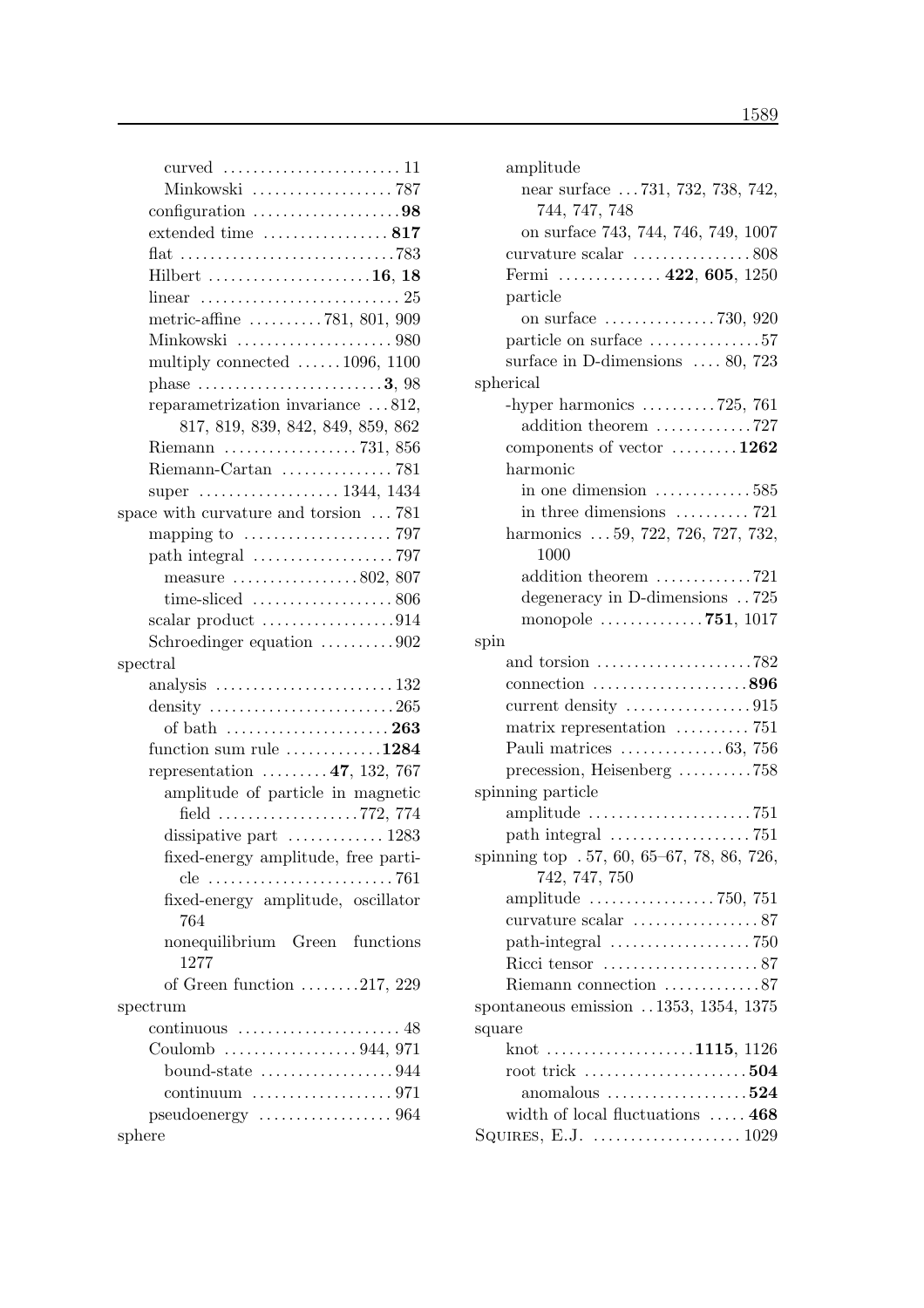| SRIVASTAVA, S. 571                                               |  |
|------------------------------------------------------------------|--|
| stability matrix  403                                            |  |
| eigenvalue                                                       |  |
| direct hyperbolic  404                                           |  |
| direct parabolic 404                                             |  |
| elliptic $\ldots \ldots \ldots \ldots \ldots \ldots \ldots 404$  |  |
| inverse hyperbolic  404                                          |  |
| inverse parabolic 404                                            |  |
|                                                                  |  |
| stable path integral for singular poten-                         |  |
| tials 930                                                        |  |
| $STAMATESCU, I.O.$ 1379                                          |  |
| STANCU, I. 573                                                   |  |
| standard                                                         |  |
| cosmic time 1399, 1404                                           |  |
| form of Hamiltonian 90                                           |  |
| tetrads $\ldots \ldots \ldots \ldots \ldots \ldots \ldots 894$   |  |
| STANLEY, H.E. 1094                                               |  |
| stars, neutron $\dots\dots\dots\dots\dots\dots\dots$ 782         |  |
| states                                                           |  |
| coherent $\ldots \ldots \ldots \ldots \ldots 350, 657$           |  |
| density $\ldots \ldots \ldots \ldots \ldots \ldots 83, 607$      |  |
| classical $\ldots \ldots \ldots \ldots \ldots \ldots \ldots 409$ |  |
|                                                                  |  |
| $local classical$ 399, 401                                       |  |
| local quantum-mechanical  406                                    |  |
| metastable $\ldots \ldots \ldots \ldots \ldots \ldots 1261$      |  |
|                                                                  |  |
| stationary $\dots \dots \dots \dots \dots \dots 16, 33$          |  |
| statistical mechanics 77                                         |  |
| lattice models $\ldots \ldots \ldots \ldots \ldots 524$          |  |
|                                                                  |  |
| classical $\ldots \ldots \ldots \ldots \ldots \ldots 77, 1260$   |  |
| fractional $\ldots$ .646, 1108, 1109, 1112                       |  |
| interaction $\ldots \ldots$ 598, 641, 643, 645                   |  |
| for anyons $\dots\dots\dots\dots\dots\dots646$                   |  |
| for bosons $\ldots \ldots \ldots \ldots \ldots \ldots 641$       |  |
| for fermions $\ldots \ldots \ldots \ldots \ldots 643$            |  |
| gauge potential  645                                             |  |
| quantum 77                                                       |  |
| statisto                                                         |  |
| -electric                                                        |  |
| field $\ldots$ 1152                                              |  |
| potential $\ldots \ldots \ldots \ldots \ldots 1152$              |  |
| -electromagnetic                                                 |  |
| vector potential $\ldots \ldots \ldots \ldots 1152$              |  |
|                                                                  |  |

| -magnetic                                                            |
|----------------------------------------------------------------------|
| field $.1152, 1154, 1155, 1158$                                      |
| forces $\dots \dots \dots \dots \dots \dots \dots 1152$              |
| vector potential $\dots \dots \dots \dots 1136$                      |
| steady-state universe  1406                                          |
|                                                                      |
| STEGUN, I. $\dots\dots\dots\dots\dots\dots\dots\dots50$              |
| 71, 174, 178, 244, 246, 411, 511,                                    |
| 724, 766, 769, 834, 1186                                             |
|                                                                      |
| STEINER, F. 702, 758, 899, 1029                                      |
| STELLE, K.S. $\dots\dots\dots\dots\dots\dots901$                     |
| STEPANOW, S. $\ldots$ 1094                                           |
| stereoisomer knots $\dots \dots \dots 1115$ , 1120                   |
| STEVENSON, $P.M.$ 573                                                |
| STEWART, I. $\dots\dots\dots\dots\dots\dots\dots 1172$               |
| STIEFEL, E. 983                                                      |
| stiff                                                                |
| chain $\ldots \ldots \ldots \ldots \ldots \ldots \ldots \ldots 1036$ |
| $\text{polymer}\dots\dots\dots\dots\dots\dots\dots1044$              |
| Stirling formula $\ldots \ldots \ldots 511, 595, 1221$               |
| stochastic                                                           |
| calculus $\ldots \ldots \ldots 189, 1328, 1332$                      |
| differential equation $\dots$ 1319, 1320,                            |
| 1358                                                                 |
| Liouville equation                                                   |
| Kubo  1328, 1329, 1348, 1359                                         |
| quantization $\ldots \ldots \ldots \ldots 1318, 1324$                |
| Schroedinger equation $\dots \dots \dots 1345$                       |
|                                                                      |
| STOCKMAYER, W.H. $\dots\dots\dots\dots1094$                          |
| Stokes theorem  790, 791, 885, 887                                   |
| STONE, M. 759, 1173                                                  |
|                                                                      |
| STORA, R. 1272                                                       |
| STORCHAK, S.N. $\dots\dots\dots\dots\dots1030$                       |
|                                                                      |
| STORMER, H.L. 1173                                                   |
| straightest lines $\ldots \ldots \ldots \ldots \ldots \ldots$ 785    |
| STRASSLER, $M.$ 1439                                                 |
| Stratonovich                                                         |
| calculus $\ldots \ldots \ldots \ldots \ldots \ldots 1328$            |
|                                                                      |
| STRATONOVICH, R.  705                                                |
|                                                                      |
|                                                                      |
|                                                                      |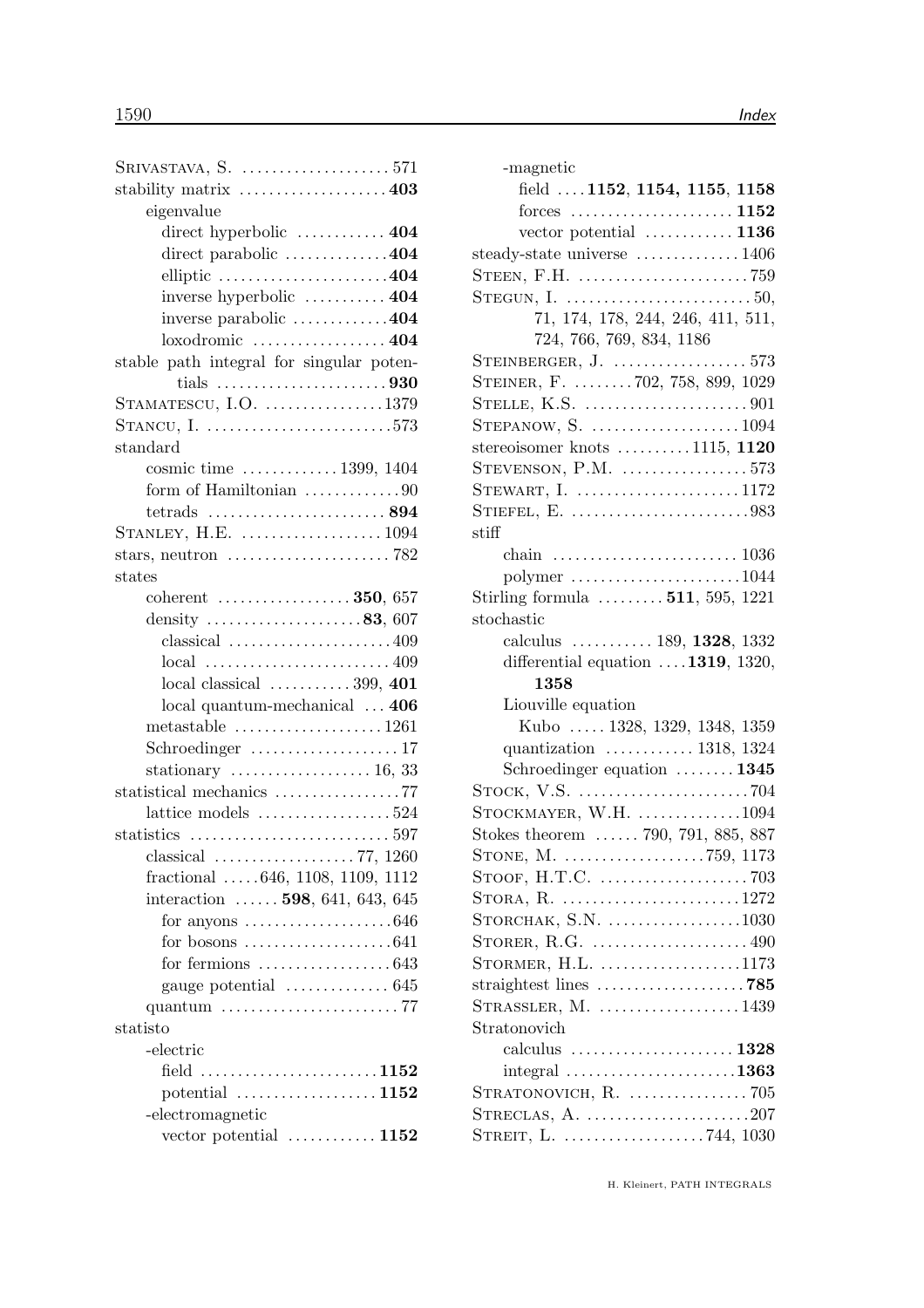string

| Dirac $647, 889, 1102, 1105$                                     |
|------------------------------------------------------------------|
| super $\dots \dots \dots \dots \dots \dots \dots \dots 1381$     |
| theory 1381, 1433                                                |
|                                                                  |
| strong-coupling                                                  |
| behavior $\dots\dots\dots\dots\dots\dots\dots 518$               |
| expansion $\ldots$ xxxviii, xliv, 518-521,                       |
| 524, 549, 572, 1245-1247                                         |
| $coefficients$ 518                                               |
| limit  xiii, 478, 479, 500                                       |
| structure factor of polymer .1042, 1045                          |
| Gaussian limit  1043                                             |
| rod limit 1045                                                   |
| Sturm-Liouville differential equation 123                        |
|                                                                  |
| substitution, minimal  180, 913, 1153                            |
| subtraction                                                      |
| correlation function $\ldots$ 222, 225, 244,                     |
| 264, 327, 333, 334, 336, 868                                     |
| subtraction, minimal $\dots\dots\dots\dots\dots 160$             |
| SUDARSHAN, E.C.G. 595, 702                                       |
| SUDBO, A. $\dots \dots \dots \dots \dots \dots \dots \dots 1438$ |
| summation                                                        |
|                                                                  |
| convention, Einstein 2, 4, 290, 309                              |
| formula, Poisson . 29, 156, 264, 579,                            |
| 581, 586, 588                                                    |
| super                                                            |
|                                                                  |
| field $\ldots$ 1344                                              |
| geometry $\dots\dots\dots\dots\dots\dots\dots1434$               |
| selection rule  597                                              |
| space  1344, 1434                                                |
| string  1381, 1433                                               |
| symmetry 657, 1434                                               |
| $local$ 1435                                                     |
|                                                                  |
| supercoil 1129, 1130                                             |
|                                                                  |
| superconductor 1102, 1174, 1249, 1255                            |
| $condensate$ 1250<br>critical temperature 1248                   |
| high-temperature  xiii, 551, 1159,                               |
| 1172                                                             |
| order parameter in  1255                                         |
|                                                                  |

| thin wire $\ldots \ldots \ldots \ldots \ldots \ldots 1247$         |
|--------------------------------------------------------------------|
|                                                                    |
| supercurrent $\ldots \ldots \ldots \ldots 1252, 1257$              |
| superfluid $1250$                                                  |
| helium 597, 612, 613, 618                                          |
| superheated water $\dots\dots\dots\dots\dots 1260$                 |
| supersymmetry $\dots\dots\dots\dots\dots\dots 1342$                |
| surface                                                            |
| of sphere                                                          |
| amplitude near 731, 732, 738, 742,                                 |
| 744, 747, 748                                                      |
| amplitude on 730, 731, 743, 744,                                   |
| 746, 749, 808, 1007                                                |
| in D-dimensions $\dots \dots \dots 80$ , 723                       |
| particle on $\ldots \ldots \ldots 57, 730, 920$                    |
| Seifert 1163                                                       |
| terms in partial integration $\dots \dots 2$                       |
| susceptibility, magnetic $\dots \dots 1048$ , 1053                 |
|                                                                    |
| SUZUKI, M. 208                                                     |
|                                                                    |
| SVISTUNOV, B.V. 704                                                |
| symbol                                                             |
| Christoffel $\ldots \ldots \ldots \ldots \ldots 11, 87$            |
| Levi-Civita $\ldots \ldots \ldots \ldots \ldots \ldots$ . 791      |
| symmetry                                                           |
|                                                                    |
| energy-momentum tensor 789                                         |
| rotations $\ldots \ldots \ldots \ldots \ldots \ldots \ldots$ . 706 |
| translations .1186, 1209, 1213, 1218,                              |
| 1230                                                               |
| symplectic                                                         |
|                                                                    |
| coordinate transformations $\ldots \ldots$ .                       |
| unit matrix $\dots\dots\dots\dots\dots\dots\dots 7$                |
|                                                                    |
|                                                                    |
| TABOR, M. $\dots\dots\dots\dots\dots\dots\dots\dots405$            |
| tadpole diagrams $\dots \dots \dots \dots 504$ , 505               |
| Tait number $\dots\dots\dots\dots\dots\dots\dots 1121$             |
| TAIT, P.G. 1121, 1174                                              |
| TAKAHASHI, K. $\dots\dots\dots\dots\dots\dots1094$                 |
| TALKNER, P.  1272                                                  |
|                                                                    |
| TARRACH, R.  573, 1170                                             |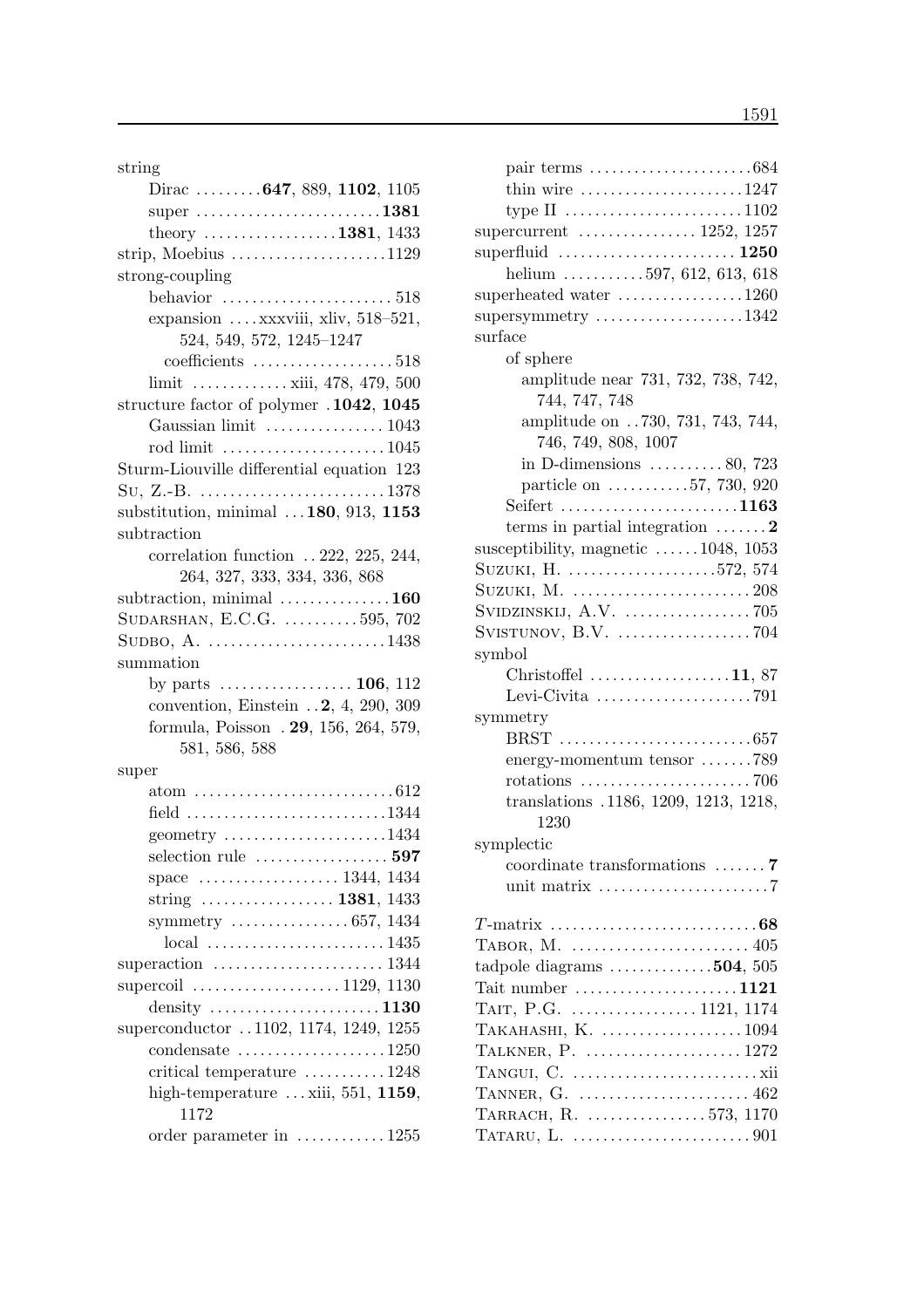| TAYLOR, B.N. 1272                                                |
|------------------------------------------------------------------|
|                                                                  |
|                                                                  |
| temperature                                                      |
| critical                                                         |
| Bose-Einstein $\ldots \ldots \ldots 602, 608$                    |
| superconductor $\dots\dots\dots\dots 1248$                       |
| superfluid helium 612                                            |
| Debye 1248                                                       |
|                                                                  |
| TEMPERE, J. 704, 1030                                            |
| TEMPLETON, $S.$ 1172                                             |
|                                                                  |
| tensor                                                           |
|                                                                  |
| curvature                                                        |
|                                                                  |
| Riemann-Cartan 943                                               |
|                                                                  |
| energy-momentum  1403                                            |
| Levi-Civita $\ldots \ldots \ldots \ldots \ldots \ldots$ . 791    |
|                                                                  |
| of contractions in Wick expansion                                |
| 417, 717, 951, 1034, 1053                                        |
|                                                                  |
| Riemann-Cartan 789                                               |
| Riemann curvature  788                                           |
| Riemann-Cartan curvature 787                                     |
| symmetric energy-momentum  789                                   |
| torsion $\ldots \ldots \ldots \ldots \ldots \ldots \ldots$ . 786 |
|                                                                  |
| test function $\ldots \ldots \ldots \ldots \ldots 25, 45, 719$   |
| tetrads                                                          |
| basis 787                                                        |
| multivalued 788                                                  |
| reciprocal 787                                                   |
| standard $\ldots \ldots \ldots \ldots \ldots \ldots \ldots 894$  |
| TEUKOLSKY, S.A.  1378                                            |
|                                                                  |
| theorem                                                          |
|                                                                  |
| equipartition $\ldots \ldots \ldots \ldots 327, 468$             |
| Levinson $\dots\dots\dots\dots\dots\dots1194$                    |
| Nambu-Goldstone  311, 324, 325                                   |
|                                                                  |

| 99                       | Stokes $\ldots \ldots \ldots$ 790, 791, 885, 887                     |
|--------------------------|----------------------------------------------------------------------|
| 99                       | virial 430, 443                                                      |
| 72                       | theory                                                               |
| $2\,$                    | $Chern-Simons$ 1149                                                  |
| 29                       | nonabelian $\ldots \ldots \ldots \ldots 1161, 1167$                  |
|                          | Flory, of polymers $\dots \dots \dots \dots 1081$                    |
|                          | growth parameters of large-order per-                                |
| $\overline{\mathrm{)}8}$ | turbation coefficients $\dots \dots 1226$                            |
| 18                       | linear response  141, 1274, 1274,                                    |
| $\overline{2}$           | 1276, 1289                                                           |
| 18                       | Maxwell $\ldots \ldots \ldots \ldots \ldots \ldots \ldots 1136$      |
| $\overline{\mathrm{38}}$ | mean-field $\ldots$ 306, 312                                         |
| $\overline{30}$          | perturbation $\ldots \ldots \ldots \ldots 272$ , 1289                |
| 72                       | large-order 1221, 1223, 1224, 1226,                                  |
| άi                       | 1230                                                                 |
|                          | quantum field $\ldots \ldots \ldots \ldots 685,688$                  |
| 37                       | Schwinger-Keldysh  1289                                              |
|                          | string  1381, 1433                                                   |
| $^{1}$                   | thermal                                                              |
| 13                       | de Broglie wavelength $\ldots$ 139, 601                              |
| 89                       | driven decay $\dots \dots \dots \dots \dots \dots 1267$              |
| $^{13}$                  | equilibrium $\ldots \ldots \ldots \ldots \ldots \ldots 249$          |
| )1                       | fluctuations 101, 249, 328, 469, 497,                                |
| $\overline{\bf 3}$       | 1206                                                                 |
| m                        | length scale $\dots \dots \dots 139, 601, 608$                       |
|                          | wavelength $\ldots \ldots \ldots \ldots \ldots 601, 608$             |
| 37                       | thermodynamic                                                        |
| 89                       | limit 288                                                            |
| $\overline{\bf 8}$       | relation, Euler $\dots\dots\dots\dots\dots 82$                       |
| 37                       | theta function                                                       |
| 39                       | elliptic $\ldots \ldots \ldots \ldots \ldots \ldots \ldots 613, 696$ |
| 86                       | THISTLETHWAITE, $M.B.$ 1172                                          |
| 39                       | THOMA, M.H. $\dots\dots\dots\dots\dots\dots\dots573$                 |
| 19                       | Thomas                                                               |
|                          | -Fermi                                                               |
| 37                       | approximation $\ldots \ldots \ldots 422, 443$                        |
| $\overline{\bf 8}$       |                                                                      |
| 37                       | density of states $\dots \dots \dots \dots 422$                      |
| $\overline{4}$           | differential equation 429                                            |
| 78                       | energy $\ldots \ldots$ 432, 434, 435, 438                            |
| iii                      | energy density $\dots \dots \dots 423, 424$                          |
|                          | equation $\ldots \ldots \ldots \ldots \ldots \ldots 425$             |
| $\overline{1}$           | model of neutral atoms $\dots \dots 422$                             |
| 38                       | $precession$ 1157                                                    |
| $\overline{4}$           |                                                                      |
| $^{25}$                  | THOMCHICK, $J.$ 575                                                  |
|                          |                                                                      |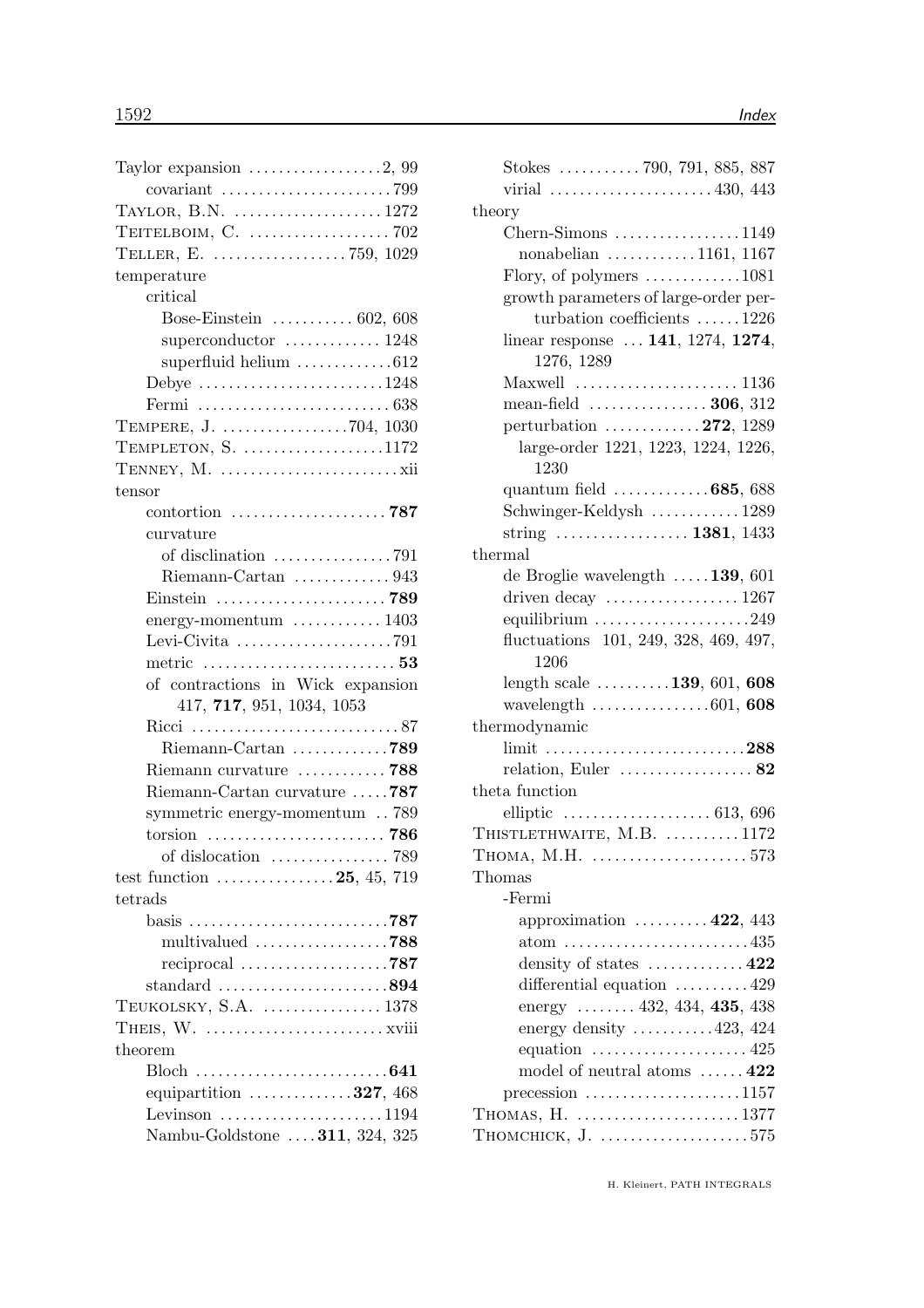| THOMSON, J.J. $\dots\dots\dots\dots\dots\dots1030$                   |
|----------------------------------------------------------------------|
| T'T HOOFT, G. $159, 817, 900, 1377,$                                 |
| 1379                                                                 |
| three-point function $\dots \dots \dots \dots \dots 302$             |
| tilt                                                                 |
| angle  965, 967                                                      |
| operator $\ldots \ldots \ldots \ldots \ldots 573, 965$               |
| transformation $\ldots \ldots \ldots \ldots \ldots \ldots 967$       |
|                                                                      |
| time                                                                 |
| -dependent                                                           |
| density matrix $\dots\dots\dots\dots 1345$                           |
|                                                                      |
| -independent                                                         |
| Schroedinger equation 938                                            |
| -ordered                                                             |
| Green function $\dots \dots \dots \dots 1281$                        |
| operator product $\dots \dots \dots \dots 1375$                      |
|                                                                      |
| -ordering                                                            |
| in forward-backward path integral                                    |
| 1295                                                                 |
|                                                                      |
| operator  36, 37, 229                                                |
| -slicing corrections  987                                            |
| from Schroedinger equation  993                                      |
| general $\ldots$ 988                                                 |
| cosmic standard $\ldots \ldots \ldots 1399, 1404$                    |
| extended space $\dots\dots\dots\dots\dots 817$                       |
|                                                                      |
| proper  1385, 1424                                                   |
| slicing                                                              |
| $\ldots 801$<br>any point $\dots$                                    |
| correction  990, 992, 1026, 1028                                     |
| transformation                                                       |
|                                                                      |
| path-dependent $(DK)$ 993,                                           |
| 995, 997, 1003, 1006, 1008, 1009,                                    |
| 1021, 1027                                                           |
| time evolution                                                       |
|                                                                      |
| amplitude 44, 46, 89, 94, 100, 101,<br>235, 760, 937, 938, 985, 1274 |
|                                                                      |
| causal<br>. 44                                                       |
| composition law $\ldots \ldots \ldots 90, 709$                       |
| fixed path average $\dots \dots \dots \dots 237$                     |
| free particle $\dots \dots \dots \dots 102, 110$                     |
| freely falling particle  177                                         |
| $oscillator$ 112                                                     |

| particle in magnetic field 179, 181,<br>183                      |
|------------------------------------------------------------------|
| perturbative in curved space . 854                               |
| $\rm{retarded}\,\,\ldots\ldots\ldots\ldots\ldots\ldots\,44$      |
| semiclassical  388                                               |
| with external source $\dots \dots \dots 232$                     |
| Euclidean amplitude                                              |
| spectral decomposition 767                                       |
| operator  34, 35, 37-40, 44, 78, 89,                             |
| 90, 94, 250                                                      |
| anticausal $\ldots \ldots \ldots \ldots \ldots \ldots 38$        |
|                                                                  |
| composition law  38, 73                                          |
| interaction picture $\dots \dots 42$ , 1291                      |
|                                                                  |
| retarded $\ldots \ldots \ldots \ldots \ldots 38, 44$             |
| time-sliced                                                      |
|                                                                  |
| curvilinear coordinates 781                                      |
|                                                                  |
| configuration space 98                                           |
| in curvilinear coordinates  781                                  |
| momentum space 94                                                |
| phase space $\dots\dots\dots\dots\dots\dots91$                   |
| Feynman path integral 89                                         |
|                                                                  |
| measure of functional integral  101                              |
| path integral                                                    |
| coordinate invariance 808                                        |
| in space with curvature and torsion                              |
| 806                                                              |
| TINKHAM, M. 1272, 1273                                           |
| $T$ -matrix 75, 191, 192, 344, 616                               |
|                                                                  |
| TOGNETTI, V. $\ldots$ 571, 572                                   |
|                                                                  |
|                                                                  |
| TOMBOULIS, E. $\dots\dots\dots\dots\dots\dots367$                |
|                                                                  |
| top, spinning .57, 60, 65-67, 78, 86, 726,                       |
| 742, 747, 750                                                    |
|                                                                  |
| asymmetric $\ldots \ldots \ldots \ldots \ldots \ldots \ldots 86$ |
|                                                                  |
|                                                                  |
| Riemann connection 87                                            |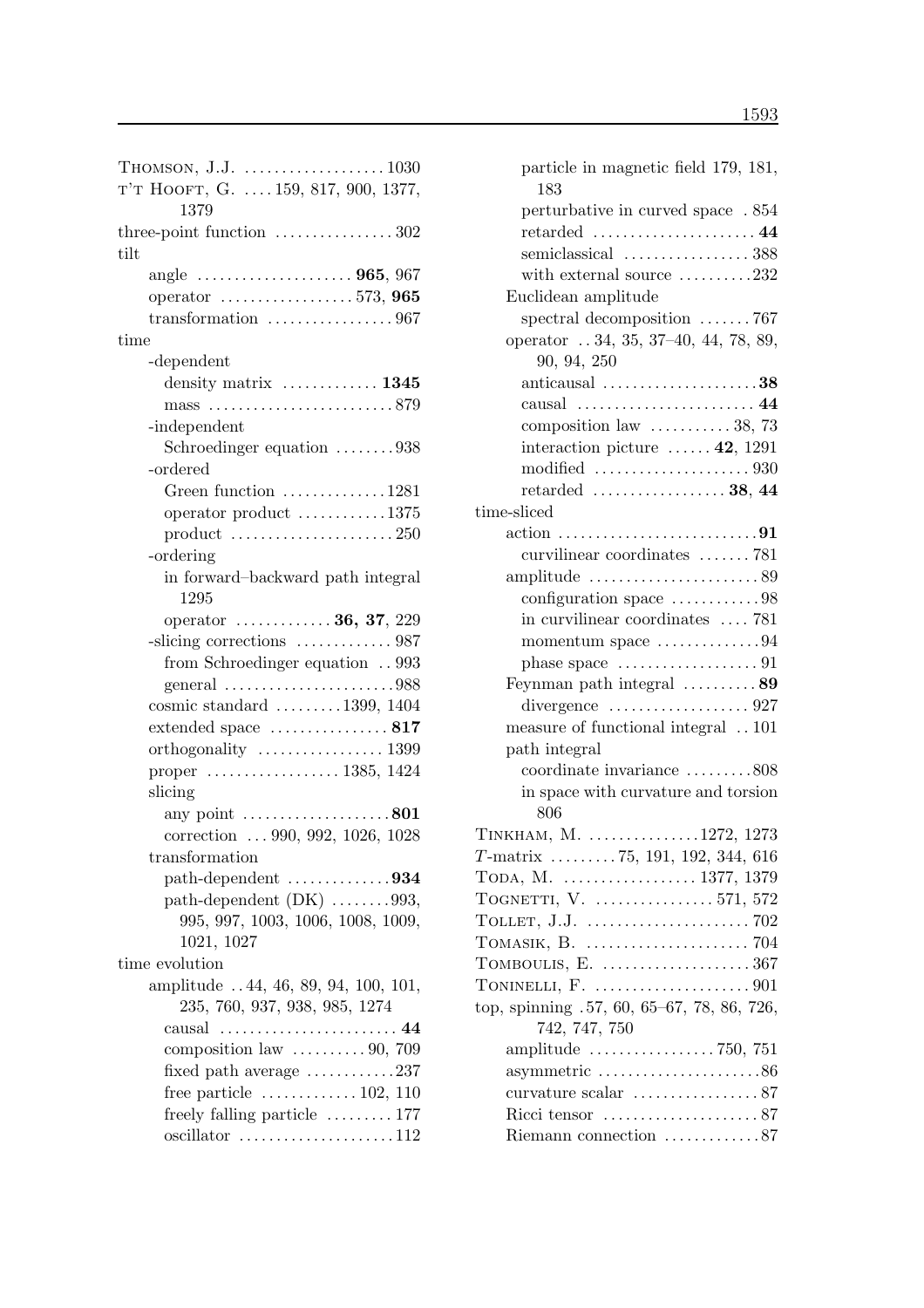| topoisomerase $\dots \dots \dots \dots \dots \dots 1130$             |
|----------------------------------------------------------------------|
| topological                                                          |
| constraint 577, 1097                                                 |
| interaction $\ldots$ 643, 645, 1101, 1149                            |
| invariant $1097, 1101, 1128 - 1130,$                                 |
| 1132-1135, 1138, 1149, 1164,                                         |
| 1171                                                                 |
| moment $\ldots$ 1139                                                 |
| problems $\ldots \ldots \ldots \ldots \ldots 1096, 1100$             |
| topology                                                             |
| algebraic $\ldots \ldots \ldots \ldots \ldots \ldots 1115$           |
| classes of knots $\dots \dots \dots \dots \dots 1113$                |
| torsion                                                              |
| and curvature, space with $\ldots \ldots$ 781                        |
| and spin density $\dots \dots \dots \dots \dots \dots 782$           |
| gradient $\ldots \ldots \ldots \ldots \ldots \ldots \ldots$ 973      |
| in Coulomb system $\dots\dots\dots\dots943$                          |
| in transformed H-atom $\dots \dots \dots 940$                        |
| of curve 1134                                                        |
| tensor $\ldots \ldots \ldots \ldots \ldots \ldots \ldots \ldots$ 786 |
|                                                                      |
|                                                                      |
| TRACAS, N.D. $\dots\dots\dots\dots\dots\dots900$                     |
| trace formula                                                        |
| Gutzwiller $\ldots \ldots \ldots \ldots \ldots \ldots 404$           |
| tracelog $\ldots \ldots \ldots \ldots \ldots \ldots \ldots 83, 412$  |
| gradient expansion $\ldots \ldots \ldots \ldots 167$                 |
| transfer of momentum $\dots \dots \dots \dots \dots 71$              |
| transformation                                                       |
| Bogoliubov $\dots\dots\dots\dots\dots\dots684$                       |
| canonical $\ldots \ldots \ldots \ldots \ldots \ldots 6, 8, 9$        |
|                                                                      |
|                                                                      |
| coordinate  986, 988, 989, 993, 995                                  |
|                                                                      |
|                                                                      |
| Duru-Kleinert  935, 940, 985, 989,                                   |
| 993-995, 997, 1003, 1006, 1008,                                      |
| 1009, 1021, 1027                                                     |
|                                                                      |
| fixed-energy amplitude 994                                           |
| of radial Coulomb action  997                                        |
| of radial oscillator 998                                             |
| of Schroedinger equation  993                                        |
| Foldy-Wouthuysen  1421                                               |
|                                                                      |

| gauge $\ldots \ldots \ldots \ldots \ldots \ldots 185, 1136$       |
|-------------------------------------------------------------------|
| nonholonomic  786                                                 |
| Hubbard-Stratonovich  691, 1075,<br>1084, 1090                    |
| Kustaanheimo-Stiefel 963                                          |
| Laplace $\dots \dots \dots \dots \dots \dots \dots \dots$ 760     |
| Levi-Civita $\ldots \ldots \ldots \ldots \ldots 942, 944$         |
| local $U(1)$ 892                                                  |
| Lorentz                                                           |
|                                                                   |
|                                                                   |
| of measure in path integral $\ldots$ 990,                         |
| 1026-1028                                                         |
| path-dependent time (DK)  993,                                    |
| 995, 997, 1003, 1006, 1008, 1009,<br>1021, 1027                   |
|                                                                   |
| point $\dots\dots\dots\dots\dots\dots\dots\dots\dots\dots5$       |
|                                                                   |
| translation $\ldots \ldots \ldots \ldots \ldots \ldots \ldots 57$ |
| fluctuation $\ldots \ldots \ldots \ldots \ldots \ldots 386$       |
| symmetry  1186, 1209, 1213, 1218,                                 |
| 1230                                                              |
| transversal                                                       |
| fluctuation width 531                                             |
| gauge 1137                                                        |
| projection matrix $\dots \dots \dots 310, 485$                    |
| trial frequency $\dots\dots\dots\dots\dots 485$                   |
| trap, magnetic for Bose-Einstein conden-                          |
|                                                                   |
| anisotropic $\ldots \ldots \ldots \ldots \ldots \ldots 626$       |
| tree                                                              |
| approximation $\dots\dots\dots\dots\dots305$                      |
| diagrams $\ldots \ldots \ldots 304, 307, 310, 315$                |
| trefoil knot $\dots \dots \dots \dots \dots \dots 1113$ , 1113    |
| TREIMAN, S.B. 1175                                                |
| TRELOAR, L.R.G.  1093                                             |
| TREMBLAY, A.M. $\dots\dots\dots\dots 1376$                        |
| triads                                                            |
|                                                                   |
| multivalued  786, 788                                             |
| reciprocal $\ldots \ldots \ldots \ldots \ldots \ldots$ . 784      |
| trial                                                             |
| frequency                                                         |
| longitudinal 485                                                  |
| transversal $\ldots \ldots \ldots \ldots \ldots \ldots 485$       |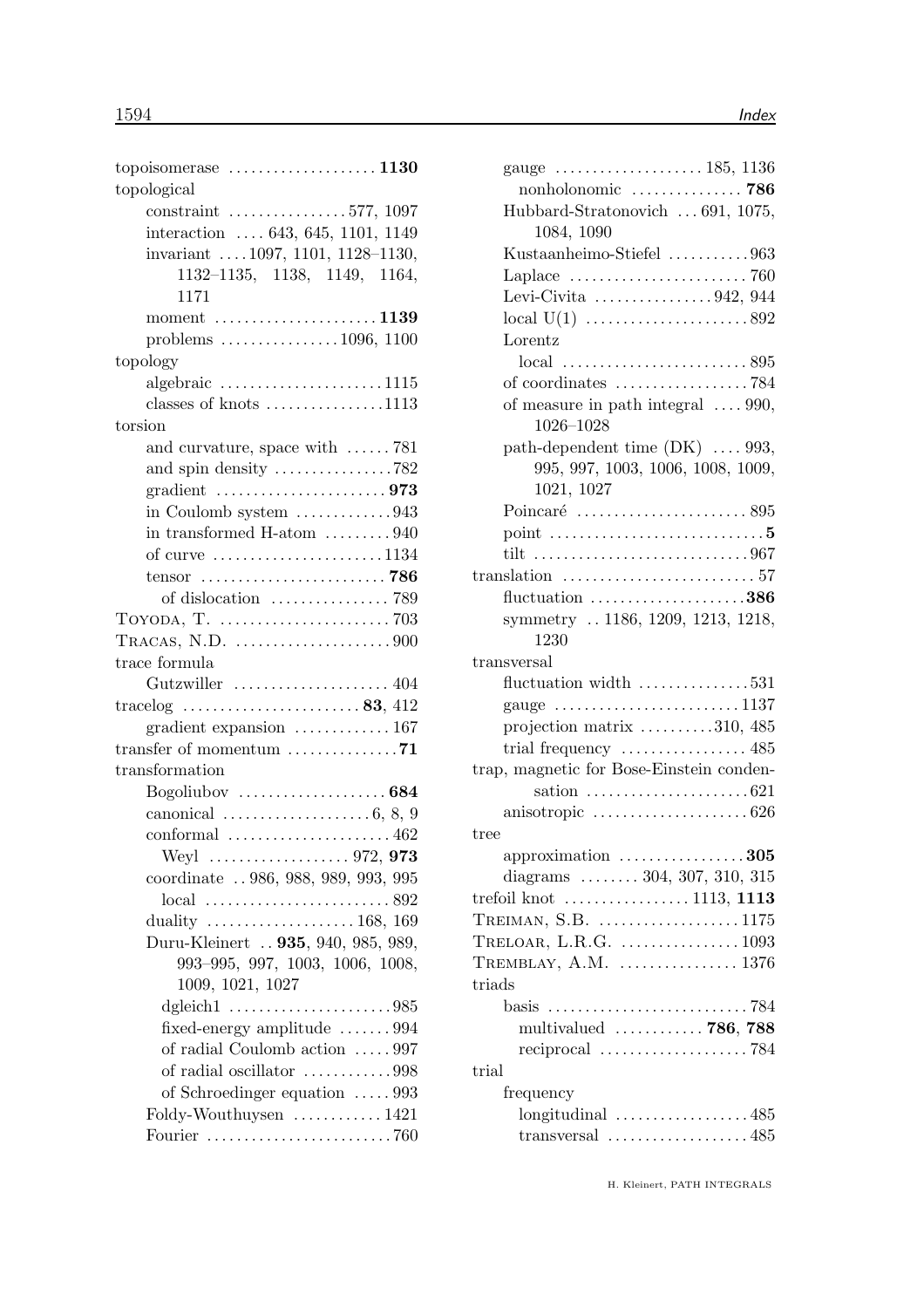partition function . . . . . . . . . . . . . . 465 trick

| anomalous square-root $\dots\dots\dots524$                              |
|-------------------------------------------------------------------------|
| Faddeev-Popov  192, 866, 1162,                                          |
| 1190                                                                    |
| replica  1086                                                           |
| square-root $\dots\dots\dots\dots\dots\dots 504$                        |
| trigonometric addition theorem 734                                      |
| Trotter formula $\ldots \ldots \ldots \ldots 93, 93, 208$               |
|                                                                         |
| TRUGENBURGER, C.  1173                                                  |
| truncated Lévy distribution  xlii, xliii                                |
|                                                                         |
| Tsul, D.C. $\dots \dots \dots \dots \dots \dots \dots \dots 1173$       |
|                                                                         |
| tube, flux $\dots \dots \dots \dots \dots \dots \dots \dots \dots 1102$ |
| tunneling $\ldots \ldots \ldots \ldots 1176, 1178, 1224$                |
| and decay  1211, 1212, 1225, 1254,                                      |
| 1257, 1259, 1266                                                        |
| of supercurrent 1247                                                    |
| quadratic fluctuations  xli, 1183-                                      |
| 1185, 1193, 1213, 1224, 1256                                            |
| rate formula $\ldots \ldots \ldots \ldots \ldots 1219$                  |
| variational approach xiii, 1231                                         |
| turning points $\dots \dots \dots \dots \dots \dots \dots 129$          |
| TURSKI, L.A. $\dots\dots\dots\dots\dots\dots\dots 1379$                 |
|                                                                         |
| number 1121, 1163                                                       |
| two-point function $\dots \dots \dots \dots 251$ , 292                  |
| connected $\ldots \ldots \ldots \ldots \ldots \ldots 302$               |
| type II superconductor $\dots \dots \dots \dots 1102$                   |
| TZE, C.H. 1172, 1439                                                    |
|                                                                         |
| $U(1)$ local transformations 892                                        |
| UEHLING, E.A. 1439                                                      |
|                                                                         |
| ULLMAN, R. 1094                                                         |
| ultra                                                                   |
| $-local functional$ 98                                                  |
| -spherical harmonics $\ldots \ldots 724$ , 725                          |
| ultraviolet (UV)                                                        |
| cutoff 813                                                              |
| divergence $\dots\dots\dots\dots\dots 159$ , 813                        |
| uncertainty                                                             |
| principle $\dots \dots \dots \dots \dots \dots \dots \dots \dots 15$    |
| relation $\ldots \ldots \ldots \ldots \ldots \ldots \ldots 32$          |
|                                                                         |

| underpass in knot graph $\ldots$ 1116, 1118,                                 |
|------------------------------------------------------------------------------|
| 1132                                                                         |
|                                                                              |
|                                                                              |
| problem $\ldots \ldots \ldots \ldots \ldots \ldots \ldots \ldots 914$        |
| relation $\ldots \ldots \ldots \ldots \ldots \ldots \ldots \ldots \ldots 68$ |
| units                                                                        |
| atomic $\ldots \ldots \ldots \ldots 488, 964, 1250$                          |
|                                                                              |
| $\text{natural} \dots \dots \dots \dots \dots \dots \dots \dots \dots 476$   |
| universality of gravitational forces 782                                     |
| universe                                                                     |
| expanding $\ldots \ldots \ldots \ldots \ldots 1399, 1406$                    |
| Friedmann $\ldots \ldots \ldots \ldots \ldots \ldots 1404$                   |
| $homogeneous$ 1399                                                           |
|                                                                              |
| lifetime $\ldots \ldots \ldots \ldots \ldots \ldots \ldots 1403$             |
| steady-state $\ldots \ldots \ldots \ldots \ldots 1406$                       |
| USHERVERIDZE, A.G. 573                                                       |
|                                                                              |
|                                                                              |
|                                                                              |
| correlation functions 298                                                    |
| generating functional 294                                                    |
| one-particle irreducible $\dots \dots 322$                                   |
| false 1266, 1266                                                             |
| instability $\ldots \ldots \ldots \ldots 1222$ , 1267                        |
| VAIA, R. 571, 572                                                            |
| VAINSHTEIN, A.I. 1271                                                        |
|                                                                              |
| VALENTI, C.F. 759                                                            |
| VAN DEN BOSSCHE, B. 368, 390                                                 |
| VAN DOREN, V.  1376                                                          |
| VAN KAMPEN, N.G.  1377                                                       |
| VAN NIEUWENHUIZEN, P.  900                                                   |
| VAN ROYEN, J. 575                                                            |
| VAN VLECK, J.H. 388                                                          |
|                                                                              |
|                                                                              |
| VAN DRUTEN, N.J.  702                                                        |
| Van Vleck-Pauli-Morette determinant                                          |
| 388, 390, 917                                                                |
| variable                                                                     |
| anticommuting $\ldots \ldots \ldots \ldots 661, 682$                         |
|                                                                              |
| complex Grassmann                                                            |
| integration over 663                                                         |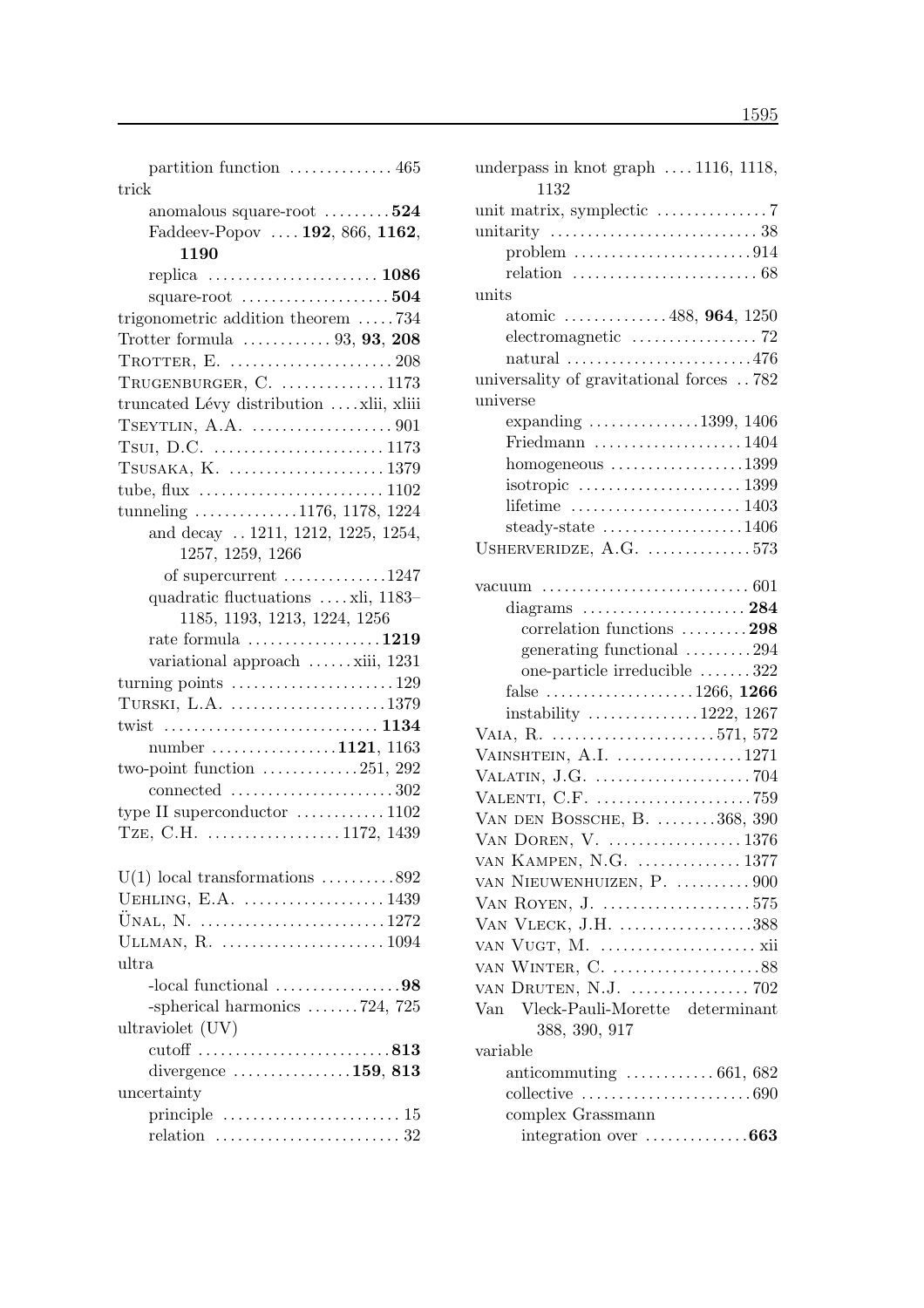| cyclic 577, 580                                                  |
|------------------------------------------------------------------|
| Grassmann $\ldots \ldots \ldots \ldots \ldots 661, 702$          |
| integration over $\dots \dots \dots 661, 662$                    |
| variation                                                        |
| auxiliary nonholonomic 793                                       |
| covariant $\ldots \ldots \ldots \ldots \ldots \ldots \ldots 881$ |
| in action principle $\dots \dots \dots 2$ , 792                  |
| nonholonomic $\ldots \ldots \ldots \ldots \ldots$ .792           |
| variational                                                      |
| approach  464, 481                                               |
| to tunneling $\dots \dots \dots \dots$ xiii, 1231                |
|                                                                  |
| Rayleigh-Ritz method  472                                        |
| interpolation $\ldots \ldots \ldots \ldots \ldots 524$           |
| perturbation theory  xiii, 464, 502,                             |
| 502                                                              |
| convergence proof  1245                                          |
| optimization $\ldots \ldots$ 470, 492, 494,                      |
| $497-499, 507, 522, 550$                                         |
| VASSILIEV, A.N. 367                                              |
| VAUTHERIN, D.  703, 704                                          |
| vector                                                           |
| Burgers 790                                                      |
| potential $\ldots \ldots \ldots \ldots \ldots \ldots \ldots 810$ |
| in Fokker-Planck equation 1316                                   |
| statisto-electromagnetic $\ldots$ 1152                           |
| statisto-magnetic $\dots \dots \dots \dots 1136$                 |
|                                                                  |
| time-sliced action  810                                          |
| spherical components $\ldots \ldots \ldots 1262$                 |
| velocity                                                         |
|                                                                  |
|                                                                  |
| path integral 189, 192                                           |
| Veltman rule  161, 228, 822, 824, 826,                           |
| 828, 839                                                         |
| VELTMAN, M. 159, 817, 900                                        |
| VERLINDE, E.  1439                                               |
| VERLINDE, H.  1439                                               |
| VERNON, F.L. 1378                                                |
|                                                                  |
| generating functional for  300                                   |
| one-particle                                                     |
| irreducible $(1PI)$ 300                                          |
|                                                                  |
|                                                                  |

| VIDBERG, H.J. $\dots\dots\dots\dots\dots\dots 1378$      |
|----------------------------------------------------------|
| vierbein fields  791, 894                                |
| VILENKIN, $A.$ 1439                                      |
|                                                          |
|                                                          |
| VINETTE, F. 520, 573                                     |
| virial                                                   |
| coefficient $\ldots \ldots \ldots \ldots 1112, 1112$     |
| expansion  1111                                          |
| theorem $\ldots \ldots \ldots \ldots \ldots 430, 443$    |
| VITIELLO, G. 1377                                        |
| VLACHOS, N.D. $\dots\dots\dots\dots\dots\dots900$        |
| VOGELS, J.M. $\dots\dots\dots\dots\dots\dots\dots$ 702   |
| VOLOGODSKII, A.V.  1171, 1172                            |
| VOLOSHIN, M.B.  1271                                     |
| VON $KLITZING, K.$ 1173                                  |
| vortex                                                   |
|                                                          |
| vortex field 1381                                        |
|                                                          |
|                                                          |
|                                                          |
|                                                          |
| WALECKA, J.D. 702, 1378                                  |
| wall of critical bubble  1265                            |
| WALLACE, S.J. $\dots\dots\dots\dots\dots 342$            |
|                                                          |
|                                                          |
|                                                          |
| WANG, P.S.  463                                          |
| Ward-Takakashi identity  325                             |
| WASSERMAN, E. 1171                                       |
| watermelon diagram 284, 820, 824, 831,                   |
| 839, 849, 858                                            |
| WATSON, G.N. 737, 741, 968                               |
| WATSON, K.M.  279, 373                                   |
| wave                                                     |
| frequency $\dots \dots \dots \dots \dots \dots \dots 12$ |
| function 12, 47, 133, 760, 775, 776                      |
| charged particle in magnetic field                       |
| 771, 774                                                 |
| Coulomb  473, 946, 963, 964                              |
| free particle $\dots\dots\dots\dots\dots\dots 132$       |
| free<br>particle<br>from                                 |
| omtonull-oscillator 769                                  |
|                                                          |
| node 1178                                                |
|                                                          |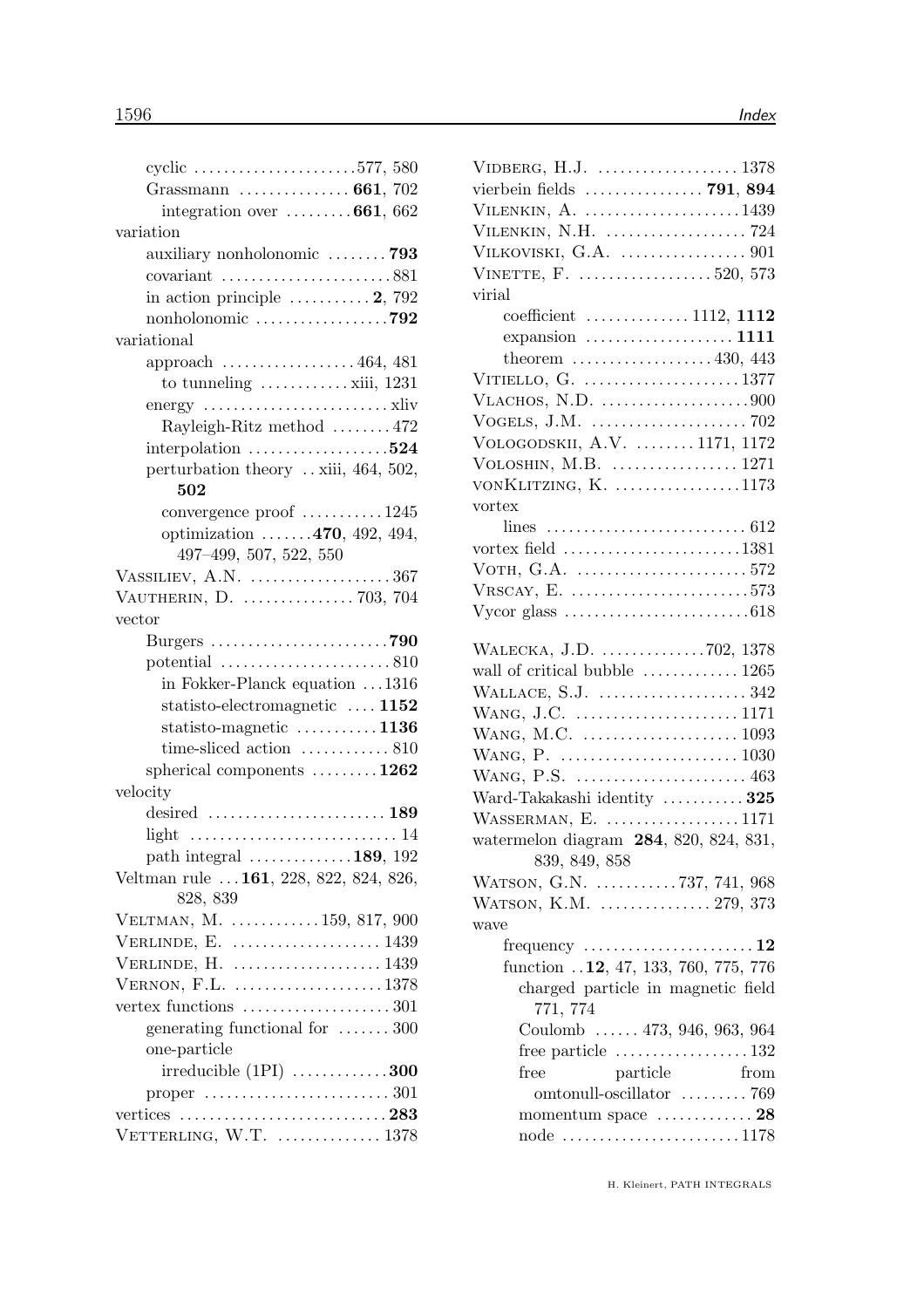| particle in magnetic field 775                                                                   |
|--------------------------------------------------------------------------------------------------|
| radial, free particle 763                                                                        |
| radial, oscillator $\ldots \ldots \ldots 765$ , 767                                              |
| radial, particle in magnetic field<br>777                                                        |
| Schroedinger $\dots\dots\dots\dots\dots 17$                                                      |
| Wentzel-Kramers-Brillouin                                                                        |
|                                                                                                  |
|                                                                                                  |
|                                                                                                  |
| plane $\dots \dots \dots \dots \dots \dots \dots \dots 14$                                       |
| wavelength                                                                                       |
| classical                                                                                        |
| of oscillator $\dots\dots\dots\dots\dots140$                                                     |
| Compton  424, 1386, 1387, 1389,                                                                  |
| 1412, 1414                                                                                       |
| de Broglie $\dots\dots\dots\dots\dots\dots370$                                                   |
|                                                                                                  |
| quantum $\dots\dots\dots\dots\dots\dots$ 133                                                     |
| thermal $\ldots \ldots \ldots \ldots 139, 601, 608$                                              |
|                                                                                                  |
| WAXMAN, D.  368                                                                                  |
| $_{\rm weak}$                                                                                    |
| -coupling expansion $\dots$ 272, 524, 549<br>-field expansion $\dots \dots \dots \dots 490, 494$ |
|                                                                                                  |
| WEGNER, $F.J.$ 575                                                                               |
|                                                                                                  |
| WEINBERG, S. $\dots\dots\dots\dots\dots\dots\dots 11$                                            |
| WEISS, U.  368, 1272, 1376                                                                       |
| WEISSTEIN, E.W. $\dots\dots\dots\dots207$ , 702                                                  |
|                                                                                                  |
|                                                                                                  |
| WENIGER, E.J. $\ldots$ 573                                                                       |
| WENTZEL, $G.$ 462                                                                                |
| Wentzel-Kramers-Brillouin (WKB)                                                                  |
| approximation  369, 372, 374, 397,<br>1237, 1271                                                 |
| condition $\ldots \ldots \ldots \ldots \ldots 370, 373$                                          |
| connection rules $\dots \dots \dots \dots 372$                                                   |
| equations $\dots \dots \dots \dots \dots \dots 371$                                              |
| wave function $\ldots \ldots \ldots \ldots 372, 373$                                             |
|                                                                                                  |
| Wess-Zumino action 755                                                                           |
| Weyl                                                                                             |
| covariance $\dots \dots \dots \dots \dots \dots \dots 973$                                       |
|                                                                                                  |

| order of operators 802                                        |  |
|---------------------------------------------------------------|--|
|                                                               |  |
| WHEELER, J.A. $\dots\dots\dots\dots\dots\dots463$             |  |
| white                                                         |  |
|                                                               |  |
| noise  1321, 1332, 1361, 1364, 1367                           |  |
|                                                               |  |
|                                                               |  |
| Whittaker functions 764, 765, 774, 971                        |  |
| WHITTAKER, E.T. 206                                           |  |
| Wick expansion  209, 249, 251, 252,                           |  |
| 1232, 1334, 1375                                              |  |
| width                                                         |  |
| fluctuation                                                   |  |
| $local$ 468                                                   |  |
| $longitudinal$ 531                                            |  |
| transversal $\ldots \ldots \ldots \ldots \ldots 531$          |  |
| line, natural $\dots \dots \dots \dots 1349$ , 1353           |  |
| WIEGEL, F.W. 207, 1126, 1171                                  |  |
| WIEMAN, C.E. 702                                              |  |
| Wiener process $\dots \dots \dots \dots 1322$ , 1332          |  |
|                                                               |  |
|                                                               |  |
| Wigner                                                        |  |
| function $\ldots \ldots \ldots \ldots \ldots \ldots 33, 1345$ |  |
| Liouville equation 34                                         |  |
|                                                               |  |
| Weisskopf natural line width 1349,<br>1354                    |  |
| WIGNER, E.P.  279, 573                                        |  |
|                                                               |  |
| WILCZEK, F.  462, 595, 702, 759, 901,<br>1172-1174            |  |
|                                                               |  |
|                                                               |  |
|                                                               |  |
| WILLET, $R.$ 1173                                             |  |
|                                                               |  |
| Wilson loop integral  1162                                    |  |
| WILSON, R. 983, 1030                                          |  |
| winding number $\ldots \ldots \ldots \ldots 600, 1097$        |  |
| WINDWER, S. 1127, 1171                                        |  |
| WINTGEN, $D.$ 462                                             |  |
| wire, superconducting $\ldots \ldots \ldots \ldots 1247$      |  |
| WITTEN, E. . 759, 901, 1172, 1173, 1175                       |  |
| WKB approximation 369                                         |  |
| WOLOVSKY, R. 1171                                             |  |
| WONG, K.W. 983                                                |  |
| WOODHOUSE, N.M.J. 88                                          |  |